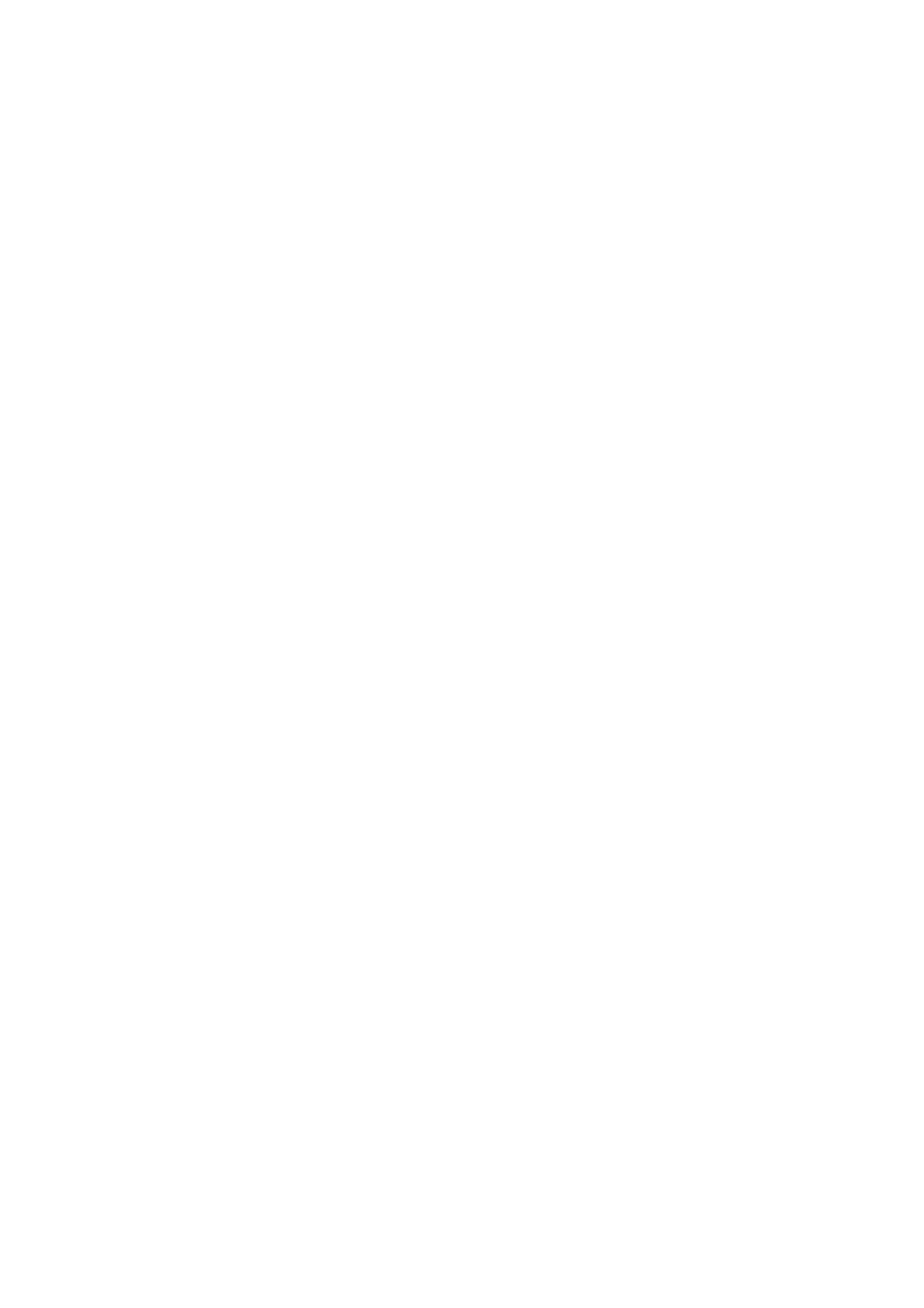| DH INFORMATION READER BOX           |                                                                                                                                                                                           |  |  |  |  |  |  |
|-------------------------------------|-------------------------------------------------------------------------------------------------------------------------------------------------------------------------------------------|--|--|--|--|--|--|
| Policy                              | <b>Estates</b>                                                                                                                                                                            |  |  |  |  |  |  |
| HR / Workforce                      | Commissioning                                                                                                                                                                             |  |  |  |  |  |  |
| Management                          | IM & T                                                                                                                                                                                    |  |  |  |  |  |  |
| Planning /                          | Finance                                                                                                                                                                                   |  |  |  |  |  |  |
| <b><i><u>Etinficathance</u></i></b> | Social Care / Partnership Working                                                                                                                                                         |  |  |  |  |  |  |
| <b>Document Purpose</b>             | For Information                                                                                                                                                                           |  |  |  |  |  |  |
| <b>Gateway Reference</b>            | 15728                                                                                                                                                                                     |  |  |  |  |  |  |
| <b>Title</b>                        | Resource Allocation: Weighted Capitation Formula (Seventh Edition)                                                                                                                        |  |  |  |  |  |  |
| Author                              | DH Financial Planning and Allocations Division                                                                                                                                            |  |  |  |  |  |  |
| <b>Publication Date</b>             | March 2011                                                                                                                                                                                |  |  |  |  |  |  |
| <b>Target Audience</b>              | Directors of Finance, anyone with an interest in NHS resource allocation                                                                                                                  |  |  |  |  |  |  |
|                                     |                                                                                                                                                                                           |  |  |  |  |  |  |
| <b>Circulation List</b>             |                                                                                                                                                                                           |  |  |  |  |  |  |
| <b>Description</b>                  | This is the seventh edition of a booklet which describes the weighted<br>capitation formula used to inform revenue allocations to primary care trusts for<br>2011-12                      |  |  |  |  |  |  |
| <b>Cross Ref</b>                    | N/A                                                                                                                                                                                       |  |  |  |  |  |  |
| <b>Superseded Docs</b>              | Resource Allocation: Weighted Capitation Formula<br>(Sixth Edition) 10568                                                                                                                 |  |  |  |  |  |  |
| <b>Action Required</b>              | N/A                                                                                                                                                                                       |  |  |  |  |  |  |
| <b>Timing</b>                       | N/A                                                                                                                                                                                       |  |  |  |  |  |  |
| <b>Contact Details</b>              | Michael Chaplin<br><b>Financial Planning and Allocations</b><br>Quarry House<br>Leeds<br><b>LS2 9QS</b><br>0113 254 5571<br>allocations@dh.gsi.gov.uk<br>http://www.dh.gov.uk/allocations |  |  |  |  |  |  |
| <b>For Recipient's Use</b>          |                                                                                                                                                                                           |  |  |  |  |  |  |

© Crown copyright 2011 First published February 2011 Published to DH website, in electronic PDF format only. <http://www.dh.gov.uk/publications>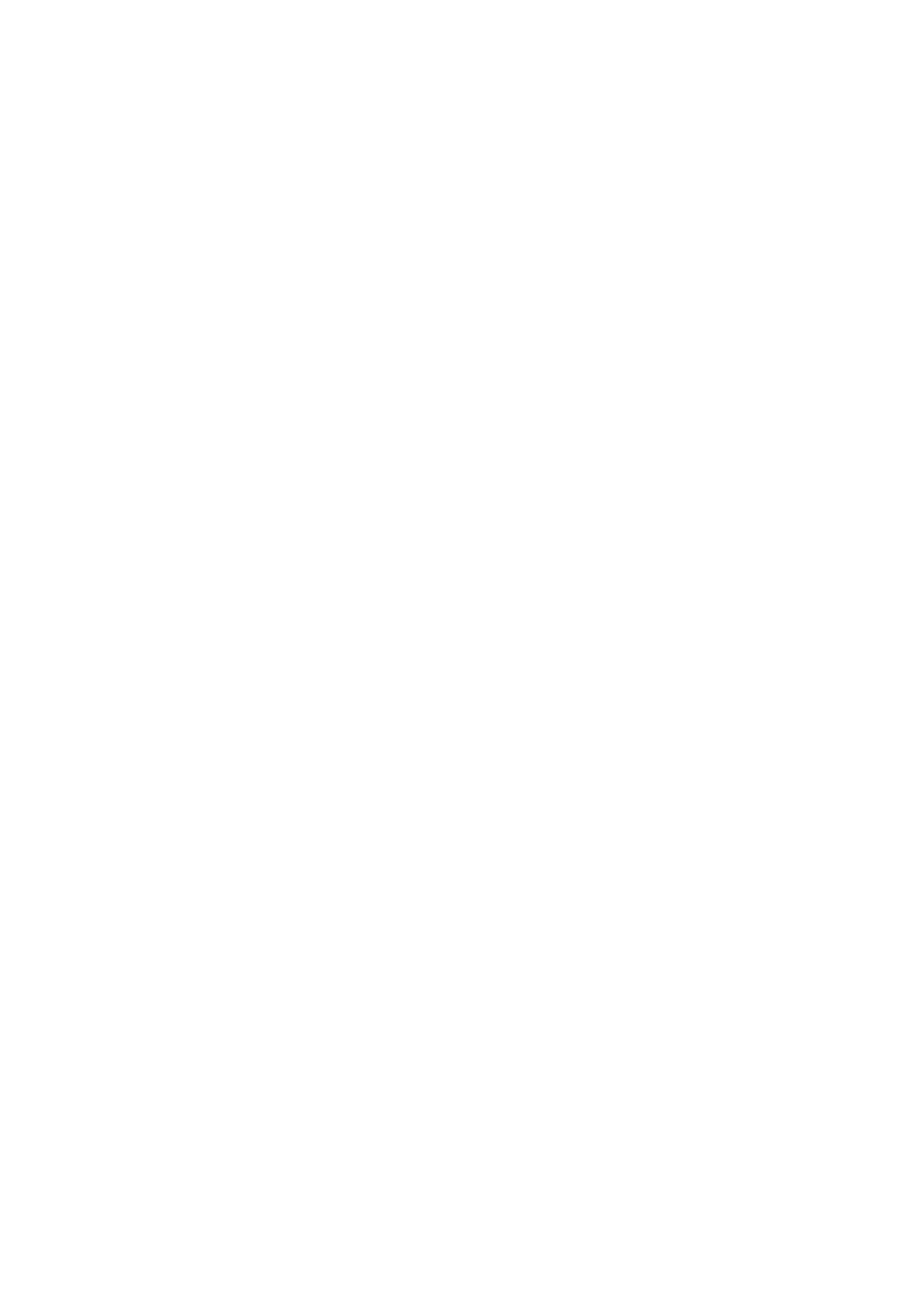## **Resource Allocation: Weighted Capitation Formula**

*Seventh Edition* 

**Prepared by DH Financial Planning and Allocations Division**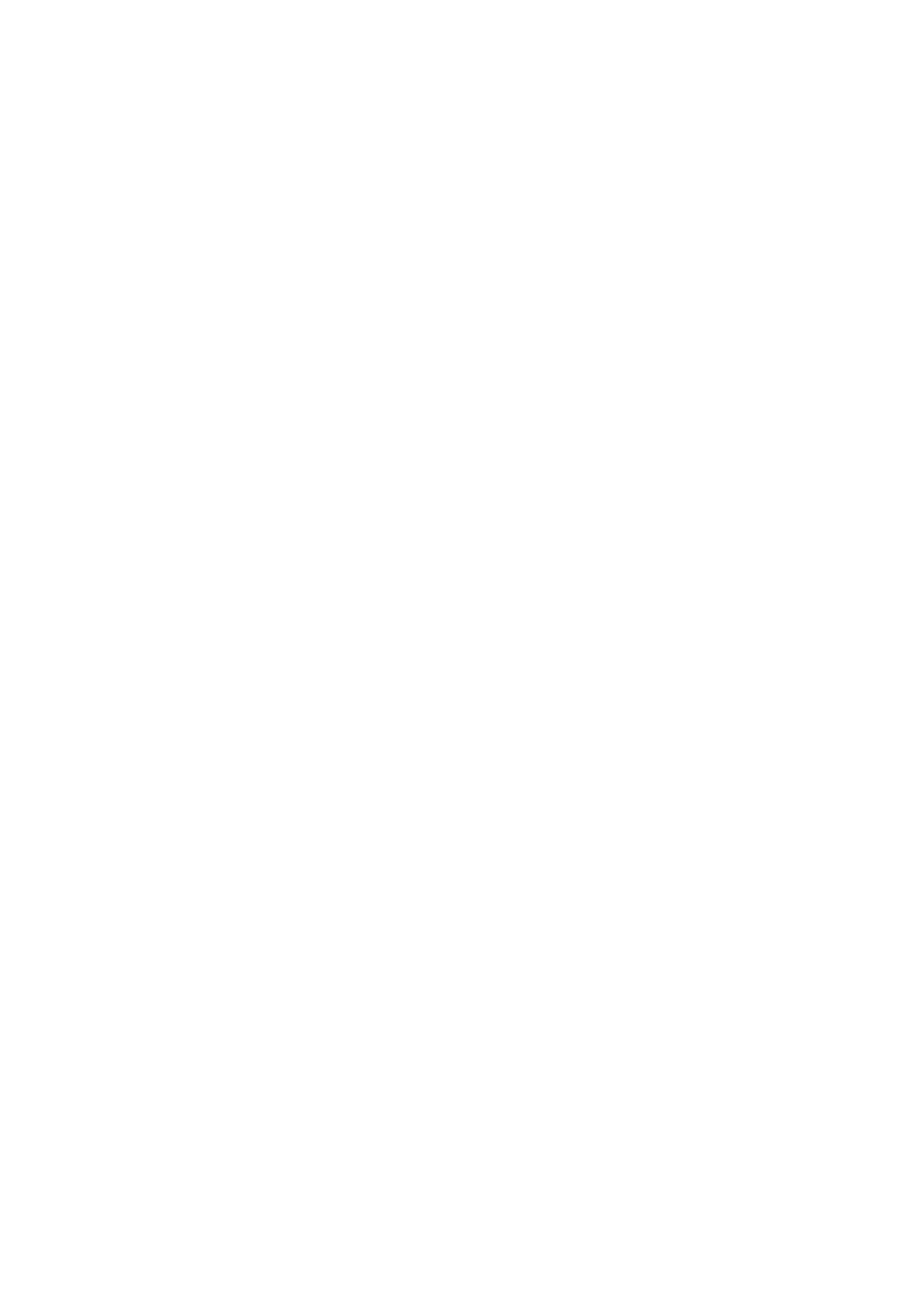# **Contents**

| <b>Preface</b>                                                                                                                                                                                                                                     |                                                                                  |  |
|----------------------------------------------------------------------------------------------------------------------------------------------------------------------------------------------------------------------------------------------------|----------------------------------------------------------------------------------|--|
| <b>Executive summary</b>                                                                                                                                                                                                                           | $\overline{7}$                                                                   |  |
| Introduction                                                                                                                                                                                                                                       | $\overline{7}$                                                                   |  |
| Population                                                                                                                                                                                                                                         | 9                                                                                |  |
| <b>Need</b>                                                                                                                                                                                                                                        | 9                                                                                |  |
| Unavoidable costs                                                                                                                                                                                                                                  | 10                                                                               |  |
| Combining the formula adjustments                                                                                                                                                                                                                  | 12                                                                               |  |
| <b>Section 1: Introduction</b>                                                                                                                                                                                                                     | 15                                                                               |  |
| ELEMENTS OF RESOURCE ALLOCATION                                                                                                                                                                                                                    | 15                                                                               |  |
| <b>COMPONENTS OF THE FORMULA</b>                                                                                                                                                                                                                   | 16                                                                               |  |
| DEVELOPMENTS IN THE WEIGHTED CAPITATION FORMULA<br><b>RAWP</b><br><b>Review of RAWP</b><br>1995-96<br>1996-97<br>1997-98<br>1998-99<br>1999-00<br>2001-02<br>2002-03<br>2003-04 to 2005-06<br>2006-07 and 2007-08<br>2008-09 to 2010-11<br>2011-12 | 16<br>16<br>18<br>18<br>18<br>18<br>19<br>19<br>20<br>20<br>20<br>21<br>22<br>24 |  |
| <b>Section 2: Population</b>                                                                                                                                                                                                                       | 25                                                                               |  |
| Introduction<br><b>Attribution Data Set</b><br>ONS subnational population projections<br><b>Prisoners</b><br>Armed forces<br>Asylum seekers<br>Calculating PCT constrained populations                                                             | 25<br>27<br>27<br>28<br>28<br>29<br>29                                           |  |
| <b>Section 3: Hospital and Community Health Service Component</b>                                                                                                                                                                                  | 33                                                                               |  |
| <b>POPULATION</b>                                                                                                                                                                                                                                  | 33                                                                               |  |
| <b>NEED</b>                                                                                                                                                                                                                                        | 33                                                                               |  |
| Introduction<br>General and acute<br>Maternity                                                                                                                                                                                                     | 33<br>35<br>40                                                                   |  |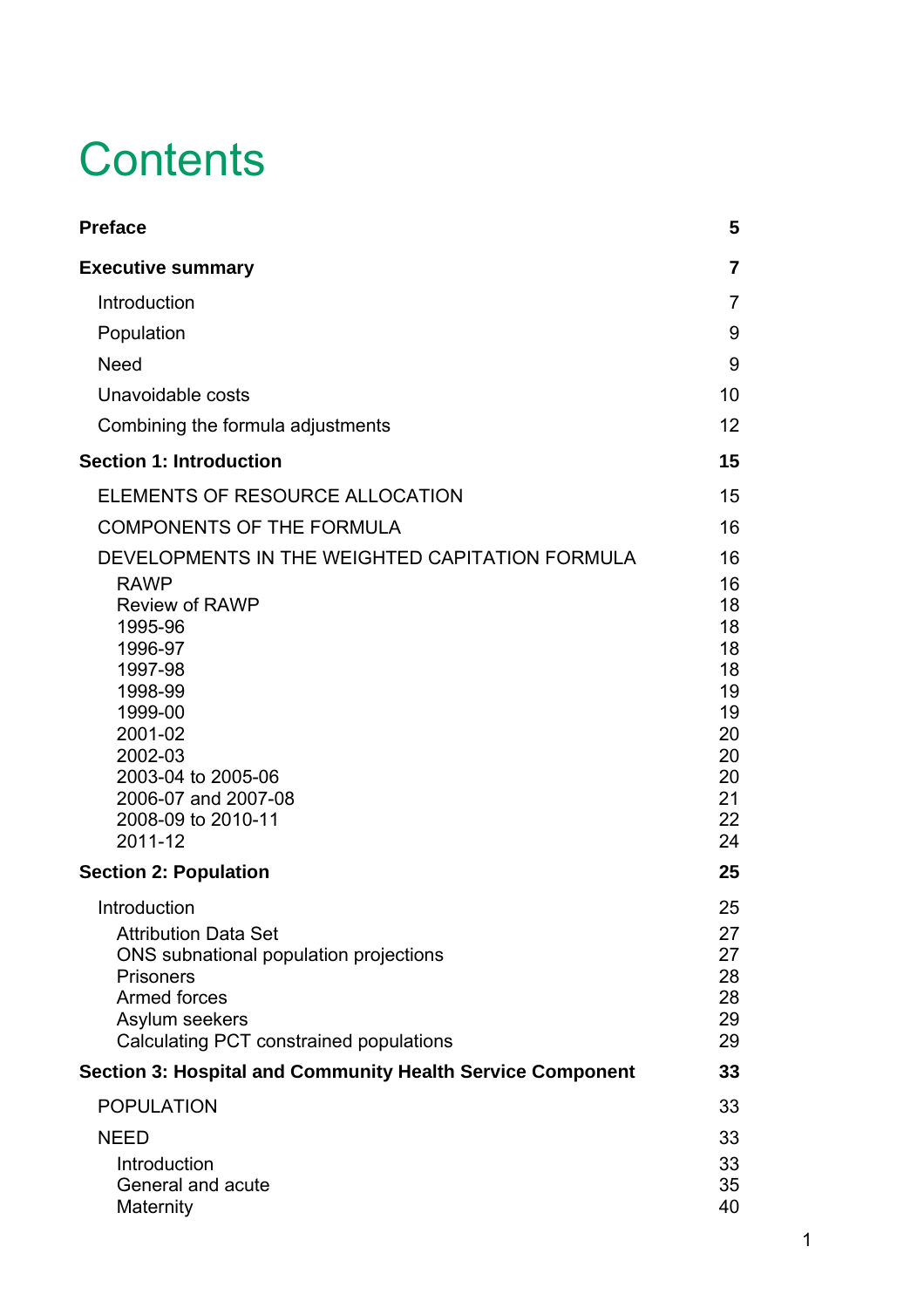| Mental health<br>Model for those aged 16 and above<br>Model for those aged under 16<br>Combining the age groups<br>HIV/AIDS treatment and care<br>HIV prevention<br><b>Other HCHS services</b><br>DFLE formula (formerly the health inequalities formula)<br>Weighting the need and DFLE formulae<br><b>UNAVOIDABLE COST</b>            | 41<br>41<br>44<br>44<br>44<br>45<br>45<br>45<br>46<br>48             |
|-----------------------------------------------------------------------------------------------------------------------------------------------------------------------------------------------------------------------------------------------------------------------------------------------------------------------------------------|----------------------------------------------------------------------|
| <b>Market Forces Factor</b>                                                                                                                                                                                                                                                                                                             | 48                                                                   |
| Introduction<br>Staff MFF (exclusive of medical and dental staff)<br>Specific Cost Approach<br>General Labour Market approach<br>Smoothing<br>Interpolation<br>Medical and dental London pay weighting<br><b>Building MFF</b><br>Land MFF<br>Providers' overall MFFs<br>Final MFF index for PCTs<br>EMERGENCY AMBULANCE COST ADJUSTMENT | 48<br>48<br>49<br>49<br>51<br>52<br>52<br>53<br>53<br>53<br>54<br>55 |
| <b>HCHS WEIGHTED POPULATION</b>                                                                                                                                                                                                                                                                                                         | 56                                                                   |
| <b>Section 4: Prescribing Component</b>                                                                                                                                                                                                                                                                                                 | 57                                                                   |
| <b>POPULATION</b>                                                                                                                                                                                                                                                                                                                       | 57                                                                   |
| AGE AND GENDER RELATED NEED                                                                                                                                                                                                                                                                                                             | 57                                                                   |
| <b>ADDITIONAL NEED</b>                                                                                                                                                                                                                                                                                                                  | 57                                                                   |
| DFLE FORMULA (FORMERLY THE HEALTH INEQUALITIES<br><b>FORMULA)</b>                                                                                                                                                                                                                                                                       | 59                                                                   |
| UNAVOIDABLE COSTS                                                                                                                                                                                                                                                                                                                       | 59                                                                   |
| PRESCRIBING WEIGHTED POPULATION                                                                                                                                                                                                                                                                                                         | 59                                                                   |
| <b>Section 5: Primary Medical Services Component</b>                                                                                                                                                                                                                                                                                    | 61                                                                   |
| <b>POPULATION</b>                                                                                                                                                                                                                                                                                                                       | 61                                                                   |
| AGE AND GENDER RELATED NEED<br>Consultations in the surgery<br>Home visits<br>Nursing and residential homes<br><b>ADDITIONAL NEED</b>                                                                                                                                                                                                   | 61<br>62<br>62<br>62<br>63                                           |
| DFLE FORMULA (FORMERLY THE HEALTH INEQUALITIES<br>FORMULA)                                                                                                                                                                                                                                                                              | 64                                                                   |
| <b>GEOGRAPHICAL COST</b>                                                                                                                                                                                                                                                                                                                | 64                                                                   |
|                                                                                                                                                                                                                                                                                                                                         |                                                                      |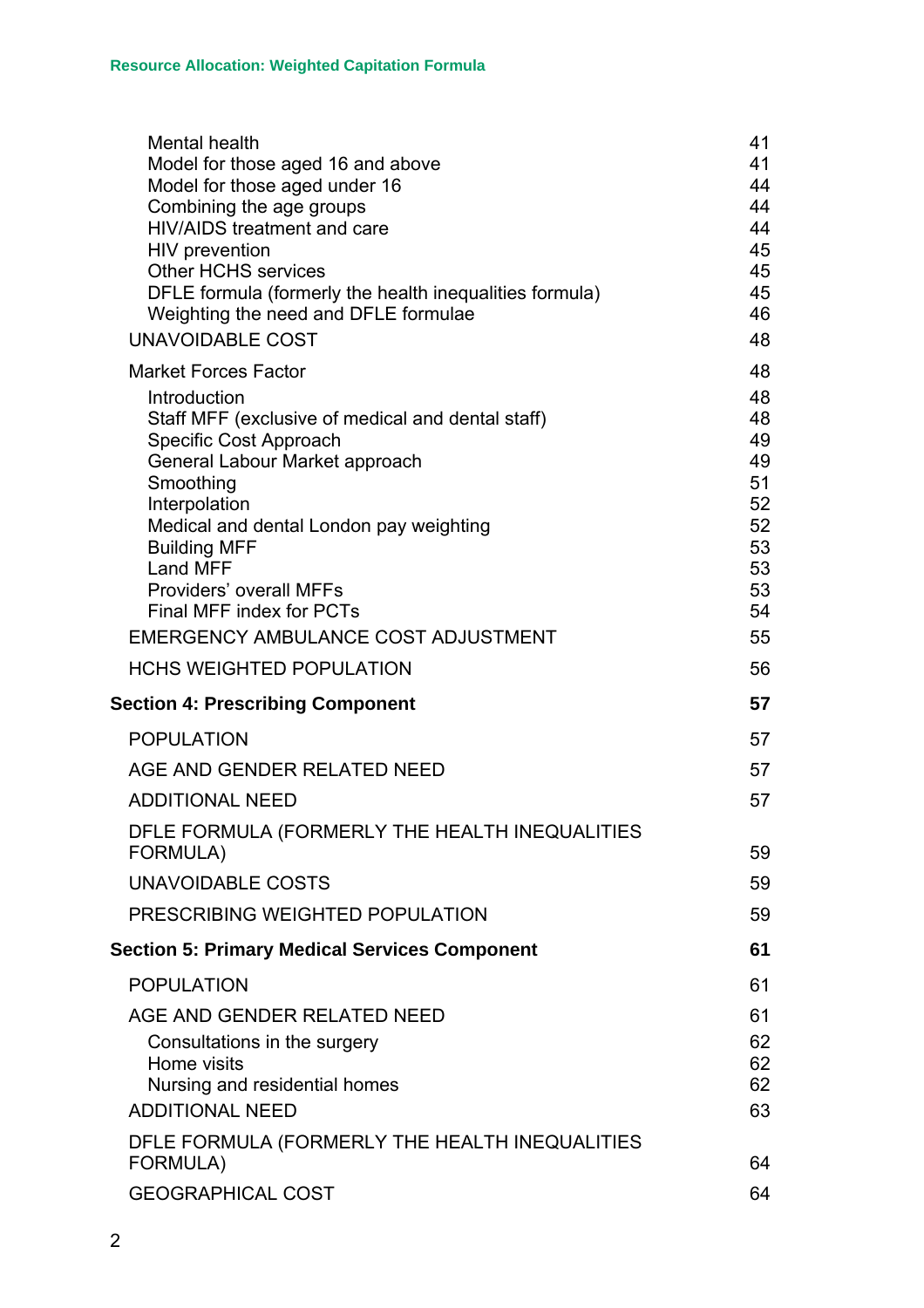#### **Contents**

| GP pay MFF<br><b>Practice staff MFF</b><br><b>Land MFF</b>                     | 64<br>65<br>65 |
|--------------------------------------------------------------------------------|----------------|
| <b>Buildings MFF</b>                                                           | 65             |
| <b>Overall MFF</b>                                                             | 65             |
| PRIMARY MEDICAL SERVICES WEIGHTED POPULATION                                   | 66             |
| Section 6: Calculation of Targets and Distances From Targets                   | 67             |
| <b>WEIGHTED CAPITATION TARGETS</b>                                             | 67             |
| <b>DISTANCES FROM TARGETS</b>                                                  | 67             |
| <b>List of Abbreviations</b>                                                   | 69             |
| <b>Glossary</b>                                                                | 71             |
| <b>Appendix 1: Schematic Diagram of Weighted Capitation Formula</b>            | 76             |
| <b>Appendix 2: Resource Allocation Research Papers</b>                         | 77             |
| <b>Appendix 3: Resource Allocation Working Papers</b>                          | 80             |
| <b>Appendix 4: Variables in the Models</b>                                     | 81             |
| <b>Appendix 5: Worked Example of PCT Target Calculations</b>                   | 83             |
| <b>HCHS COMPONENT</b>                                                          | 83             |
| PRESCRIBING COMPONENT                                                          | 95             |
| PRIMARY MEDICAL SERVICES COMPONENT                                             | 97             |
| WEIGHTED POPULATIONS, WEIGHTED CAPITATION TARGETS<br>AND DISTANCES FROM TARGET | 100            |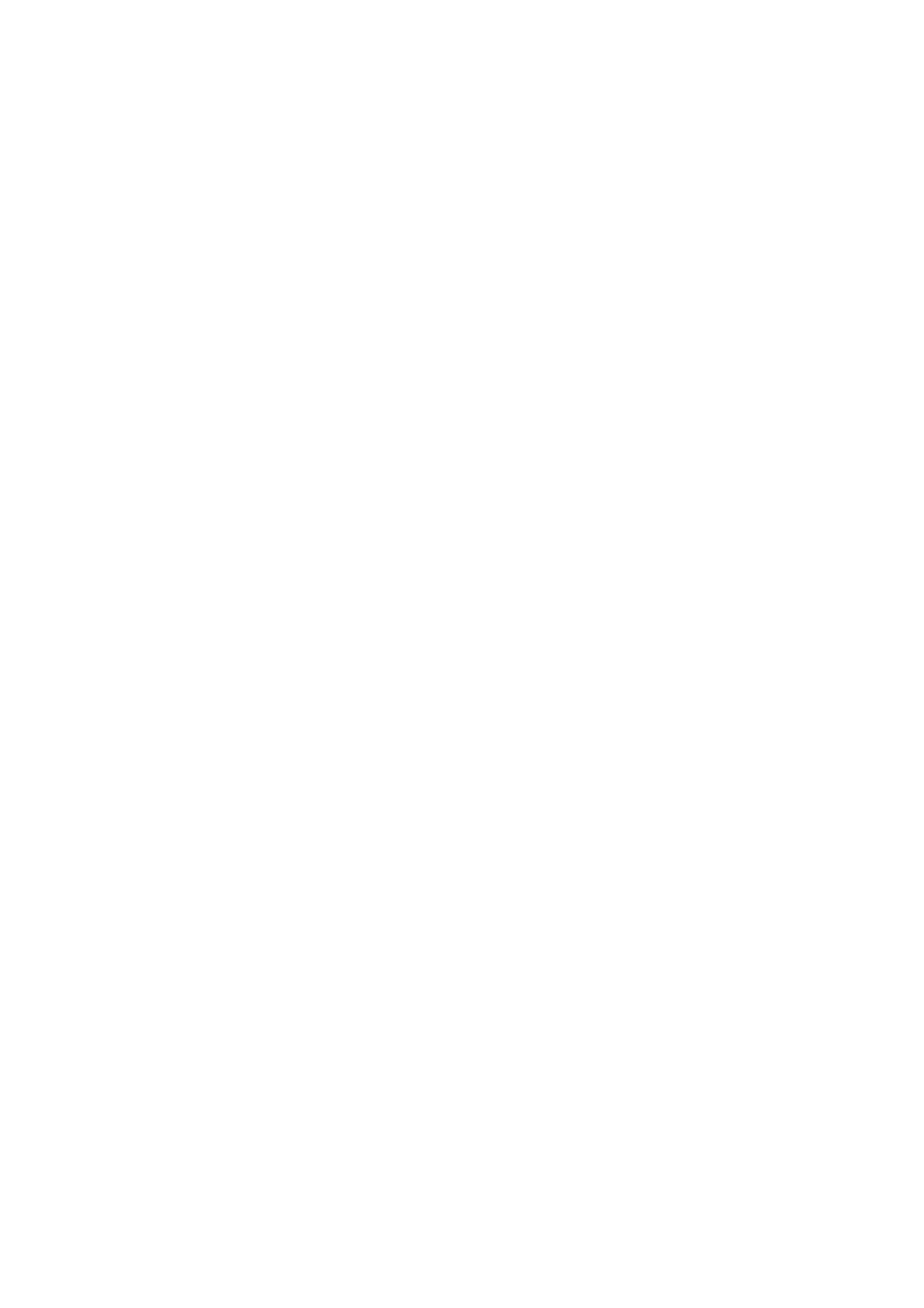## <span id="page-10-0"></span>Preface

The weighted capitation formula has informed recurrent revenue allocations in 2011-12 of £85 billion to Primary Care Trusts (PCTs). This is a significant proportion of public expenditure. It is therefore important that NHS finance managers, and others with an interest in the funding of the NHS, have access to an explanation of how the formula is determined and used to set PCTs' target allocations.

The seventh edition<sup>[1](#page-10-1)</sup> of this publication incorporates changes to the weighted capitation formula for 2011-12 allocations. Complementing this booklet, the 2011-12 PCT Revenue Allocations Exposition Book sets out the detailed calculation of each PCT's target allocation from the weighted capitation formula, and also each PCT's actual allocation, which is informed by target allocations.

We have tried to make this booklet accessible to non-specialists, and to satisfy the needs of those requiring a fuller understanding of how the formula works. We explain some of the technical terms in the glossary. However, for full details of the modelling upon which various elements of the formula are based, we refer readers to the reports of the researchers who undertook this work. We have provided a list of Resource Allocation Research Papers (RARPs) in Appendix 2. These, and other information about allocations, including the 2011-12 PCT Revenue Allocations Exposition Book, are available at www.dh.gov.uk/allocations.

The White Paper, *Equity and Excellence: liberating the NHS* (CM7881) set out plans for the future arrangements for allocating NHS resources, under which the NHS Commissioning Board will be responsible for the allocation of the majority of NHS resources. How allocations are determined will be a matter for the Board. These plans are subject to Parliamentary approval.

We welcome comments on whether this booklet meets the needs of our readers. We can be contacted by email at [allocations@dh.gsi.gov.uk.](mailto:allocations@dh.gsi.gov.uk)

Resource Allocation Team Financial Planning and Allocations Division Department of Health Room 4W07 Quarry House Quarry Hill Leeds LS2 7UE February 2011

<span id="page-10-1"></span> $\frac{1}{1}$  Previous editions of this booklet were published in October 1994, February 1997, July 1999, March 2003, May 2005 and Dec 2008 and are available at www.dh.gov.uk/allocations.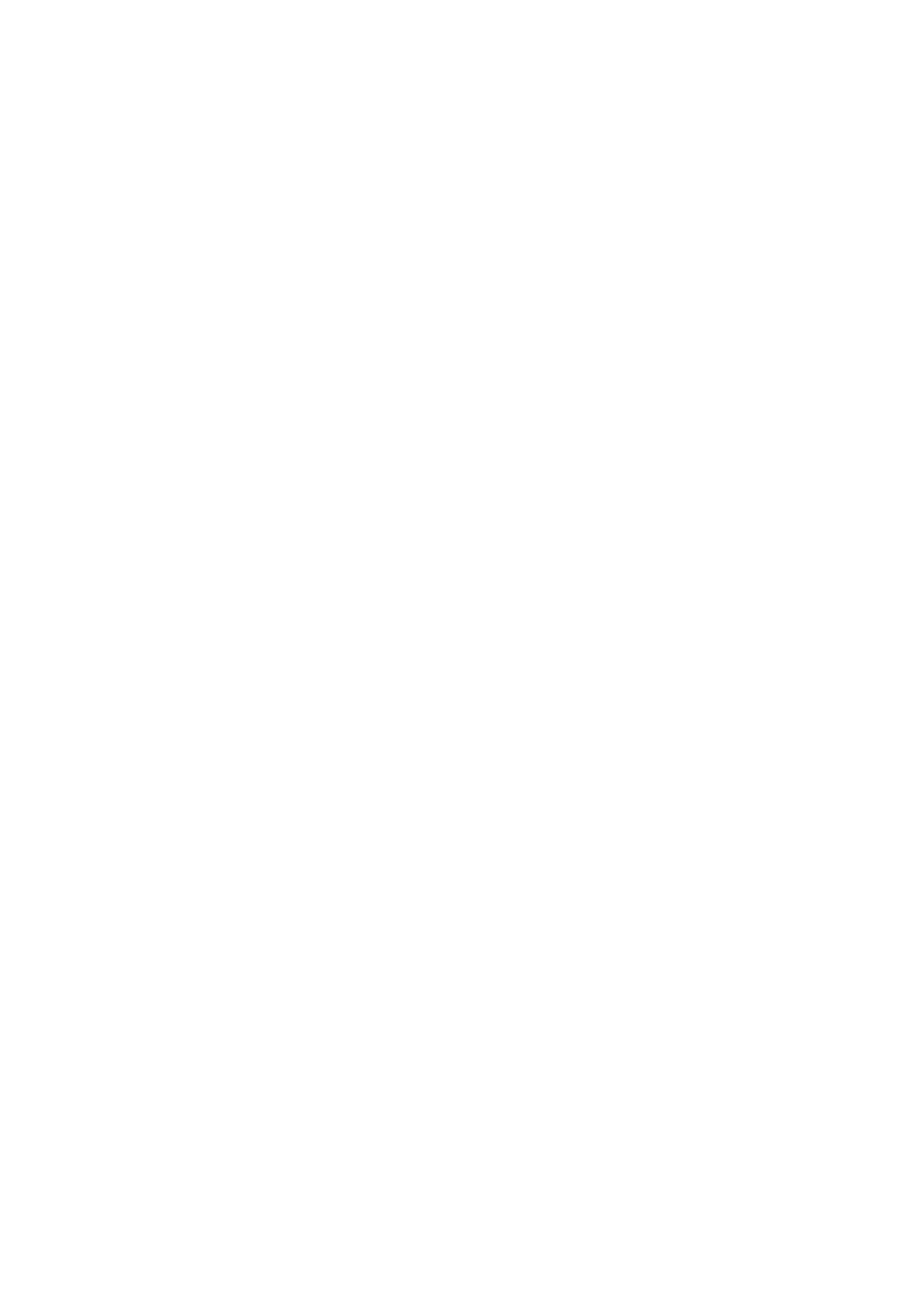## <span id="page-12-0"></span>Executive summary

## **Introduction**

- 1. The Department of Health has used a weighted capitation formula since 1977-78 to determine target shares of available revenue resources between NHS areas.
- 2. The underlying principle of the weighted capitation formula is to distribute resources based on the relative need of each area for health services. For this reason, it is also sometimes referred to as a fair shares formula. The aim of the current formula is to enable Primary Care Trusts (PCTs) to commission similar levels of health services for populations with similar need, with the further objective since 1999 of helping to reduce avoidable health inequalities.
- 3. The weighted capitation formula has informed recurrent revenue allocations of £85 billion to PCTs in 2011-12. Under the formula, PCTs' target shares of the available resources are based on their share of the England population, with these shares adjusted, or weighted, to account for their population's needs for health services relative to that of other PCTs.
- 4. Four elements are used to set each PCT's *actual* allocations:
	- (a) target allocations at the start of the year determined by the weighted capitation formula. The formula sets each PCT's target share of available resources based on PCT populations adjusted for
		- (i) their age distribution (PCTs with more elderly populations have higher target allocations, all else being equal)
		- (ii) additional need over and above that relating to age (PCTs with less healthy populations and higher levels of deprivation have higher allocations, all else being equal)
		- (iii) unavoidable geographical differences in the cost of providing services the Market Forces Factor (MFF) (PCTs in high cost areas have higher allocations, all else being equal)
	- (b) recurrent baselines at the start of the year which are the previous year's actual allocations adjusted, for example, for any newly devolved central budgets and transfers of responsibilities and their associated budgets between PCTs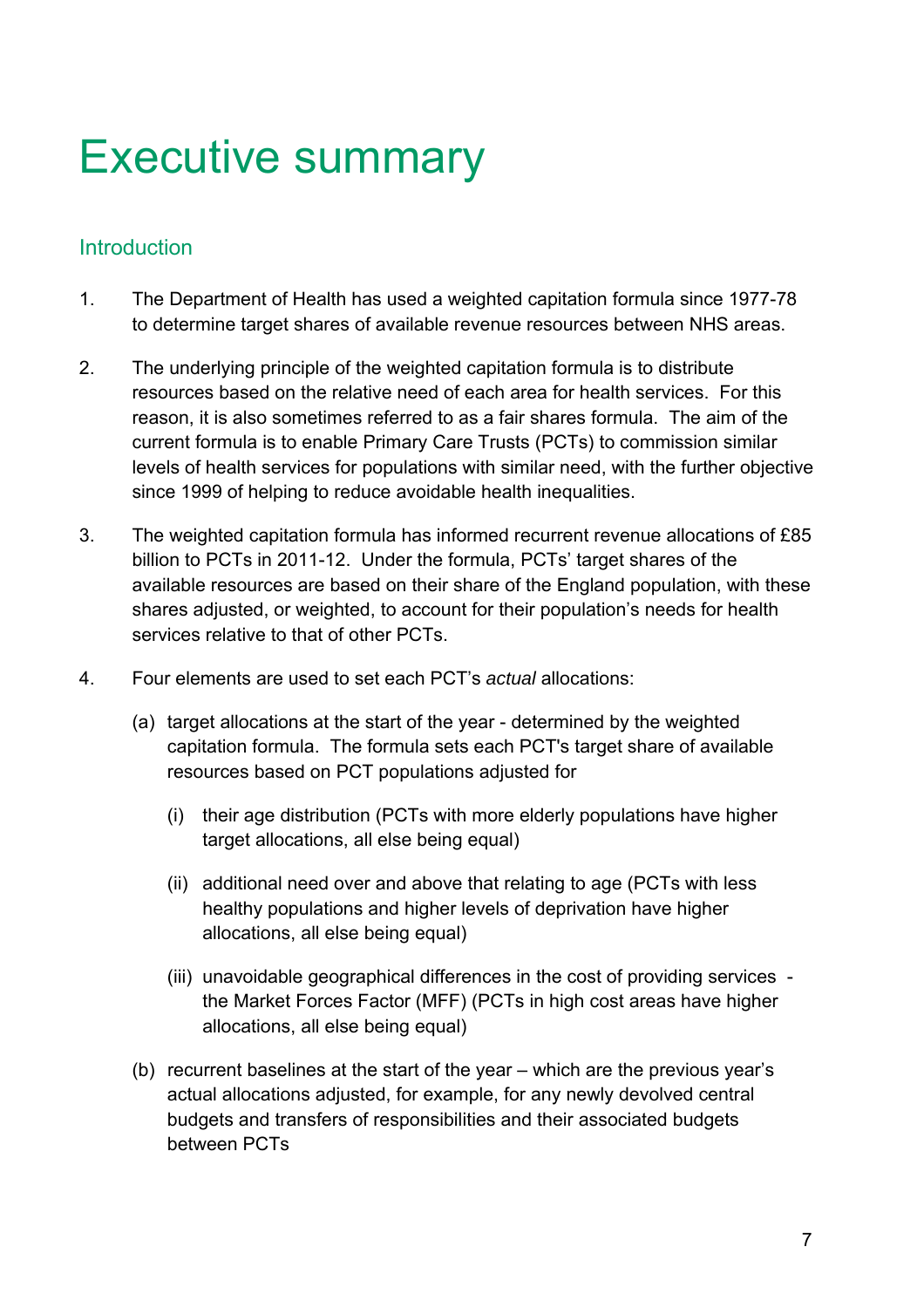- (c) distances from targets (DFTs) which are the differences between (a) and (b) above. If (a) is greater than (b), a PCT is said to be under target. If (a) is smaller than (b), a PCT is said to be over target
- (d) pace of change policy which determines actual allocations. PCTs do not receive their target allocations immediately but are moved towards their targets over a number of years. Pace of change policy sets the differential growth in allocations which PCTs receive over step (b). This typically entails a minimum, or floor, level of growth which all PCTs receive to deliver on national and local priorities, plus higher growth for under target PCTs. The PCTs furthest under target receive the highest growth to move them closer to their target allocations. Pace of change policy is decided by Ministers for each allocations round.
- 5. PCTs have been given control over an increasing proportion of the NHS revenue budget over time and this is reflected in the formula which has three components:
	- (a) hospital and community health services (HCHS) by far the largest component, accounting for 79% of the formula
	- (b) prescribing (the cost of drugs prescribed by GPs)
	- (c) primary medical services.
- 6. Each of the components has adjustments for age related need, additional need over and above that related to age and, with the exception of prescribing (due to lack of variation in the price of drugs), unavoidable costs. While these adjustments necessarily differ in detail for each component, they are based on the same common principles. In addition, within HCHS there are separate age and additional need adjustments for acute services, maternity and mental health, and a separate adjustment for HIV/AIDS.
- 7. The Advisory Committee on Resource Allocation (ACRA) advises the Secretary of State for Health on the weighted capitation formula. ACRA is an independent expert body whose membership includes individuals with a wide range of expertise from within, and outside, the NHS. ACRA is supported by a Technical Advisory Group (TAG).
- 8. ACRA's most recent recommendations, covering the main elements of the formula - the population base, the need adjustments and the MFF - are published in a letter to the Secretary of State (September [2](#page-13-0)010)<sup>2</sup>.
- 9. The weighted capitation formula and the seventh edition of this booklet have been fully updated to incorporate the outcome of ACRA's recommendations. As with

<span id="page-13-0"></span> <sup>2</sup> This, and other information about resource allocation, is available at www.dh.gov.uk/allocations.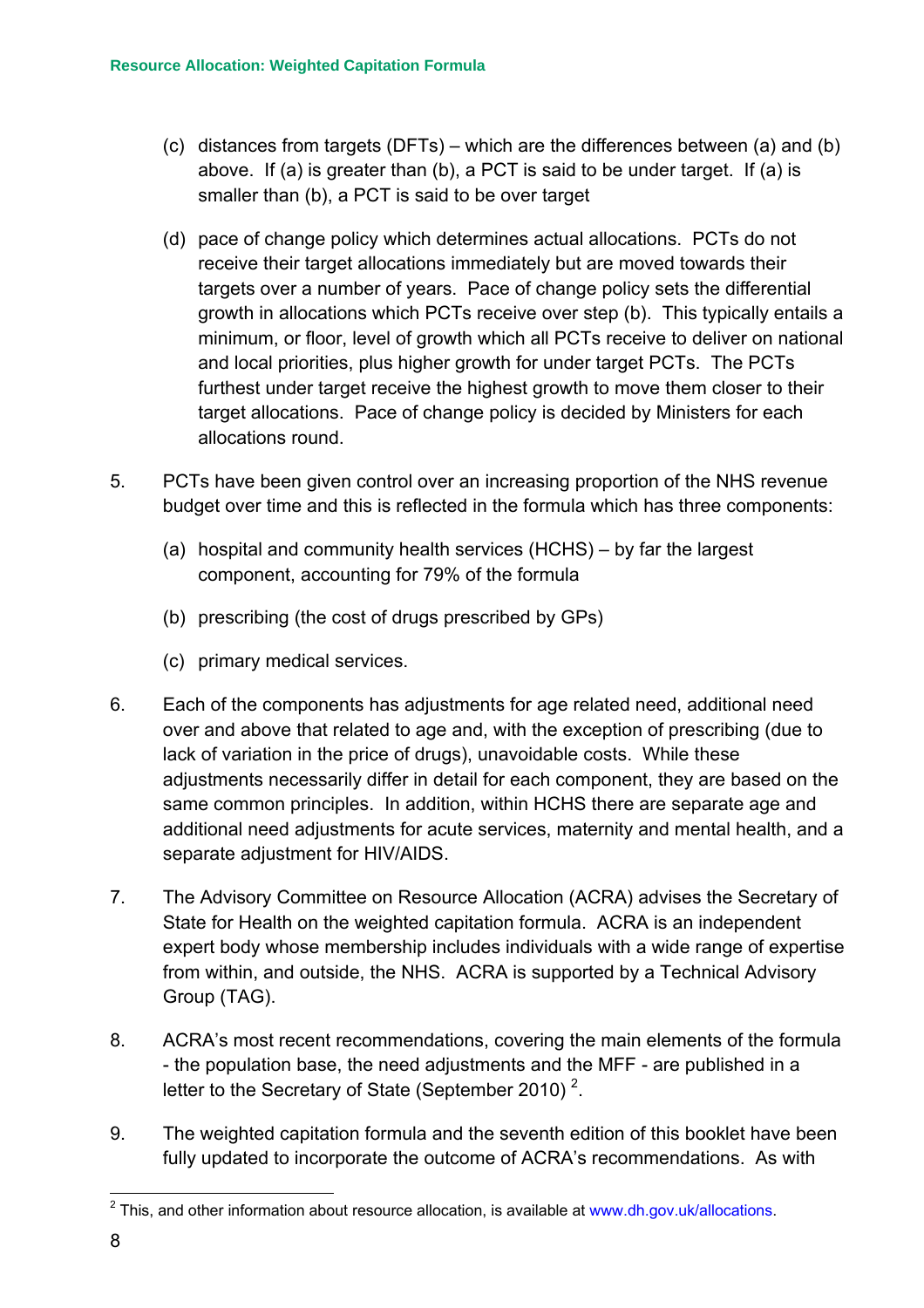<span id="page-14-0"></span>earlier editions, the focus of the booklet is on the weighted capitation formula. Further information about actual allocations, recurrent baselines, DFTs, and pace of change policies is available in the PCT Revenue Allocations Exposition Books, as is the detailed calculation of each PCT's target allocation, available at [www.dh.gov.uk/allocations](http://www.dh.gov.uk/allocations).

### **Population**

- 10. Health services are for people and the starting point and primary determinant of weighted capitation targets must therefore be the size of each PCT's population.
- 11. Each PCT's responsible population consists of:
	- (a) the number of people permanently registered with the PCT's GP practices (that is, the GP practices for which the PCT holds the contract). This means that those patients permanently registered with a GP practice in one PCT's area, but who are resident in a neighbouring PCT's area, remain the responsibility of the former PCT
	- (b) the number of residents within the geographical boundaries of each PCT who are not permanently registered with any GP practice. For allocation purposes, this group is restricted to those for whom accurate data are available for all PCTs, and also to those for whom the PCT has formally been defined as the responsible commissioner of health services to be funded by PCT revenue allocations. In practice, this group covers prisoners, armed forces and asylum seekers.
- 12. Nationally, the total number of GP registrations exceeds the population as estimated by the Office for National Statistics (ONS). GP registrations for allocation purposes are scaled to match ONS's population projections at the local level, while maintaining the pattern of 'cross-border' flows of patients resident in one PCT who are registered with the GP practice of a neighbouring PCT. For 2011-12 target allocations, ONS population projections for 2011 have been used. These 'scaled' populations are referred to as constrained populations.

### **Need**

13. Population is the starting point but the make-up of the population is also critical. People do not have identical needs for health services. A key difference is that need varies according to gender and age, and in particular, the very young and elderly, whose populations are not evenly distributed across the country, tend to make more use of health services than the rest of the population. The weighted capitation formula therefore takes into account the different age structures of local populations. The age adjustment is based on the national average spend on health services by age group.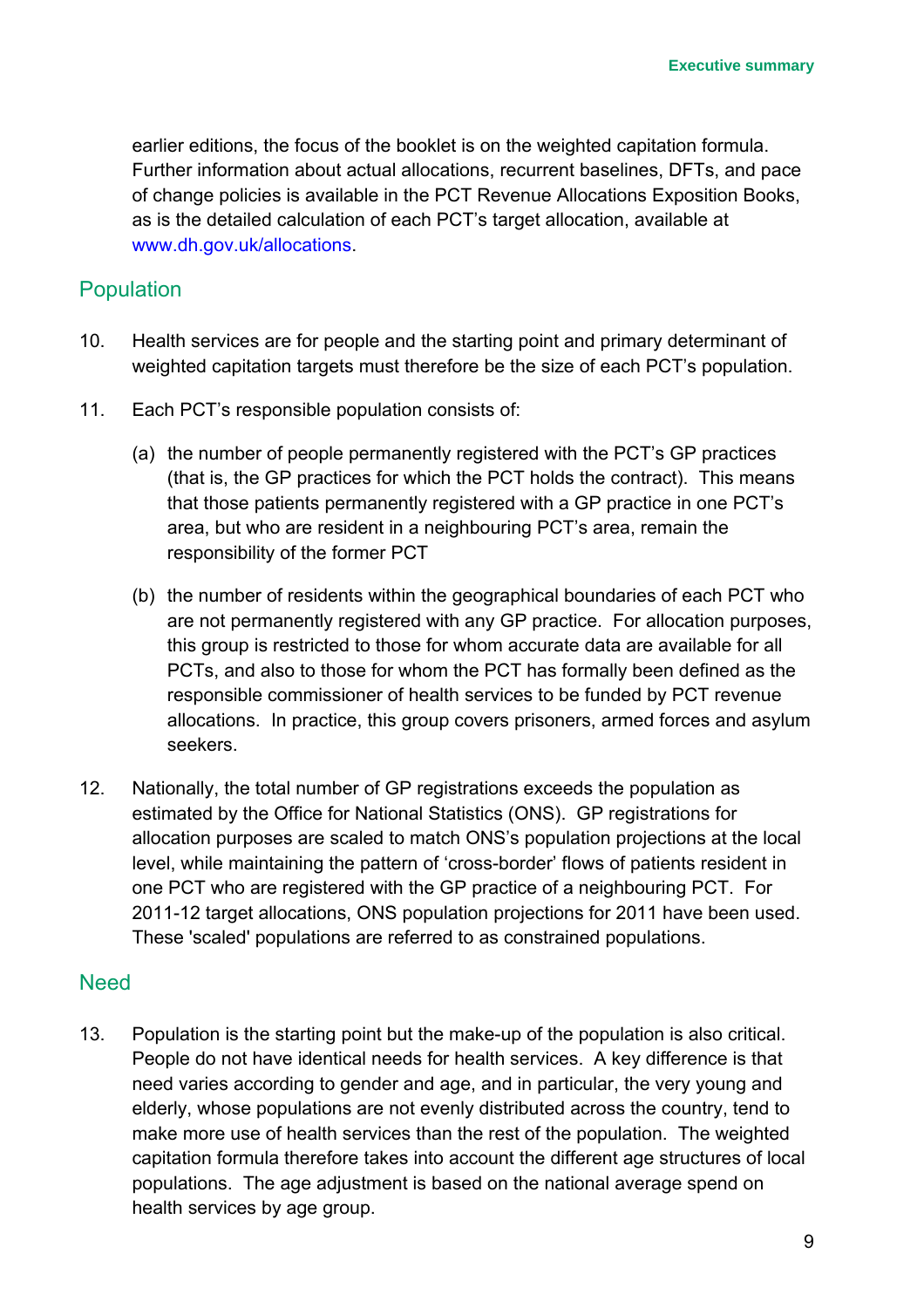- <span id="page-15-0"></span>14. Even when differences due to age are accounted for, populations with the same age profiles display different levels of need. An additional adjustment to reflect the relative need for health services over and above that accounted for by age is necessary.
- 15. Observing additional need directly has not proved possible to date. Instead, statistical modelling by academics has examined across small geographical areas the relationship between the utilisation of health services on the one hand, and the socio-economic characteristics, population health status and measures of the availability of health services for those small areas on the other hand. These models have been used to decide which factors to include in the formula as indicators of additional need, and with what relative weights.
- 16. The main changes to the need components of the overall weighted capitation formula for 2011-12 allocations are:
	- (a) a new, improved formula for mental health, based on a recently available new data source, which for the first time covers community care as well as hospital based care
	- (b) an updated prescribing formula, using more recently available data.
- 17. The need formulae are based on the utilisation of health care services, and therefore capture the NHS's response to current patterns of health inequality. ACRA felt that they did not adequately address the objective of contributing to the reduction in avoidable health inequalities. In 2008, ACRA therefore recommended a separate component in the formula to meet this objective, which was included in the weighted capitation formula used for 2009-10 and 2010-11 target allocations. This uses disability free life expectancy (DFLE), which is the number of years from birth a person is expected to live which are free from limiting long-term illness and disability. It is applied by comparing every PCT's DFLE to a benchmark figure of 70 years.
- 18. The same DFLE formula is included in the weighted capitation formula used to determine 2011-12 target allocations. It is not currently possible on a technical basis to determine the weight for this DFLE formula relative to the utilisation based need formulae. In 2010, as in 2008 for the previous round of allocations, ACRA was therefore not able to recommend a weight for the DFLE formula, and Ministers decided to give it a weight of 10% for 2011-12 allocations.

## Unavoidable costs

19. The weighted capitation formula has to take account of the fact that the cost of commissioning or providing healthcare services is not the same in every part of the country due to the impact of market forces on local costs. The MFF is included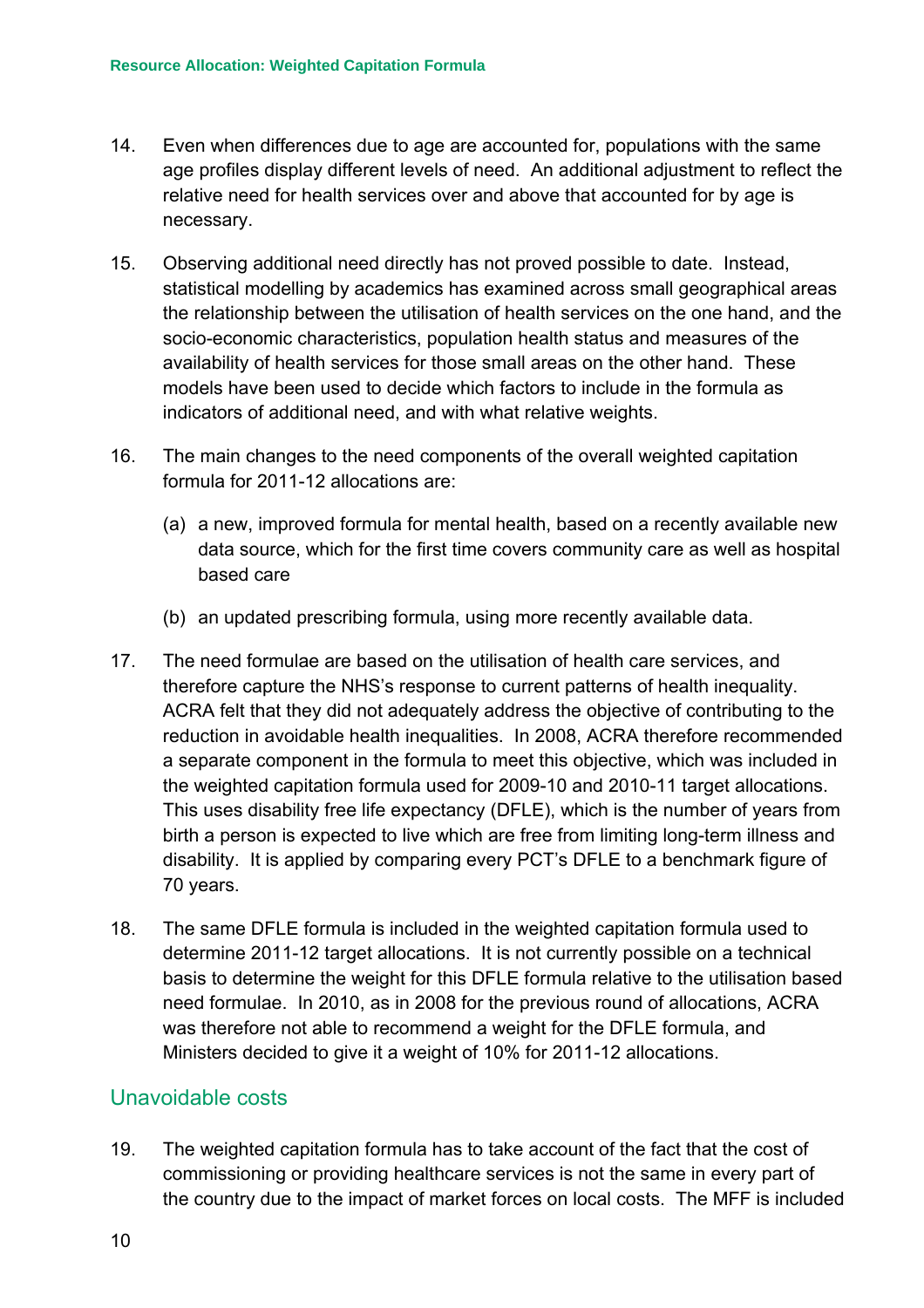in the weighted capitation formula to allow for these unavoidable geographical variations in costs. Under Payment by Results (PbR), a MFF is also paid to NHS providers.

- 20. The HCHS MFF is built up from separate indices for non-medical staff, medical and dental staff, buildings and land.
- 21. The majority of HCHS spending is on staff. The MFF for non-medical staff is based on the variation across the country in wages in the private sector.
- 22. Although wages in the NHS are determined through national pay structures, there is clear evidence for non-medical staff that indirect staff costs across the country vary in line with the going local labour market wage rate in the private sector. If wages in the NHS in a given area are below the going rate set in the private sector, this leads to higher indirect costs in the form of recruitment and retention difficulties, increased reliance on bank and agency staff, and lower productivity.
- 23. To calculate the non-medical staff MFF, statistical modelling of hourly pay in the private sector is undertaken in order to control for the influence on private sector earnings of age, gender, industry and occupation of each area's workforce, and therefore isolate the independent effect of geographical work area on earnings. This independent geographical effect is the basis of the MFF adjustment.
- 24. Some of the resulting estimated private sector pay rates differ markedly, and unrealistically, between neighbouring PCTs' areas. These "cliff edges" are unlikely to represent accurately the true underlying differences in pay, not least near the borders of PCT areas, but instead are likely to reflect to some extent the effect of, unavoidably, using a geography of administrative boundaries to estimate private sector pay rates which cut across local labour markets. The technique of smoothing, a form of averaging, is used to reduce these cliff edges.
- 25. Smoothing is undertaken in two stages. The first stage smoothes the estimated pay rates for PCT areas: for a given PCT, the smoothed MFF is the weighted average of the estimated pay rates for all PCTs, with the pay rate of the PCT in question being given the largest weight, and the weights of the other PCTs' declining the further the geographical distance from the PCT in question.
- 26. At one time, NHS providers were assigned the same MFF as the PCT where they were located. Under this approach, there are still likely to be cliff edges between neighbouring providers which operate in the same labour market but are located in different PCT areas. A second stage of smoothing, termed interpolation, was therefore introduced, carried out at NHS provider site level, to reduce further the impact of cliff edges between NHS organisations. The purpose of this stage is to take account of where the provider is located within a PCT's area, since the MFF for the PCT's area as a whole is unlikely to represent the provider's local labour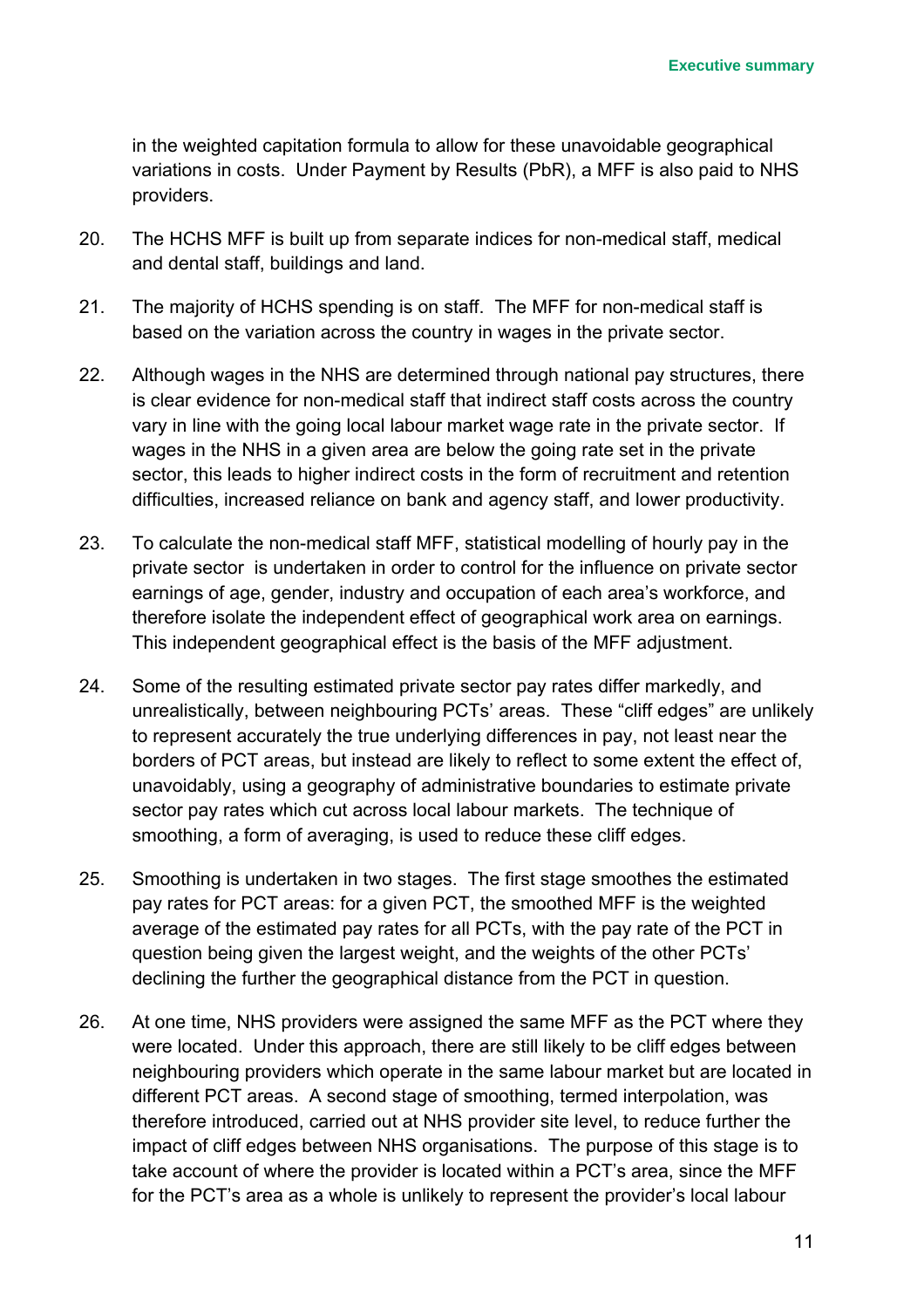<span id="page-17-0"></span>market. This second stage uses the weighted average of first stage smoothed PCT MFFs, but with the weights being the distance from the NHS providers' actual sites. The weights also declined with distance from the provider. This gives the MFF value for each provider.

- 27. A MFF based on pay rates in the private sector is not applied to expenditure on medical and dental staff because the evidence shows their indirect employment costs do not vary across the country as they do for other NHS staff. Instead, there is a separate index for medical and dental staff based on the NHS London pay weighting.
- 28. The buildings and land components of the MFF are based on an index of tender prices for buildings provided by the Building Cost Information Service (BCIS), and the land values per hectare of NHS organisations.
- 29. For 2011-12, the non-medical staff MFF has been updated by using the latest data on earnings (for 2007-09). The medical and dental, land and building components have also been updated for more recently available data.
- 30. Each PCT's final MFF for the HCHS component of the formula is an average of the MFF values of the providers from which it commissions for acute activity, weighted according to the value of services commissioned from each provider, and the PCTs' own geographical area based MFFs for community programmes and maternity services provided in many sites across its area.
- 31. The primary medical services component of the formula has separate MFFs for practice staff, buildings and land, and a MFF for GP pay which is intended to compensate deprived PCTs which face greater GP recruitment and retention difficulties. The prescribing component does not have an MFF as the cost of drugs does not vary across the country.
- 32. The emergency ambulance cost adjustment (EACA) within the HCHS component reflects the unavoidable cost variations of delivering emergency ambulance services in different areas.

## Combining the formula adjustments

33. A separate index is generated for each of the age, additional need and MFF adjustments (though for general and acute, age and additional need are combined in a single index, and the MFF is not applicable for prescribing costs). Each index is a relative index: each PCT is given an index value on the adjustment relative to the national average which is given a value of one. Index values above one show estimated need or cost above the national average, and index values below one show estimated need or costs below the national average. The weighted population for each PCT is calculated by simultaneously multiplying the PCT's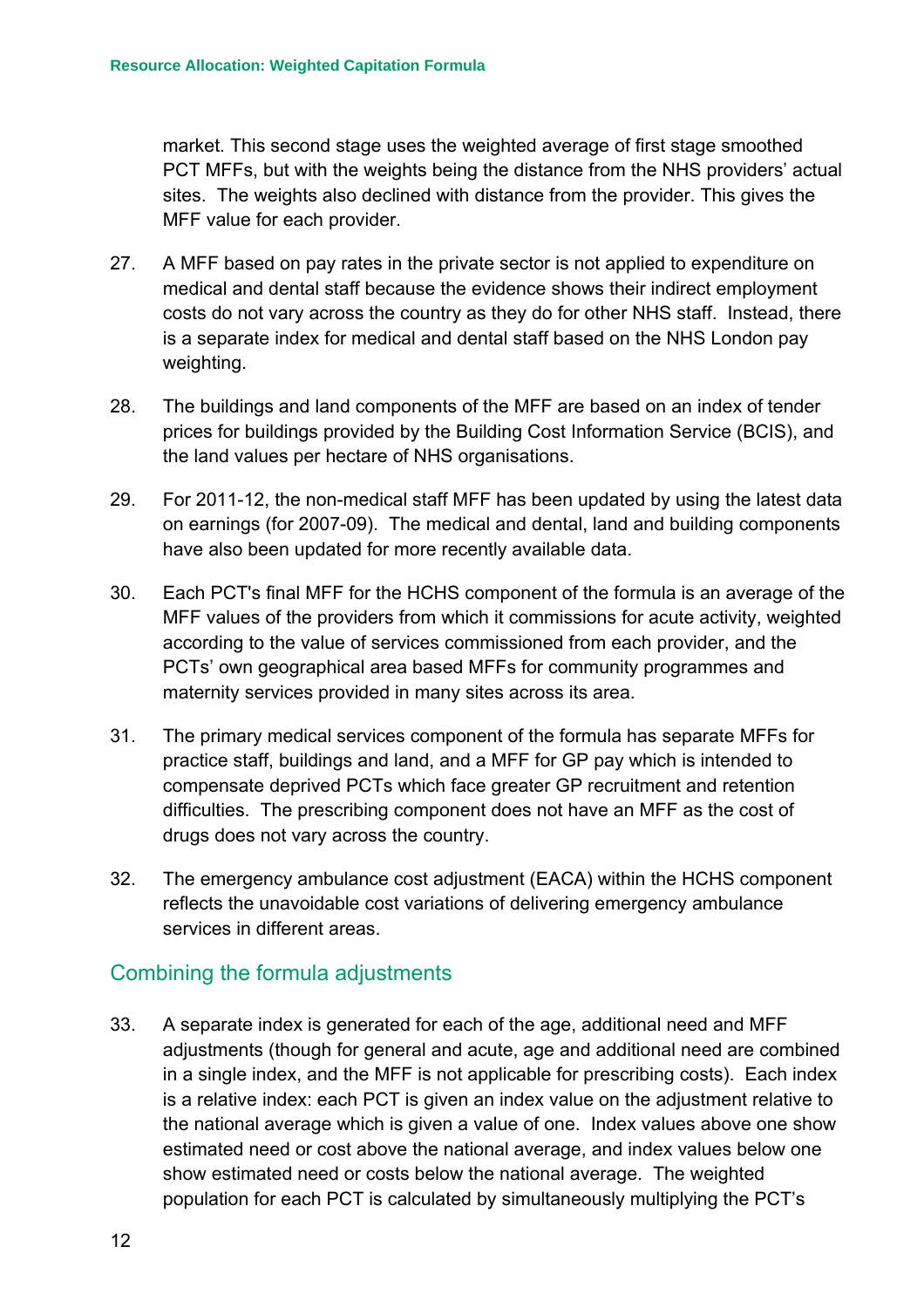population by these indices as follows:

Weighted Population = Population x Age Index x Additional Need Index x MFF Index

34. Weighted populations are calculated in this way separately for the HCHS, prescribing and primary medical services components, and combined using the share of each component in national expenditure to create a single weighted population for each PCT. Each PCT's monetary target share of the total resources available is the same as its weighted population as a share of the total England population.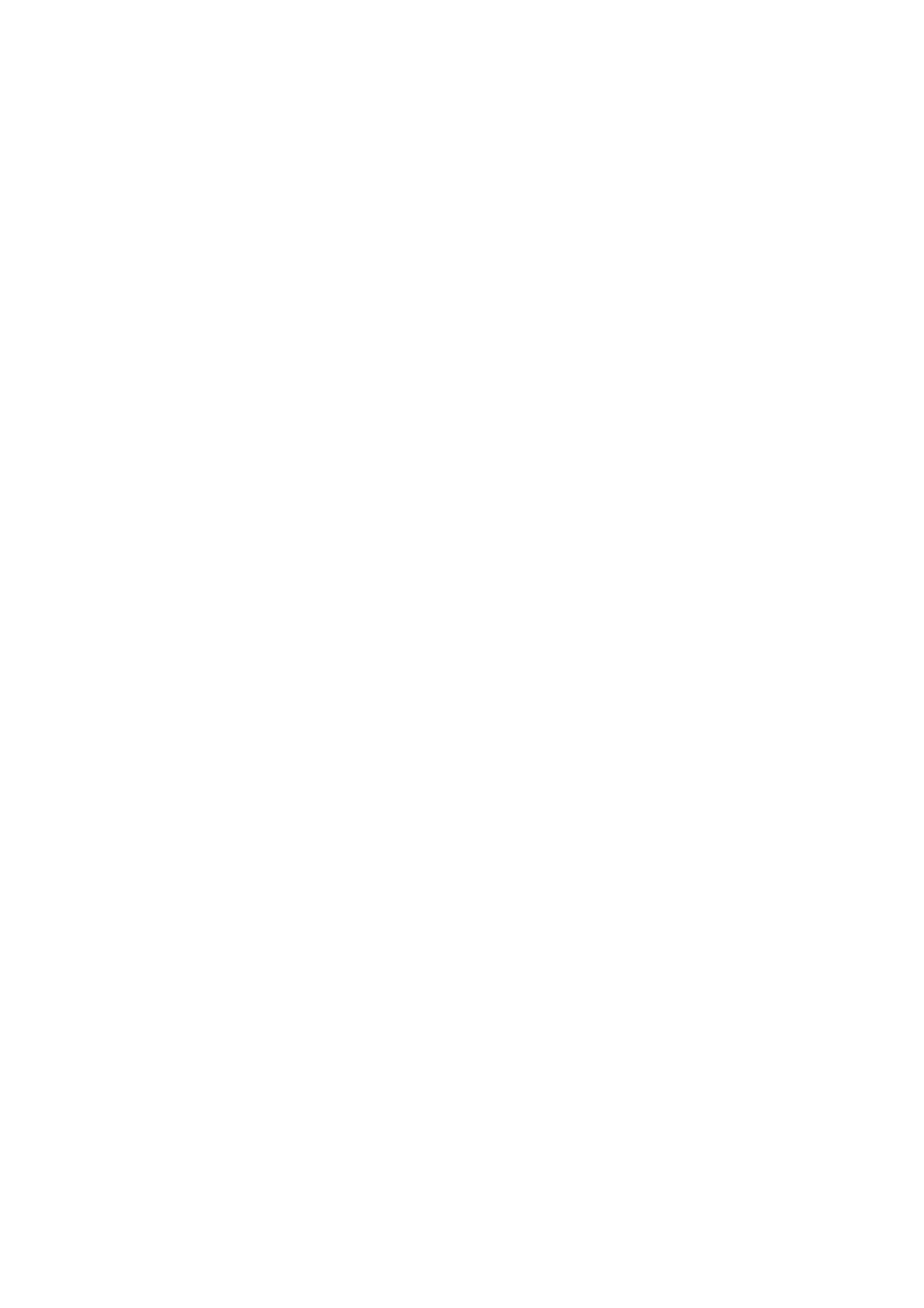# <span id="page-20-0"></span>Section 1: Introduction

## ELEMENTS OF RESOURCE ALLOCATION

- 1. The weighted capitation formula is used to determine PCTs' target shares of available recurrent revenue resources, with the aim of enabling them to commission similar levels of health services for populations with similar healthcare need, and to help reduce avoidable health inequalities.
- 2. The following four elements are used to set PCTs' *actual* allocations:
	- (a) target allocations at the start of the year determined by the weighted capitation formula. The formula sets each PCT's target share of available resources based on PCT populations adjusted for
		- (i) their age distribution
		- (ii) additional need over and above that relating to age
		- (iii) unavoidable geographical variations in the cost of providing services the Market Forces Factor (MFF)
	- (b) recurrent baselines at the start of the year which are the previous year's actual allocations adjusted, for example, for any newly devolved central budgets and transfers of responsibilities and their associated budgets between PCTs
	- (c) distances from target (DFT) which are the differences between (a) and (b) above. If (a) is greater than (b), a PCT is said to be under target. If (a) is smaller than (b), a PCT is said to be over target
	- (d) pace of change policy which sets actual allocations. PCTs do not receive their new target allocations immediately, but are moved towards their targets over a number of years. Pace of change policy sets the differential growth in allocations PCTs receive over step (b). This typically entails a minimum, or floor, level of growth which all PCTs receive to deliver on national and local priorities, plus higher growth for under target PCTs. The PCTs furthest under target receive the highest growth to move them closer to their target allocations. Pace of change policy is decided by Ministers for each allocations round.
- 3. The remainder of this booklet is solely concerned with the weighted capitation formula. Information about actual allocations, recurrent baselines, distances from target and pace of change policies is in the Exposition Books, as is the detailed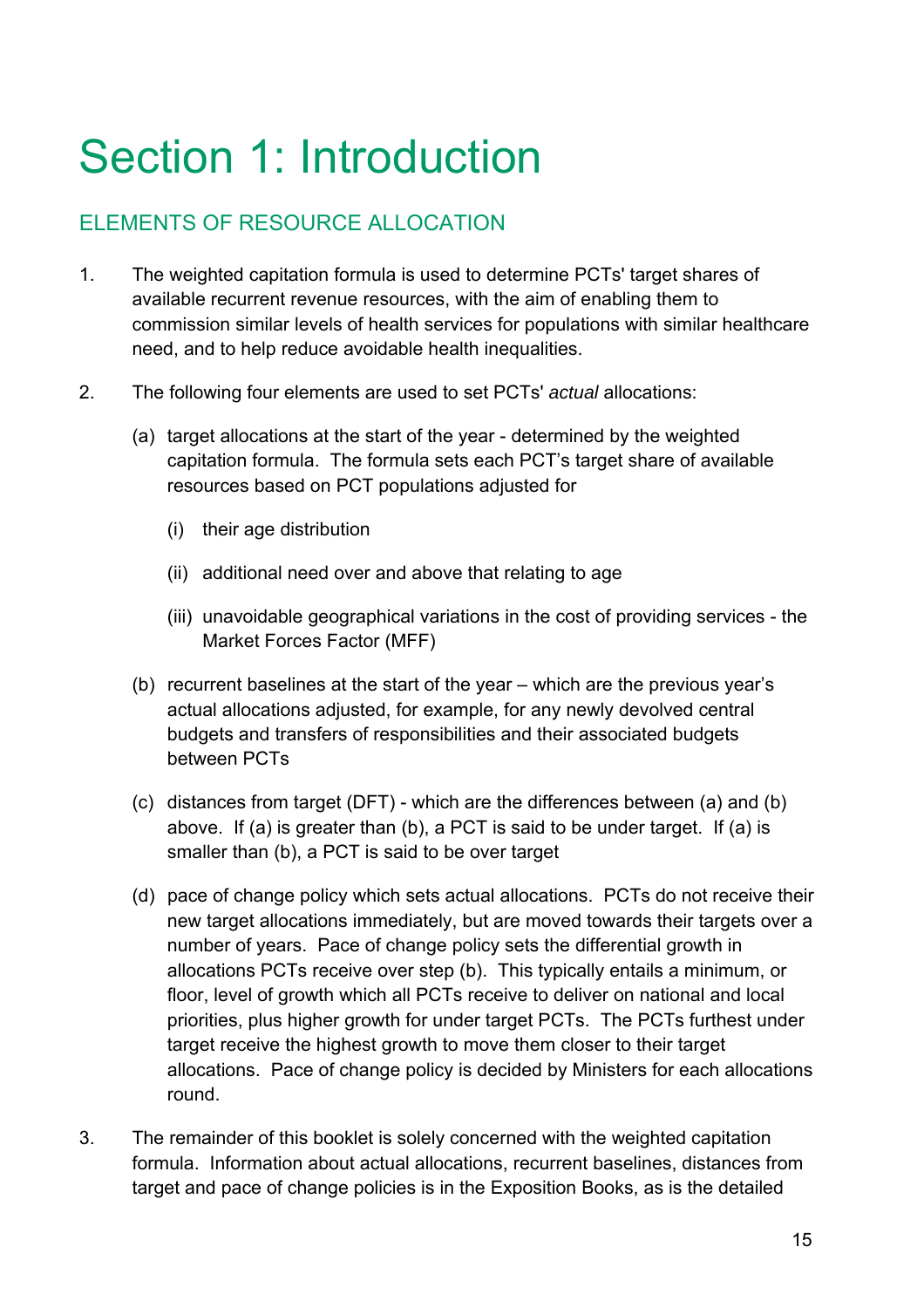<span id="page-21-0"></span>calculation of each PCT's target allocation, published for each allocations round at [www.dh.gov.uk/allocations](http://www.dh.gov.uk/allocations).

4. The White Paper, *Equity and Excellence: liberating the NHS* (CM7881) set out plans for the future arrangements for allocating NHS resources, under which the NHS Commissioning Board will be responsible for the allocation of the majority of NHS resources. How allocations are determined will be a matter for the Board. These plans are subject to Parliamentary approval.

## COMPONENTS OF THE FORMULA

- 5. The weighted capitation formula has three main components:
	- (a) hospital and community health services (HCHS)
	- (b) Prescribing (the cost of drugs prescribed by GPs)
	- (c) primary medical services.
- 6. A weighted population is produced for each of these three components for each PCT. These weighted populations are then combined into a single weighted population for each PCT, and the latter converted into monetary targets. A single distance from target is calculated for each PCT and pace of change policy is based on these single DFTs for each PCT.
- 7. The schematic diagram at Appendix 1 illustrates the components of the formula and their need and cost adjustments.

## DEVELOPMENTS IN THE WEIGHTED CAPITATION FORMULA

8. The remainder of this section describes the evolution of the weighted capitation formula since its introduction in 1977-78. Whilst providing useful context, readers who are most interested in the current weighted capitation formula may prefer to proceed directly to Section 2.

#### RAWP

9. For the first thirty years of the NHS, resources were distributed largely on the basis of historical patterns of spending. By the early 1970s this was recognised as leading to inequities and inefficiencies. The Resource Allocation Working Party (RAWP) was set up to recommend a resource allocation system which was responsive to the differing health needs of the population across the country, and to identify and correct inequalities in the existing pattern of distribution of funding.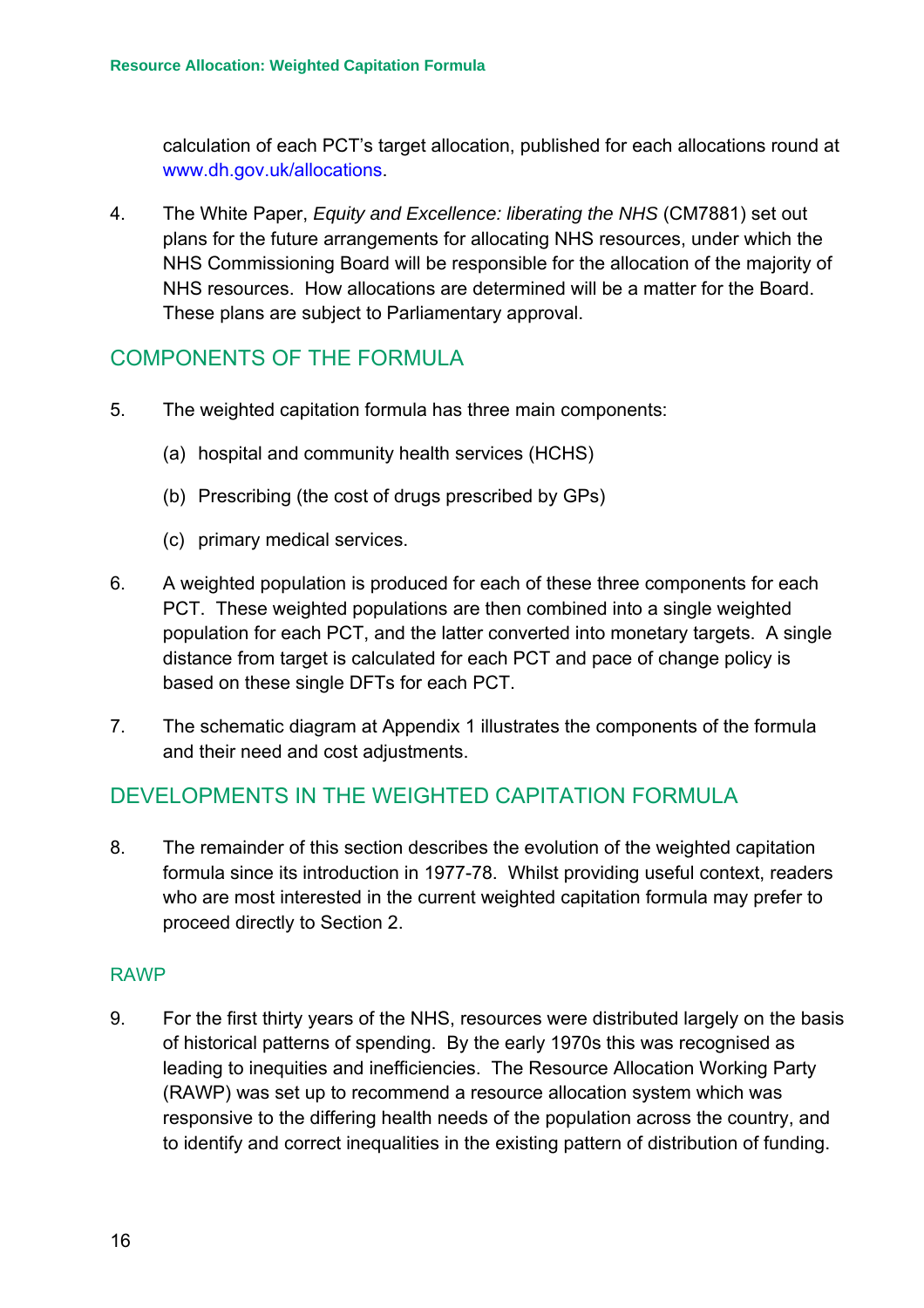- 10. Since RAWP reported in 1976, in *Sharing Resources for Health in England Report*  of the Resource Allocation Working Party<sup>[3](#page-22-0)</sup> (RARP 1), there has been a clear objective for resource allocation of "to secure equal opportunity of access to healthcare for people at equal risk".
- 11. RAWP recommended distributing resources across the country on the basis of the size of population, weighted according to two basic criteria:
	- (a) need adjustments were to be made to reflect perceived differences in the need for healthcare
	- (b) cost unavoidable geographical differences in the cost of providing services.
- 12. This underlying principle of weighted capitation, whereby resources are distributed between NHS areas on the basis of the size of their populations adjusted for relative need, has remained in place from 1977-78 to this day.
- 13. Under RAWP, need was established by acknowledging the role played by demographic characteristics. The national average hospital bed utilisation rates by age and gender groups were applied to the population, by age and gender groups, of each area. RAWP recognised that additional need for health care over and above that related to age and gender, could not be measured directly and chose Standardised Mortality Ratios (SMRs) as a proxy measure of additional need.
- 14. Because costs were recognised as being substantially higher in the London area than in other parts of the country, RAWP recommended that an allowance should be made in the formula. Further research was carried out into the differences between areas in the cost of providing healthcare services and a MFF was subsequently introduced in 1980-81 to reflect higher staff costs, over and above the London pay weighting.
- 15. RAWP revealed large disparities between the way resources had traditionally been distributed and the way they would have been allocated according to the weighted capitation formula. It was accepted that change would have to take place over time and the four elements of resource allocation policy, described in paragraph 2, were introduced.
- 16. At the time, the RAWP formula was used as the basis for allocations to 14 Regional Health Authorities (RHAs), and modified by RHAs to inform allocations to District Health Authorities (DHAs).

<span id="page-22-0"></span> <sup>3</sup> We have listed the major research papers on resource allocation, known as Research Allocation Research Papers (RARPs), at Appendix 2. We have also listed some of the more substantive working papers, known as Resource Allocation Working Papers, at Appendix 3, these and RARPs are available at www.dh.gov.uk/allocations.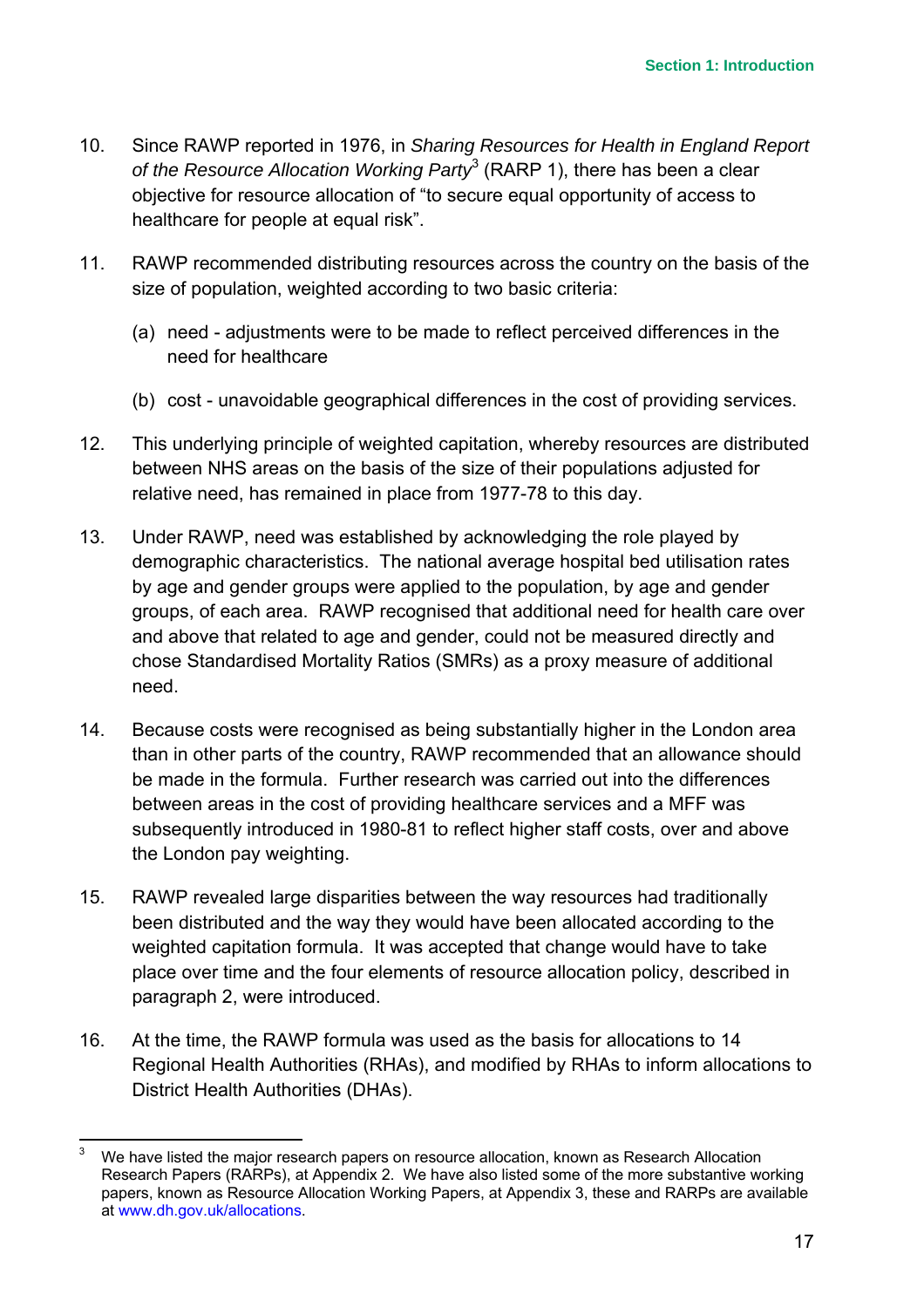#### <span id="page-23-0"></span>Review of RAWP

- 17. A review of RAWP was published in 1988 in *Review of the Resource Allocation Working Party Formula* (RARP 5). For the first time, additional need over and above that relating to age was based on a regression analysis across small areas of the determinants of variations in hospital utilisation, adjusted for the supply of facilities accessible to small areas. A modified version of the recommended formula, using the square root of all-cause SMRs under 75 years as the measure of additional need, was introduced in 1990-91.
- 18. Resource allocation changed in 1990-91 as a consequence of the reforms introduced by the *National Health Service and Community Care Act 1990*. DHAs were now funded for their resident population as purchasers, whereas previously they were funded for services provided to a catchment population as providers. Targets were set for RHAs on a weighted resident population basis.

#### 1995-96

19. The availability of data from the 1991 Census provided a further opportunity to review the formula. A team from the University of York was contracted to carry out the work. The research, again taking the small area utilisation approach, was reported in 1994 in *A Formula for Distributing NHS Revenues Based on Small Area Use of Hospital Beds* (RARP 7). The most significant change was the replacement of SMR as the sole proxy for additional need with two separate need indices for acute and psychiatric inpatient services (covering 76% of HCHS), each containing various health and socio-economic variables.

#### 1996-97

- 20. Allocations were made direct to 100 Health Authorities (HAs) from 1996-97 following the abolition of the 14 RHAs and the replacement of DHAs by the new HAs.
- 21. A rough sleepers adjustment was introduced.

#### 1997-98

22. In April 1995 a national standing Resource Allocation Group (RAG) was set up with the specific aim of looking at the future of resource allocation within the context of a primary care led NHS. As part of their work programme, new needs indices for community health services were introduced, which meant that 100% of HCHS was now weighted for need. A new staff MFF was also introduced, based on work commissioned from the University of Warwick and published in *Labour Market Forces and NHS Provider Costs Final Report* (RARP 12).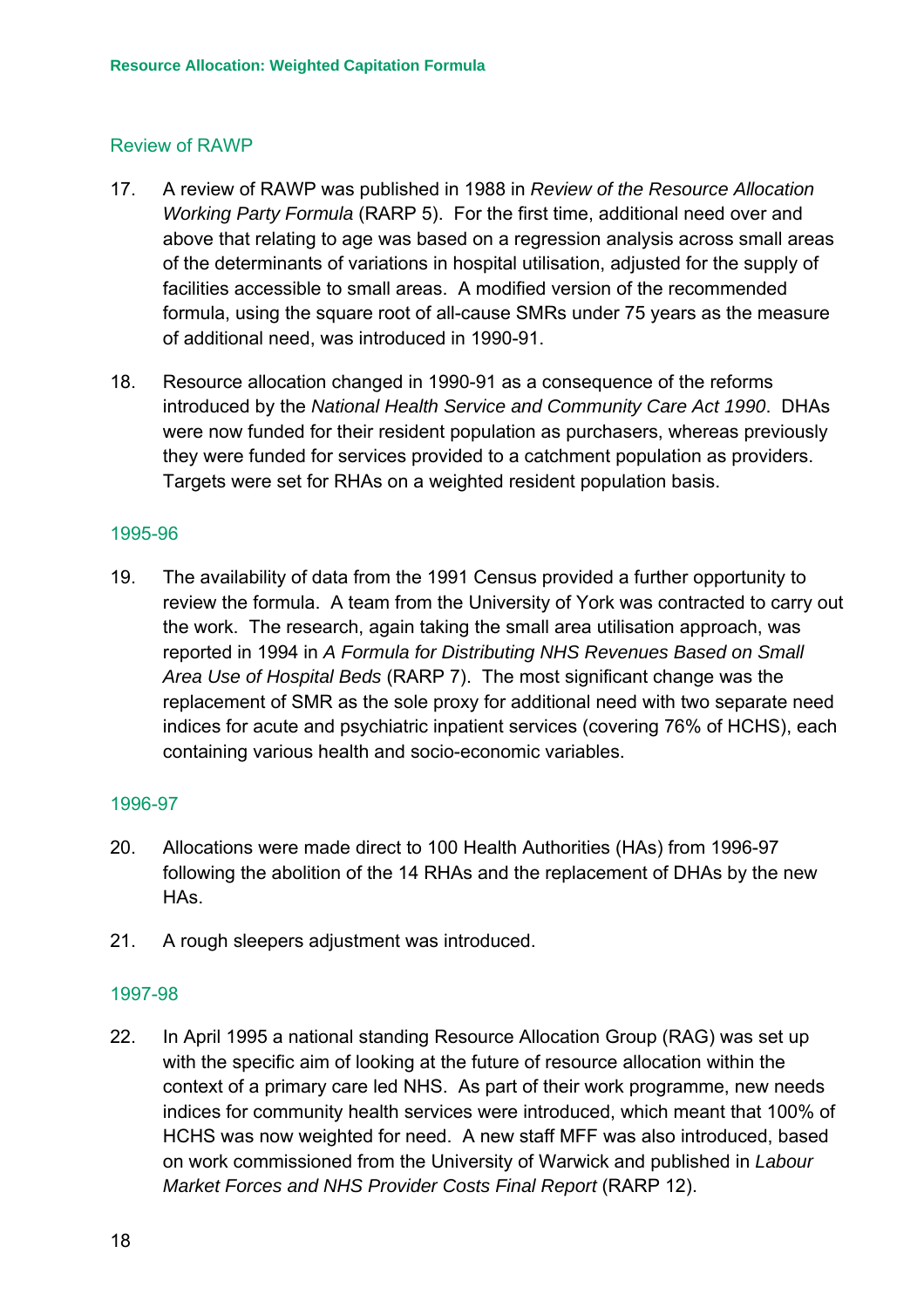#### <span id="page-24-0"></span>1998-99

23. An emergency ambulance cost adjustment (EACA) was introduced to reflect the unavoidable cost variations of delivering emergency ambulance services in different areas.

#### 1999-00

- 24. The Advisory Committee on Resource Allocation (ACRA) was established in September 1997 as the successor body to RAG. ACRA advises the Secretary of State for Health on the distribution of resources across primary and secondary care to ensure that these fully reflect local population need and operate as fairly as possible. ACRA is an independent expert body whose membership includes individuals with a wide range of expertise from within and outside the NHS. A Technical Advisory Group (TAG) provides technical support to ACRA.
- 25. ACRA's work programme for 1999-00 was dominated by *The new NHS* White Paper (1998) which introduced three main changes for resource allocation:
	- (a) the creation of Primary Care Group (PCGs) as groups of GP practices with responsibility for the healthcare of their populations. Since 1999-00, allocations have been made on the basis of the constrained population patients registered with GP practices and unregistered patients resident in the area, rather than the resident population
	- (b) HAs and PCGs were to have unified allocations covering HCHS, General Medical Services Cash Limited (GMSCL<sup>[4](#page-24-1)</sup>) and prescribing. Before 1999-00, GMSCL and prescribing were separate allocations
	- (c) a national formula to set fair shares for PCGs. HAs were to allocate resources to their PCGs using the same formula (with the exception of the MFF) which had been used to allocate resources to them.
- 26. Other changes in 1999-00 were:
	- (a) a revised additional need adjustment in the prescribing component
	- (b) the introduction of an English Language Difficulty Adjustment (ELDA) for the extra costs of interpretation, advocacy and translation services.
- 27. In November 1998 Ministers announced a wide ranging review of the formula suitable for *The new NHS*. A new objective for the new formula was set from 1999: "to contribute to the reduction in avoidable health inequalities". Other than routine data changes, the formula was frozen during the period of the review.

<span id="page-24-1"></span> <sup>4</sup> GMSCL covered payments to GPs for practice staff, premises and computer costs.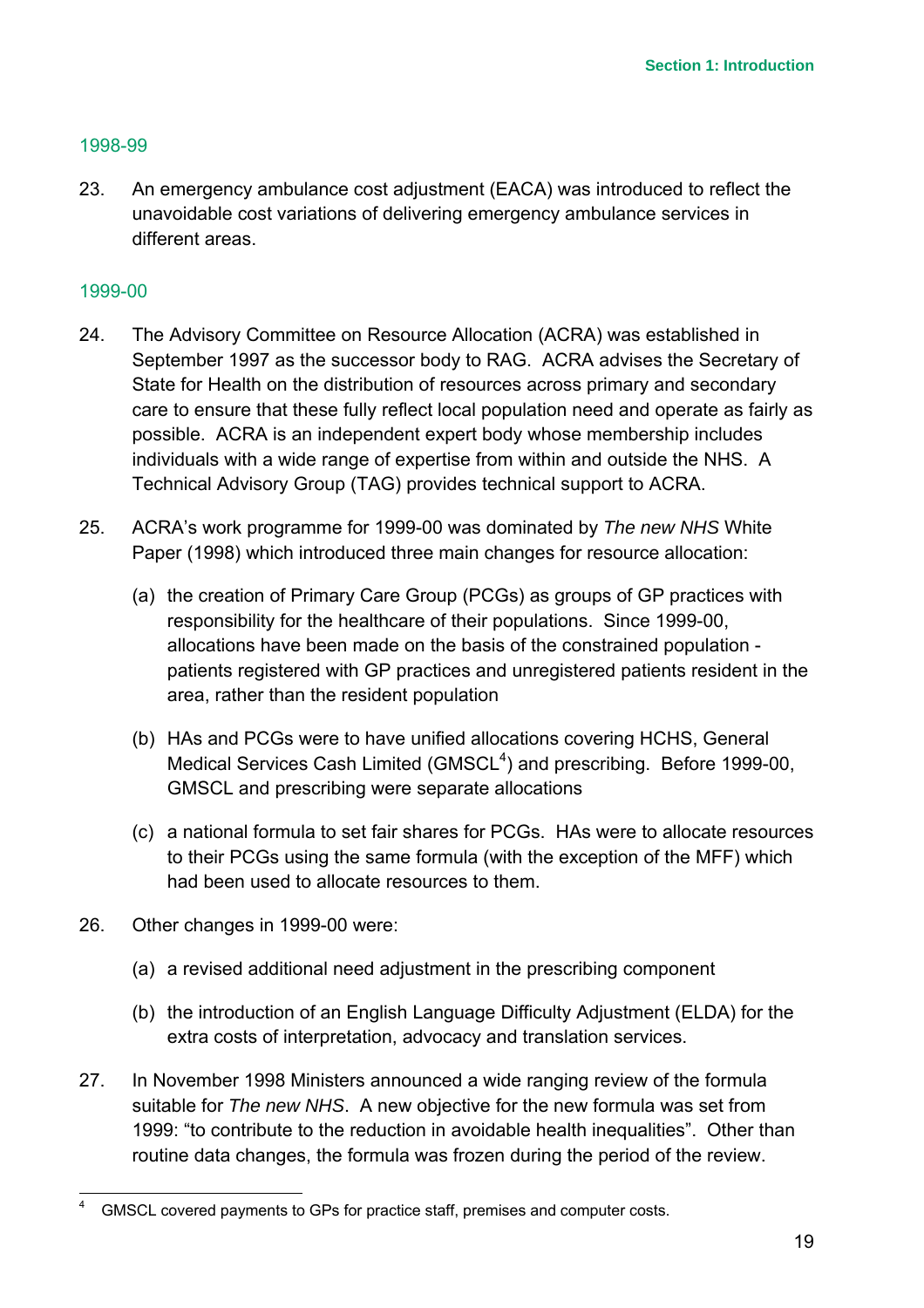#### <span id="page-25-0"></span>2001-02

28. While the longer term work on the review took place, an interim health inequalities adjustment (HIA) was introduced to tackle health inequalities. The HIA was based on years of life lost (YLL).

#### 2002-03

- 29. In 2002-03:
	- (a) a new General Medical Services Non-Cash Limited (GMSNCL)<sup>[5](#page-25-1)</sup> component was introduced. The *NHS Plan* had included a commitment to a single resource allocation formula covering all NHS expenditure including GMSNCL. The aim was to ensure that HAs and PCGs received, as far as possible, their fair shares of funding of primary care. GMSNCL remained non-discretionary, but unified allocations took account of GMSNCL expenditure for the first time
	- (b) the additional need adjustment in the new GMSNCL component replaced the existing adjustment in the GMSCL component
	- (c) the staff MFF was revised, increasing the number of pay zones, for which a separate MFF is calculated, from 78 to 117, and smoothing the cliff edge anomalies between HAs by an approach of averaging the wage rate for each area with its immediate neighbours
	- (d) the HIV/AIDS special allocations were mainstreamed within unified allocation.

#### 2003-04 to 2005-06

- 30. In December 2002 allocations were for the first time made for the three forthcoming years instead of just one year ahead. These were for the years 2003- 04 to 2005-06. Allocations were also made for the first time to PCTs, of which there wee 303
- 31. The wide ranging review initiated in 1998 had concluded and as a result new need adjustments, which took account of the new objective of contributing to the reduction in avoidable health inequalities, were introduced in the HCHS and prescribing components. These were based on research commissioned from a team led by the University of Glasgow, reported in *Allocation of Resources to English Areas (the AREA Report)* (RARP 26). For the first time the formulae also took account of unmet need, as well as the met need predicted in the utilisation approach, where certain groups within the population, eg ethnic minorities and

<span id="page-25-1"></span> <sup>5</sup> GMSNCL was, until the introduction of the new GP contract in 2004-05, a demand led central budget for the remuneration of GPs.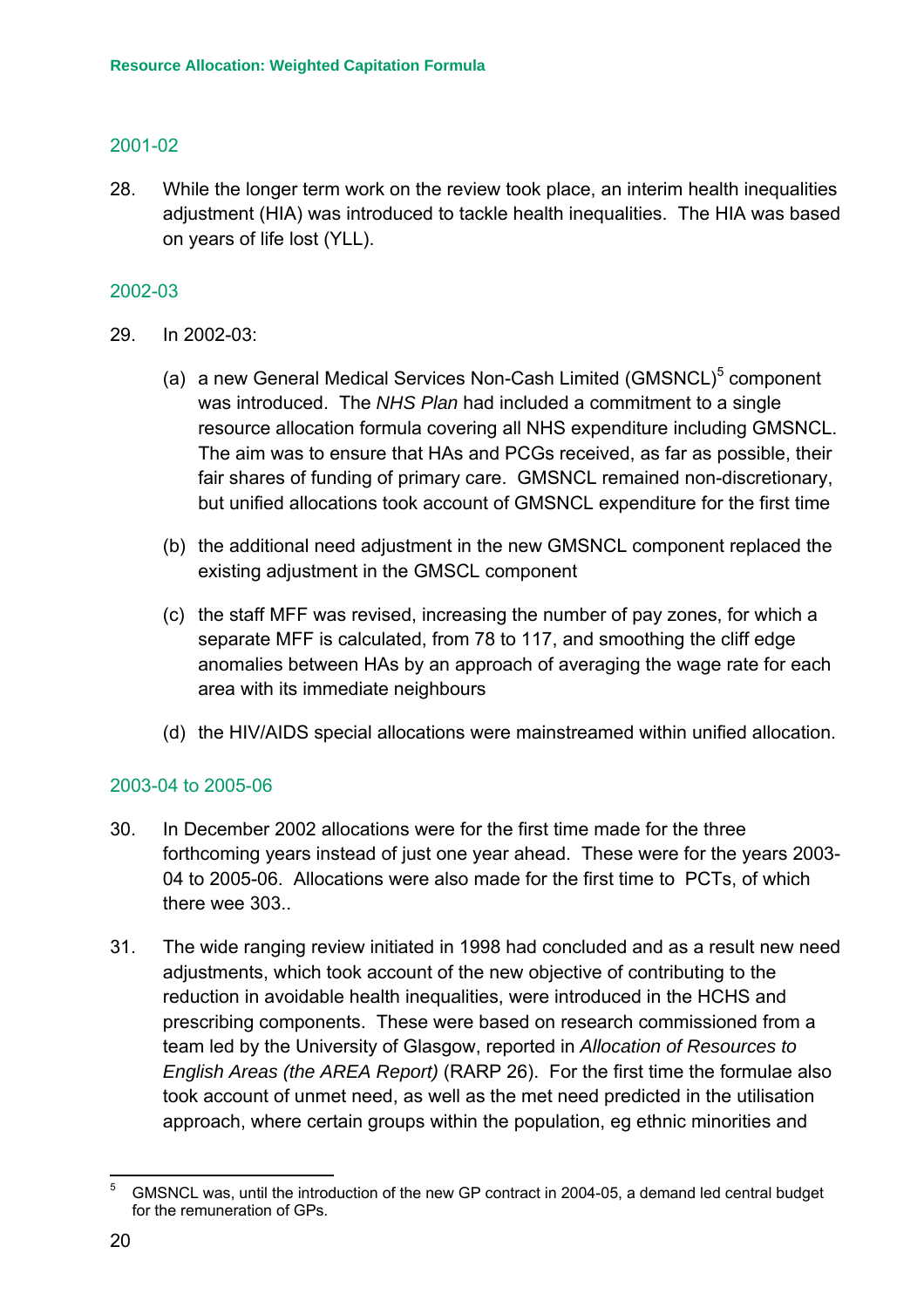<span id="page-26-0"></span>socio-economically deprived groups, do not receive healthcare services to the same level as that of others with similar health characteristics.

32. The researchers included two sets of determinants that were felt to address unmet need and health inequalities. They were, firstly, counterintuitive negative coefficients which were found on ethnic minority and other variables, and which were interpreted to represent underutilisation by ethnic minority and other groups. Secondly, additional morbidity measures were developed by analysing data from the Health Survey for England (HSE), which were felt to capture some aspect of illness that was not reflected in the other morbidity measures such as limiting longstanding illness, and also to ensure that the existence of the counterintuitive negative coefficients was not affected by the way morbidity was previously captured. The variables with the counterintuitive signs were included in the preferred model but excluded from the formula for target allocations, thereby giving areas with these groups an element in their target allocations for unmet need. At the same time as introducing the new formula, the interim HIA was added to PCT baselines.

#### 2006-07 and 2007-08

- 33. For 2006-07 and 2007-08 allocations:
	- (a) Office of National Statistics (ONS) subnational population projections (SNPPs) provided the population base. ONS produce population estimates annually and population projections periodically. The former are the best estimates of population for recent past years, while the projections forecast the population taking into account ageing (eg those currently aged 45 will be 48 in three years time) and assumptions based on past trends about births, deaths and migration. Population projections have generally been preferred to estimates in terms of directing funds towards where the population is expected to be in the allocation year, rather than where they were. The 2003-04 to 2005-06 allocations had been an exception, because only 2001 ONS population estimates based on the 2001 Census were available at the time the allocations were made, and not SNPPS based on the 2001 Population **Census**
	- (b) a primary medical services component was introduced into the formula following the devolution of this funding to PCTs as a result of the new GP contract in 2004-05, replacing the GMSCL and GMSNCL components
	- (c) the MFF was reviewed to support the implementation of Payment by Results (PbR). The main resulting change was an increase in the number of zones for which the staff MFF was calculated from 117 to 303 to match the geography of PCTs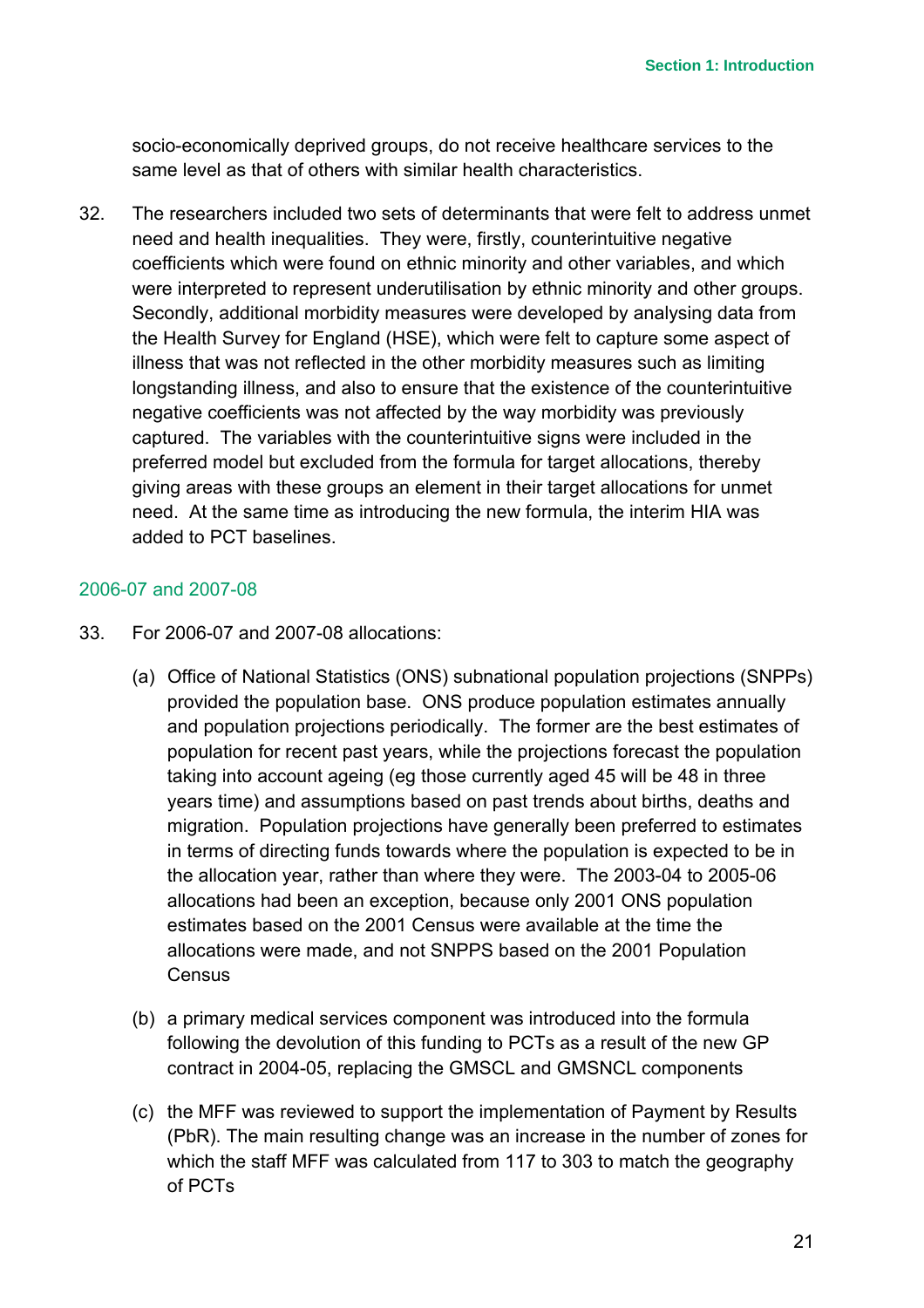- <span id="page-27-0"></span>(d) the rough sleepers adjustment was discontinued
- (e) a Growth Area adjustment was introduced in support of the Department for Communities and Local Government (DCLG) sustainable communities initiative.

#### 2008-09 to 2010-11

- 34. Following the 2006-07 and 2007-08 allocations announced in 2005, ACRA began a review embracing the main elements of the formula:
	- (a) the population base
	- (b) the need adjustments
	- (c) the MFF, which has also had a direct impact on Trust incomes since the introduction of PbR.
- 35. ACRA did not complete this work programme in time to inform 2008-09 allocations. The formula and pace of change were frozen, and instead, all PCTs received the same uplift on their 2007-08 recurrent allocations. 2008-09 allocations were issued to the then 152 PCTs, with the uniform uplift based on a mapping to the 152 PCTs from the allocations issued in 2005 to the then 303 PCTs for 2007-08.
- 36. ACRA concluded their review during 2008 and reported their recommendations in *Report of the Advisory Committee on Resource Allocation* (December 2008).
- 37. As a result of ACRA's recommendations, 2009-10 and 2010-11 allocations:
	- (a) for the population base
		- (i) used 2008 GP registered lists constrained to 2006 based ONS SNPPs for 2009 and 2010
		- (ii) counted all prisoners in the populations of PCTs where prisons are located, rather than only those who have served sentences over six months as before
		- (iii) counted asylum seekers in PCTs using Home Office data
		- (iv) applied the national average needs weighting, rather than host PCT needs weighting to prisoners, armed forces and asylum seekers
		- (v) removed temporary GP registrations from the prescribing component
	- (b) for the need formulae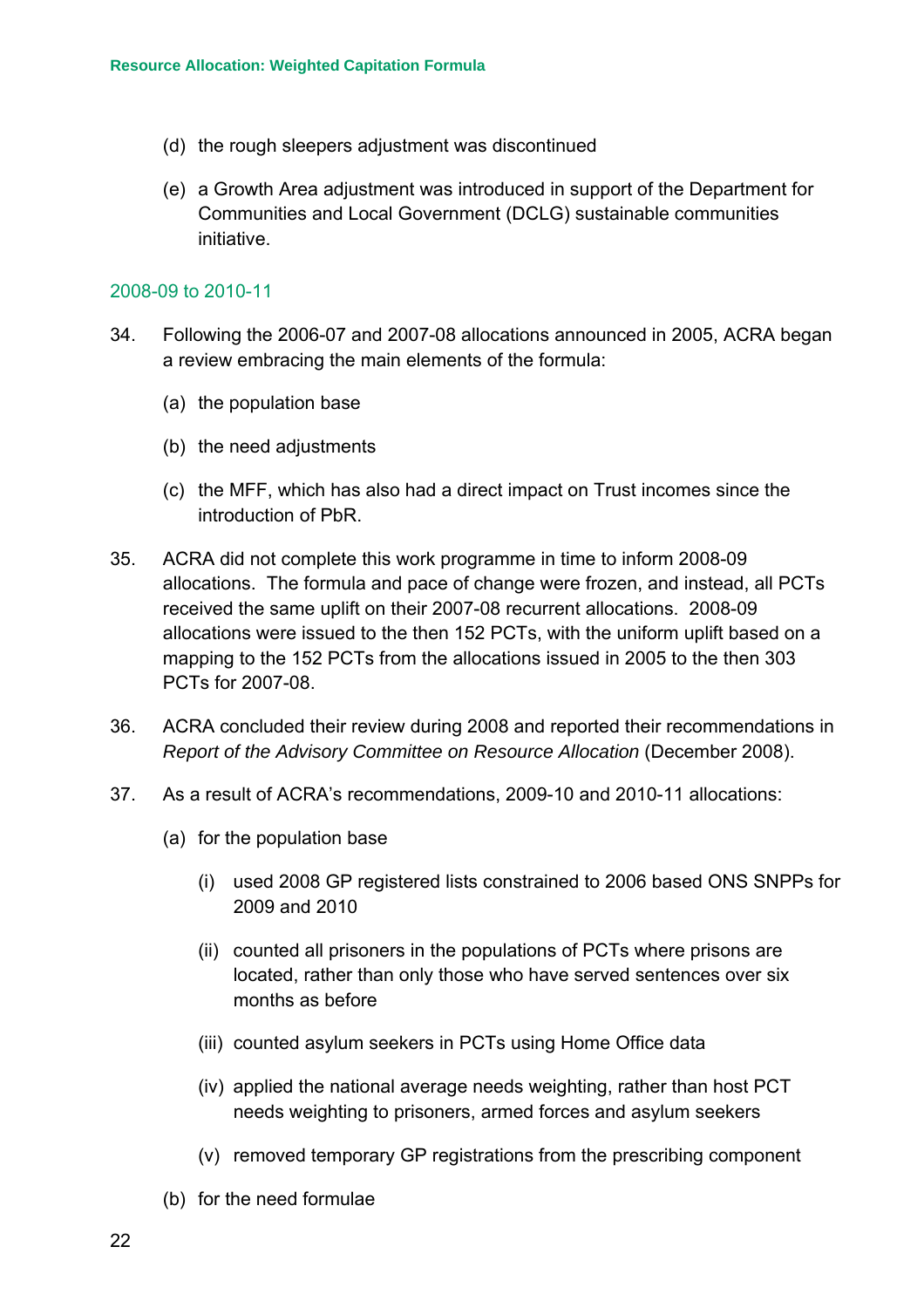- (i) introduced new separate indices for acute and maternity in the HCHS component, based on research commissioned from a team led by Brunel University, reported in *Combing Age Related and Additional Needs (CARAN) Report* (RARP 30)
- (ii) for general and acute, calculated age related need and additional need together in a single index rather than separately as previously (based on the CARAN Report)
- (iii) introduced a new index for the prescribing component (based on the CARAN Report)
- (iv) introduced HIV/AIDS as a separate index within HCHS and removed it as a separate component
- (v) removed the ELDA
- (c) for health inequalities
	- (i) introduced a separate formula using disability free life expectancy (DFLE), applied to all components except mental health and HIV/AIDS
	- (ii) ACRA was unable to recommend on a technical basis a weight for the health inequalities formula and left this for Ministers to determine. Ministers gave a 15 per cent weight to the health inequalities formula
- (d) for the MFF, based on research commissioned from the Health Economics Research Unit (HERU) at University of Aberdeen, and reported in *Review of the Market Forces Factor Following the Introduction of Payment by Results: Exploring the General Labour Market Method* (RARP 32)
	- (i) used more recent data on earnings
	- (ii) smoothing of the PCTs' staff MFFs took account of distance from all other PCTs not just neighbouring PCTs
	- (iii) a second stage of smoothing called interpolation was introduced at provider level to take into account the distance of provider sites from the geographical centre of each PCT rather than just taking the MFF of the PCT in which they were situated
	- (iv) the staff MFF was not applied to spend on doctors and hospital dentists and a separate index for doctors and dentists was introduced based on the NHS London pay weighting
- (e) extended the growth area adjustment to include the new growth points.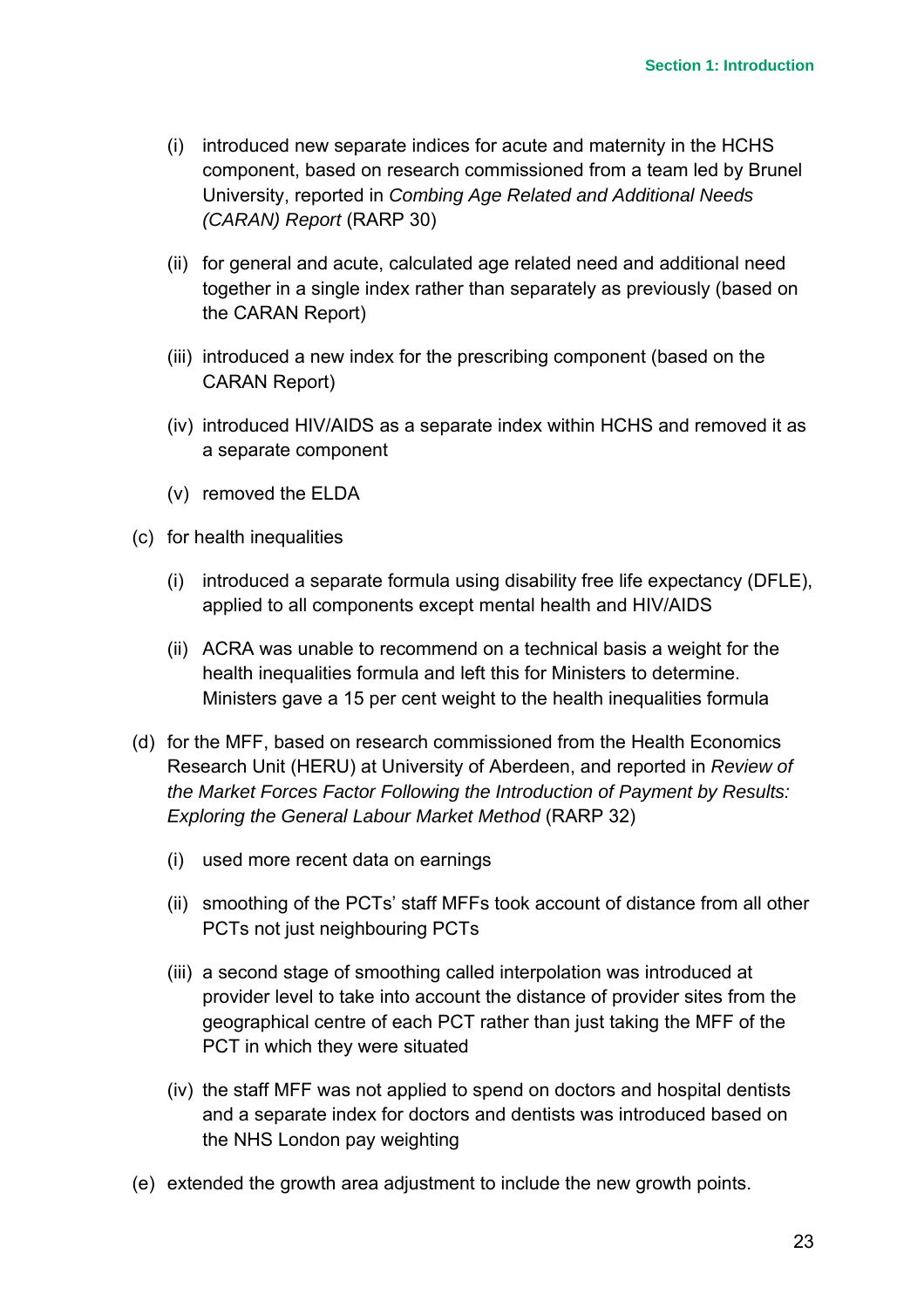#### <span id="page-29-0"></span>2011-12

- 38. ACRA's recommendations for 2011-12 resulted in the following changes to the formula which otherwise remained the same as the formula for 2009-10 and 2010- 11:
	- (a) for the population base used 2010 GP registered lists constrained to 2008 based ONS SNPPs for 2011
	- (b) for the need formulae, based on research commissioned from a team led by the University of Manchester, reported in *Report of the Resource Allocation for Mental Health and Prescribing (RAMP) Project* (RARP 35)
		- (i) introduced new indices for mental health in the HCHS component
		- (ii) introduced an updated index for the prescribing component
	- (c) for the DFLE formula (previously health inequalities formula)
		- (i) as previously, ACRA was unable to recommend on a technical basis a weight for the DFLE formula and left this for Ministers to determine. Ministers gave a 10 per cent weight to the DFLE formula
		- (ii) the DFLE formula was applied to all components except HIV/AIDS
	- (d) the staff MFF was updated for more recent earnings data, based on research commissioned from HERU at University of Aberdeen, and reported in *The Staff Market Forces Component of the Resource Allocation Weighted Capitation Formula, New Estimates* (RARP 34a). The other components of the MFF were also updated for more recent data
	- (e) the growth area and new growth point adjustment was removed in line with the DCLG's discontinuation of this policy.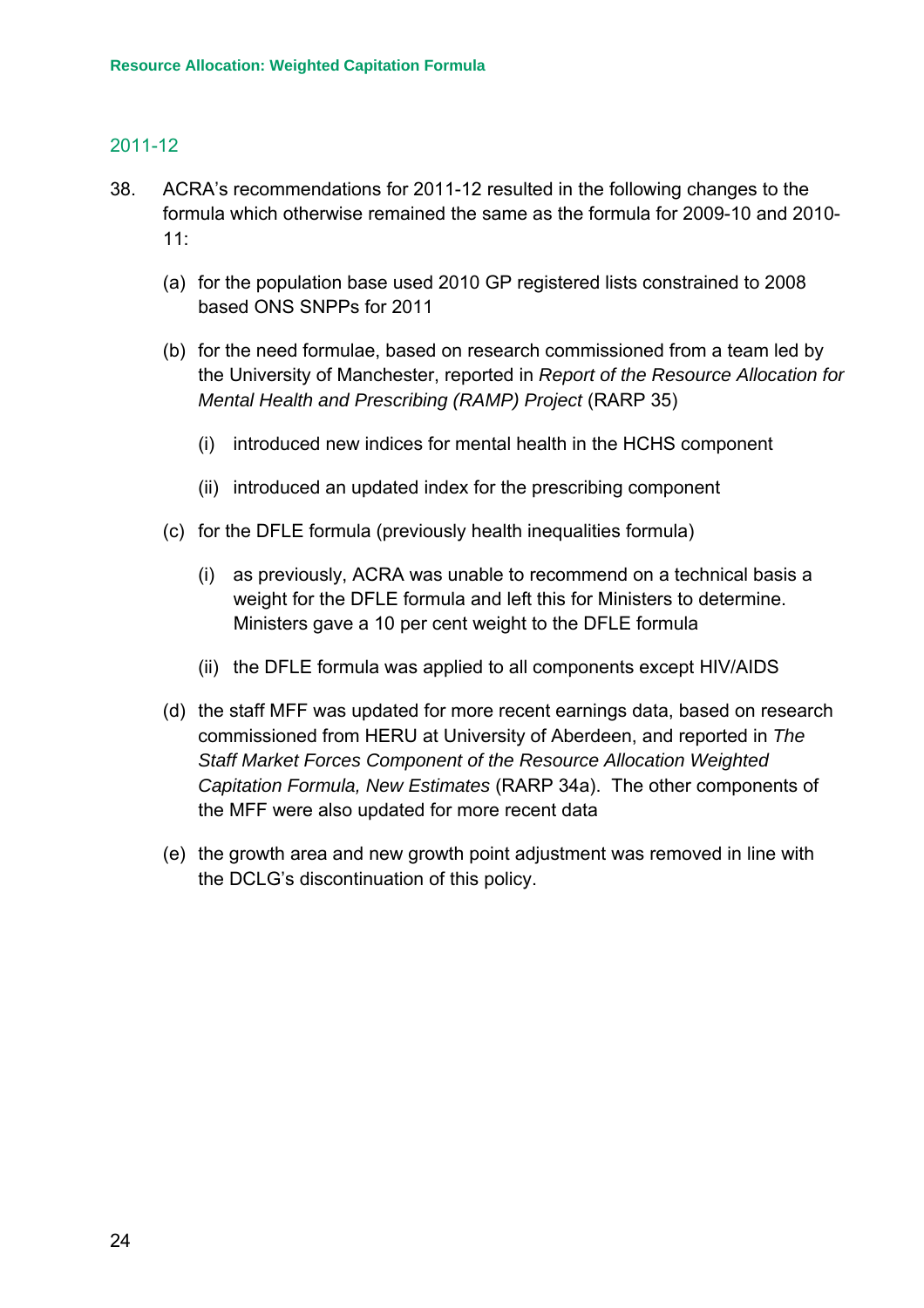# <span id="page-30-0"></span>Section 2: Population

- Population figures are the basis for calculating weighted capitation targets
- GP registrations in the Attribution Data Set (ADS) are the starting point
- These are scaled to match ONS SNPPs to produce PCT constrained populations

## **Introduction**

- 39. Health services are for people and the primary determinant of resource allocation to PCTs must be the size of the populations for which PCTs are responsible. Population is therefore the starting point for the calculation of weighted capitation targets.
- 40. The population base for PCTs was reviewed before 2009-10 and 2010-11 allocations by the Prescribing Support Unit (PSU) of the Information Centre for Health and Social Care, and reported in *Review of the population base for PCT revenue allocations post 2007-08* (RARP 29).
- 41. The definition of a PCT's population for resource allocation follows the guidance set out in *Who pays? Establishing the responsible commissioner*<sup>[6](#page-30-1)</sup> which states that in general, the responsible commissioner will be determined on the basis of registration with a GP practice or, where a patient is not registered, their place of residence.
- 42. The PCT population for resource allocation is therefore:
	- (a) the number of people permanently registered with the PCT's GP practices (that is, the GP practices for which the PCT holds the contract). This means that those patients permanently registered with a GP practice in one PCT area, but who are resident in a neighbouring PCT's area, remain the responsibility of the former PCT
	- (b) the number of residents within the geographical boundaries of each PCT who are not permanently registered with any GP practice and for whom accurate national data are available. This group is restricted also to those for whom the PCT has formally been defined as the responsible commissioner of health services to be funded by PCT revenue allocations. In practice, this group comprises:

<span id="page-30-1"></span> <sup>6</sup> Who pays? Establishing the responsible commissioner can be found on the DH website at http://www.dh.gov.uk/en/Publicationsandstatistics/Publications/PublicationsPolicyAndGuidance/DH-4069634.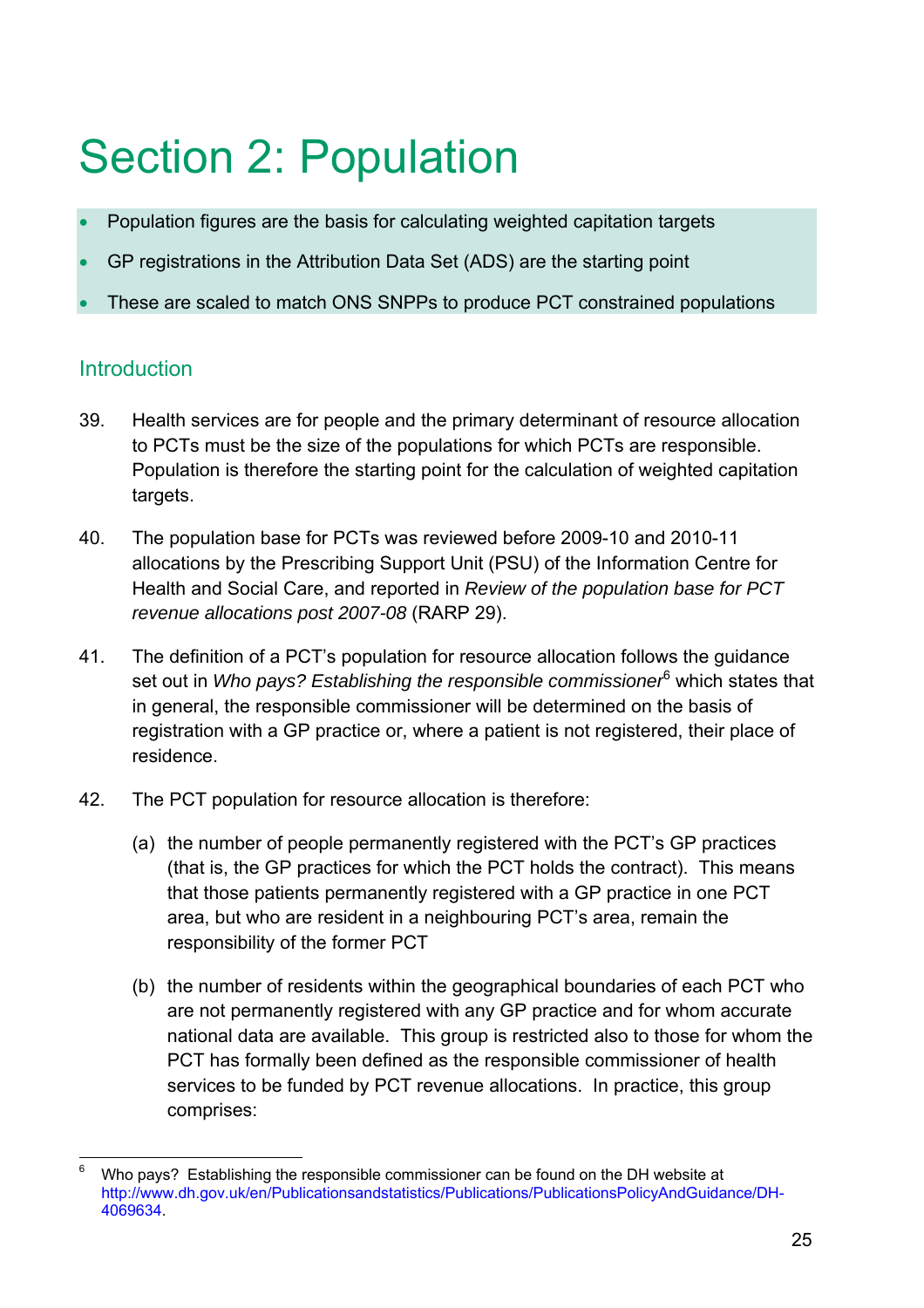- (i) all prisoners in PCTs where prisons are located, regardless of whether they have been sentenced or the length of sentence served
- (ii) all UK armed forces, foreign armed forces and foreign armed forces dependants
- (iii) all asylum seekers, after their initial applications and processing, for whom data are available.
- 43. The calculation of PCT constrained populations for allocations involves scaling of GP registrations to match the SNPPs produced by ONS. This scaling has two purposes. Firstly, the existence of differences between the number of GP registrations and ONS population data has been recognised for many years. These differences vary between age bands, between males and females and, most crucially, between PCTs. The scaling ensures that list variation in different parts of the country does not affect resource allocation. Secondly, registered lists are scaled to local population projections, rather than recent historical population data, as these are considered to provide the best fit in terms of directing funding towards where the population is expected to be in the forthcoming allocation year.
- 44. It is not possible to use ONS local population projections alone for resource allocation, because they are based on where people live, and therefore do not allow for the significant number of patients resident in one PCT area but who are registered with a GP practice for which a different PCT is responsible. In outline, the scaling involves calculating the number of GP registrations by their Local Authority District (LAD) of residence from the most recent registrations data available. This calculation is undertaken by age-gender group. These are compared by age-gender group with ONS residence based projections for LADs. The difference between these two figures for LADs, expressed as a ratio, gives the scaling factors by age-gender-LAD. The scaling factors are then applied at practice level using the latest available data on registered lists, and based on the proportion of each practice's list by age-gender group which is in each LAD. The constrained practice registered lists are then summed to give the constrained PCT registered list size. This process of constraining is explained further below, including how those populations not registered with a GP practice, group (b) above, are incorporated.
- 45. Two population data sources are used:
	- (a) the Attribution Data Set (ADS) of GP registrations
	- (b) ONS SNPPs.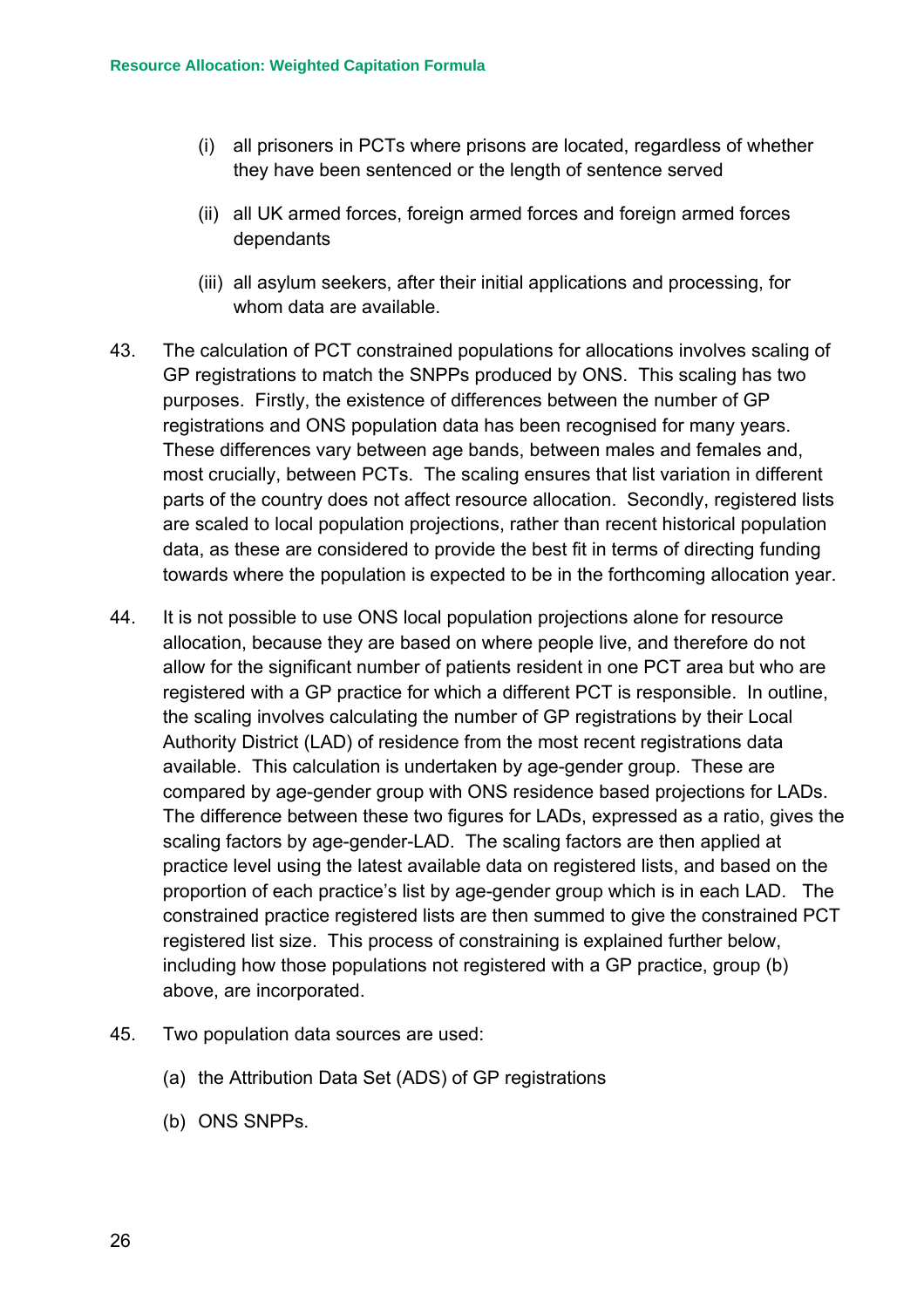#### <span id="page-32-0"></span>Attribution Data Set

46. The ADS is an anonymised, non-disclosive dataset that records the home postcode of patients registered with every GP practice. It is an aggregated extract from the National Health Applications and Infrastructure Services (NHAIS) General Practice Registration systems. Each record in the extract has the structure shown in Table 1. In this illustrative example there are ten male patients aged 19-24 with postcode BE5 9XX registered with practice G11111.

#### **Table 1: Illustrative ADS record**

| Postcode |     | PCT code National practice<br>code | Gender | Age band | Number of<br>registrations |
|----------|-----|------------------------------------|--------|----------|----------------------------|
| BE5 9XX  | 5MF | G <sub>11111</sub>                 | М      | 19-24    | 10                         |

- 47. Persons recorded with a dummy practice code (for example, persons removed from a practice list) are assigned to PCTs on the basis of their home postcode. Registrations with invalid postcodes are redistributed to the overall postcode geography of their GP practice. The lists of practices affiliated to each PCT are validated with PCTs. The ADS for GP registrations as at April 2010 is used for 2011-12 PCT allocations.
- 48. The ADS is used in resource allocation to:
	- (a) build populations to any reference geography using patient postcode or GP practice, and in particular LAD of residence based on patients' home postcodes
	- (b) calculate the values of the socio-economic variables in the need formulae for PCTs from the weighted average of their small area values.

#### ONS subnational population projections

- 49. ONS make SNPPs from a base year estimate (ie the latest year for which ONS have figures for the actual population) based on ageing the population (eg those currently aged 45 will be 48 in three years time) and their assumptions for future trends in births, deaths and migrations based on recently observed levels, mainly from the past five years. The projections are produced on a consistent basis across all LADs in England.
- 50. The 2011-12 PCT allocations used 2008 based SNPPs<sup>[7](#page-32-1)</sup> for 2011, published by ONS on 27 May 2010.

<span id="page-32-1"></span> <sup>7</sup> ONS have published a methodology guide to their 2008 based subnational population projections for England at http://www.statistics.gov.uk/downloads/theme\_population/snpp-2008/2008\_based\_SNPP\_Methodology\_Guide.pdf.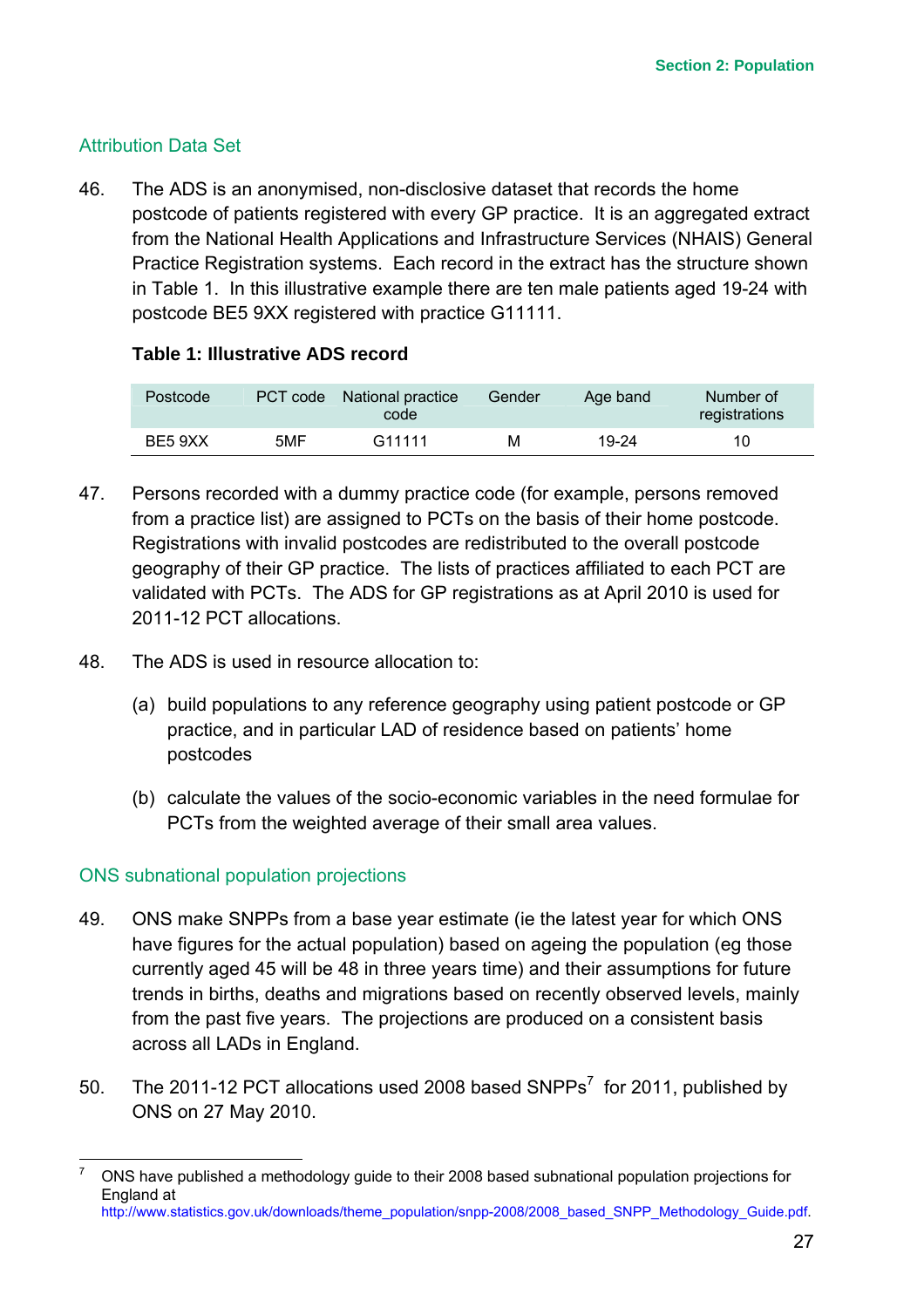#### <span id="page-33-0"></span>**Prisoners**

- 51. A number of groups of people who are not registered with GP practices need to be removed from the ONS SNPPs before GP registrations are constrained to match them. As PCTs are responsible for these unregistered groups, they then need to be returned to the PCT populations used for allocations. The first of these groups are prisoners.
- 52. For the purpose of ONS mid-year population estimates, a person is regarded as usually resident in a prison if they have been sentenced and have served six months or more of their sentence in any prison. But for PCT allocations, all prisoners regardless of length of sentence and including those untried or unsentenced are counted in the population base of PCTs where prisons are located. Data were obtained from the Justice Statistics Analytical Services in the Ministry of Justice for the prison population at June 2009 and assigned to PCTs on the basis of the prison postcode.
- 53. Prisoners are included in the HCHS component of the formula, but excluded from the primary care and prescribing components of the formula because for the prison population these services remain funded centrally rather than by PCTs.
- 54. When adjusting for need (Section 3), the national average needs weight is applied to prison populations, adjusted for age, rather than the PCT specific needs weight.

#### Armed forces

- 55. Armed forces are typically not registered with a PCT funded GP and are therefore also subtracted from ONS SNPPs before GP registrations are constrained to match them. They are then added to the PCT populations used for allocations. They include:
	- (a) UK armed forces in the ONS mid 2008 subnational population estimates
	- (b) foreign (mainly United States) armed forces and foreign armed forces dependants according to data provided by ONS.
- 56. The data are provided by 354 LADs and assigned to PCTs using a matrix which estimates the proportion of each LAD's general population in each PCT. Where LADs and PCTs are not geographically coterminous, and where there were significant numbers of armed forces in an LAD, the PCTs previously confirmed that the distributions in the matrix were also appropriate for their armed forces.
- 57. Armed forces are included in the HCHS component of the formula but excluded from the prescribing and primary medical services components. This is because the Ministry of Defence is responsible for the primary care of UK armed forces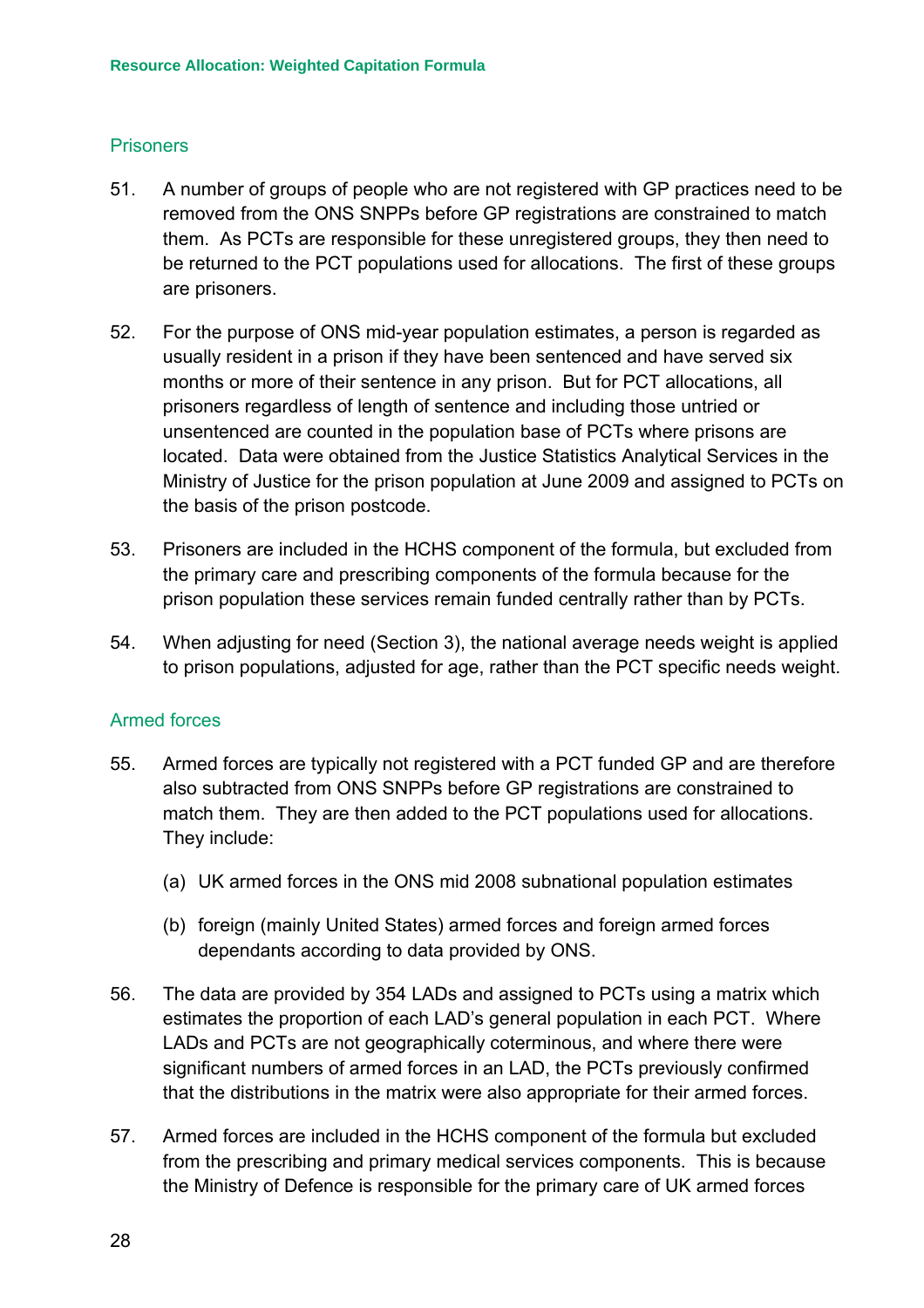<span id="page-34-0"></span>through the Defence Medical Services (DMS), and the US have their own arrangements for the primary care of their armed forces and dependants.

58. When adjusting for need, the national average needs weight is applied to armed forces populations, adjusted for age, rather than the PCT specific needs weight.

#### Asylum seekers

- 59. Asylum seekers added to PCT populations for allocations for the following groups (using data from Home Office Control of Immigration: Quarterly Statistical Summary, 2nd Quarter 2009 available at <http://rds.homeoffice.gov.uk/rds/immigration-asylum-publications.html>):
	- (a) in accommodation
	- (b) receiving subsistence only support
	- (c) receiving Section  $4^8$  $4^8$  support
	- (d) persons recorded as being detained in removal centres under Immigration Act powers (excluding Dover, Haslar and Lindholme, which are counted in the prison populations)<sup>[9](#page-34-2)</sup>.
- 60. The data are assigned from LAD to PCT using a matrix based on ADS registrations to LAD geography and these groups are included in all components of the formula.
- 61. When adjusting for need, the national average needs weight is applied to asylum seekers, adjusted for age, rather than the PCT specific needs weight.

#### Calculating PCT constrained populations

- 62. The steps taken to calculate PCT constrained populations are as follows:
	- (a) construct the ADS from April 2010 extracts of the 87 NHAIS systems to group registered populations by gender, eighteen 5-year age bands (0-4, 5-9, 10-14, 15-19, 20-24, 25-29, 30-34, 35-39, 40-44, 45-49, 50-54, 55-59, 60-64, 65-69, 70-74, 75-79, 80-84, 85+), patient postcode and GP practice

<span id="page-34-1"></span> <sup>8</sup> Support under Section 4 of the Immigration and Asylum Act 1999 is generally provided to individuals whose asylum application has been finally determined as refused, but who are destitute and temporarily prevented from leaving the United Kingdom

<span id="page-34-2"></span><sup>9</sup> Data for those asylum seekers detained solely under Immigration Act powers are taken from the 2008 4<sup>th</sup> quarter report.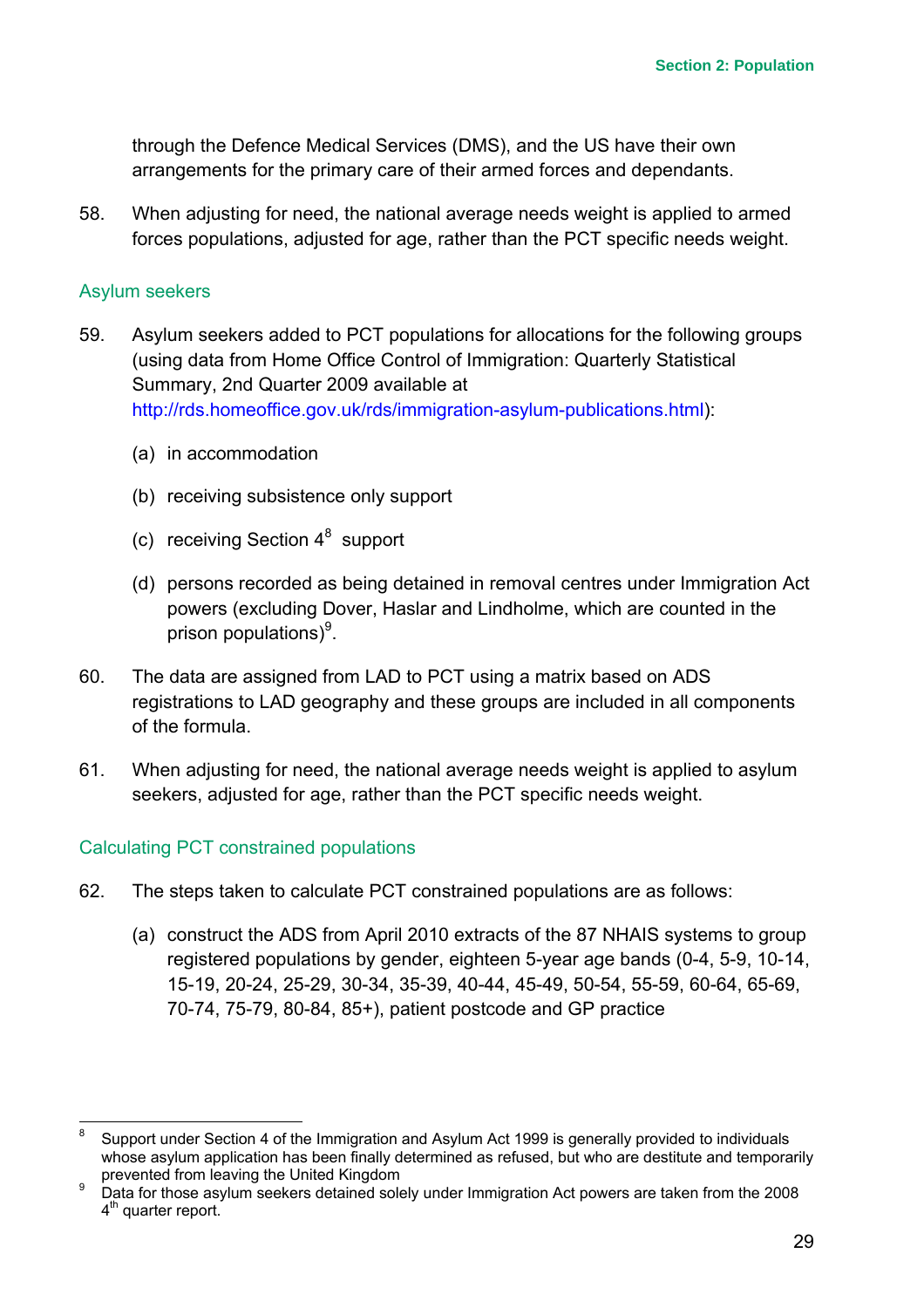- (b) calculate the number of GP registrations resident in the 376 LADs (354 in England and 22 in Wales) using the home postcode of registered patients in the ADS
- (c) create comparable ONS 2008 based SNPPs for LADs for 2011, which are already resident based, by removing the following unregistered groups using ONS 2008 mid-year estimates (MYEs):
	- (i) prisoners
	- (ii) UK armed forces, foreign armed forces and foreign armed forces dependants
	- (iii) asylum seekers
- (d) compare the ADS constructed number of registrations by LAD of residence with the adjusted ONS 2008 based SNPPs to calculate list scaling factors by age group and gender for each LAD
- (e) for each GP practice, constrain ADS registrations to ONS 2008 based SNPPs by dividing each GP practice's registrations by the relevant list scaling factors (according to the proportion of the GP practice's registrations by age-gender group resident in each LAD)
- (f) create PCT constrained registered populations by aggregating the constrained GP practice lists
- (g) add the following groups of unregistered populations to create total PCT populations for allocations (which in the case of prisoners and asylum seekers have different counts to the populations removed from the ONS 2008 based SNPPs):
	- (i) prisoners
	- (ii) UK armed forces, foreign armed forces and foreign armed forces dependants
	- (iii) asylum seekers in accommodation
	- (iv) asylum seekers receiving subsistence only support
	- (v) asylum seekers receiving Section 4 support
	- (vi) persons detained in removal centres.
- 63. These steps are schematically represented in Figure 1.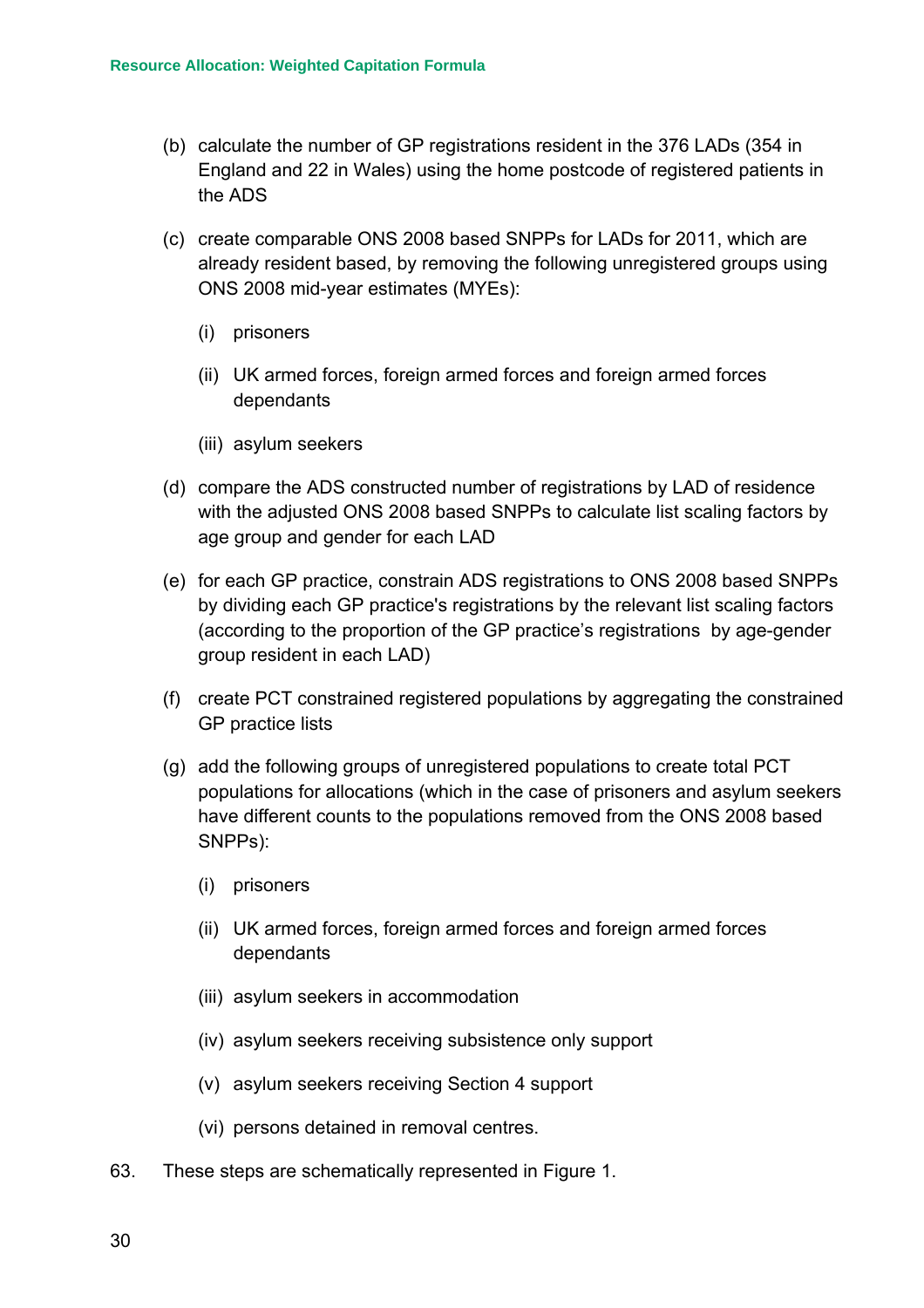

**Figure 1: Calculating PCT constrained populations**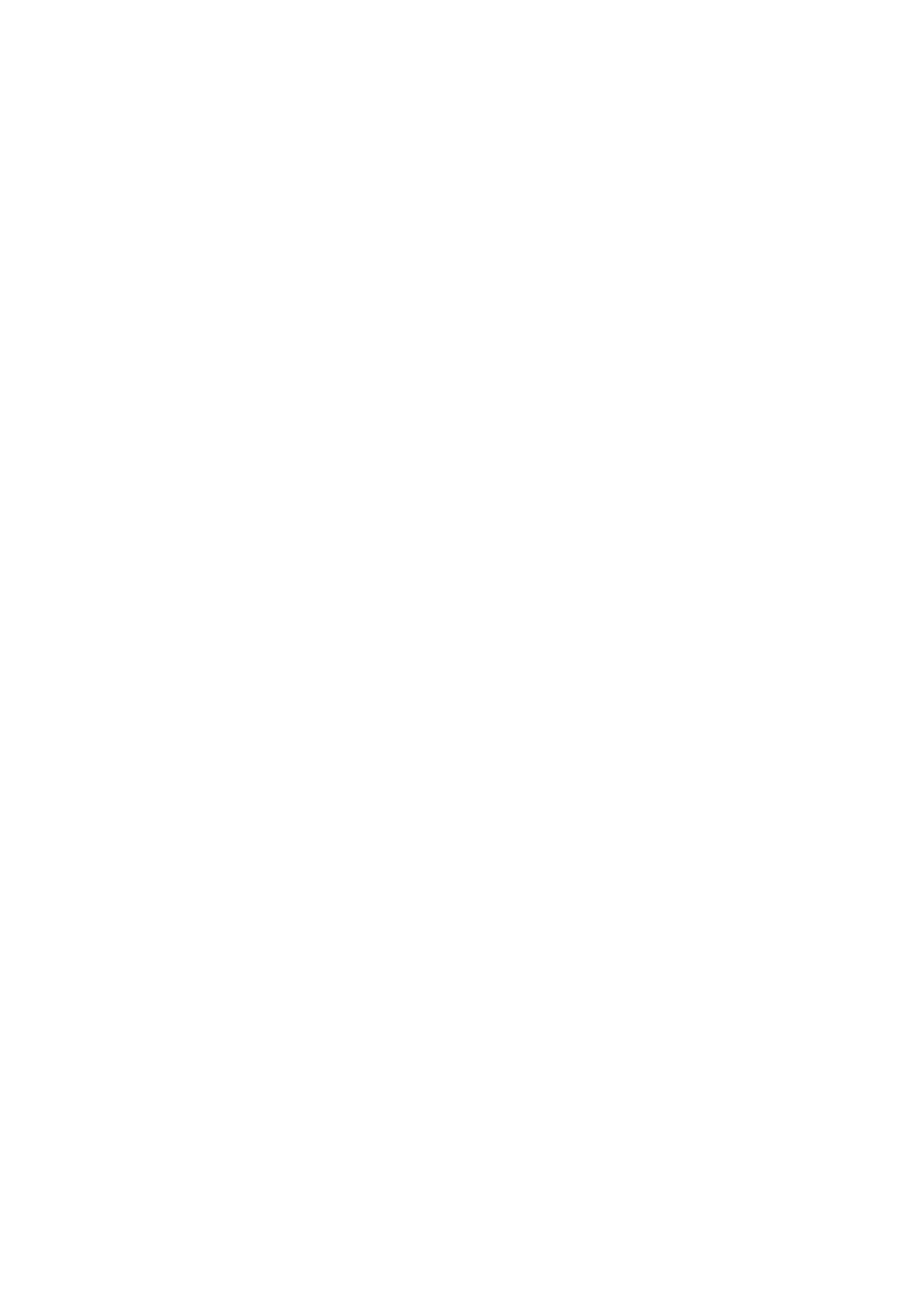# Section 3: Hospital and Community Health Service Component

The HCHS component has adjustments for:

- need for acute, maternity, mental health, HIV/AIDS treatment and care and HIV prevention services
- DFLF
- variations in the unavoidable cost of providing healthcare (the MFF and EACA).

# POPULATION

64. The PCT constrained population described in Section 2, before adjustments for need and cost are made, is known as the crude population.

# NEED

## **Introduction**

- 65. Population is the starting point for the calculation of weighted capitation targets but the make-up of the population is also critical. People do not have identical needs for health care. A key difference is that need varies according to gender and age, and in particular, the very young and the elderly, whose populations are not evenly distributed throughout the country, tend to make more use of health services than the rest of the population. The weighted capitation formula therefore takes account of the age structure of local populations.
- 66. Even when differences due to age and gender are accounted for, populations with the same age and gender distribution display different levels of need. An additional need adjustment to reflect the relative need for health care over and above that related to by age is necessary.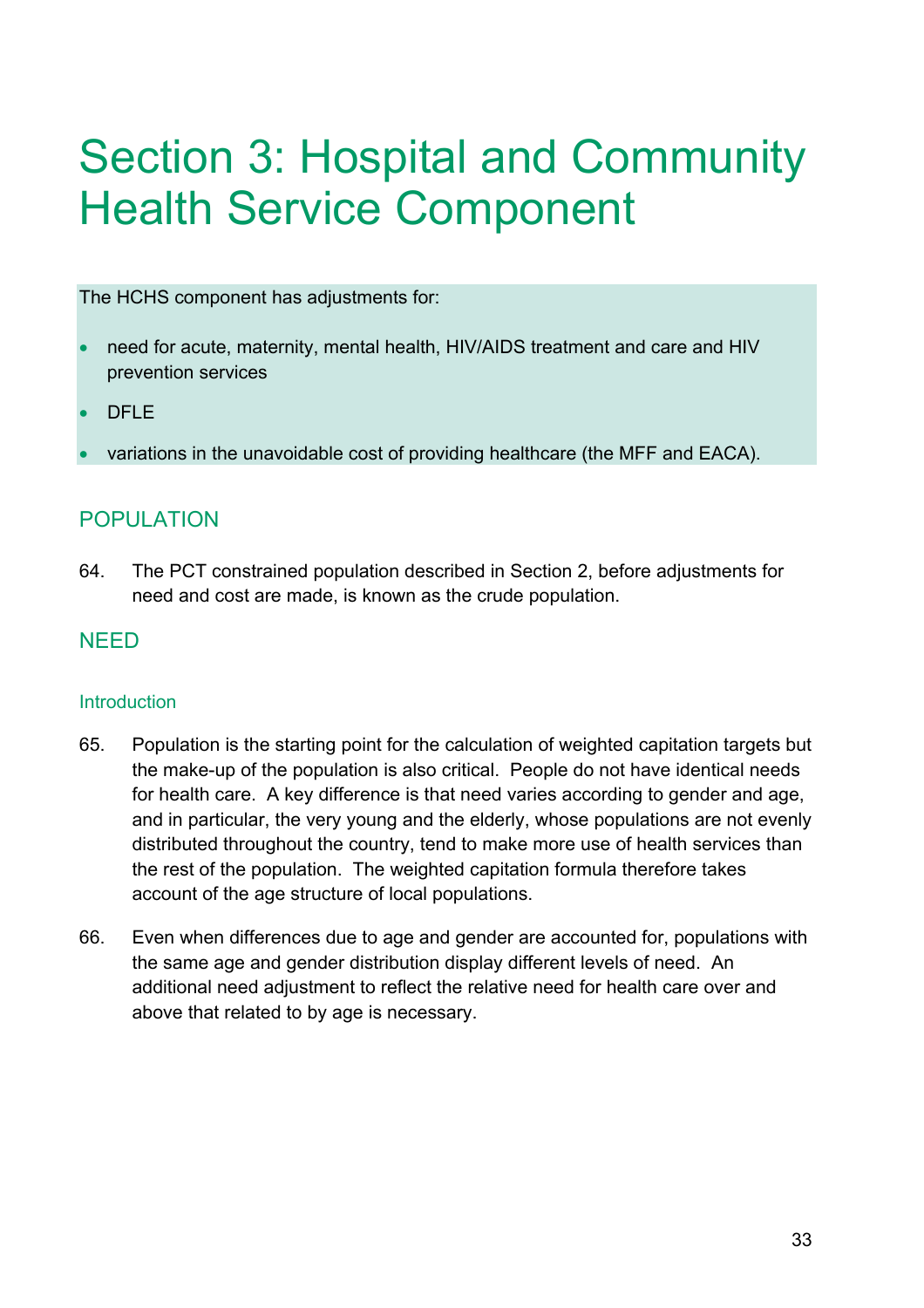- 67. Previous formulae have progressively developed a method of measuring need for health care in different areas which is referred to as the small area utilisation approach. This seeks to establish a target equitable share of resources to areas by:
	- (a) quantifying the separate effects of various population characteristics on the utilisation of health care services, through the modelling of utilisation across small areas with different population characteristics
	- (b) removing the effects on utilisation of the differential availability of health care facilities between small areas, as these reflect supply rather than need
	- (c) producing a measure of relative need by applying the quantified effects of population characteristics to the actual population characteristics of each area.
- 68. The approach is illustrated in Figure 2.



#### **Figure 2: Utilisation approach**

- X: socio-economic characteristics
- M: measures of health
- S: supply characteristics
- N: need (unobserved)
- U: utilisation

Source: AREA Report (RARP 26), page 50

69. Underpinning the utilisation approach is the idea that the provision of health care in different areas contains information on relative needs, and that while needs are not observed directly they may be derived from utilisation data using appropriate techniques. The utilisation of services U is determined by needs N and supply factors S. Needs cannot be observed directly but are assumed to be represented by an aggregate of decisions made by health care professionals best placed to assess relative needs subject to resource constraints, and will be strongly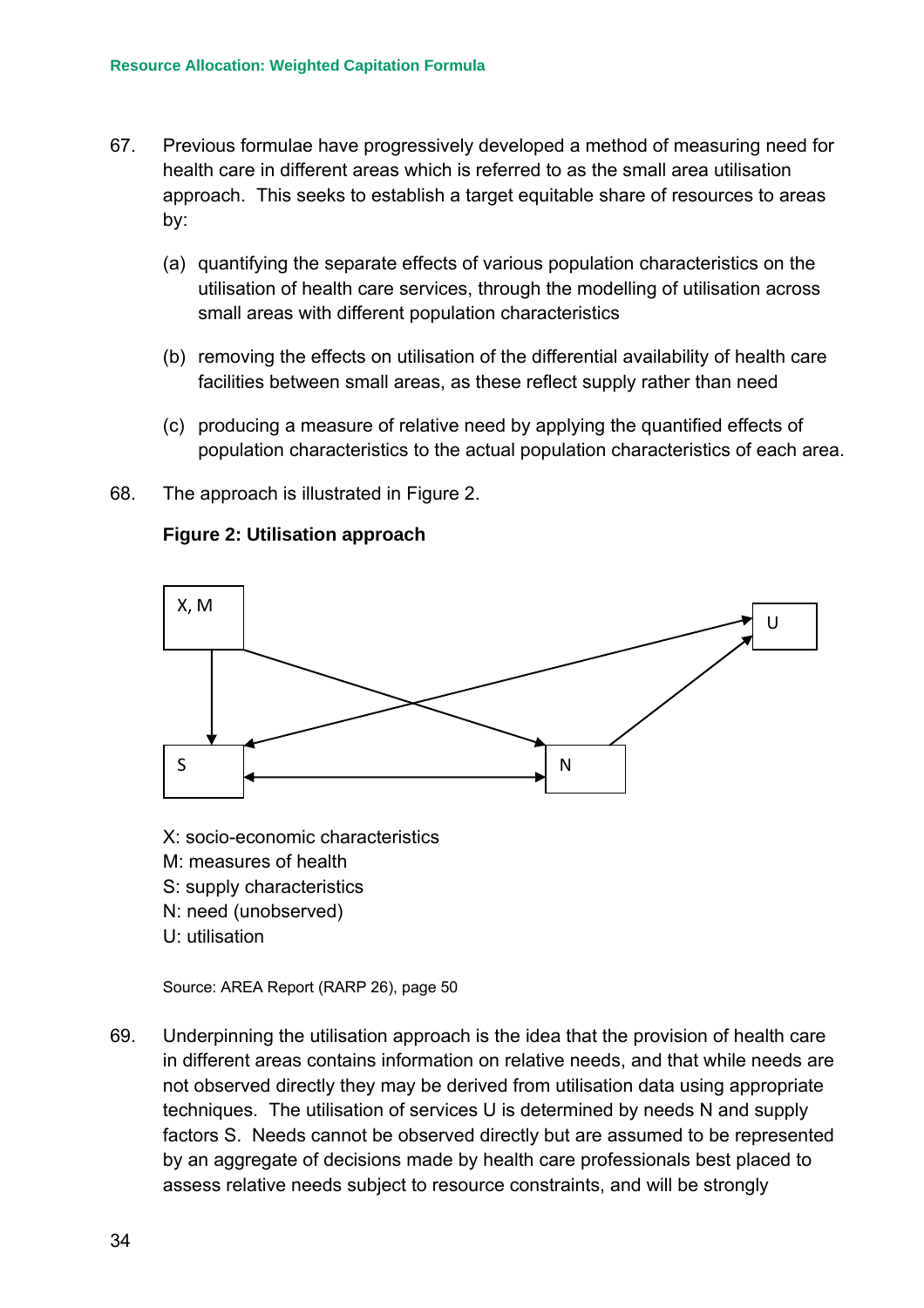correlated with socio-economic factors X and morbidity M. Hence, by examining the relationship between utilisation and socio-economic status and morbidity after controlling for the effects of supply, the X and M variables are identified that determine needs and the strength of their effect on needs for health care estimated. If the levels of these needs variables in different areas are known it is then possible to use the results from the model to estimate needs in each area and to allocate resources accordingly.

- 70. Under the utilisation approach, most formulae have used a two stage framework that accounts separately for age related and additional needs. At the first stage, age-gender related needs are calculated by estimating national average levels of use for different age-gender groups. The estimates are then used to adjust crude population counts to give PCT weighted populations that reflect differences in the demographic structure of populations. At the second stage, additional needs (ie needs over and above those pertaining to age and gender) are estimated from a regression model of cost-weighted activity against additional needs indicators and supply variables. The coefficients on the additional needs indicators are used to adjust crude populations to give PCT weighted populations that reflect differences in additional needs. The utilisation data in the second stage are standardised by age and by gender to control for the effect of these.
- 71. Within the HCHS component, need is modelled separately for five services:
	- (a) general and acute
	- (b) maternity
	- (c) mental health
	- (d) HIV/AIDS treatment and care
	- (e) HIV prevention
- 72. A weighted population is calculated for each of these components, and then combined into a single weighted population for HCHS as a whole.

## General and acute

- 73. The general and acute need model is from research commissioned from a team led by Brunel University and published in the *Combing Age Related and Additional Needs (CARAN) Report* (RARP 30). This formula was introduced for 2009-10 and 2010-11 allocations and is unchanged for 2011-12 allocations.
- 74. The CARAN Report uses an alternative to the two stage approach based on a one stage approach which estimates age related need and additional need simultaneously. The two stage approach assumes a multiplicative relationship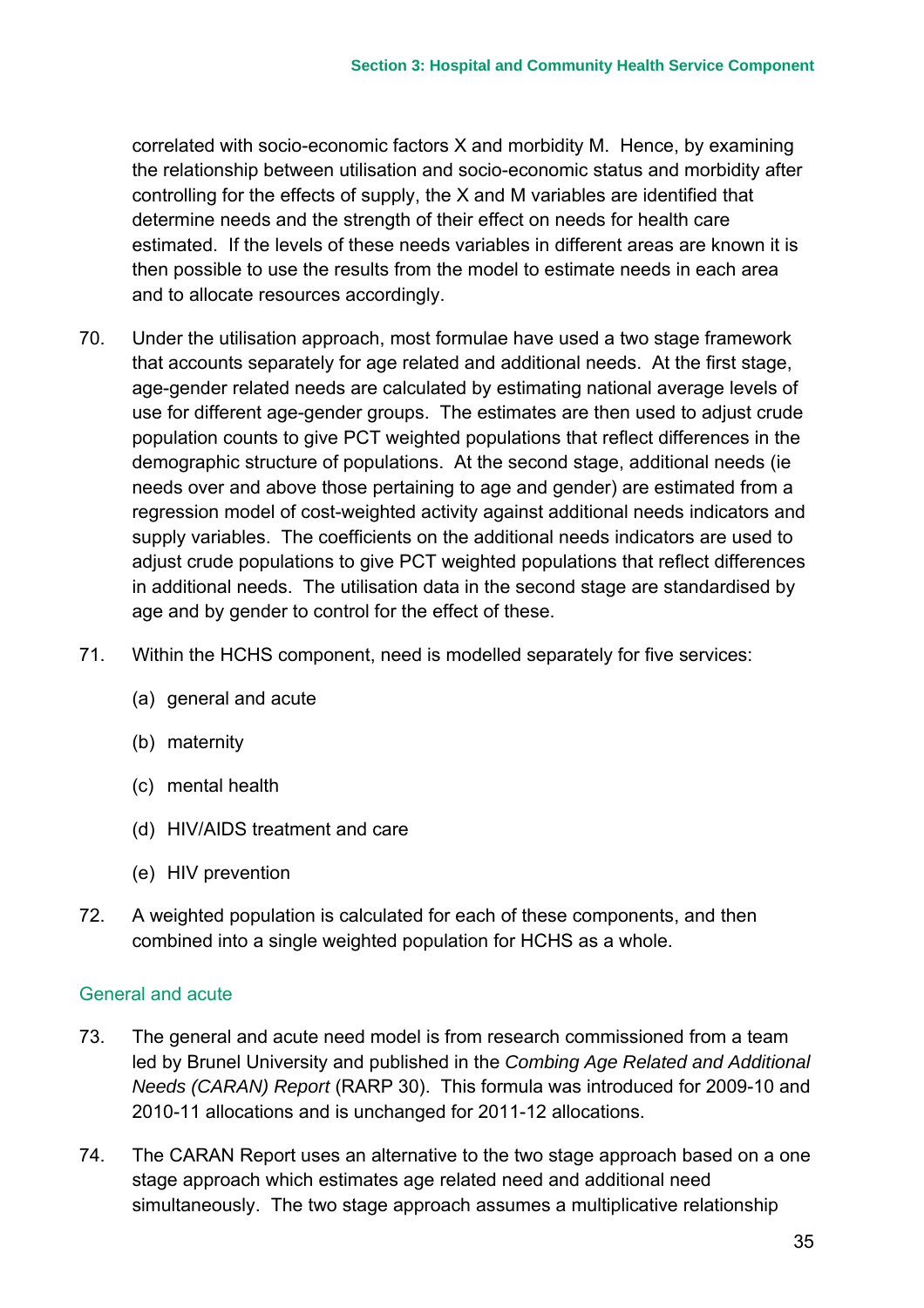between age related and additional needs which means the effect of the additional needs adjustment is proportional to the age related need adjustment, with the result that the absolute effect of deprivation on needs will be higher in areas with higher age related needs, and vice versa. A one stage approach for each age group is more flexible than the two stage approach because it allows the effects of the additional need variables to vary independently between age groups.

- 75. CARAN recommended a stratified one stage acute model which allows the relationship between age and additional need to vary between 18 different age bands (0-4, 5-9, 10-14, 15-19, 20-24, 25-29, 30-34, 35-39, 40-44, 45-49, 50-54, 55-59, 60-64, 65-69, 70-74, 75-79, 80-84, 85+).
- 76. The dependent variable in the model is mean cost-weighted activity per head in every age group in every middle layer super output area (MSOA), of which there are 6,781 in England. MSOAs have a minimum population size of 5,000 and a mean population of 7,200.
- 77. The activity data were taken from Hospital Episode Statistics (HES) returns for 2004-05 and 2005-06. Using two years of data resulted in a more stable dataset than using data for a single year, which is important because some of the agespecific models are based on relatively small number of episodes in some MSOAs.
- 78. Historically, the activity data from HES used in previous formulae have comprised hospital admitted patients (inpatients and day cases) only. Newly released data from HES on outpatient activity allowed CARAN to include outpatient activity in the model for the first time. CARAN presented evidence that cost-weighted outpatient activity is not proportional to admitted patient activity at the same rate in every area. The addition of outpatient activity allows for a more appropriate measure of need.
- 79. To combine the data over the full range of types of activity into a single cost figure per head, CARAN used as weights the costs of each type of activity from the 2004-05 National Reference Costs underpinning the 2006-07 National Tariffs. Applying the same unit costs to two years' activity ensured that any difference between the years is not a result of changes in costing policy but due to changes in the geographical distribution of activity only. CARAN applied some features of the 2006-07 Tariff, by including specialist top-ups and adjusting for long lengths of stay using the appropriate trim points and excess bed-day adjustments.
- 80. The independent variables in the model were selected from a wide range of supply factors that may be expected to influence utilisation (for example, distance from location of treatment or number of GPs in a practice) and need indicators assembled from several sources including births and deaths from ONS, administrative datasets and the Index of Deprivation 2004 (ID2004). The variables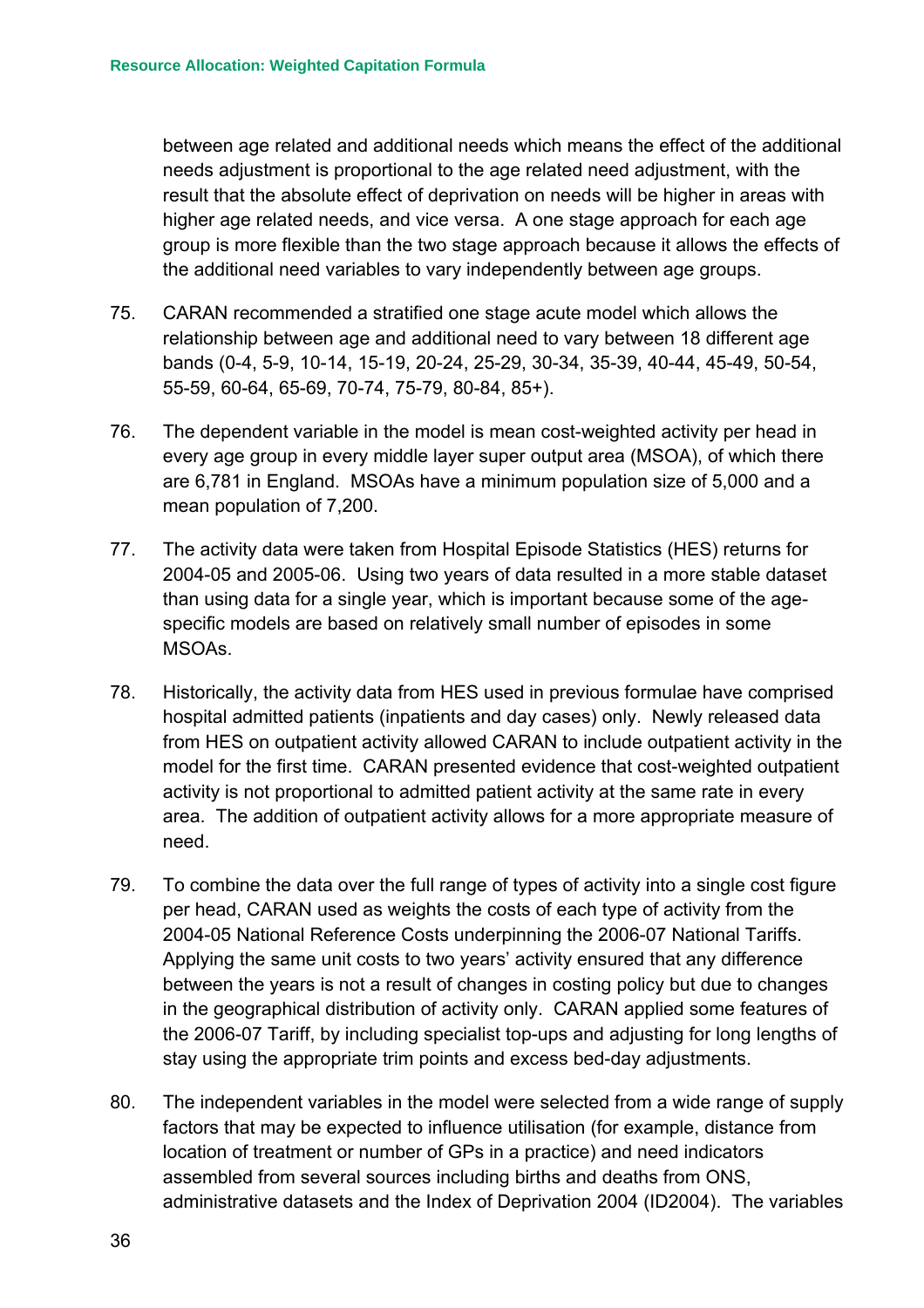were selected on the basis of statistical criteria, informed judgement and face validity.

- 81. To ease the presentation of the relative impact of the need indicators, the values of the needs indicators were transformed into z-scores (ie the national mean value of each variable is subtracted from the value for every MSOA and the result divided by the standard deviation of the variable). This means the coefficients shown for the variables in [Table 2](#page-43-0) represent their relative contribution to the assessment of need.
- 82. The coefficients in the full acute model, which has a total of 7 supply variables and 12 need indicators across the 18 age groups, is shown in [Table 2.](#page-43-0) Only the needs variables are included in the formula to determine target allocations. The supply variables are sterilised (ie removed by being set at the national average level for every PCT), but nevertheless remain in the underlying model as their omission would otherwise lead to inaccurate estimates of the needs variables that are used to determine resource allocation.
- 83. The general and acute weighted population is calculated as follows:
	- (a) for each age group, the coefficients are multiplied by the transformed values of each need indicator, for each PCT. These scores are added to the constant term to produce an average cost per head for each age group for each PCT. The following is an example for the 0-4 years age band for PCT A:
		- + 317.6
		- + 202.5 x age-specific death rate for PCT A
		- + 9.5 x standardised proportion aged 16-74 with no qualifications for PCT A
		- + 5.4 x proportion of births that are low birth weight for PCT A
		- + 13.7 x income deprivation score affecting children for PCT A
	- (b) the resulting average costs per person in each age group are multiplied by the population in each age group in PCT A to derive the total cost in each band in PCT A
	- (c) the total costs are summed across all age bands in PCT A
	- (d) this is repeated for all PCTs and the results normalised (ie the figure for each PCT is scaled by the same proportion) so that the total across all PCTs equals the total crude population, to derive an acute weighted population for each PCT.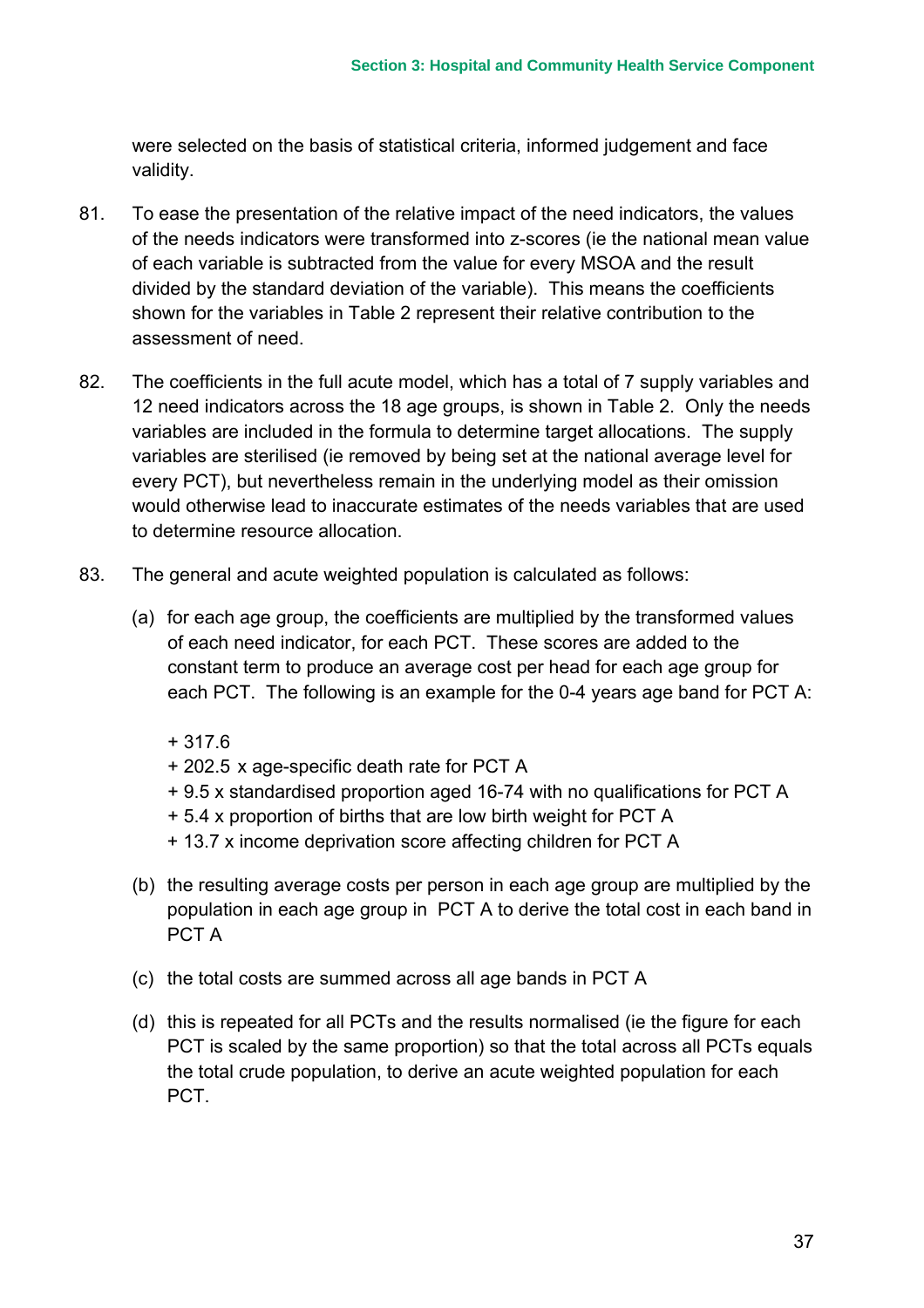## <span id="page-43-0"></span>**Table 2: General and acute model coefficients**

|                                                                       | $0 - 4$<br>years | $5-9$<br>years | $10 - 14$<br>years | $15 - 19$<br>years | $20 - 24$<br>years | $25 - 29$<br>years | 30-34<br>years | 35-39<br>years | 40-44<br>years |
|-----------------------------------------------------------------------|------------------|----------------|--------------------|--------------------|--------------------|--------------------|----------------|----------------|----------------|
| <b>Constant</b>                                                       | 317.6            | 401.5          | 378.9              | 379.6              | 536.0              | 328.5              | 378.3          | 413.8          | 476.9          |
|                                                                       |                  |                |                    |                    |                    |                    |                |                |                |
| <b>Supply</b>                                                         |                  |                |                    |                    |                    |                    |                |                |                |
| Mean waiting time                                                     |                  |                | $-0.2$             | $-0.1$             | $-0.2$             | $-0.2$             | $-0.1$         | $-0.2$         | $-0.3$         |
| Access to admitted care<br>providers                                  | 9.6              | 9.8            | 10.6               |                    |                    |                    |                | 7.6            | 13.8           |
| Distance to outpatient<br>providers                                   |                  | $-0.6$         | $-0.3$             |                    |                    |                    | $-0.5$         | $-0.6$         | $-0.7$         |
| Distance to admitted patient<br>providers                             | $-0.4$           |                |                    |                    |                    |                    |                |                |                |
| Number of GPs                                                         |                  |                |                    |                    | 11.9               |                    |                |                | 5.5            |
| Accessibility score for acute<br>provider capacity                    |                  |                |                    |                    |                    |                    |                |                |                |
| Accessibility score for<br>outpatient capacity                        |                  |                |                    |                    |                    |                    |                |                |                |
| <b>Needs</b>                                                          |                  |                |                    |                    |                    |                    |                |                |                |
| Age-specific death rate                                               | 202.5            | 541.5          | 494.5              | 465.7              | 883.1              | 209.5              | 316.5          | 344.9          | 418.0          |
| Standardised no<br>qualifications                                     | 9.5              | 11.9           | 6.2                |                    |                    | 23.6               | 21.5           |                | 22.4           |
| Young people not staying in<br>education                              |                  |                |                    | 13.7               | 20.6               |                    |                | 7.1            |                |
| Standardised limiting long-<br>term illness                           |                  |                |                    | 12.1               | 14.5               |                    |                | 23.9           | 27.6           |
| Pension credit claimants                                              |                  |                |                    |                    |                    |                    |                |                |                |
| Low birth weight births                                               | 5.4              |                |                    |                    |                    |                    |                |                |                |
| ID2004: income deprivation<br>affecting children                      | 13.7             | 10.4           |                    |                    |                    |                    |                |                |                |
| Disability living allowance<br>claimants under 16                     |                  |                | 13.0               |                    |                    |                    |                |                |                |
| New deal for Young People<br>claimants                                |                  |                |                    |                    |                    | 8.5                | 6.5            |                |                |
| Disability living allowance<br>claimants                              |                  |                |                    |                    |                    | 16.3               | 15.9           |                |                |
| Incapacity Benefit/Severe<br><b>Disability Allowance</b><br>claimants |                  |                |                    |                    |                    |                    |                | 24.5           | 15.7           |
| Disability living allowance<br>claimants over 60                      |                  |                |                    |                    |                    |                    |                |                |                |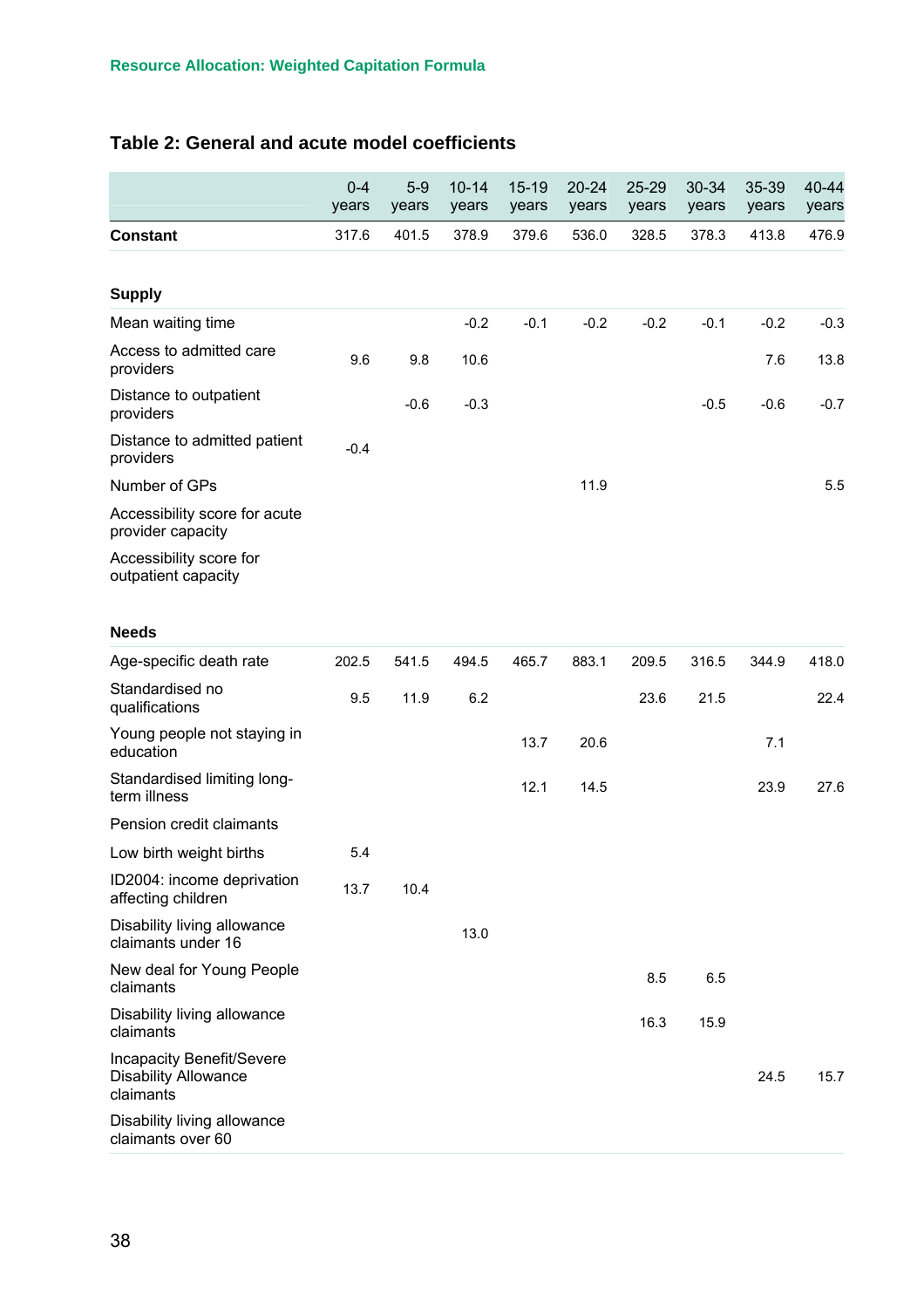# **Table 2 (continued)**

|                                                                              | 45-49<br>years | 50-54<br>years | 55-59<br>years | 60-64<br>years | 65-69<br>years | 70-74<br>years | 75-79<br>years | 80-84<br>years | $85+$<br>years |
|------------------------------------------------------------------------------|----------------|----------------|----------------|----------------|----------------|----------------|----------------|----------------|----------------|
| <b>Constant</b>                                                              | 492.4          | 554.0          | 658.0          | 818.4          | 985.2          | 1,211.2        | 1,423.9        | 1,616.5        | 2,705.0        |
|                                                                              |                |                |                |                |                |                |                |                |                |
| <b>Supply</b>                                                                |                |                |                |                |                |                |                |                |                |
| Mean waiting time                                                            | $-0.6$         | $-0.6$         | $-0.8$         | $-0.9$         |                |                |                |                |                |
| Access to admitted care<br>providers                                         | 13.4           | 15.0           | 22.1           | 25.7           | 18.8           |                |                | 66.1           | 13.6           |
| Distance to outpatient<br>providers                                          | $-0.7$         | $-1.0$         | $-0.7$         | $-1.2$         | $-1.7$         | $-1.5$         |                | $-2.3$         |                |
| Distance to admitted patient<br>providers                                    |                |                |                |                |                |                |                |                |                |
| Number of GPs                                                                |                |                |                |                |                | 10.0           |                |                |                |
| Accessibility score for acute<br>provider capacity                           |                |                |                |                |                | 0.0            | 0.0            |                |                |
| Accessibility score for<br>outpatient capacity                               |                |                |                |                |                |                |                |                | 159.6          |
| <b>Needs</b>                                                                 |                |                |                |                |                |                |                |                |                |
| Age-specific death rate                                                      | 292.2          | 285.6          | 294.1          | 173.5          | 211.9          | 180.2          | 148.8          | 117.5          | 21.8           |
| Standardised no<br>qualifications                                            | 27.4           | 31.0           | 23.9           | 20.0           |                |                | 38.2           | 28.4           |                |
| Young people not staying in<br>education                                     |                |                |                |                |                |                |                |                |                |
| Standardised limiting long-<br>term illness                                  | 32.3           | 32.8           | 42.3           | 33.5           |                |                |                |                |                |
| Pension credit claimants                                                     | 18.7           | 25.1           | 33.3           | 48.1           | 65.5           | 57.5           | 44.5           | 33.3           | 124.1          |
| Low birth weight births                                                      |                |                |                |                |                |                |                |                |                |
| ID2004: income deprivation<br>affecting children                             |                |                |                |                |                |                |                |                |                |
| Disability living allowance<br>claimants under 16                            |                |                |                |                |                |                |                |                |                |
| New deal for Young People<br>claimants                                       |                |                |                |                |                |                |                |                |                |
| Disability living allowance<br>claimants                                     |                |                |                |                |                |                |                |                |                |
| <b>Incapacity Benefit/Severe</b><br><b>Disability Allowance</b><br>claimants |                |                |                |                |                |                |                |                |                |
| Disability living allowance<br>claimants over 60                             |                |                |                |                | 36.3           | 62.1           |                |                | 258.2          |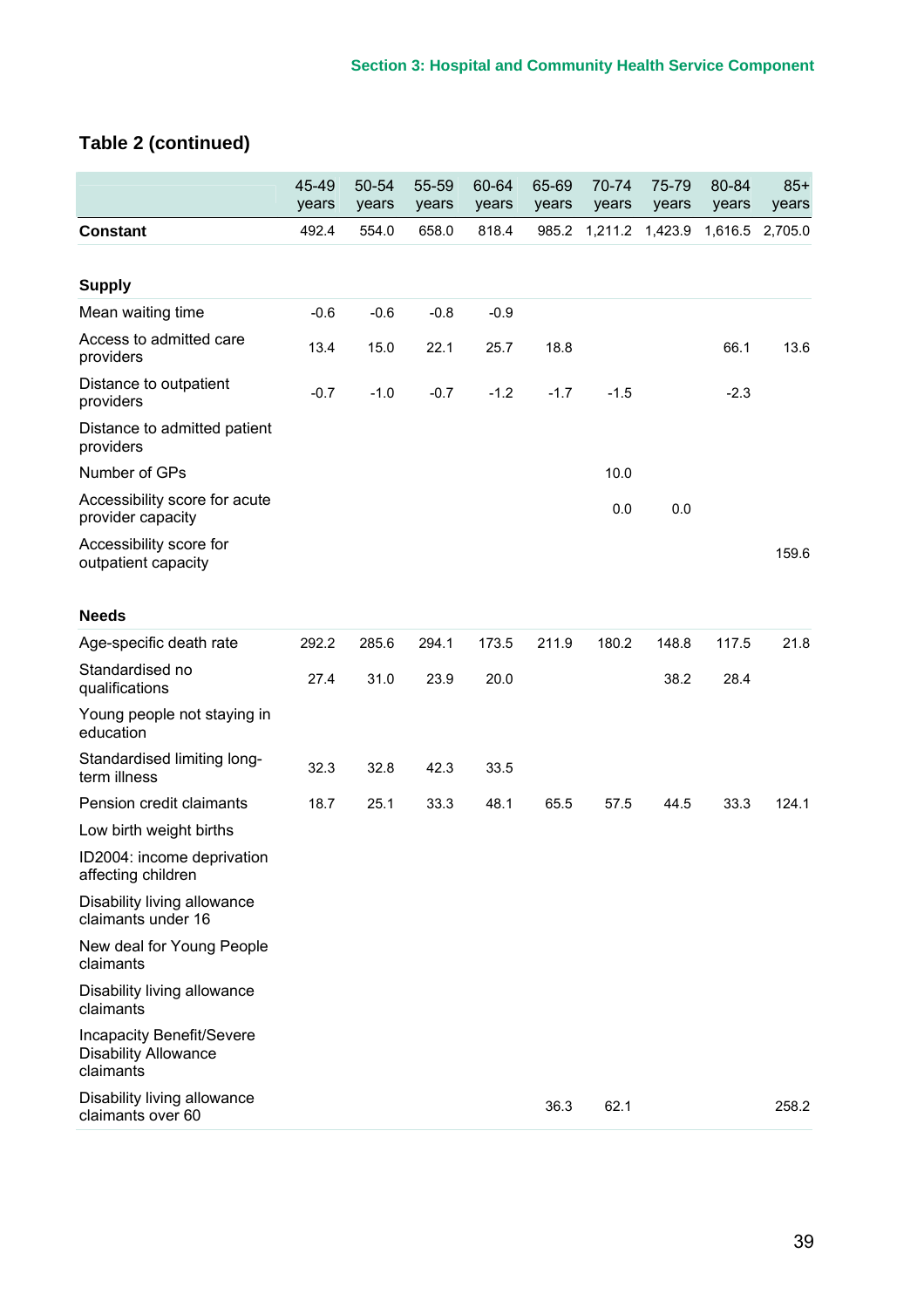#### **Maternity**

- 84. The maternity model is also from the CARAN Report and unchanged from that introduced for 2009-10-and 2010-11 allocations. CARAN developed a separate model for hospital maternity activity whereas the previous formula had a single model for acute and maternity combined. Separating maternity from the acute model allows the need indicators for both to be different and thus more accurate.
- 85. The model is based on a cost per birth approach. The mean costs per birth in every MSOA were regressed against supply variables and needs indicators that were selected using the same procedures used for the acute model and transformed into z-scores.
- 86. The full maternity model is shown in [Table 3.](#page-45-0) However, only the needs variables are included in the formula to determine resource allocation. The supply variable is sterilised but nevertheless remains in the underlying model. The modelled variation in cost per birth is then combined with data on the number of births by PCT to calculate maternity weighted populations. The data on the number of births by PCT are for 2008.

| Variable                        | <b>Coefficient</b> |
|---------------------------------|--------------------|
| <b>Constant</b>                 | 2308.8             |
| <b>Supply variable</b>          |                    |
| Capacity at maternity providers | 1605.4             |
| <b>Needs variables</b>          |                    |
| Low birth weight births         | 24.7               |
| Mean house price                | $-96.1$            |

#### <span id="page-45-0"></span>**Table 3: Maternity model coefficients**

- 87. The maternity weighted population is calculated as follows:
	- (a) the relevant coefficients are applied to the transformed scores of each need indicator and aggregated with the constant term to produce an average cost per birth in each PCT, as follows using the example of PCT A:
		- + 2308.8
		- + 24.7 x proportion of births that are low birth weight births for PCT A
		- 96.06 x mean house price for PCT A
	- (b) the resulting average cost per birth are multiplied by the number of ONS registered births in PCT A to derive the total cost for PCT A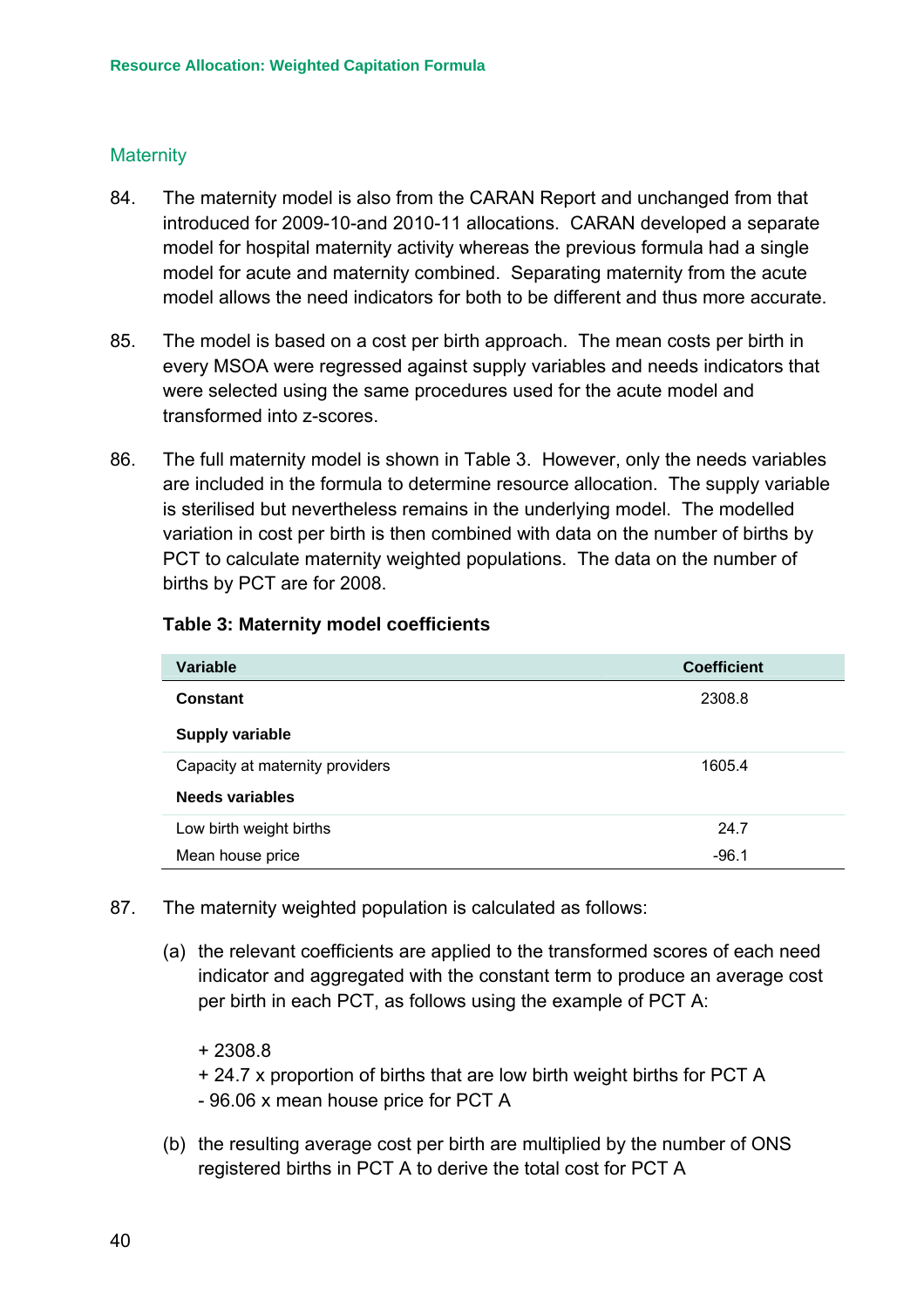(c) this is repeated for all PCTs and then normalised so that the total cost across all PCTs equals the total crude population, to derive a maternity weighted population for each PCT.

#### Mental health

- 88. A new mental health formula has been introduced for 2011-12 allocations. This is based on the results of the research undertaken by a team led by Professor Matt Sutton at Manchester University and reported in *Report of the Resource Allocation for Mental Health and Prescribing (RAMP) Project* (RARP 35).
- 89. The research used a new dataset from the NHS Information Centre, the Mental Health Minimum Dataset (MHMDS)<sup>10</sup>. The MHMDS covers specialist mental health services and allows for the first time models to be developed which include care provided in the community as well in hospitals<sup>11</sup>. The new formula replaces that from the 2002 AREA Report, which covered inpatient hospital care only and which was felt no longer to reflect adequately current mental health service models with their focus on community based care.
- 90. The model has a two stage approach, with separate adjustments for age and gender and for additional need. The age-gender weights are the national average costs per head constructed using mental health services activity from the 2007-08 and 2008-09 MHMDS,. The different types of activity were combined using the national average costs from the National Reference Cost Schedule 2008-09 as weights.
- 91. The additional need drivers are likely to be different between working age and older adults, so separate models have been used for each of these two age groups. In keeping with the Information Centre MHMDS publications, the working age population was defined as 16-64 years and older adults as those aged 65 years or over.

## Model for those aged 16 and above

92. [Table 4](#page-47-0) shows the average costs per capita by gender and age group. The age profiles of costs are different for males and females under the age of 65 years.

<span id="page-46-0"></span><sup>&</sup>lt;sup>10</sup> Information on the MHMDS is available at http://www.ic.nhs.uk/statistics-and-data-collections/mentalhealth/nhs-specialist-mental-health-services

<span id="page-46-1"></span><sup>11</sup> The MHMDS data covered by this research included inpatients, consultant services in both outpatient and community settings, the activities of mental health community teams and mental health specialist teams (crisis resolution home treatment teams, assertive outreach teams, early intervention in psychosis services, homeless mental health services, A&E mental health liaison services, crisis accommodation services, emergency duty teams and emergency clinics/walk in clinics) and some mental health secure units (local psychiatric intensive care units, low level secure services and medium level secure services). Source RAMP report, section 2.3.1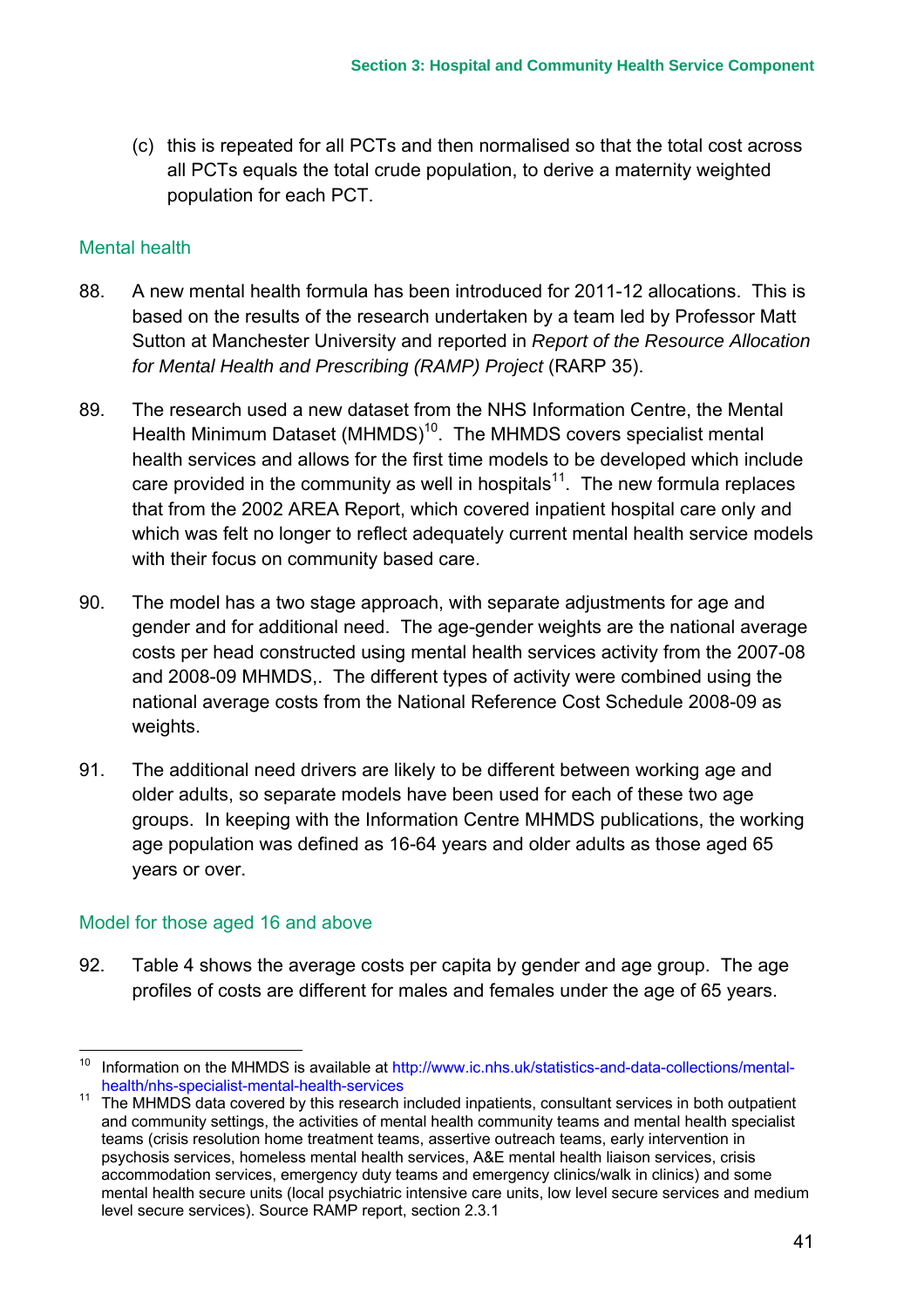Costs rise with age at a similar rate for males and females amongst the population aged over 65 years.

| Age group | Female $(E)$ | Male $(E)$ | Average males and<br>females $(E)$ |
|-----------|--------------|------------|------------------------------------|
| 16-19     | 38.25        | 44.91      | 41.67                              |
| $20 - 24$ | 59.98        | 101.77     | 81.40                              |
| $25 - 29$ | 78.97        | 131.12     | 105.74                             |
| $30 - 34$ | 87.87        | 134.07     | 111.21                             |
| 35-39     | 93.86        | 135.38     | 114.64                             |
| 40-44     | 93.90        | 125.23     | 109.53                             |
| 45-49     | 97.48        | 111.33     | 104.31                             |
| 50-54     | 87.72        | 96.37      | 92.00                              |
| 55-59     | 83.73        | 83.91      | 83.82                              |
| 60-64     | 78.80        | 78.15      | 78.48                              |
| 65-69     | 89.43        | 83.00      | 86.33                              |
| 70-74     | 115.79       | 97.69      | 107.25                             |
| 75-79     | 154.52       | 134.04     | 145.25                             |
| 80-84     | 183.70       | 165.98     | 176.35                             |
| $85+$     | 170.13       | 161.14     | 167.11                             |

<span id="page-47-0"></span>

| Table 4: Mental health: average costs per head by age and gender |  |  |  |
|------------------------------------------------------------------|--|--|--|
|------------------------------------------------------------------|--|--|--|

*Source: RAMP Report table 2.3 for males and females, DH calculation for all persons*

- 93. In the formula the age weights for males and females combined were used given the complexity of the overall formula for mental health Further consideration will be given to separate age-gender weights for allocations in future years.
- 94. In order to derive an age index, the average age weights in [Table 4](#page-47-0) are multiplied by the population in each age group in each PCT, and the outcomes then summed across all age bands to give a total figure for each PCT. The total for all PCTs is normalised to the total crude population to give the mental health age weighted population for each PCT. This is then divided by each PCT's crude population to give a mental health age index for each PCT. An age weighted index is calculated separately for people of working age and for older adults.
- 95. The additional need adjustment is based on a model of utilisation of mental health services. and comprises a number of socio-economic and health related variables and supply variables. These are shown in Tables [5a](#page-48-0) and [5b](#page-48-0) with their statistically estimated coefficients for the working age and older age models respectively. These are the full models. However, only the need variables are included in the formula to determine target allocations. The supply variables are sterilised by setting their value to the national average for each PCT, but remain in the underlying model as the need variables would otherwise be biased.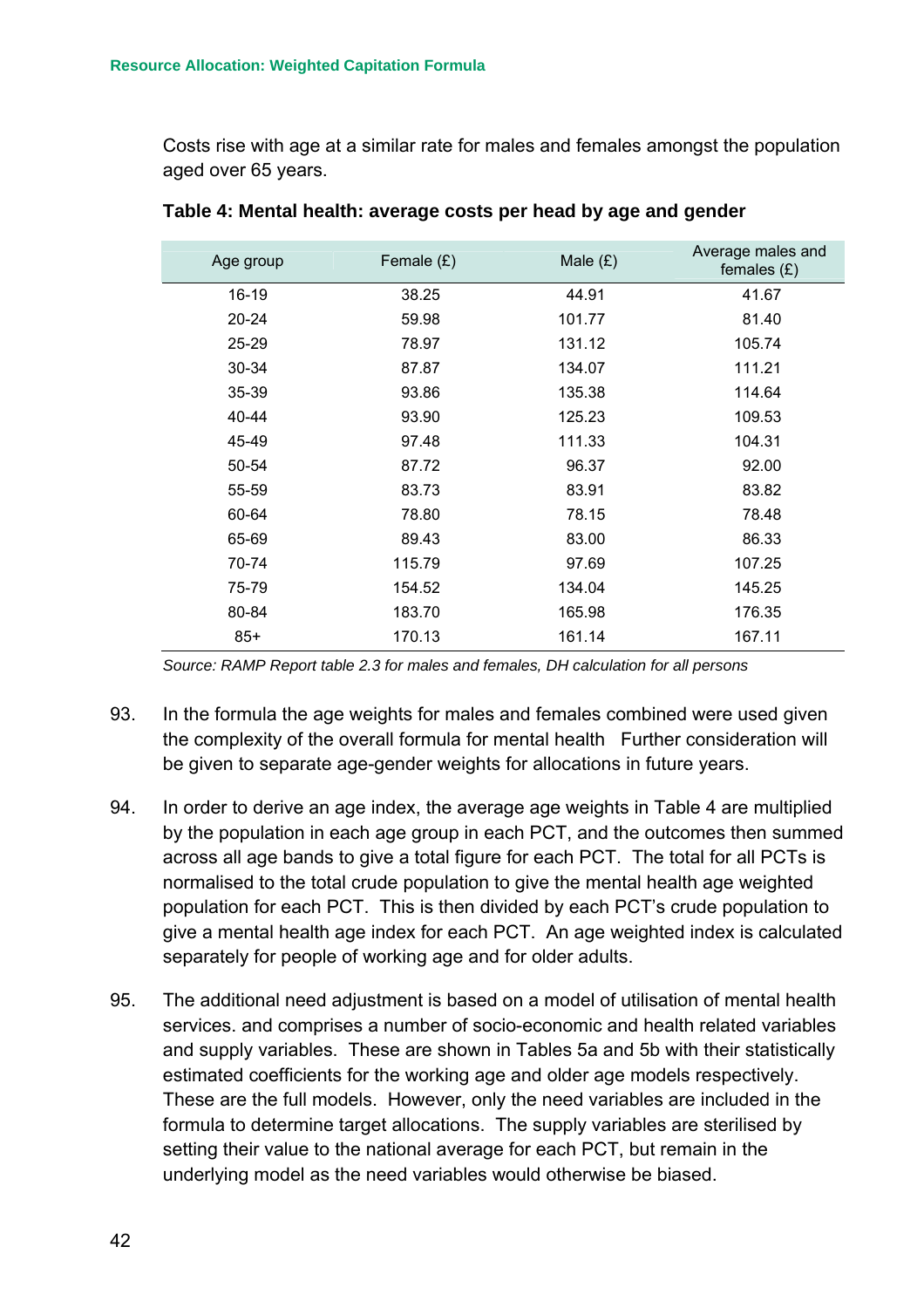| Variable                                                     | <b>Coefficient</b> |
|--------------------------------------------------------------|--------------------|
| <b>Constant</b>                                              | 0.830              |
| <b>Supply variables</b>                                      |                    |
| Proportion providing informal care                           | 11.783             |
| Contains MH provider                                         | 2.739              |
| Distance to CMHT base                                        | $-0.074$           |
| Needs variables                                              |                    |
| IB/SDA with mental health diagnosis                          | 36.026             |
| SMR (where a mental illness excluding dementia is indicated) | 0.074              |
| <b>Proportion Black</b>                                      | 2.155              |

## <span id="page-48-0"></span>**Table 5a: Working age mental health model coefficients**

#### **Table [5b](#page-48-0): Older adults mental health model coefficients**

| Variable                                                     | <b>Coefficient</b> |
|--------------------------------------------------------------|--------------------|
| <b>Constant</b>                                              | 0.567              |
| <b>Supply variables</b>                                      |                    |
| Proportion providing informal care                           | -7.020             |
| Contains MH provider                                         | 2.312              |
| Distance to CMHT base                                        | $-0.110$           |
| Needs variables                                              |                    |
| SMR (where a mental illness is indicated)                    | 0.542              |
| Population aged 60+ that are single pension credit claimants | 1.251              |

Notes:

1. CMHT stands for Community Mental Health Team, IB incapacity benefit and SDA severe disablement allowance.

2. Unlike the CARAN Report, the values of the variables have not been standardised, so their coefficients in the tables do not necessarily represent their relative size – the values of the variables need also to be taken into account. *Source: RAMP Report tables 2,12 and 2.13.* 

- 96. The additional mental health need index is calculated as follows for those of working age (and similarly for older adults):
	- + 0.830
	- + 36.026 x proportion claiming IB/SDA with mental health diagnosis for PCT A
	- + 0.074 x SMR (where a mental illness excluding dementia is indicated) for PCT A
	- + 2.155 x proportion of population who are Black for PCT A
- 97. The result is multiplied by PCT A's crude population of working age. This calculation is repeated for all PCTs, and the outcomes normalised (ie the figure for each PCT is scaled by the same proportion) so that the total across all PCTs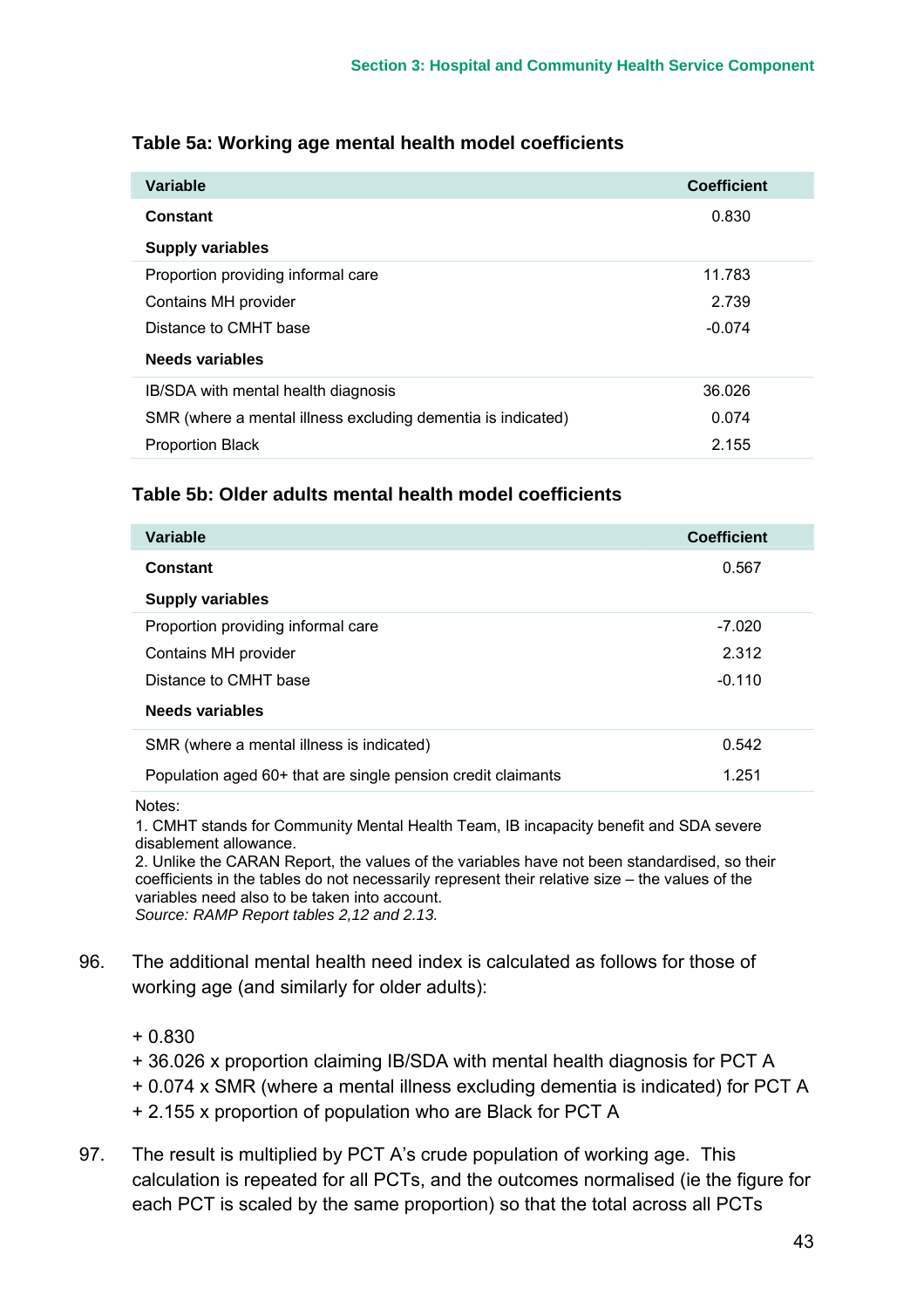equals the total crude population, to derive a working age mental health additional need weighted population for each PCT. This is then divided by each PCT's crude population to give the working age mental health additional need index.

98. The mental health age index and additional need index are simultaneously multiplied by the crude population of each PCT and the results normalised to the total crude population to derive the mental health weighted population of each PCT. As noted above, this is undertaken separately for those of working age and older adults to give a working age weighted population and an older people's weighted population.

#### Model for those aged under 16

- 99. The MHMDS does not cover those aged under 16. A weighted population for the under 16s was obtained by
	- (i) using inpatient and outpatient activity reported in HES for 0-4 year olds relative to 5 to 15 year olds for the age weights, and
	- (ii) using the working age model for additional need.

#### Combining the age groups

100. The final step is to combine the three mental health weighted populations for under 16s, working age adults and older adults into a single weighted population for mental health. This is undertaken using relative expenditure for each of the three as the weights. The weights are:

Under 16s – 7.1% Working age – 69.6% Older adults – 23.4%

101. The weight for those aged under 16 is the share of total mental health expenditure on child and adolescent mental health services (CAMS) as reported in 2008-09 Programme budgeting data. The relative weights working age and older adults is based on data from the RAMP study.

#### HIV/AIDS treatment and care

102. An epidemiological approach is possible using the Survey of Prevalent HIV Infections that are Diagnosed (SOPHID) conducted annually by the Health Protection Agency (HPA). This gives the number of HIV infected persons by PCT of residence seen for HIV related care at NHS sites. 2008 SOPHID data for each PCT are normalised so the sum across all PCTs equals the total crude population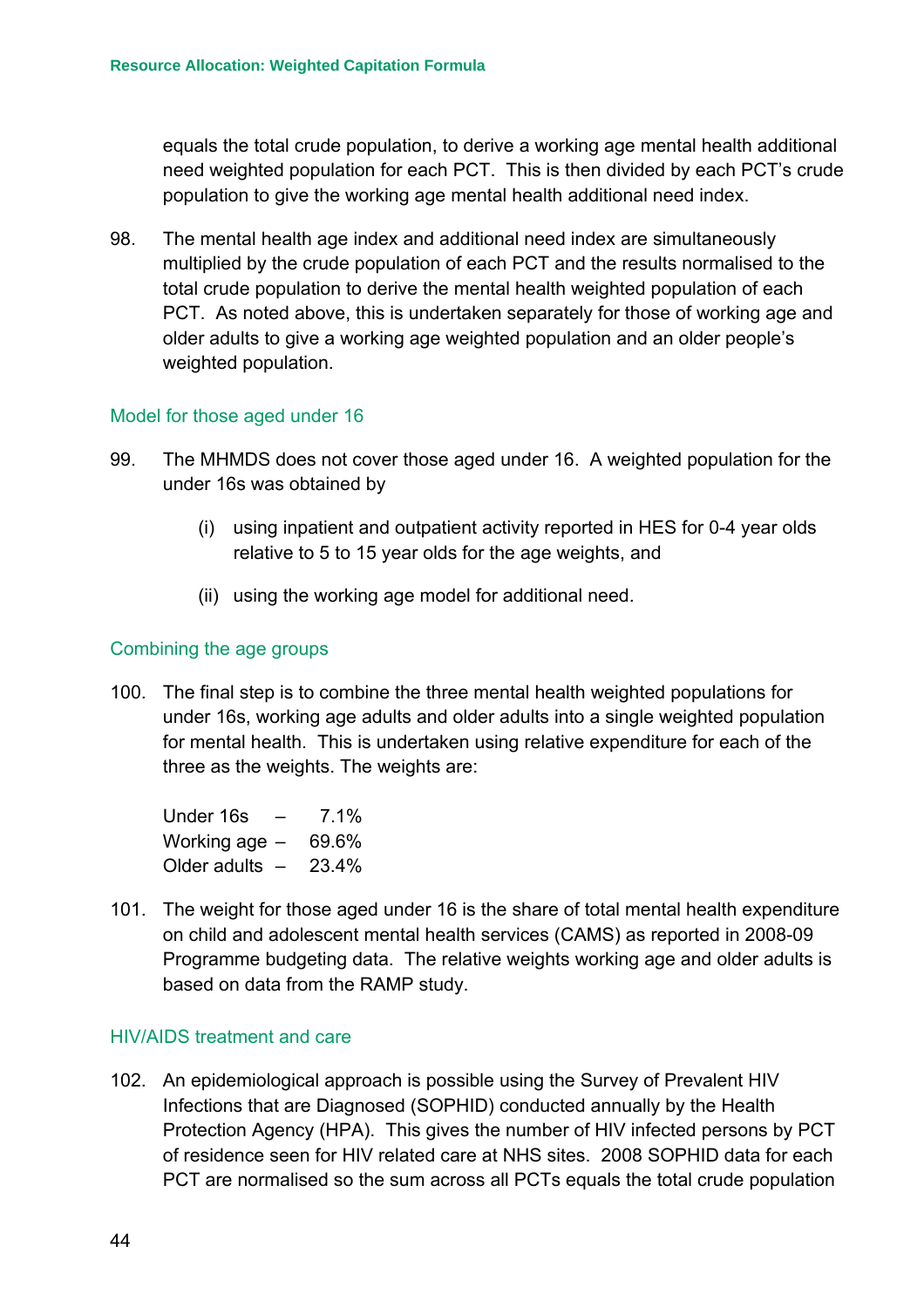for all PCTs. This gives the HIV/AIDS treatment and care weighted population for each PCT.

#### HIV prevention

- 103. A HIV prevention weighted population is calculated by normalising to the total PCT crude population:
	- (a) the 15-44 year old population and weighting this by 60%
	- (b) the 2008 SOPHID data and weighting this by 40%.
- 104. These weightings were informed by the *UK Health Departments' HIV and AIDS Health Promotion: An Evolving Strategy* (1995), which concluded that although there remained a need for HIV prevention work for the general population, some emphasis should be placed on developing work directed at vulnerable groups.

#### Other HCHS services

105. The CARAN Report, and earlier AREA Report, was not able to produce well specified models for community health services and people with learning disabilities due to data limitations. Specialist mental health community services are now covered in the RAMP mental health formula.

## DFLE formula (formerly the health inequalities formula)

- 106. The current aims of resource allocation are to provide equal access to healthcare for people with equal need and to contribute to the reduction in avoidable health inequalities.
- 107. The need models described above, which are generally based on the small area utilisation approach, meet the first objective of equal access for equal need. ACRA considered them less successful at meeting the second objective of reducing avoidable health inequalities. There are two key reasons for this:
	- (a) the utilisation approach cannot capture unmet need (or more precisely, differentially met need). If unmet need is more common amongst those with the poorest health status, this is a fundamental problem
	- (b) current patterns of utilisation, especially of hospital based services, are largely driven by the NHS's response to the current patterns of health status. They are not sufficiently focussed on reducing the current levels of health inequality.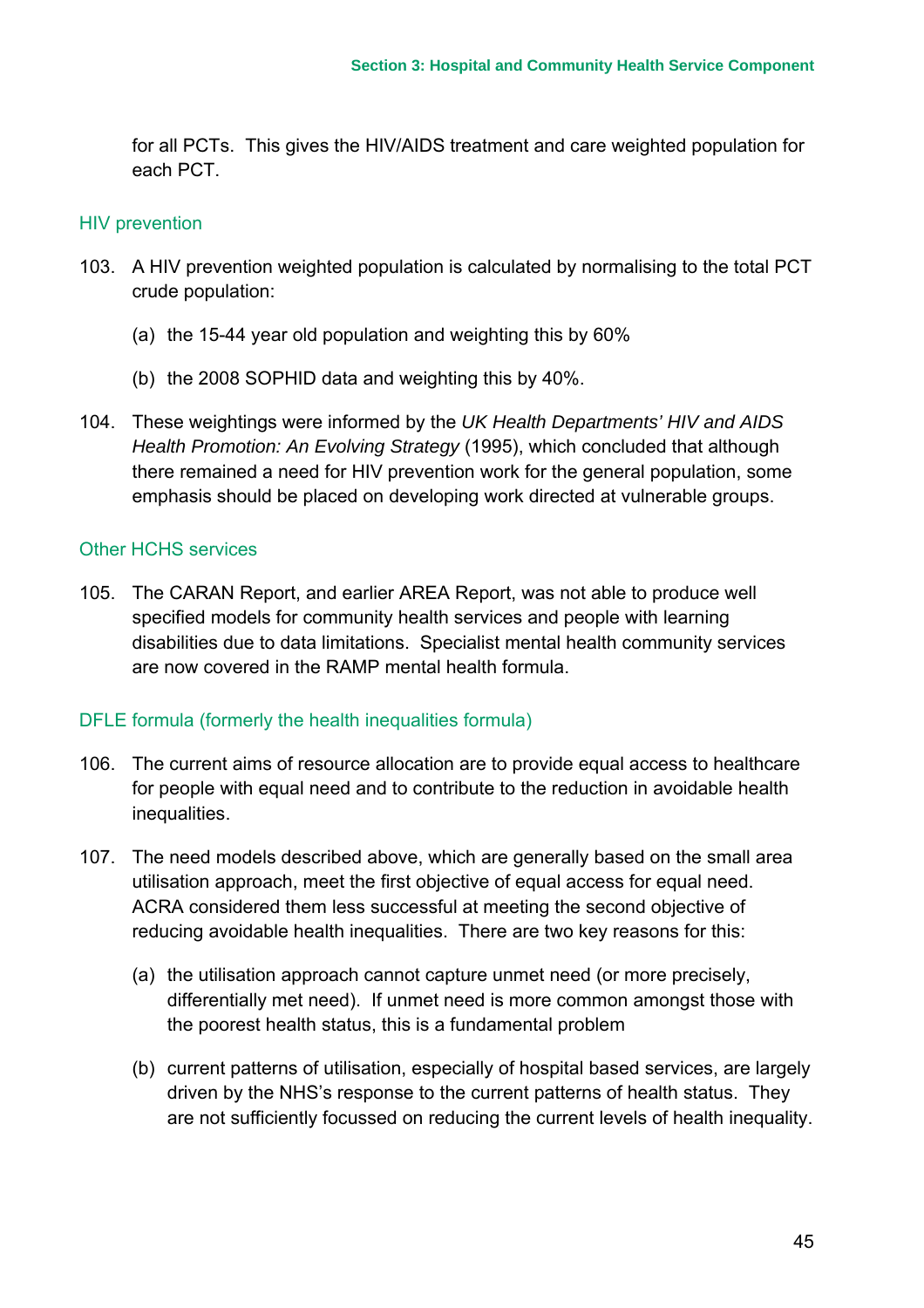- 108. There have been several attempts to allocate resources more directly in line with the objective of reducing avoidable health inequalities introduced in 1999. These are covered briefly in Section 1.
- 109. For 2009-10 and 2010-11 allocations, a separate formula was introduced (previously referred to as the health inequalities formula). This used DFLE as its measure, combining 2005 life expectancy data with 2001 limiting long-term illness (LLTI) data, and so capturing morbidity as well as mortality. It is a measure of the number of years from birth a person is expected to live which are free from limiting long-term illness and disability. It was applied by comparing every PCT's DFLE to a benchmark figure of 70 years. For example, a PCT with a DFLE of 60 years is given an index of 10. This value was multiplied by each PCT's crude population and the results normalised to the total crude population to give the DFLE weighted population for each PCT. The same formula has been used for 2011-12 allocations.

## Weighting the need and DFLE formulae

110. The breakdown of current gross expenditure on HCHS in 2008-09 shown in [Table](#page-51-0)  [6](#page-51-0) is used to inform the weights used to combine each of the separate HCHS need weighted populations.

|                           | £m     | %      |
|---------------------------|--------|--------|
| General and acute         | 31,059 | 55.7   |
| Mental illness            | 7,824  | 14.0   |
| Maternity <sup>12</sup>   | 2,562  | 4.6    |
| Accident and emergency    | 1,856  | 3.3    |
| Learning difficulties     | 2,428  | 4.4    |
| Community health services | 7,105  | 12.7   |
| Other contractual         | 2,300  | 4.1    |
| <b>HIV/AIDS</b>           | 650    | 1.2    |
| <b>Total HCHS</b>         | 46,853 | 100.0% |

#### <span id="page-51-0"></span>**Table 6: HCHS gross current expenditure 2008-09**

*Sources:* Summarised Account of Primary Care Trusts 2008-2009[13](#page-51-2)

2008-09 programme budgeting data

#### 111. The needs models are applied to this expenditure as follows:

<span id="page-51-1"></span><sup>&</sup>lt;sup>12</sup> The source data have been adjusted by transferring £594m for neonates (source: 2008-09 programme budgeting data) from general and acute to maternity, in order to reflect the coverage of the respective models.

<span id="page-51-2"></span><sup>13</sup> *NHS (England) summarised accounts 2008-2009: summarised accounts of strategic health authorities, primary care trusts and NHS trusts, for the year ended 31 March 2009* available from http://www.official-documents.gov.uk/document/hc0809/hc10/1033/1033.asp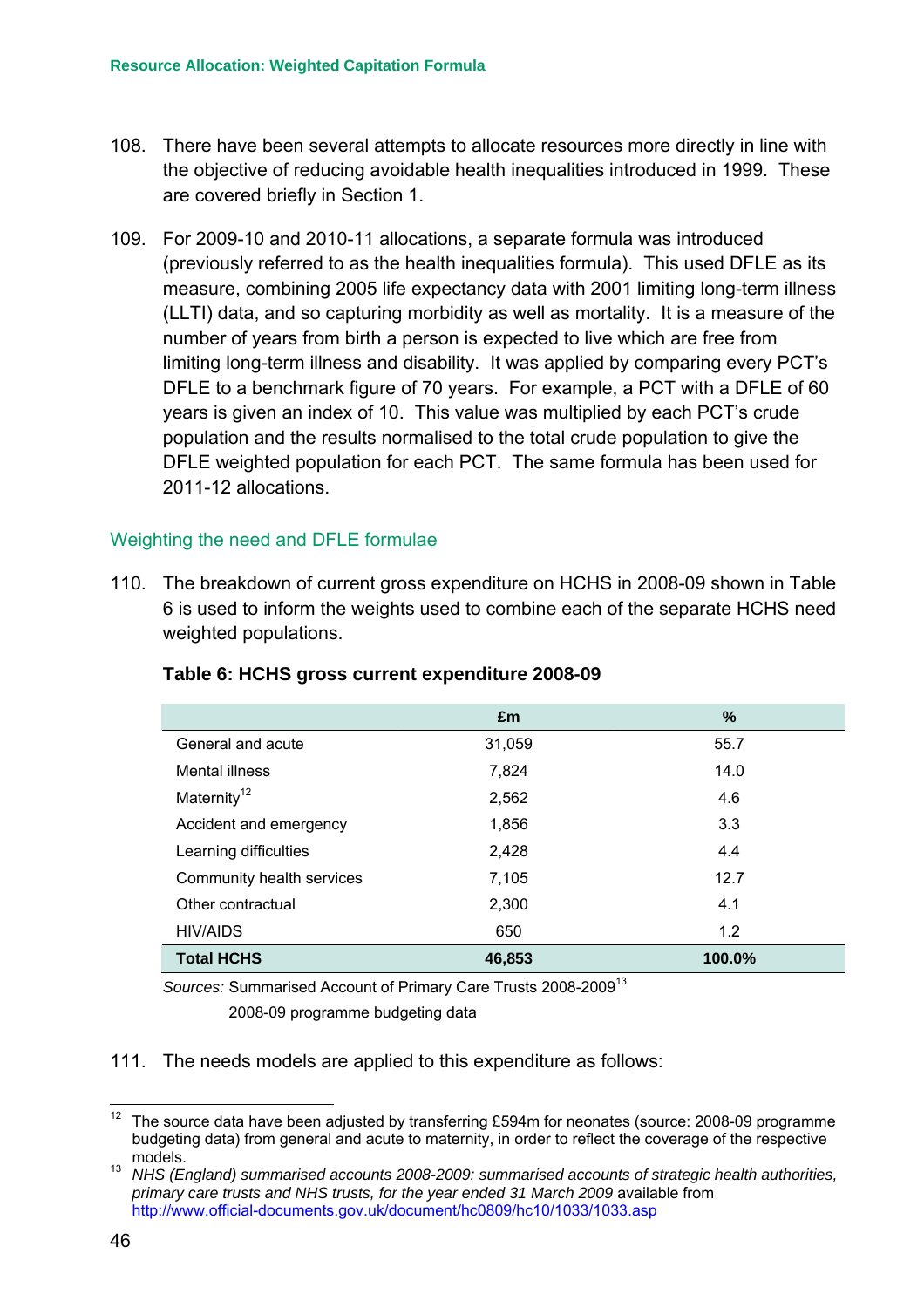- (a) the general acute model is applied to both general and acute and community health services expenditure
- (b) the maternity, mental health and HIV/AIDS models are applied to their respective expenditure
- (c) the general and acute model and mental health model are applied to remaining expenditure – accident and emergency, learning difficulties and other contractual – in proportion to their relative share of expenditure.
- 112. ACRA considered a number of approaches for determining the weight for the DFLE formula, including the proportions of a range of categories of health service expenditure that normatively should be spent on reducing health inequalities, the effectiveness of health services expenditure in reducing health inequalities, and lessons from the Spearhead areas. ACRA concluded it is not currently possible on a technical basis to determine the weighting and the weighting should be for Ministers to determine.
- 113. For 2011-12 PCT allocations, Ministers decided to apply the DFLE formula to 10% of allocations, excluding HIV/AIDS.
- 114. The 80% weighting for HIV/AIDS treatment and care and 20% weighting for HIV prevention, relative to total expenditure on HIV/AIDS, reflect the separate funding that was made available for these services before they were mainstreamed within general allocations in 2002-03.
- 115. [Table 7](#page-52-0) shows the resulting weights. The derivation of the weights in [Table 7](#page-52-0)  from [Table 6](#page-51-0) is included in the 2011-12 Exposition Book.

|                             | $\%$  |
|-----------------------------|-------|
| Acute                       | 70.3  |
| Maternity                   | 4.2   |
| Mental health               | 14.4  |
| HIV/AIDS treatment and care | 1.0   |
| HIV prevention              | 0.2   |
| <b>DFLE</b>                 | 9.9   |
| <b>Total HCHS</b>           | 100.0 |

#### <span id="page-52-0"></span>**Table 7: HCHS need and DFLE weights**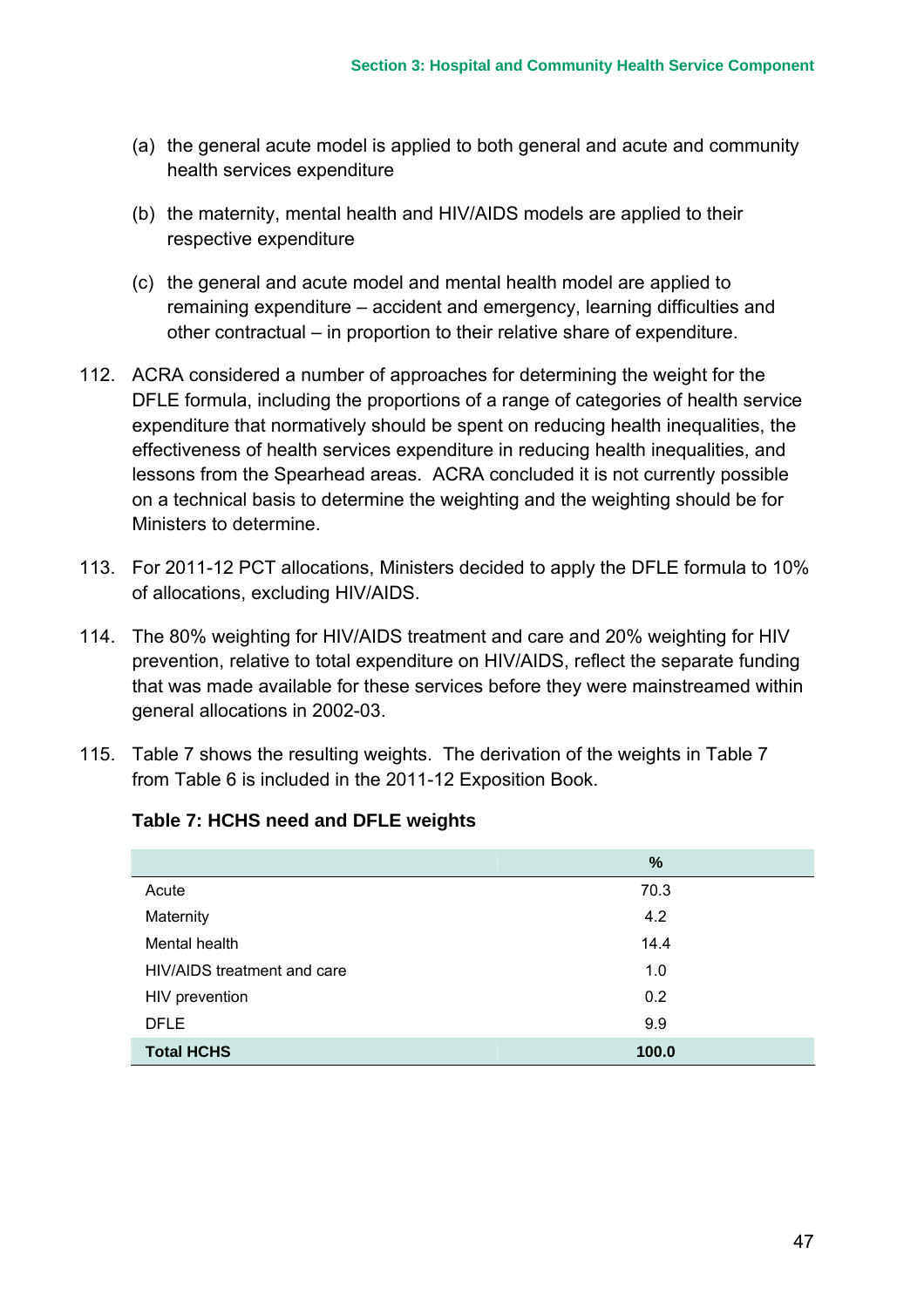# UNAVOIDABLE COST

## Market Forces Factor

#### **Introduction**

- 116. The weighted capitation formula has to take account of the fact that the cost of commissioning or providing healthcare is, unavoidably, not the same in every part of the country. The MFF is therefore included in the weighted capitation formula to compensate for these unavoidable costs. Under PbR, a MFF is included also in the tariffs paid to providers.
- 117. The MFF consists of four separate elements for:
	- (a) staff (excluding medical and dental)
	- (b) medical and dental (M&D) London pay weighting
	- (c) buildings
	- (d) land.
- 118. Separate indices for each of these are calculated and then combined into an overall index for both provider Trusts and PCTs. Other costs (equipment, consumables, drugs etc) are assumed not to vary across the country.

#### Staff MFF (exclusive of medical and dental staff)

- 119. Economic theory underpins the staff MFF. The theory predicts that it is more expensive to employ staff in some areas, notably London, than others, due to market forces. Competitive wages will rise or fall according to the cost of living, plus the relative amenity of different geographical areas.
- 120. In the NHS, where wages are determined by national pay structures, Trusts in areas with a relatively low cost of living and low local market wage rates (low MFF areas) will be paying above the going rate for staff, in contrast to Trusts in relatively high cost and high wage areas (high MFF areas) which will be paying staff below the market rate.
- 121. The theory predicts that this asymmetry between NHS and general labour markets will lead low MFF areas to attract relatively more staff of better quality, who will stay longer, reflecting better recruitment and retention conditions. The outcome is expected to be higher productivity, lower turnover and fewer vacancies. Conversely, the theory predicts that high MFF areas will attract a relatively poorer quality workforce and experience greater difficulty in recruitment and retention,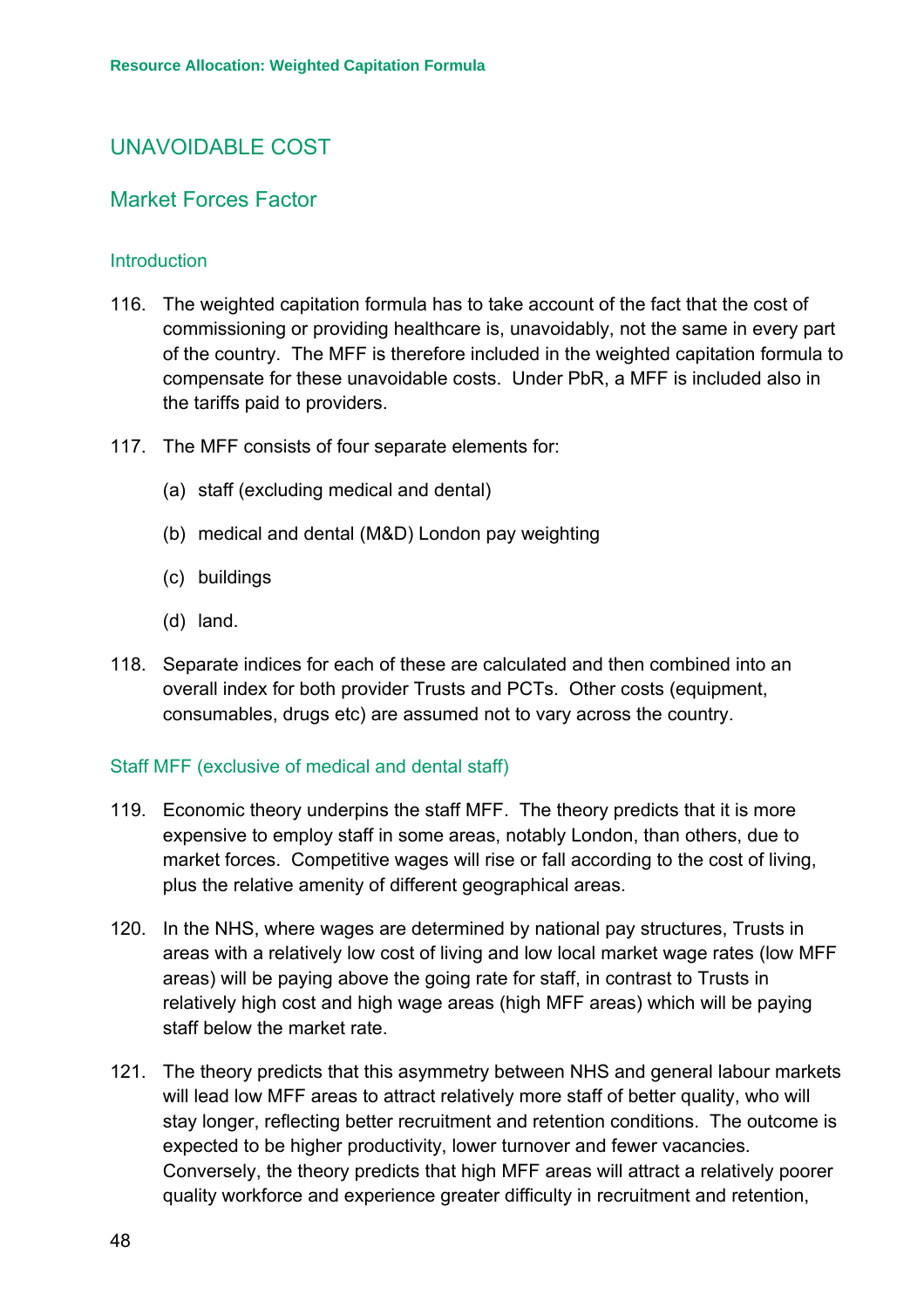reflected in higher turnover rates, increased reliance on bank and agency staff and lower productivity. Economic theory also suggests that the NHS wage in high MFF areas will have a tendency to drift upwards (as employers strive to recruit) and be measurably higher for the same role than wages in low MFF areas.

- 122. Two methods of estimating the staff MFF are available:
	- (a) the Specific Cost Approach (SCA), which is based on the actual costs borne by NHS organisations
	- (b) the General Labour Market (GLM) approach, which is based on geographical variations in pay rates in the private sector.

## Specific Cost Approach

- 123. The SCA approach was most recently reviewed by a team led by Crystal Blue Consulting Ltd in 2007, and reported in *Review of Specific Cost Approach to Staff Market Forces Factor* (RARP 31). This study represents the most detailed attempt to date to investigate the SCA in relation to an area cost adjustment in the NHS or government services generally.
- 124. The study was divided into a micro study of Trusts with different MFF rankings, and a macro study using national datasets on NHS costs. It had three main conclusions:
	- (a) spatial variation in staff costs reflected the pattern of the existing staff MFF. With the exception of medical staff, the researchers therefore found strong evidence to support the use of a GLM approach as a proxy for NHS unavoidable costs
	- (b) it was virtually impossible to separate avoidable and unavoidable cost differentials from Trusts' financial records, partly due to cause and effect (the costs under investigation were at least part the product of resource allocation already shaped by the staff MFF)
	- (c) the feasibility of implementing the SCA as an alternative to the current GLM method was rejected on the grounds of cost and practicality (the absence of a suitable nationally available dataset), the lack of a unified methodology, and conceptual problems with cause and effect.

## General Labour Market approach

125. The staff MFF has always been based on the GLM approach and was most recently updated by a team led by HERU of the University of Aberdeen. Their report is *The Staff Market Forces Factor Component of the Resource Allocation*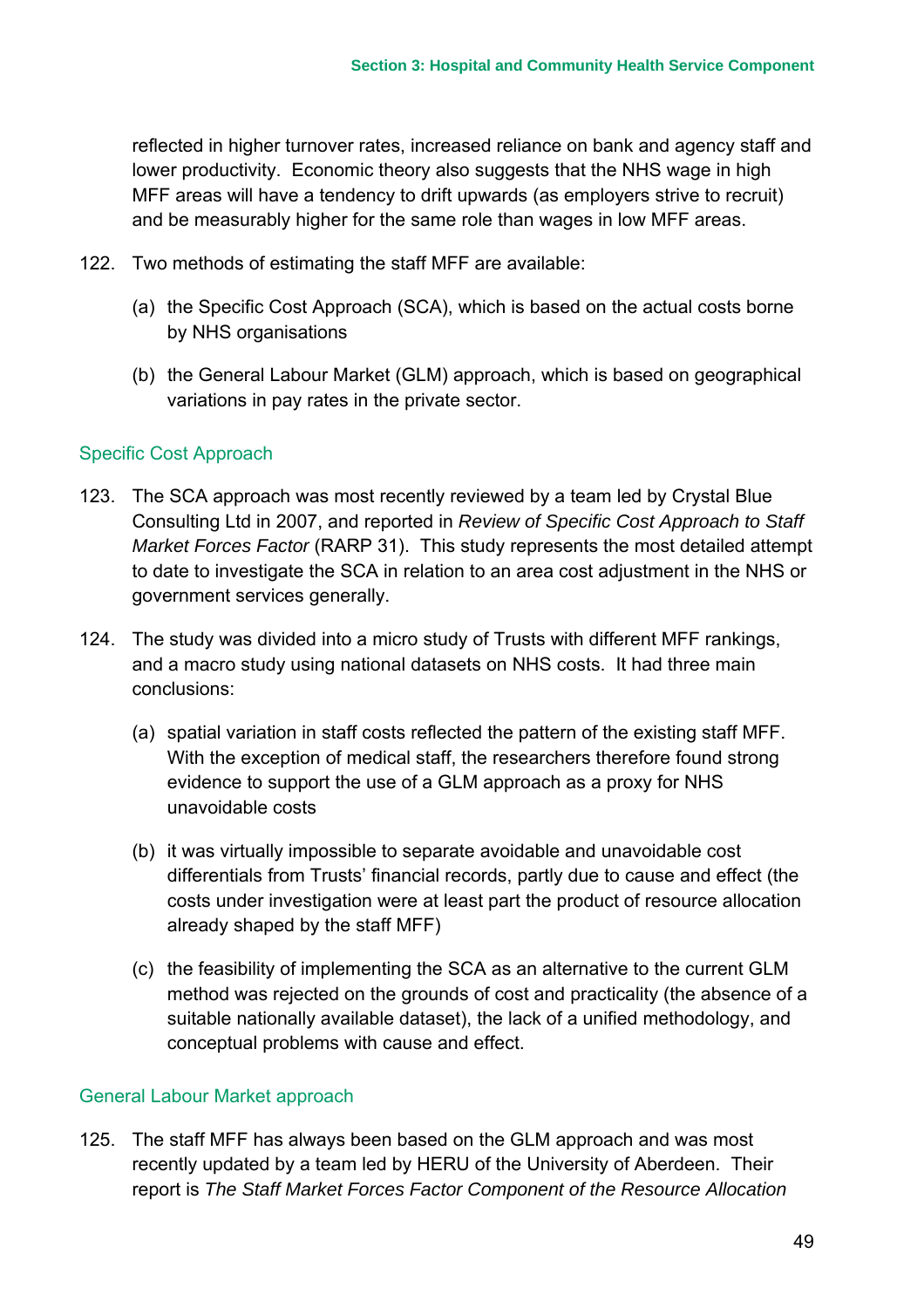*Weighted Capitation Formula: New Estimates* (RARP 34a) which employs the same methodological approach as their earlier study used for 2009-10 and 2010- 11 allocations (*Review of the Market Forces Factor Following the Introduction of Payment by Results (2005): Exploring the General Labour Market Approach* (RARP 32)).

- 126. The GLM approach is based on variation in wages in the private sector as a proxy for the variation in indirect staff costs faced by providers and commissioners in different parts of the country, such as vacancy rates, staff turnover rates, and use of agency staff.
- 127. The GLM approach uses a multiple regression analysis of earnings data for the private sector. Economists have been studying the pattern of wage differentials for many years. The work shows that average wages exhibit substantial variation between areas because of differences in the composition and skills of the workforce in different areas. In order to isolate the impact of location alone it is necessary to control for these other factors, and therefore the regression equation has the following general form:

Log (earnings)=  $a + \Sigma b_i$  (age dummies) + $\Sigma c_i$  (industry dummies)  $+ \Sigma d_k$  (occupational dummies) + e (sex dummy) +Σg  $_f$  (area dummies)

- 128. The dependent variable is hourly wages, calculated by dividing the gross weekly pay in the reference week by the sum of basic and overtime hours worked during the reference week. The sample includes employees aged 16 to 70 whose pay had not been affected by absence during the reference week.
- 129. The explanatory variables are age, gender, industry, occupation and geographical work area. These explanatory factors have been singled out in economic research as systematic influences on earnings, and after controlling or standardising for the influence of age, gender, industry and occupation, it is possible to isolate the independent effect of work area on relative earnings – the coefficients g on the area dummies in the above equation. These are known as Standardised Spatial Wage Differentials (SSWDs).
- 130. The updated SSWDs from the HERU research were calculated using anonymised, individual level data from ONS's Annual Survey of Hours and Earnings (ASHE) for the three years 2007 to 2009. The then 152 PCTs were used as the relevant geography in the modelling. Employees in the ASHE sample in Wales and Scotland were included in the estimates of the SSWDs for England and in the smoothing options. This increases the robustness of the estimates of SSWDs and the validity of smoothing, especially for PCTs near the borders with Wales and Scotland (smoothing is defined below).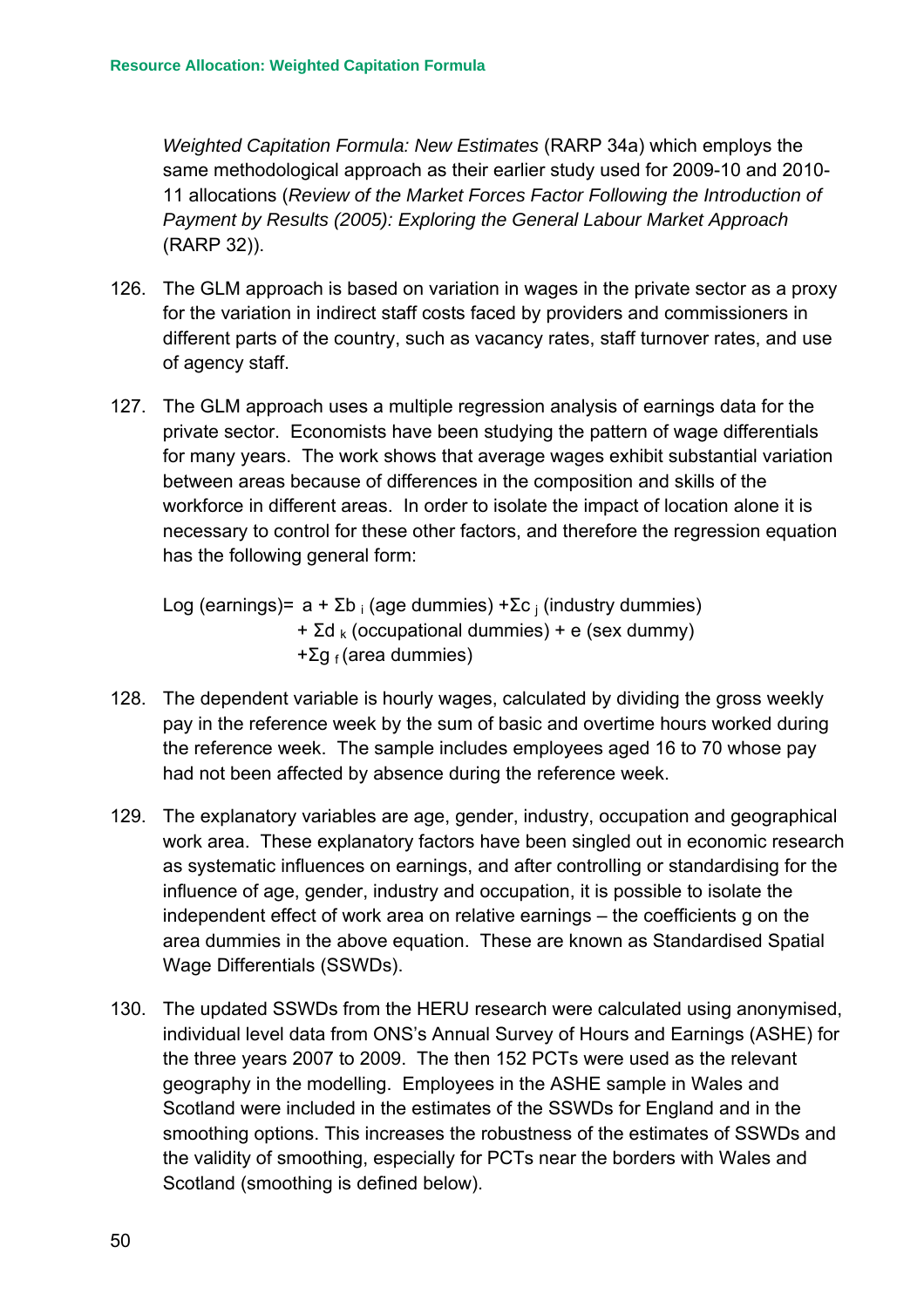131. Jobs with the same title often have different roles and levels of responsibility according to the size of firms and managerial role. There will be greater managerial responsibility in areas with higher proportions of large firms, such as metropolitan areas. For example, a banker in central London is likely to have a different role than a banker in a different part of the country. The HERU research applied a job responsibility adjustment to take account of these differences. This adjustment acknowledges the relationship between higher responsibility and higher wages. Data for this adjustment are not available in the ASHE survey, but are available in the Labour Force Survey (LFS). As the LFS has a smaller sample size than ASHE, the job responsibility adjustment was estimated at Government Office Region level rather than at PCT level.

## Smoothing

- 132. The MFF methodology often results in 'cliff edges,' which is when neighbouring PCTs have markedly different SSWDs. This is because PCTs' geographical boundaries do not necessarily correspond to local labour markets and statistical variation arising due to relatively small sample numbers in ASHE for some PCTs. These discontinuities may lead to inequitable MFFs, particularly for providers in close proximity and facing similar local labour market pressures but which are in different PCTs. Smoothing techniques, a form of averaging, soften cliff edges to produce a more continuous profile of SSWDs across PCTs.
- 133. The HERU team recommended that smoothing should take into account the SSWDs of all PCTs rather than just the neighbouring ones, as was the case for the staff MFFs prior to 2009-10, to recognise the fact that NHS organisations in one PCT might draw their labour force from a variety of PCT areas. The smoothed SSWDs for a given PCT is the weighted average of the SSWDs for all PCTs, with the PCT in question having the highest weight, and the weights of the SSWDs of the surrounding areas falling with distance from the base PCT. The rate at which the weights fall as distance increase is governed by an exponential distance decay function which has the following form:

#### exp(-cd)

where d is the distance from each PCT's geographical centroid and c, which has a value of 0.01, is the constant that controls the influence that distance has on the weights. The smoothed SSWDs give the values of PCTs' staff MFFs for services provided from many sites across the whole of the PCTs' geographical areas (termed 'host' services below, paragraph [147\)](#page-59-0).

134. Smoothing brings each PCTs' MFF more in line with those of its neighbours. It also increases the sample size, reduces the confidence interval around the estimate and reduces instability. Exponential smoothing gives proportionately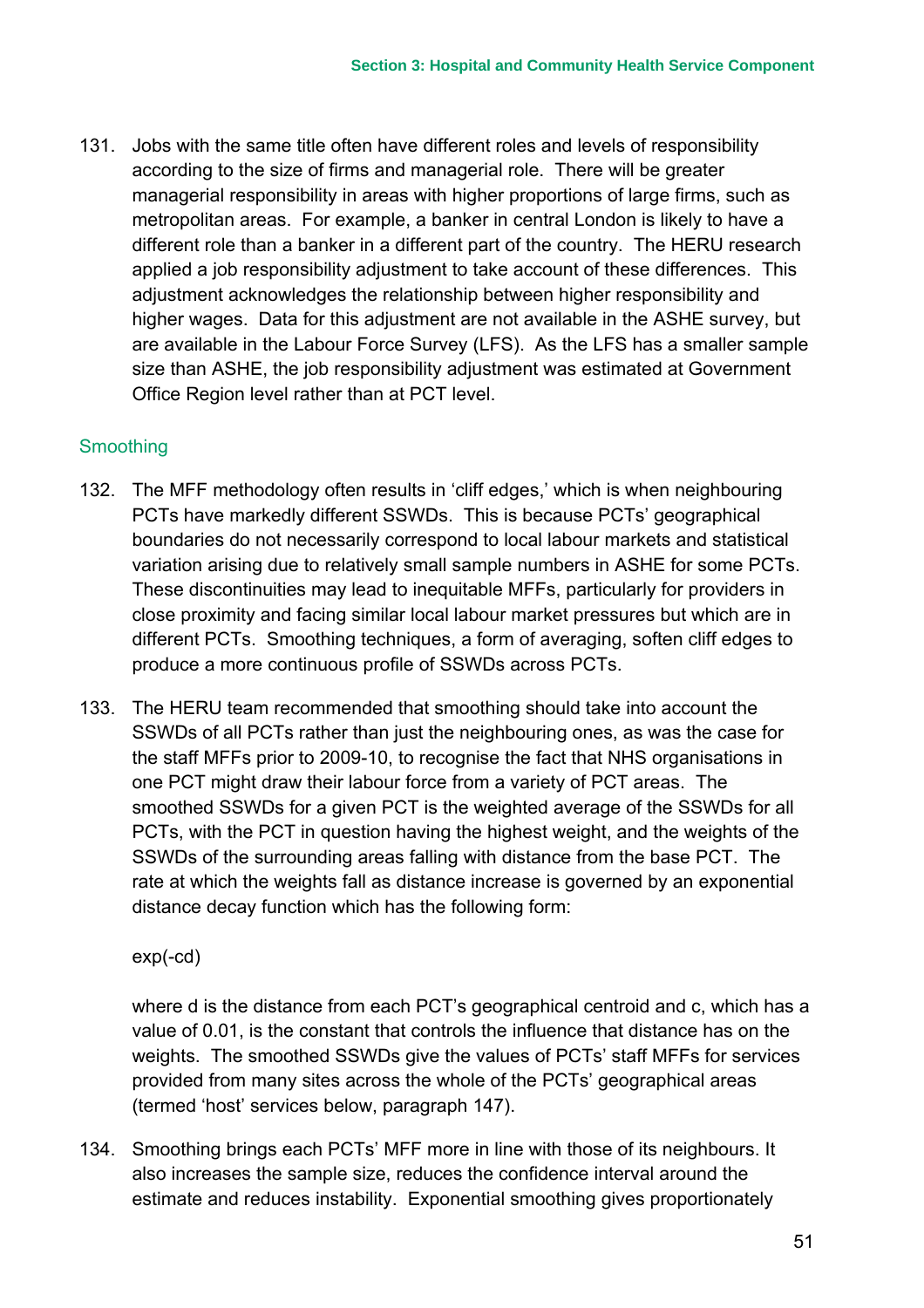more emphasis to those areas in closer proximity than those further away. This is what would be expected if labour markets could be accurately observed.

#### **Interpolation**

- 135. Under PbR the MFF is paid to NHS Trusts as part of the tariff in respect of the activity they carry out. The MFF therefore has a direct impact on Trust income. If Trusts are assigned the smoothed SSWDs for PCTs described above for the PCT where they are located, this would still result in cliff edges between the MFFs for Trusts.
- 136. There is likely to be spatial variation of pay rates within the PCT areas that have been used to construct the SSWDs, and Trusts are not located across a whole PCT area but at a point within the area. The going local labour market rate of pay faced by a Trust may therefore differ from that for the PCT as a whole. For example, two Trusts operating near the border of neighbouring PCTs might have different MFFs (if assigned those of their PCT areas) but operate in the same labour market.
- 137. Interpolation is a technique that uses two or more values to create an intermediate value. It is in effect a second stage smoothing carried out at Trust site level, after smoothing at PCT level, to reduce further cliff edges for providers. It works the same way as smoothing in that the MFF of a Trust is the distance weighted average of the surrounding PCTs' MFFs.
- 138. Interpolation is carried out at Trust site level. Where a Trust has more than one site, the different indices after interpolation for each site are weighted together in proportion to activity on each site. The most consistent indication of activity by site held centrally is the 2008-09 Estates Return Information Collection (ERIC) return on numbers of beds. The interpolation of the smoothed PCT MFFs gives the relative MFF index for each provider Trust.
- 139. Ambulance Trusts are assigned a MFF based on the (population weighted) average MFFs of the PCT areas they serve.

#### Medical and dental London pay weighting

140. A MFF based on pay rates in the private sector is not applied to expenditure on medical and dental staff. Both the *Review of the Market Forces Factor Following the Introduction of Payment by Results (2005): Exploring the General Labour Market Method* (RARP32) and the *Review of Specific Cost Approach to Staff Market Forces Factor* (RARP 31) found strong evidence that the GLM is inappropriate for medical and dental staff, because their indirect costs do not vary differentially across the country as they do for other NHS staff. Instead there is a separate index based on the direct, higher costs of employing medical and dental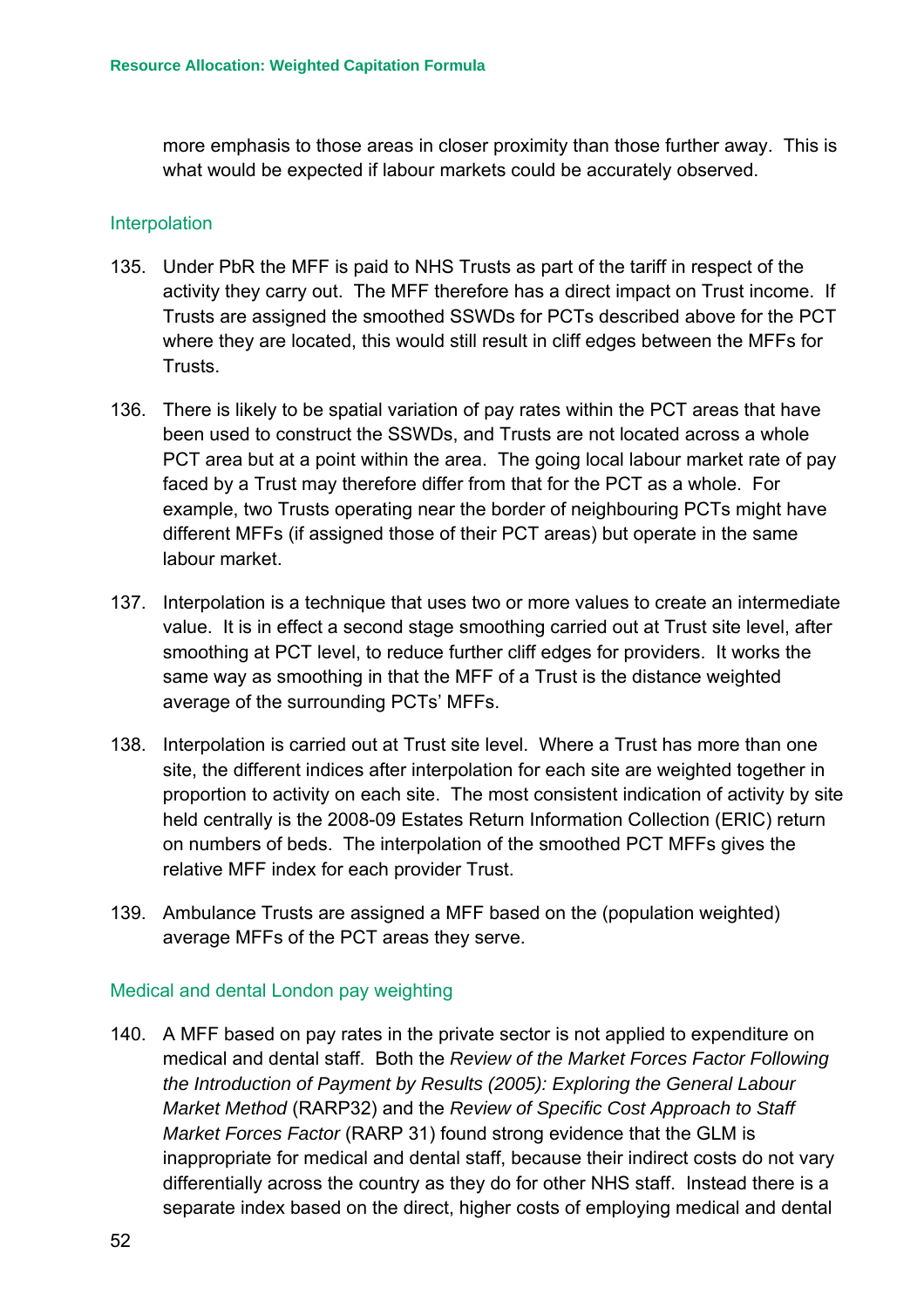staff in London, ie on the London pay weighting. It is calculated as the ratio of the average pay bill per doctor for hospital doctors in 2008-09 including London pay weighting to the average pay bill excluding the London pay weighting, and then applied to Trusts in London.

### Building MFF

- 141. The buildings index uses relative location factors calculated by the Building Cost Information Service (BCIS) from an analysis of tender prices for public and private contracts at LAD level. BCIS provided a set of average location factors for the period between January 2007 and June 2010 for the then 152 PCTs.
- 142. Provider Trusts were assigned values depending on the PCT in which they are located, with account taken of multi-site Trusts in the same way as for the staff MFF.

## Land MFF

- 143. A land index based on land value per hectare is calculated for each NHS Trust and PCT. This uses the net book value of land at 31 March 2009 reported in the audited summarisation schedules of PCTs and Trusts 2008-09. Monitor provided the same data for NHS Foundation Trusts. The land values were divided by land areas from 2008-09 ERIC returns to give relative land value per hectare. These are turned into an index in which national average land value per hectare has the index value of one.
- 144. There are two technical adjustments made in the calculation of this index. A small number of PCTs do not own any land due to leases and two trusts had net book values of zero. In these cases the relevant county average is assigned. Second, two central London Trusts that also have a significant non-London site have land indices weighted in proportion to activity on each site (to reflect that land is used more intensively in central London compared to less urban areas).

## Providers' overall MFFs

145. An overall MFF is calculated for each provider by combining the four separate MFF indices for staff (exclusive of medical and dental staff), medical and dental staff London pay weighting, buildings and land. The relative weights for each of these elements are national expenditure as shown in [Table 8,](#page-59-1) based on an analysis of 2008-09 expenditure from the financial returns and accounts of PCTs, NHS Trusts and NHS Foundation Trusts. The reason for using national expenditure weights is so that local decisions on the mix of inputs do not affect PCT target allocations or PbR tariffs.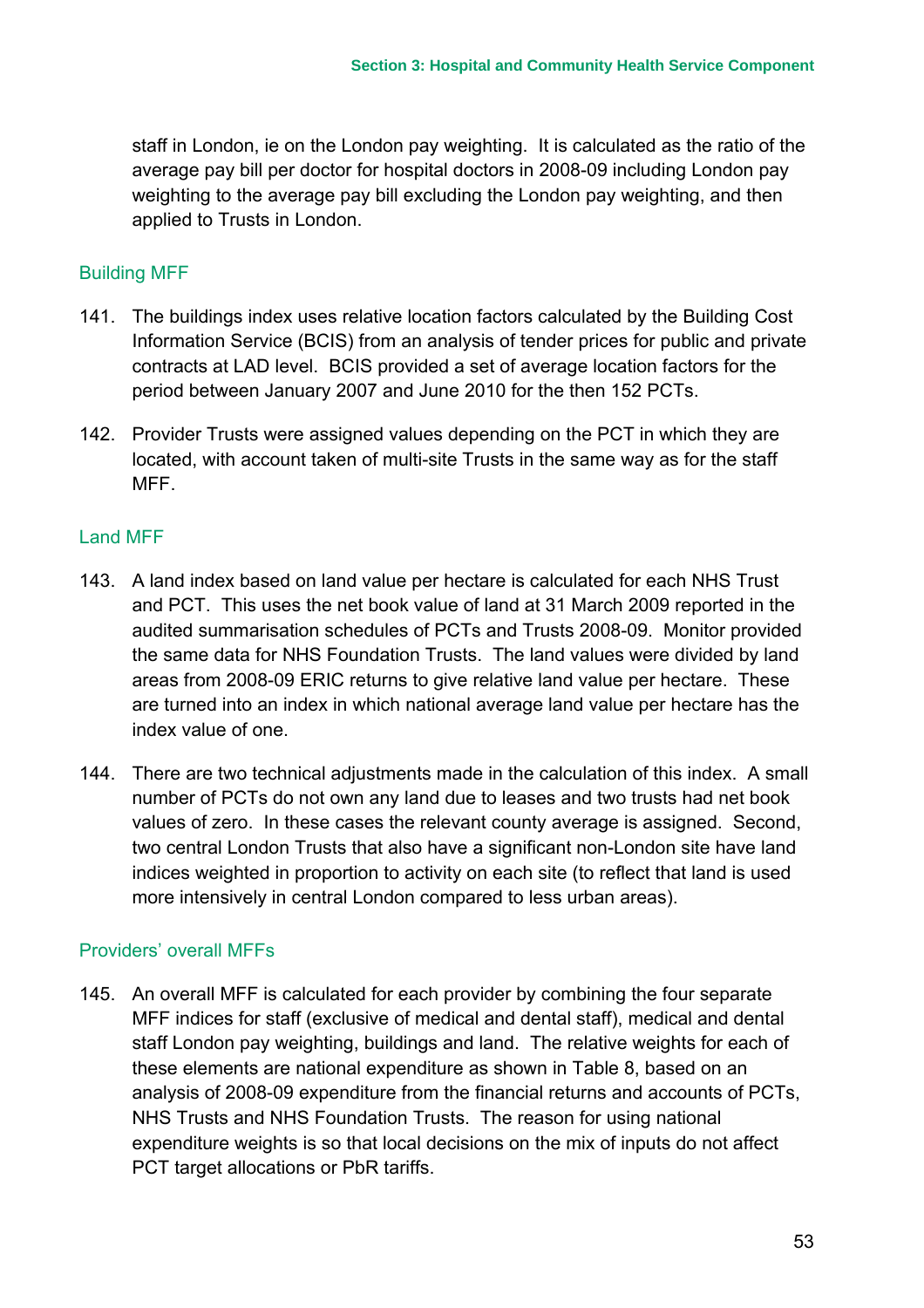#### <span id="page-59-1"></span>**Table 8: HCHS MFF weights**

|                                     | %     |
|-------------------------------------|-------|
| Staff                               | 54.9  |
| Medical and dental London weighting | 13.9  |
| <b>Buildings</b>                    | 2.7   |
| Land                                | 0.4   |
| Other                               | 28.1  |
| <b>Total HCHS</b>                   | 100.0 |

#### Final MFF index for PCTs

- 146. Each PCT's final MFF is comprised of two elements:
	- (a) the MFFs for each of the providers from which it commissions. This is designated non-host provision. The weights are calculated though a purchaser-provider matrix (PPM)
	- (b) in the case of maternity and community programmes it is assumed that they are provided wholly within the host PCT's geographical area and across many sites within the PCT's area. These are designated host provision and assigned the MFF for the PCTs' geographical area (which is after smoothing has been applied).
- <span id="page-59-0"></span>147. The PPM is derived from the application of 2009-10 mandatory PbR tariffs to admitted patient and outpatient care activity data by commissioning PCT from 2008-09 HES. The HES data only provide information on admissions to NHS hospitals and outpatients. There are no equivalent national datasets for other HCHS programmes which allow providers to be mapped to PCTs. To overcome this, it is assumed that most other programmes follow the pattern of inpatients and outpatients.
- 148. The final, overall MFFs for each element for PCTs are from combining the MFF for host and MFF for non-host activity. As described above, provider MFF indices are passed through the PPM to which a non-host weight of 81.1% is applied (derived from the 2008-09 HCHS expenditure excluding maternity, community health services and HIV/AIDS in Table  $6)^{14}$ . The weight for host provision is 18.9% (from maternity, community health services and HIV/AIDS expenditure in [Table 6\)](#page-51-0).

<span id="page-59-2"></span>The derivation is set out in the 2011-12 Exposition Book and differs from the shares in Table 6 due to baseline changes.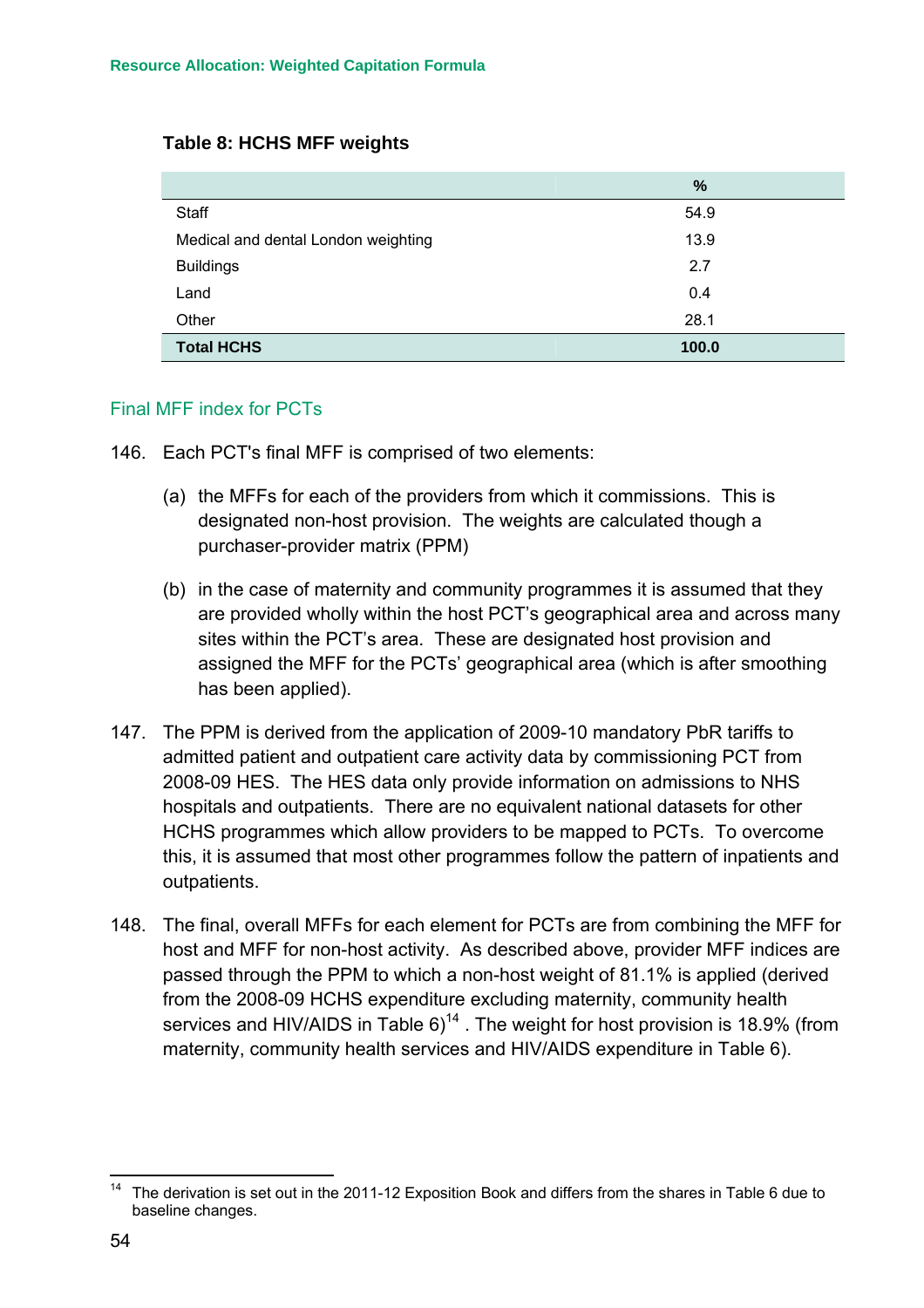# EMERGENCY AMBULANCE COST ADJUSTMENT

- 149. The EACA was introduced for 1998-99 allocations. It reflects the unavoidable cost variations of delivering emergency ambulance services in different areas.
- 150. EACA had its origins in a study of rurality and unavoidable cost commissioned from a joint team of researchers from Mallender Hancock Associates (MHA) and Operational Research in Health Ltd. The results of the research were reported in the *Study of Costs of Providing Health Services in Rural Areas* which is available as RARP 14.
- 151. The research produced a model that explained unit costs for emergency ambulance services.
- 152. Three drivers were combined to produce a single EACA index:
	- (a) a rurality index: a 1 per cent increase in rurality led to a 0.23 per cent increase in costs per journey
	- (b) a scale effect: a 1 per cent increase in the total number of journeys led to a 0.17 per cent decrease in unit costs
	- (c) a case-mix effect: a 1 per cent increase in emergencies as a proportion of total journeys added a premium of 0.96 per cent to unit costs.
- 153. The rurality index was based on standard Health Authority (HA) boundaries and referred to 1991 Census resident populations. Unit cost data and journeys data were based on 1995-96 HA outturn data. Emergency journey proportions were based on the KA34 ambulance return.
- 154. The values for Birmingham HA and Herefordshire HA are illustrated in [Table 9.](#page-60-0)

#### <span id="page-60-0"></span>**Table 9: EACA values for Birmingham and Herefordshire**

|               | <b>Rurality index</b> | Total number<br>of journeys | Emergency<br>journeys as a<br>proportion of | EACA need<br>factor                    |
|---------------|-----------------------|-----------------------------|---------------------------------------------|----------------------------------------|
|               |                       |                             | total journeys                              | $A^{-0.23}$ x $B^{-0.17}$ x $C^{0.96}$ |
| Birmingham    | 37.67                 | 113,148                     | 0.69                                        | 0.04                                   |
| Herefordshire | 2.50                  | 9.791                       | 0.64                                        | 0.11                                   |

155. The HA values have been mapped to PCTs, and, as for other adjustments, the EACA need index is multiplied by each PCT's crude population, the product of which is normalised to the total crude population to produce an EACA weighted population.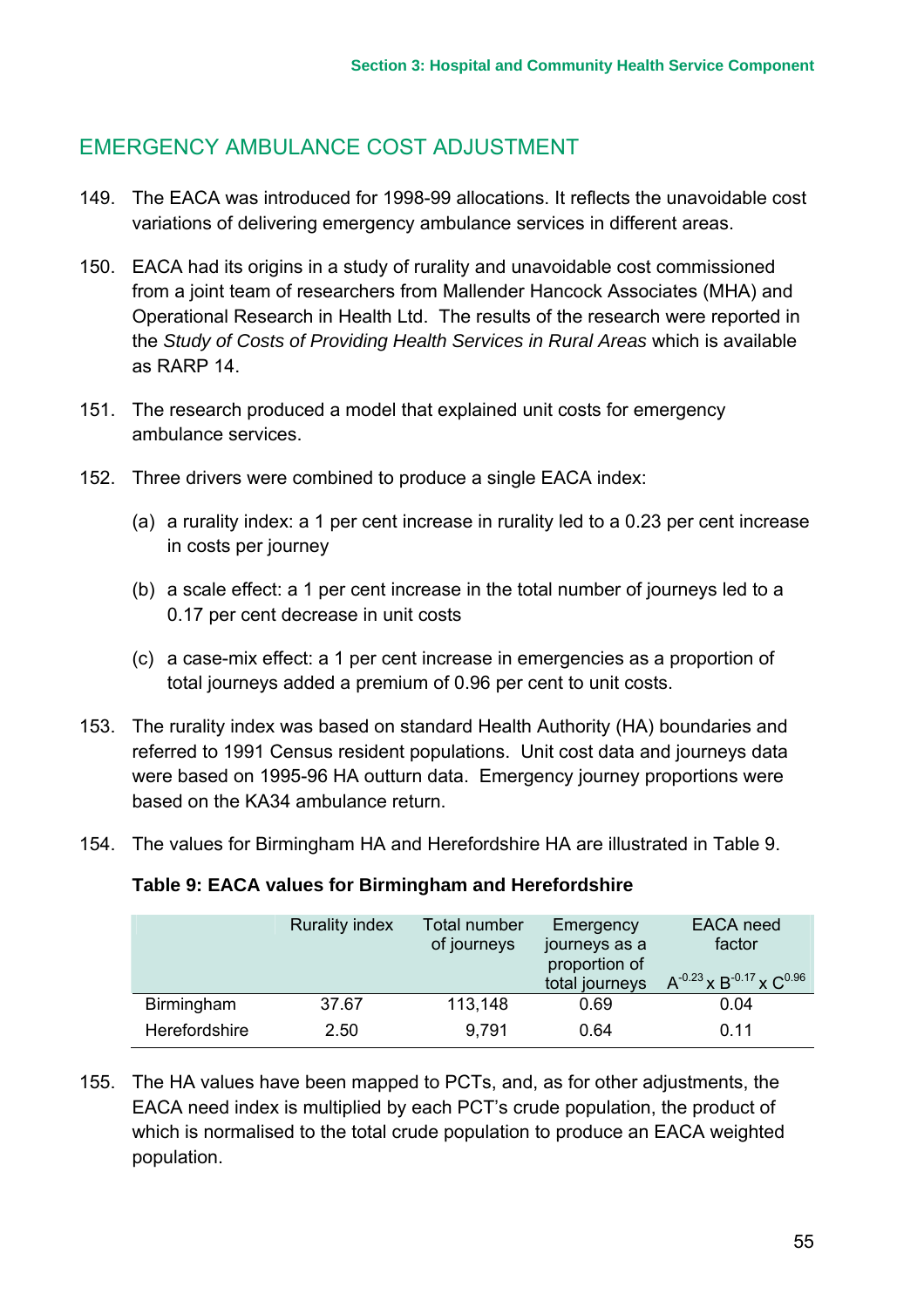# HCHS WEIGHTED POPULATION

156. Dividing the normalised weighted population for each adjustment by the crude population generates a separate index, comparing the PCT score on the adjustment to a mean value of 1. An overall index of need (reflecting acute, maternity, mental health, HIV/AIDS treatment and HIV prevention need, and DFLE formula), an MFF index and an EACA index are created. To calculate the HCHS weighted population, each PCT's crude population is simultaneously multiplied by these indices as follows:

Weighted population = Population x Need Index x MFF Index x EACA Index

157. The results of this calculation are normalised to the total crude population.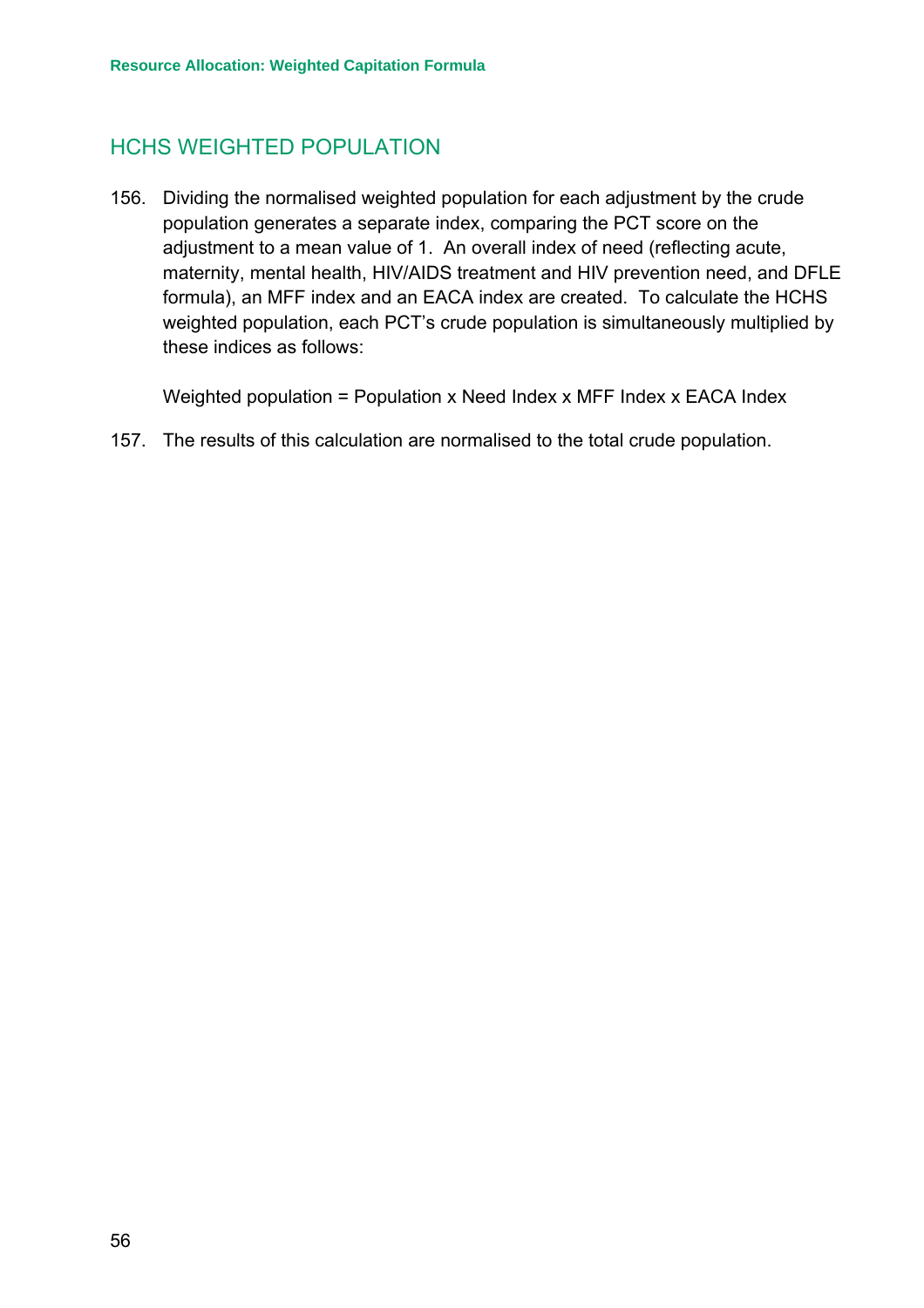# Section 4: Prescribing Component

The prescribing component has adjustments for:

- age and gender related need
- additional need, over and above that related to age and gender
- DFLF

It does not have an adjustment for unavoidable costs.

# POPULATION

158. The prescribing component uses the same crude populations as the HCHS component, other than excluding prisoners, members of the UK armed forces, and members of foreign armed forces and their dependants<sup>15</sup>.

# AGE AND GENDER RELATED NEED

159. The adjustment for age and gender uses weights developed by the PSU at the Information Centre from an analysis of total prescription cost data of 130 English practices over a one-year period. They are known as Age, Sex, Temporary Resident Originated Prescribing Units (ASTRO(09)-PUs) and are shown in [Table](#page-62-0)  [10.](#page-62-0) These replace the ASTRO(97)-PUs used for 2009-10 and 2010-11 allocations. There is no longer a separate weighting for temporary registrations within the ASTRO-PUs.

#### <span id="page-62-0"></span>**Table 10: ASTRO(09)-PUs**

| Age band | $0 - 4$ | $5-14$              | 15-24 25-34 35-44 |     | 45-54 55-64 |         | 65-74 | $75+$   |
|----------|---------|---------------------|-------------------|-----|-------------|---------|-------|---------|
| Male     |         | 1.0 1.1 1.4 1.8 2.9 |                   |     |             | 4.9 9.2 | 15.9  | $-21.1$ |
| Female   | 0.8     |                     | 1.0 2.0 2.8       | 4.0 | 6.1         | 9.6     | 14.5  | 18.5    |

# ADDITIONAL NEED

160. A 'two stage' utilisation approach is employed for prescribing. The first stage adjustment for age and gender uses the ASTRO(09)-PU weights. The second stage adjustment for additional need over and above age that relating to age and gender is from the new model developed by a team led by Professor Matt Sutton,

<span id="page-62-1"></span> <sup>15</sup> This is explained in paragraphs 53 and 57.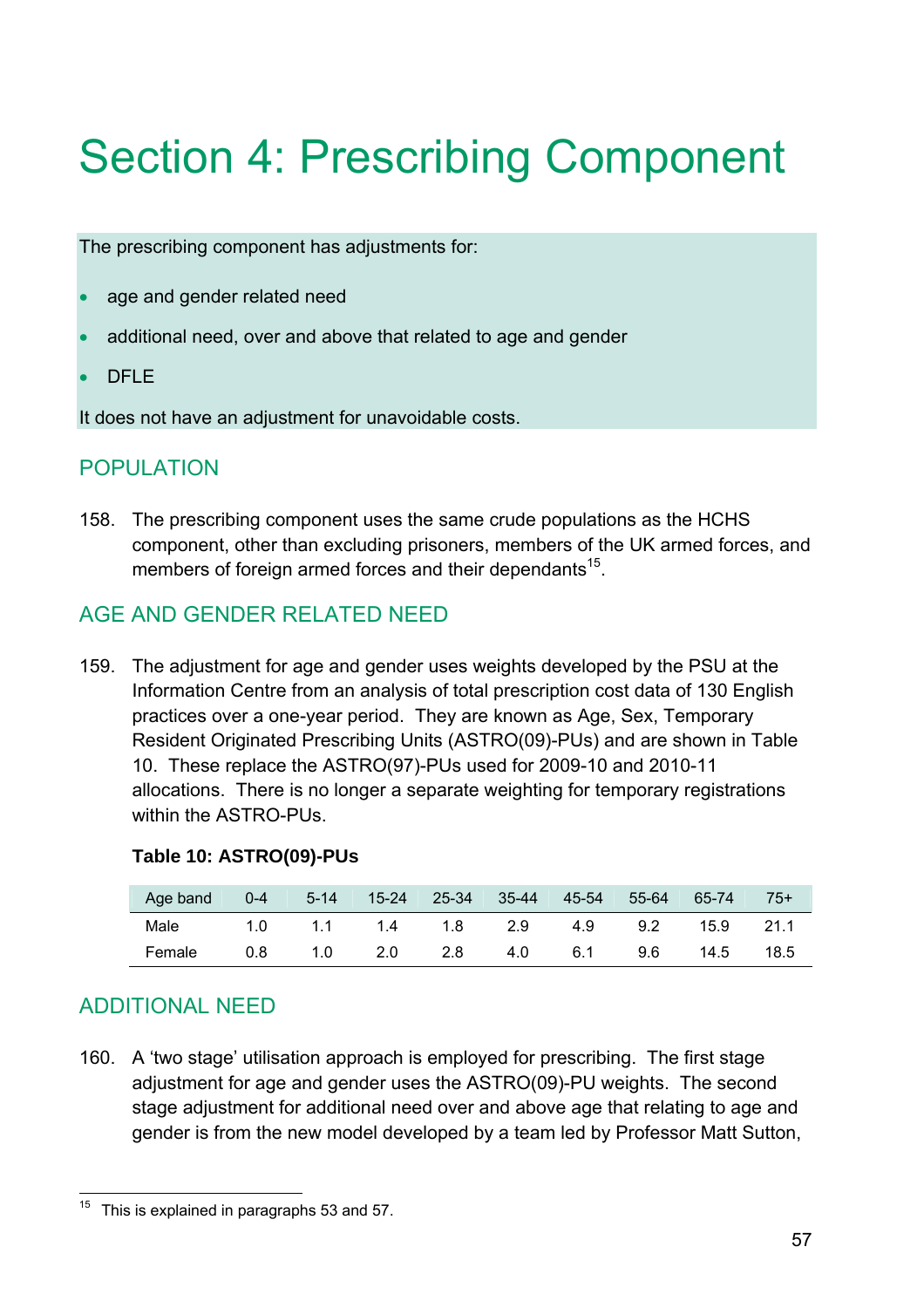and reported in *Report of the Resource Allocation for Mental Health and Prescribing (RAMP) Project (RARP35)*.

- 161. The analysis was undertaken at GP practice level. The dependent variable is the cost of the drugs dispensed in every practice in England in 2008-09, standardised to account for the age and gender distribution of the patients registered with the practice.
- 162. A range of need and supply variables were collated and those included in the final, preferred model were chosen on the basis of the statistical robustness of the models. Several of the independent variables were available directly at practice level, while other variables were attributed to practices from lower layer super output areas (LSOAs) using the ADS. The practice-level variables are marked '\*' in [Table 11.](#page-63-0) The independent variables are untransformed, hence the values of the coefficients cannot be directly compared to assess the relative impact in the variables; the different values of the independent variables themselves also need to be taken into account.
- 163. [Table 11](#page-63-0) shows the full model. However, only the need variables are included in the formula to determine target allocations. The supply variables are sterilised, (ie set at the same national average value for every PCT), but remain in the underlying model.

| <b>Variable</b>                                    | <b>Coefficient</b> |
|----------------------------------------------------|--------------------|
| Constant                                           | 0.333              |
| <b>Supply variables</b>                            |                    |
| Dispensing practice*                               | 0.036              |
| One-partner practice*                              | $-0.045$           |
| Proportion UK qualifies GPs in practice*           | 0.045              |
| Average GP age in practice*                        | $-0.001$           |
| Potential generic savings*                         | 3.682              |
| Proportion outpatients seen <4 weeks               | $-0.096$           |
| <b>Need variables</b>                              |                    |
| LISI (2008)*                                       | 0.006              |
| Proportion >75 years who are >85 years (2008)*     | 0.235              |
| Proportion >70 years claiming DLA (2008)           | 0.855              |
| SMR (all ages) (2004-2008)*                        | 0.114              |
| Generalised fertility rate (2004-2008)*            | 0.979              |
| Age-standardised CHD prevalence (2007/8)*          | 0.157              |
| Age-standardised Diabetes prevalence (2007/8)*     | 0.052              |
| Age-standardised Hypertension prevalence (2007/8)* | 0.079              |

#### <span id="page-63-0"></span>**Table 11: Prescribing model coefficients**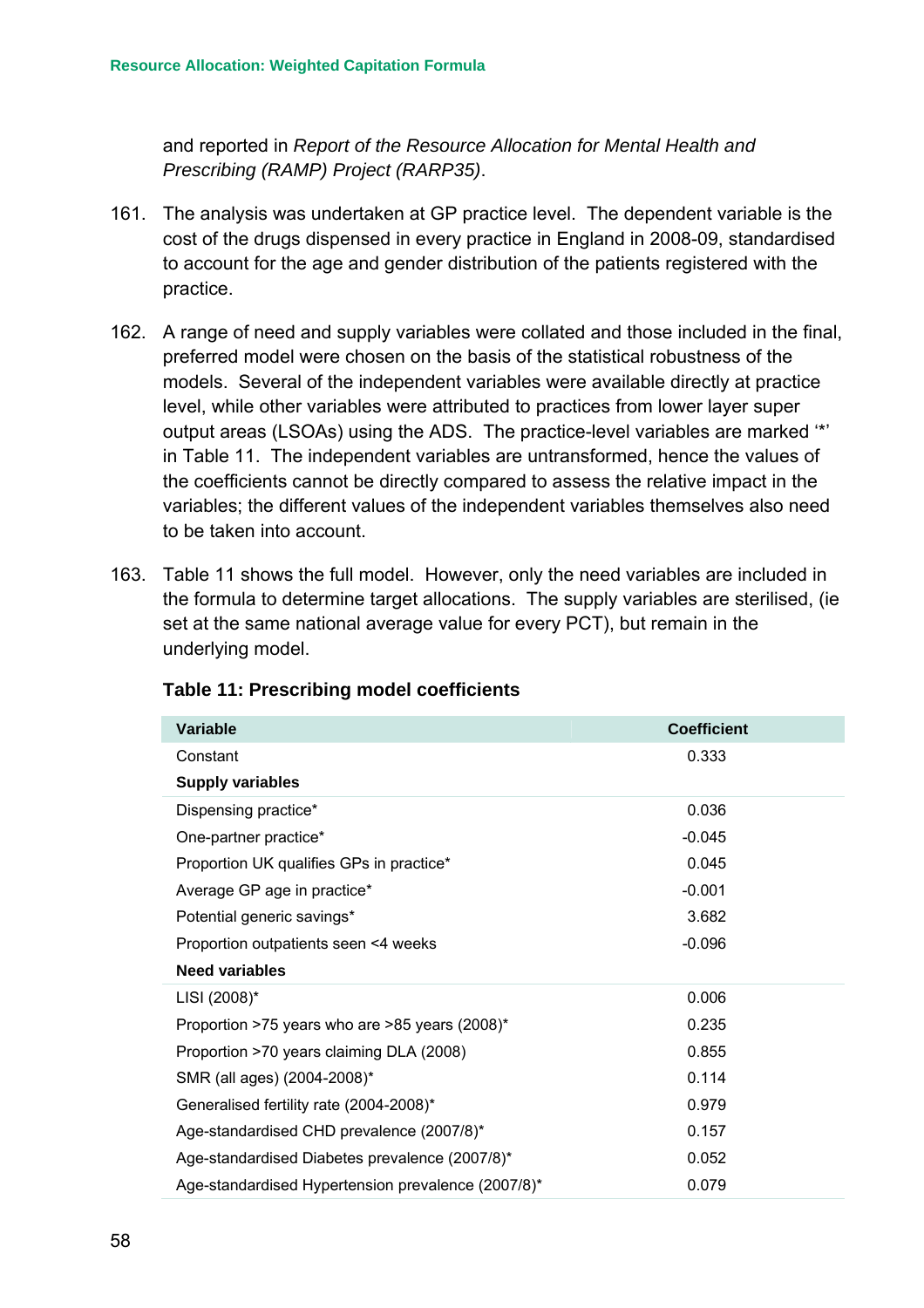- Denotes variables that are calculated directly for practices rather than being attributed from small areas using the ADS. *Source: RAMP Report table3.2, Model 4*.
- 164. The prescribing additional need index is calculated as follows:
	- + 0.333
	- + 0.006 x LISI value for PCT A
	- + 0.235 x Proportion >75 years who are >85 years for PCT A
	- + 0.855 x Proportion >70 years claiming DLA for PCT A
	- + 0.114 x SMR (all ages) for PCT A
	- + 0.979 x Generalised fertility rate for PCT A
	- + 0.157 x Age-standardised CHD prevalence for PCT A
	- + 0.052 x Age-standardised Diabetes prevalence for PCT A
	- + 0.079 x Age-standardised Hypertension prevalence for PCT A
- 165. The result is multiplied by PCT A's crude population. This calculation is repeated for all PCTs and the outcomes normalised (ie the figure for each PCT is scaled by the same proportion) so that the total across all PCTs equals the total crude population. The additional need weighted population for each PCT is divided by each PCT's crude population to give the additional need index.

# DFLE FORMULA (FORMERLY THE HEALTH INEQUALITIES FORMULA)

166. The DFLE formula is applied in the same way as described in the HCHS component and given a weighting of 10%.

# UNAVOIDABLE COSTS

167. The prescribing component does not have an adjustment for unavoidable costs since the prices of drugs do not vary by geographical location.

## PRESCRIBING WEIGHTED POPULATION

168. An age-gender index and an additional need (including the DFLE formula) index are created. To calculate the prescribing weighted population, the crude population of each PCT is simultaneously multiplied by these indices and the results then normalised so that they sum to the total crude population.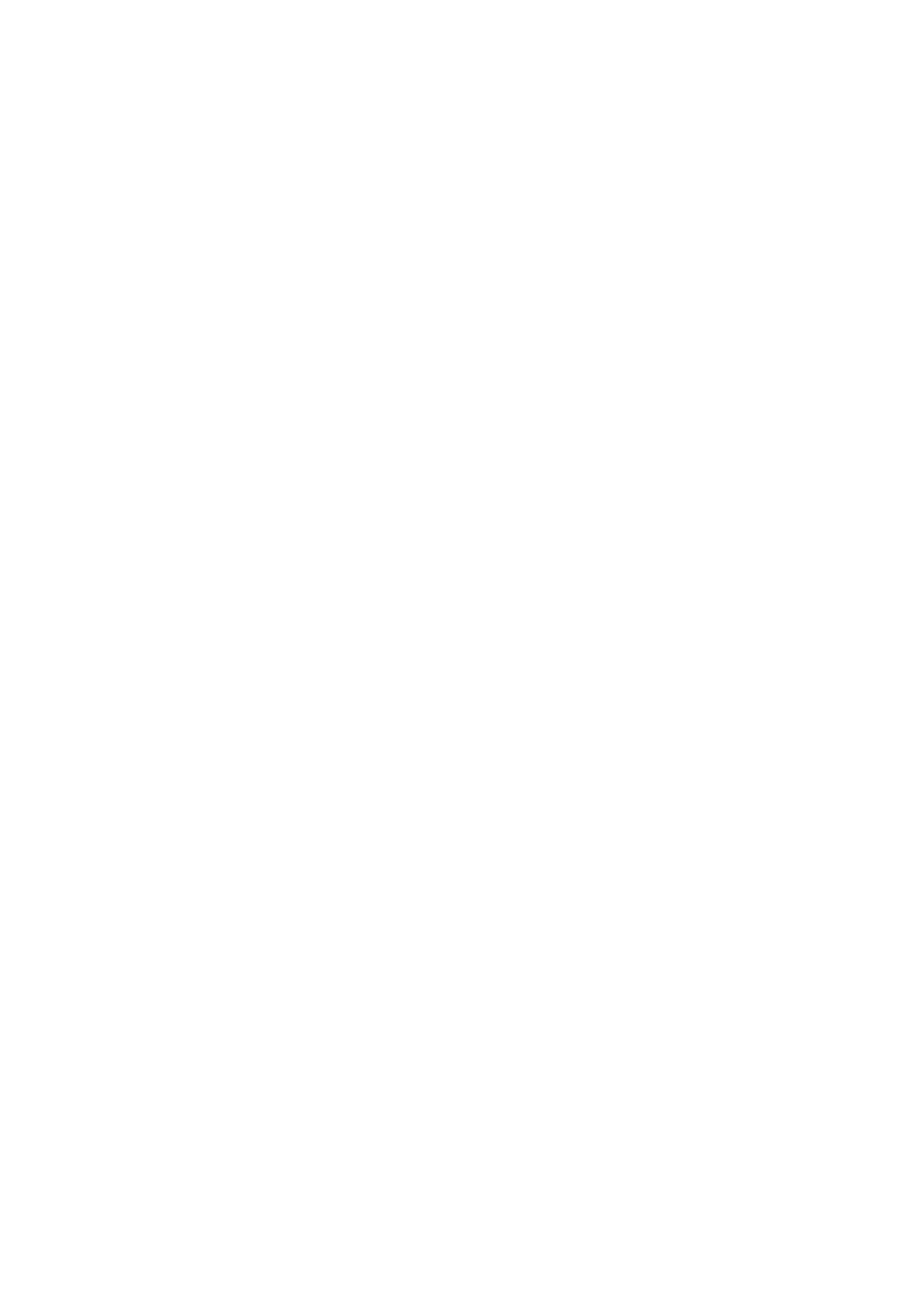# Section 5: Primary Medical Services Component

The primary medical services component has adjustments for:

- age and gender related need
- additional need, over and above that related to age and gender
- DFLF
- variations in the unavoidable cost of providing healthcare (Market Forces Factor).

# POPULATION

169. The primary medical services component uses the same crude populations as the HCHS component, other than excluding prisoners, members of the UK armed forces, and members of foreign armed forces and their dependants<sup>16</sup>.

# AGE AND GENDER RELATED NEED

- 170. The age and gender related need adjustment is based on research used to derive the new General Medical Services (GMS) Global Sum Formula for the GP contract from 2004-05, reported in *GMS contract: workload formula* (RARP 27). The age and gender related adjustment is unchanged from that for the allocations for 2009- 10 and 2010-11.
- 171. [Table 12](#page-66-0) shows the age-gender workload index, which is based on an estimate of GP consultations in minutes per year per patient for each age-gender group, expressed as the ratio to that for males aged 5-14.

|        | 0-4  | $5 - 14$ | 15-44 | 45-64 | 65-74 | 75-84 | 85+  |
|--------|------|----------|-------|-------|-------|-------|------|
| Male   | 3.97 | 1.00     | 1.02  | 2.16  | 4.23  | 6.01  | 7.22 |
| Female | 3.64 | 1.04     | 2.20  | 3.37  | 4.95  | 6.95  | 8.85 |

## <span id="page-66-0"></span>**Table 12: Age-gender workload index**

172. GP consultations can take place in the surgery, the patient's own home or in a nursing or residential care home. The age-gender workload index is derived from

<span id="page-66-1"></span> $16$  This is explained in paragraphs 53 and 57.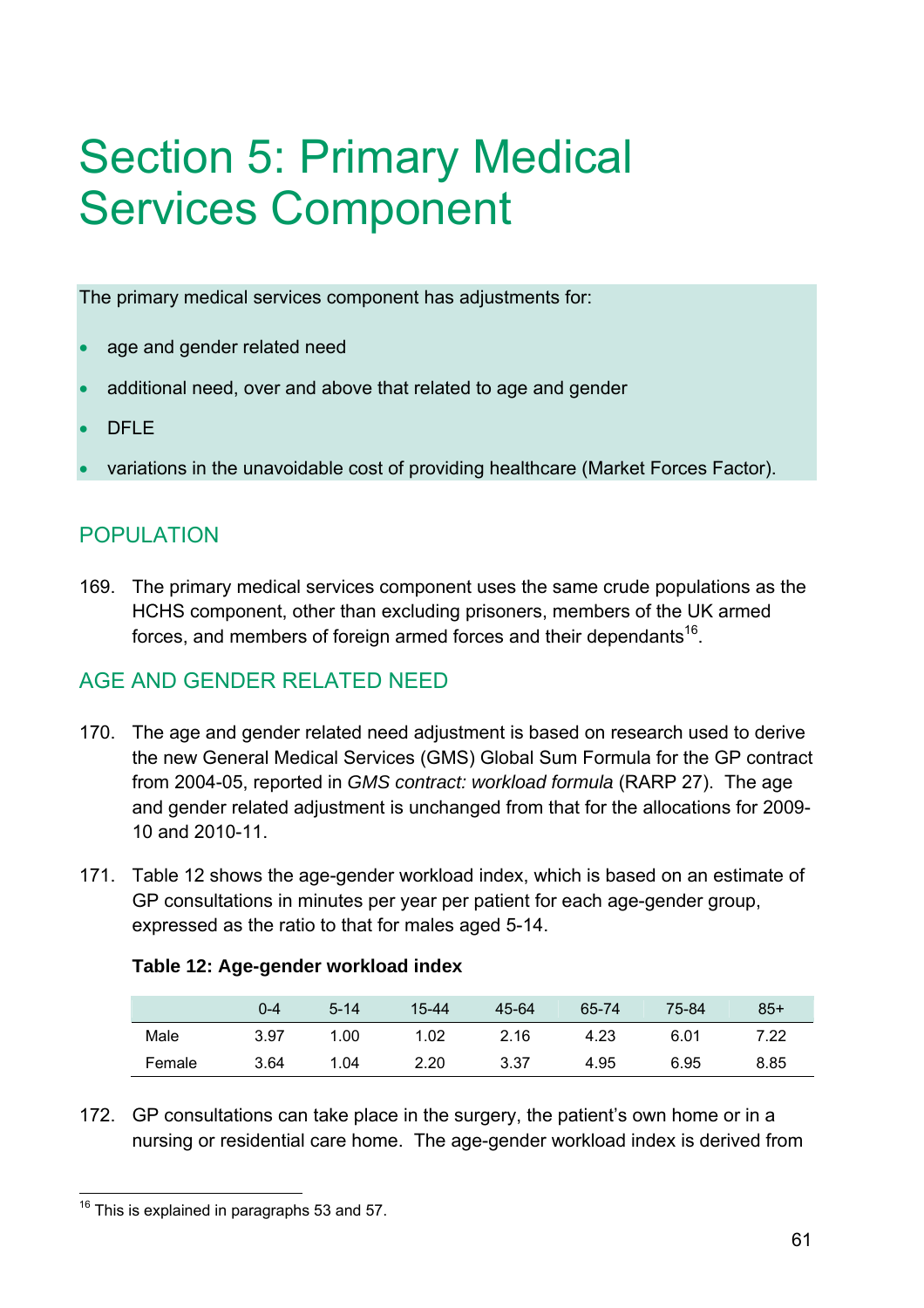separate analyses of consultations in the surgery and home visits, with an adjustment for nursing and residential home consultations.

#### Consultations in the surgery

- 173. The analysis of surgery consultations is based on the General Practice Research Database (GPRD) which includes data from 240 practices (220 of which are in England). Sixty-eight million patient file openings between 1999 and 2001 were analysed.
- 174. Annual practice workload for each age-gender group was estimated by the average total time a patient file was opened by all members of the primary healthcare team, weighted by an average staff input cost factor.

#### Home visits

- 175. A large proportion of consultations with very elderly patients take place in the patient's home rather than in the surgery. The GPRD does not systematically record home visits. Although there may be a patient file opening corresponding to home visits, this is likely to be very short as the information will be added after the home visit has taken place. It is also unlikely to reflect the full workload of home visits, which are often longer than surgery consultations and have an associated travel time. For this reason, home visits have been treated separately.
- 176. The proportion of total consultations accounted for by home visits was taken to be 6.4%, based on the 2000 General Household Survey (GHS). Home visit rates by age and gender were taken from the 1991-92 Morbidity Statistics for General Practice 4 (MSGP4). These rates were multiplied by a consultation length of 25.2 minutes (13.2 minutes for the average consultation and 12 minutes for the average travel time) from the 1992-93 General Medical Practitioner's workload survey.
- 177. Home visit lengths were added to patient file openings for surgery consultations to estimate the workload in minutes per year per patient for each age-gender group.

#### Nursing and residential homes

- 178. Nursing and residential home visits are adjusted for separately.
- 179. Although the GPRD included nursing and residential home residents, their consultation times would have been underestimated for the same reason as they were for home visits. It was assumed they were recorded at  $10\%^{17}$  of their actual length (eg 1 minute instead of 10 minutes). An adjustment to the age-gender

<span id="page-67-0"></span> <sup>17</sup> The 10% assumption makes the consultation length broadly consistent with average consultation length. Sensitivity analysis suggests that any reasonably plausible assumption makes little difference to the results.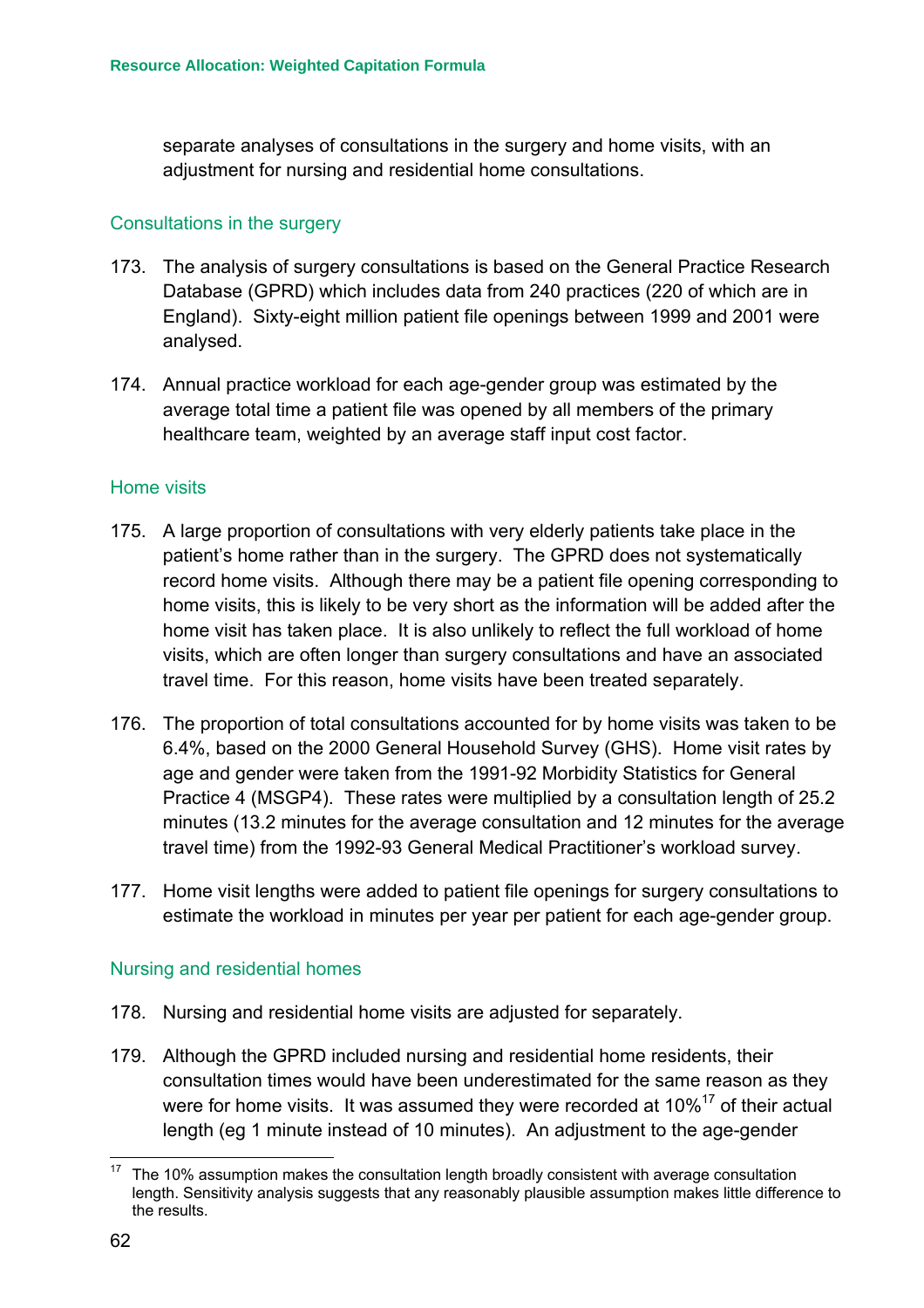workload index was made for these consultations by taking the percentage of the population in each age-gender band in care homes and uprating to the assumed consultation length. Figures from the 2001 census were used to estimate the percentage of people in each age-gender band in care homes. For those aged 85 and over this was 10.3% for men and 19.6% for women, 2.5% and 4.3% respectively for those age 75-84 and less than 1% for all other ages.

180. The unadjusted age-gender workload index multiplied by the percentage of the population not in care homes, added to the same index multiplied by the percentage of the population in care homes and a factor of 1.43, which represents the average extra workload for all patients in nursing and residential homes, gives the figures in [Table 12.](#page-66-0)

# ADDITIONAL NEED

- 181. The additional need adjustment is based on research used to derive the new GMS Global Sum Formula for the GP contract from 2004-05. The report is *An analysis of the factors predicting GP consultations: a small area level analysis using Health Survey for England (HSE) data* (RARP28). The additional need adjustment is unchanged from that for 2009-10 and 2010-11 allocations.
- 182. The modelling used HSE data between 1998 and 2000. The HSE asks survey respondents whether they have had a GP consultation in the past two weeks, and if yes the number of such consultations. The survey also includes information on age, gender, geographic location and a range of socio-economic indicators. These were combined with a range of other small area level explanatory variables, including census data, mortality rates, and supply variables. The analysis was conducted at ward level, and wards were excluded where there were less than five observations in the ward. This reduced the sample size to 2,404 wards.
- 183. [Table 13](#page-68-0) shows the variables, with their statistically estimated coefficients, which were found to be significant and the best at explaining variations in workload over and above age and gender.

## <span id="page-68-0"></span>**Table 13: Primary medical services additional need coefficients**

|                                                               | Coefficient |
|---------------------------------------------------------------|-------------|
| Standardised limiting long-term illness (SLLTI)               | 0.2612      |
| Standardised mortality ratio for those aged under 65 (SMR<65) | 0.2368      |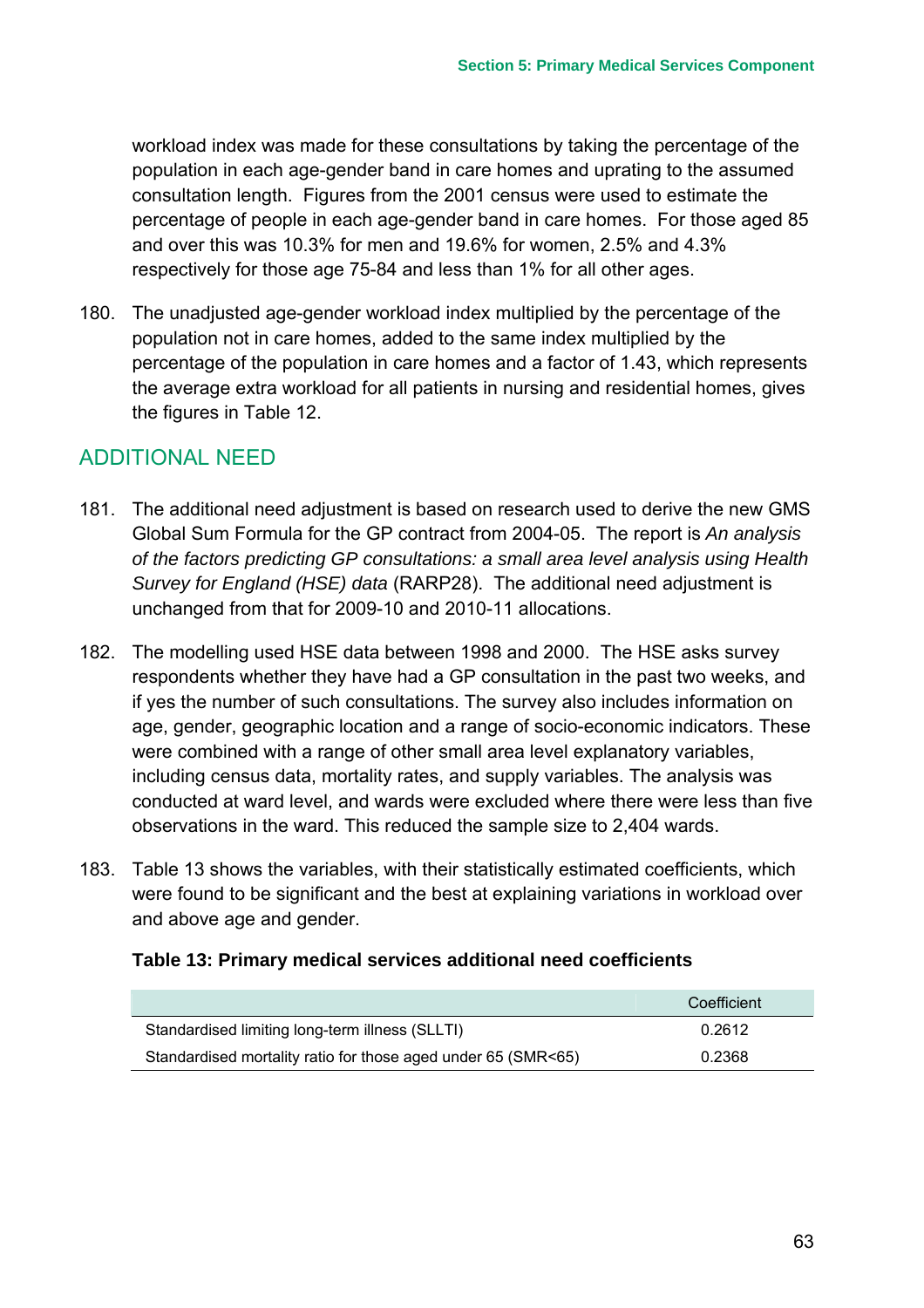- 184. They are related to workload by the following calculation (which also includes a constant term of 48.1198) for each PCT:
	- + 48.1198
	- + 0.2612 x SLLTI value for PCT A
	- + 0.2368 x SMR<65 value for PCT A

The result for each PCT is multiplied by the crude population for that PCT to give the weighted population in the same manner as the other additional need adjustments.

## DFLE FORMULA (FORMERLY THE HEALTH INEQUALITIES FORMULA)

185. The DFLE formula is applied in the same way as described in the HCHS component and given a weighting of 10%.

## GEOGRAPHICAL COST

- 186. The MFF consists of the following indices:
	- (a) GP pay
	- (b) practice staff employment costs
	- (c) land
	- (d) buildings
	- (e) other.
- 187. A common index of 1.00 is given to (e). The separate MFFs are described below.

#### GP pay MFF

188. The GP pay MFF is intended to compensate for the fact that PCTs with higher deprivation face greater GP recruitment and retention difficulties. Evidence suggests that one of the main factors which influences where GPs choose to practice is the level of deprivation (and associated factors) of the area. Research by the National Primary Care Research and Development Centre (NPCRDC) suggested that GPs valued the disamenity of living and working in a deprived area at £4,200 (approximately 7.5% of the then average salary). The GP pay MFF is based on deprivation as measured by the Index of Deprivation 2007 (ID2007) for each PCT. The ID2007 score is scaled so that there is a 7.5% difference between the upper decile most deprived PCT and the lower decile most deprived PCT. The result is indexed.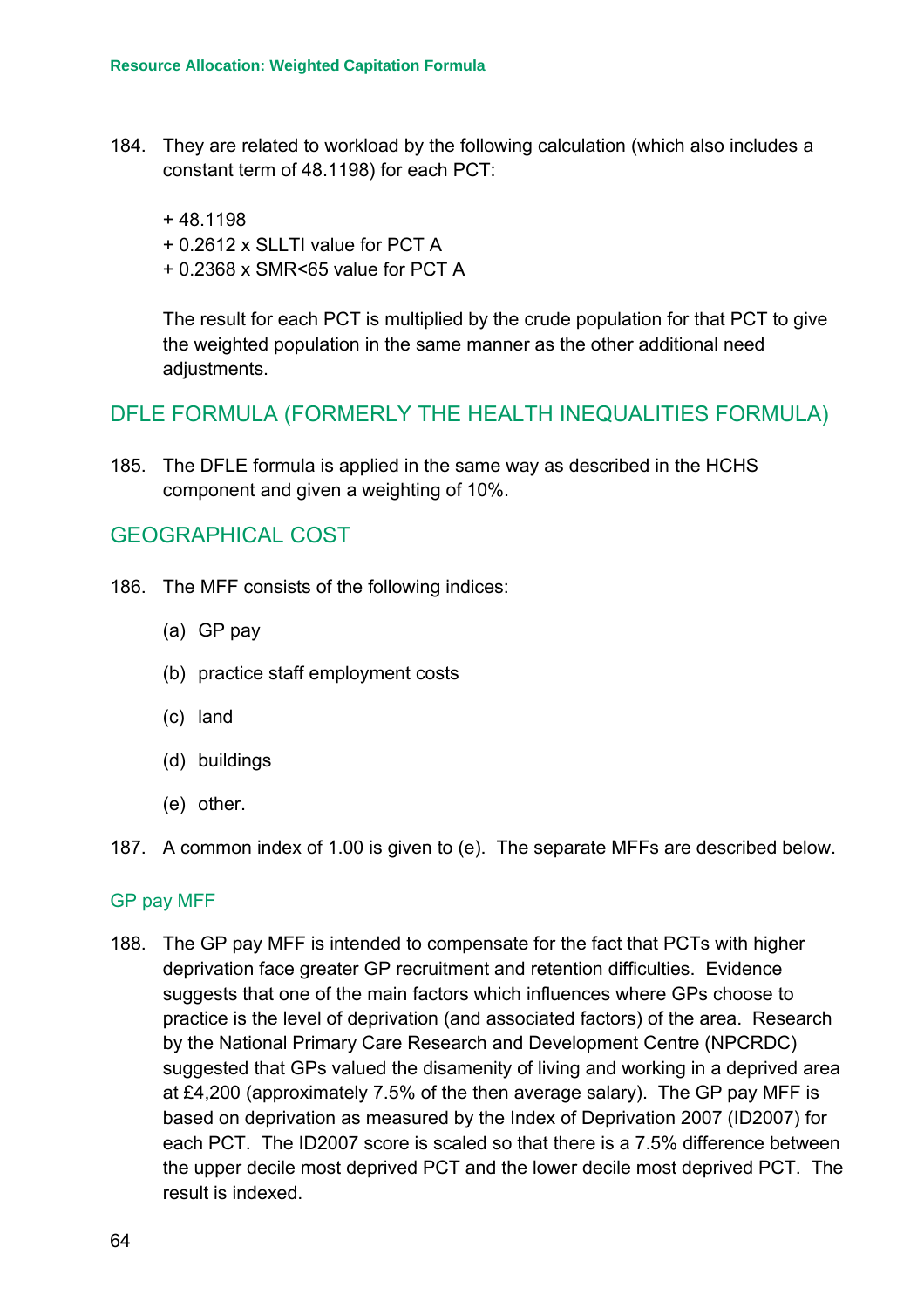### Practice staff MFF

189. The practice staff MFF is the same as the HCHS non-medical component, except that PCT values unadjusted by the PPM (ie the host MFFs) are used because primary medical services are provided locally.

#### Land MFF

190. The land MFF uses the average small site (up to five houses) value in each LAD area supplied by the Valuation Office Agency (VOA) and mapped to PCTs. The index is calculated as the ratio of the average small site in an area to the national average value. An average of the twice-yearly valuations in January and July between 2007 and 2009 is used.

#### Buildings MFF

191. The buildings MFF is the same as the HCHS component, except that PCT values unadjusted by the PPM (ie the host MFFs) are used because primary medical services are provided locally.

#### Overall MFF

192. These separate MFFs are combined into an overall MFF using weights derived from Inland Revenue data published in the GP Earnings and Expenses Enquiry 2007-08<sup>18</sup> which reports national average expenditure on GP income and different types of expenses. The data do not provide a split of land and buildings. A judgement was made to split these in the ratio of 5 to 1. The weights are shown in [Table 14.](#page-70-0)

<span id="page-70-0"></span>

|  | Table 14: Primary medical services component MFF weights |  |  |
|--|----------------------------------------------------------|--|--|
|--|----------------------------------------------------------|--|--|

|                  | %     |
|------------------|-------|
| GP Pay           | 42.1  |
| Practice staff   | 34.2  |
| Land             | 1.3   |
| <b>Buildings</b> | 6.4   |
| Other            | 16.1  |
| <b>Total</b>     | 100.0 |

<span id="page-70-1"></span><sup>&</sup>lt;sup>18</sup> The GP Earnings and Expenses Enquiry 2007-08 is available at http://www.ic.nhs.uk/statistics-anddata-collections/primary-care/general-practice/gp-earnings-and-expenses-final-report-2007-08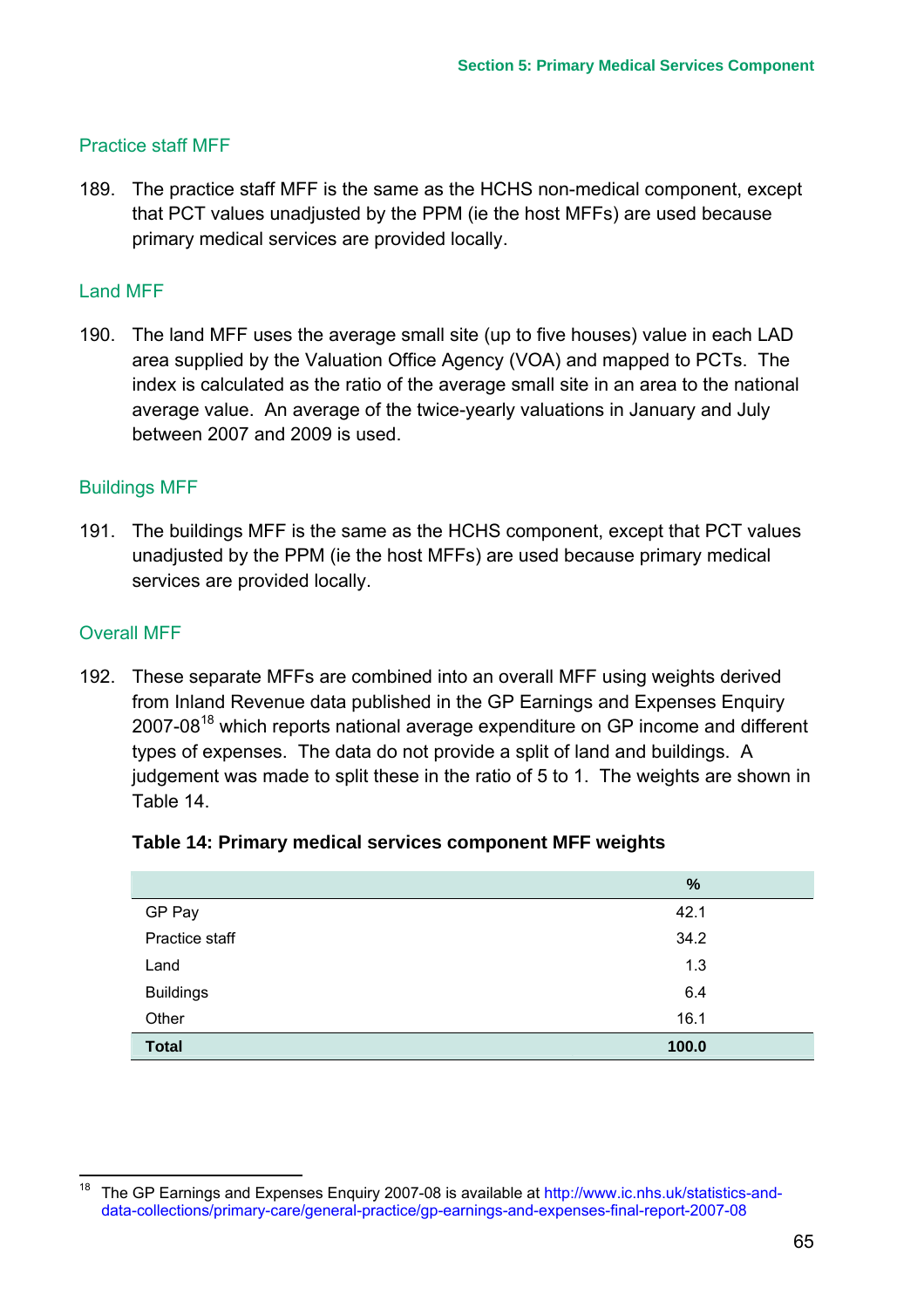# PRIMARY MEDICAL SERVICES WEIGHTED POPULATION

193. An age-gender index, an additional need index (including the DFLE formula) and an MFF index are created. To calculate the primary medical services weighted population, the crude populations of each PCT are simultaneously multiplied by these indices and then normalised so that they sum to the total crude population.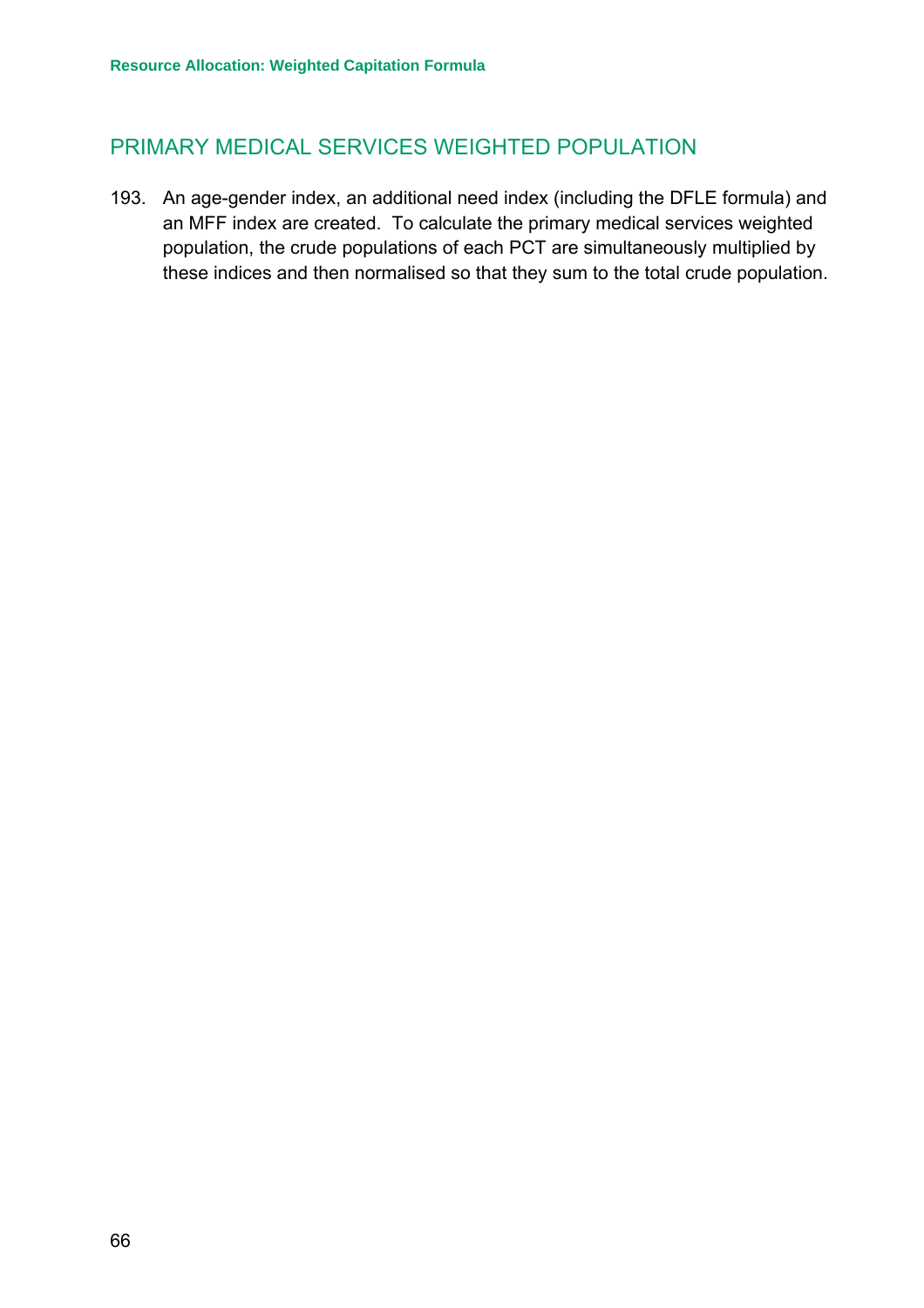# Section 6: Calculation of Targets and Distances From Targets

# WEIGHTED CAPITATION TARGETS

194. The weighted populations calculated separately for the HCHS, prescribing and primary medical services components are combined using national expenditure weights to create a single weighted population for each PCT. The weights are based on the latest available year and are shown in [Table 15.](#page-72-0)

# <span id="page-72-0"></span>**Table 15: Component weights**

|                          | $\%$ |
|--------------------------|------|
| <b>HCHS</b>              | 78.6 |
| Prescribing              | 11.1 |
| Primary medical services | 10.3 |
|                          |      |

195. The weighted capitation formula is used to calculate PCTs' relative weighted population shares. It does not determine a monetary value by itself. Each PCT's monetary target allocations are determined by applying the relative weighted population shares to the total resources available.

# DISTANCES FROM TARGETS

- 196. Targets are subtracted from baselines to produce DFTs for each PCT. DFTs inform the distribution of growth in allocations.
- 197. The tables at [Appendix 5](#page-88-0) show simplified worked examples for four PCTs of the calculation of targets and DFTs. For the actual calculation of PCT targets for 2011-12, see the 2011-12 PCT Revenue Allocations Exposition Book.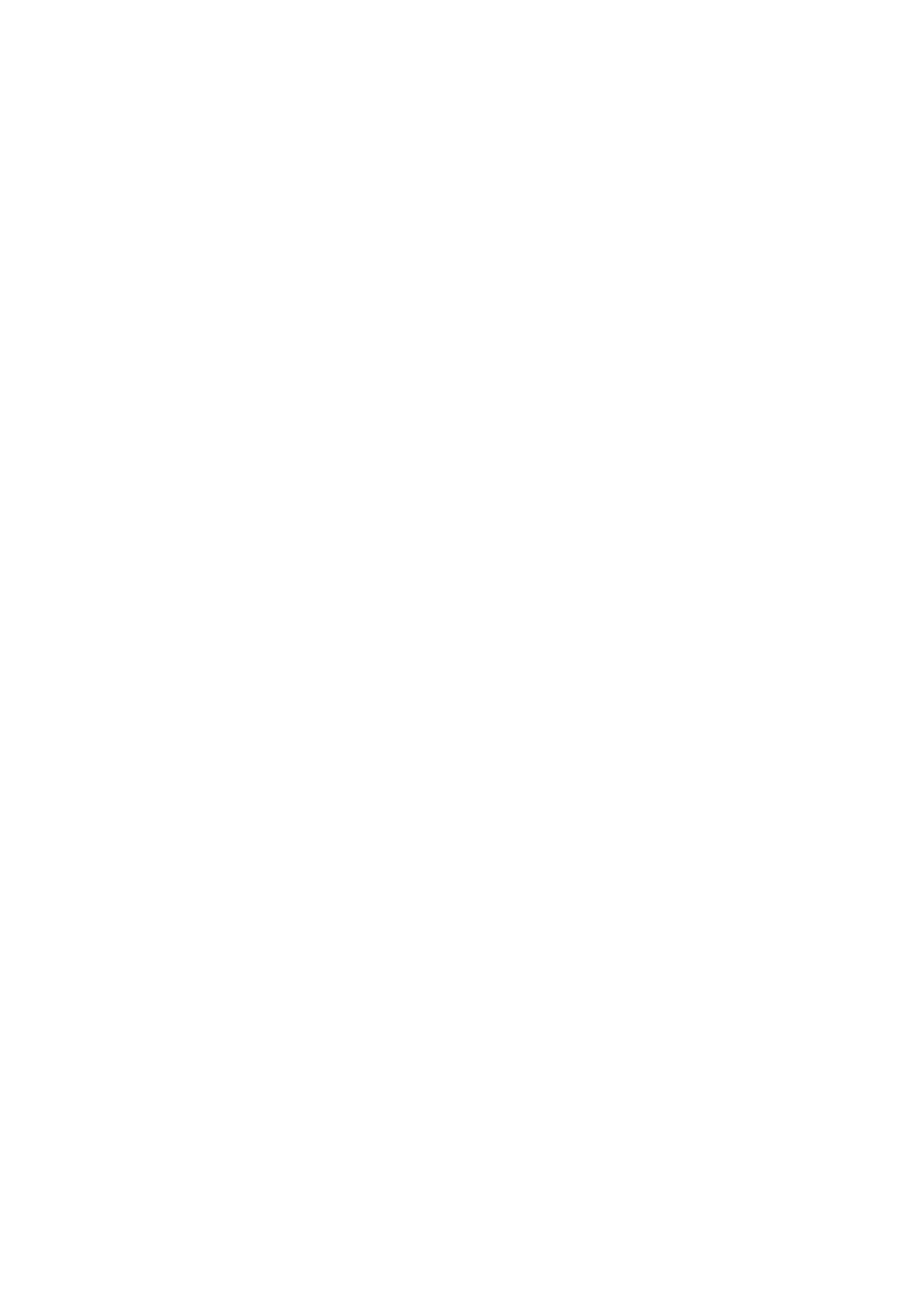# List of Abbreviations

| <b>ACRA</b>     | <b>Advisory Committee on Resource Allocation</b>         |
|-----------------|----------------------------------------------------------|
| <b>ADS</b>      | <b>Attribution Data Set</b>                              |
| <b>AIDS</b>     | <b>Acquired Immuno-Deficiency Syndrome</b>               |
| <b>AREA</b>     | Allocation of Resources to English Areas                 |
| <b>ASHE</b>     | Annual Survey of Hours and Earnings                      |
| <b>ASTRO-PU</b> | Age, Sex, Temporary Resident Originated Prescribing Unit |
| <b>BCIS</b>     | <b>Building Cost Information Service</b>                 |
| <b>CAMS</b>     | Child and adolescent mental health services              |
| <b>CARAN</b>    | <b>Combining Age Related and Additional Needs</b>        |
| <b>DCLG</b>     | Department for Communities and Local Government          |
| <b>DFLE</b>     | <b>Disability Free Life Expectancy</b>                   |
| DFT.            | Distance from target                                     |
| <b>DHAS</b>     | <b>District Health Authorities</b>                       |
| <b>DLA</b>      | <b>Disability Living Allowance</b>                       |
| <b>DMS</b>      | <b>Defence Medical Services</b>                          |
| <b>EACA</b>     | <b>Emergency Ambulance Cost Adjustment</b>               |
| <b>ELDA</b>     | English Language Difficulties Adjustment                 |
| <b>ERIC</b>     | <b>Estates Return Information Collection</b>             |
| <b>GHS</b>      | <b>General Household Survey</b>                          |
| <b>GLM</b>      | <b>General Labour Market</b>                             |
| <b>GMS</b>      | <b>General Medical Service</b>                           |
| <b>GMSCL</b>    | <b>General Medical Services Cash Limited</b>             |
| <b>GMSNCL</b>   | <b>General Medical Services Non-Cash Limited</b>         |
| <b>GP</b>       | <b>General Practitioner</b>                              |
| <b>GPRD</b>     | <b>General Practice Research Database</b>                |
| HA              | <b>Health Authority</b>                                  |
| <b>HCHS</b>     | <b>Hospital and Community Health Services</b>            |
| <b>HERU</b>     | <b>Health Economics Research Unit</b>                    |
| <b>HES</b>      | <b>Hospital Episode Statistics</b>                       |
| <b>HIA</b>      | <b>Health Inequalities Adjustment</b>                    |
| <b>HIV</b>      | Human Immuno-Deficiency Virus                            |
| <b>HPA</b>      | <b>Health Protection Agency</b>                          |
| <b>HSE</b>      | <b>Health Survey for England</b>                         |
| <b>ID2004</b>   | Index of Deprivation 2004                                |
| ID2007          | Index of Deprivation 2007                                |
| <b>LAD</b>      | <b>Local Authority District</b>                          |
| <b>LFS</b>      | Labour Force Survey                                      |
| <b>LISI</b>     | Low Income Scheme Index                                  |
| <b>LLTI</b>     | <b>Limiting Long Term Illness</b>                        |
| <b>LSOA</b>     | Lower Layer Super Output Area                            |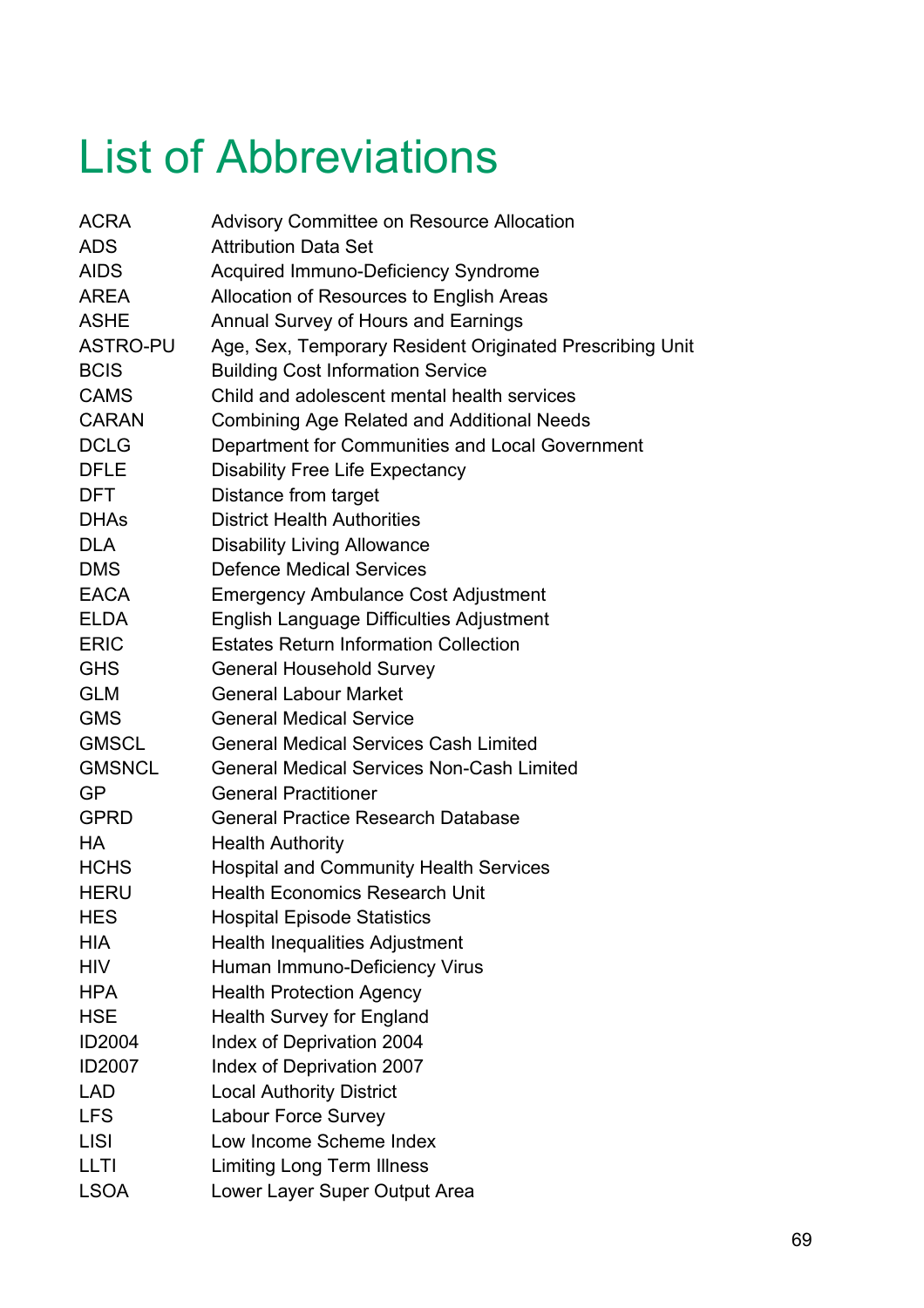| M&D           | Medical and dental                                              |
|---------------|-----------------------------------------------------------------|
| <b>MFF</b>    | <b>Market Forces Factor</b>                                     |
| <b>MHA</b>    | <b>Mallender Hancock Associates</b>                             |
| <b>MHMDS</b>  | <b>Mental Health Minimum Data Set</b>                           |
| <b>MSGP</b>   | <b>Morbidity Statistics from General Practice</b>               |
| <b>MSOA</b>   | Middle Layer Super Output Area                                  |
| <b>MYEs</b>   | Mid-year (population) estimates                                 |
| <b>NHAIS</b>  | National Health Applications and Infrastructure Services        |
| <b>NPCRDC</b> | National Primary Care Research and Development Centre           |
| <b>ONS</b>    | <b>Office for National Statistics</b>                           |
| QOF           | <b>Quality and Outcomes Framework</b>                           |
| <b>PbR</b>    | <b>Payment by Results</b>                                       |
| <b>PCG</b>    | <b>Primary Care Group</b>                                       |
| <b>PCT</b>    | <b>Primary Care Trust</b>                                       |
| <b>PPM</b>    | <b>Purchaser Provider Matrix</b>                                |
| <b>PSU</b>    | <b>Prescribing Support Unit</b>                                 |
| <b>RAG</b>    | <b>Resource Allocation Group</b>                                |
| <b>RAMP</b>   | Resource Allocation for Mental Health and Prescribing (Project) |
| <b>RARP</b>   | <b>Resource Allocation Research Paper</b>                       |
| <b>RAWP</b>   | <b>Resource Allocation Working Party</b>                        |
| <b>RHAs</b>   | <b>Regional Health Authorities</b>                              |
| <b>SCA</b>    | Specific Cost Approach                                          |
| <b>SLLTI</b>  | <b>Standardised Limiting Long Term Illness Ratio</b>            |
| <b>SMR</b>    | <b>Standardised Mortality Ratio</b>                             |
| <b>SNPPs</b>  | Subnational population projections                              |
| <b>SOPHID</b> | Survey of Prevalent HIV Infections that are Diagnosed           |
| <b>SSWD</b>   | <b>Standardised Spatial Wage Differential</b>                   |
| <b>TAG</b>    | <b>Technical Advisory Group</b>                                 |
| <b>US</b>     | <b>United States</b>                                            |
| <b>VOA</b>    | <b>Valuation Office Agency</b>                                  |
| <b>YLL</b>    | Years of life lost                                              |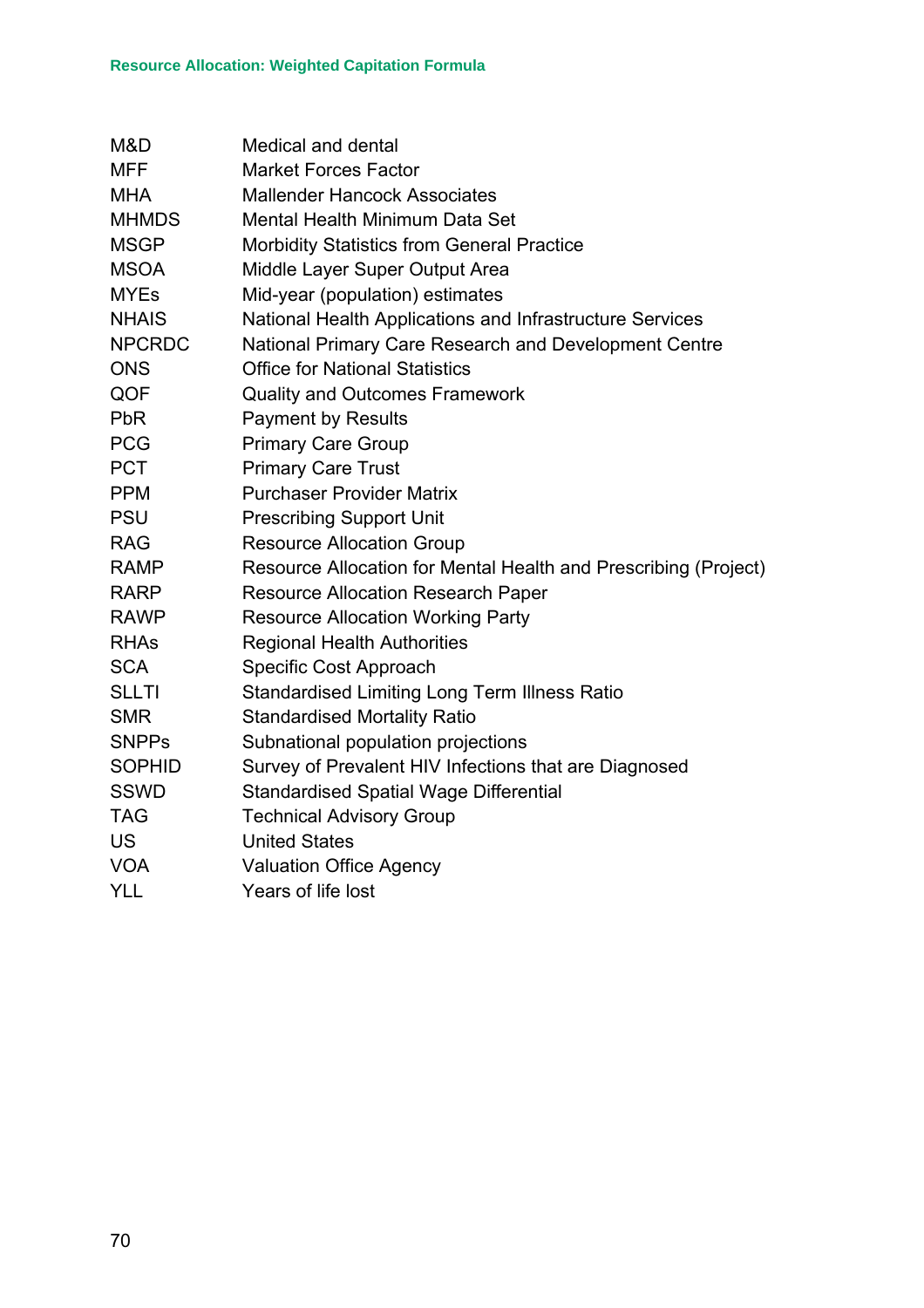# **Glossary**

# **Additional needs**

Health care needs over and above those relating to age and gender.

# **Attribution Dataset (ADS)**

A dataset extracted from the 87 NHAIS systems that records the home postcode of people registered with GP practices.

# **Coefficient**

Coefficients show the quantified relationship between the dependent and independent variables (holding all other variables constant) and are normally obtained by statistical analysis of historical data on the variables.

## **Counter-intuitive signs**

Refers to variables that have coefficients with unexpected signs in a regression model. For example, areas with more employment deprivation might be expected to have higher utilisation of health care services all else being equal, when they are found to have lower use. These may be due to unmet needs but may be due to other factors as well.

## **Dependent variable**

The variable that is being modelled. Its value is known, but an explanation of why it is high in some circumstances and low in others is sought.

# **Disability Free Live Expectancy (DFLE)**

The number of years from birth a person is expected to live which are free from limiting long-term illness and disability.

## **Disability living allowance (DLA)**

A non means-tested benefit for those with a severe physical or mental illness or disability and who are under age 65. It is payable to both children and adults.

## **Epidemiological approach**

An approach to allocating health resources based on the assumption that health care needs in an area are proportional to the number of cases of disease in an area.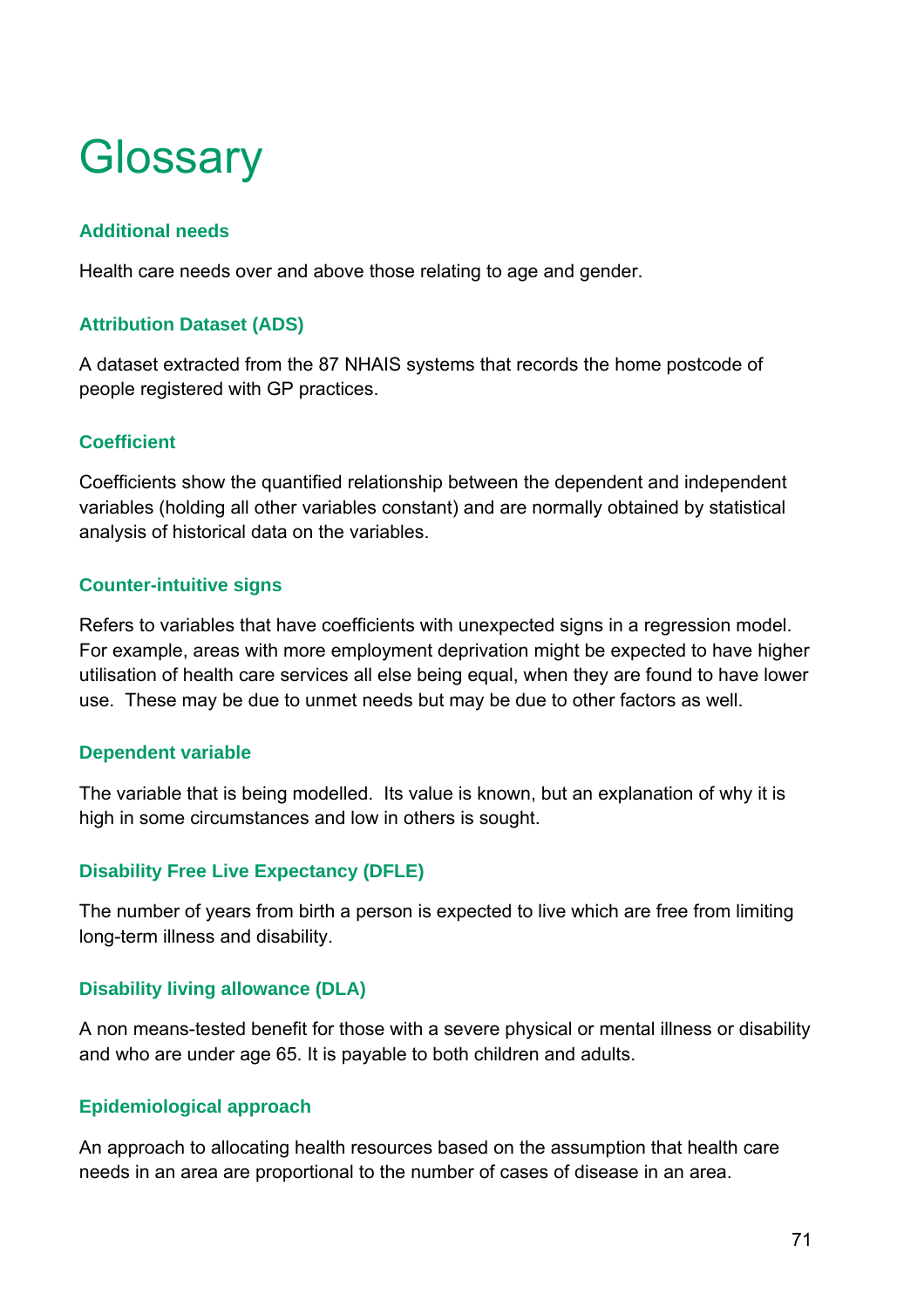## **Explanatory variable**

The variables which are used to try and explain the values of the dependent variable. Also known as independent variables.

## **Exponential distance decay function**

A function used to smooth Standardised Spatial Wage Differentials (SSWDs) so that SSWDs of areas in close proximity to the base area receive greater weight than areas further away.

### **Income support**

A means tested benefit for people under 60 on a low income who are not required to be available for work.

### **Indices of Deprivation**

The DCLG Index of Multiple Deprivation combines a number of indicators, chosen to cover a range of economic, social and housing issues, into a single deprivation score for each small area in England.

These Indices of Deprivation contain several domains of deprivation, and each domain contains a number of indicators.

The current formula uses Indices of Deprivation for 2004 and 2007 (ID2004 and ID2007).

## **Limiting long-term illness**

The numbers of people in households with a limiting long-term illness are based on answers to the question from the 2001 Census "Do you have any long-term illness, health problem or disability which limits your daily activities or the work you can do?" In the modelling of need, the number of people with a limiting long-term illness was expressed as a proportion of the total number of people for each local area.

## **Low income scheme index (LISI)**

LISI is derived from practice prescribing data. The LISI score for a practice is defined as the percentage of costs of dispensed prescriptions that are exempt from prescription charges on the grounds of low income, and that are not exempt under some other criterion.

### **Needs indicator**

Variables representing individuals need for health care services.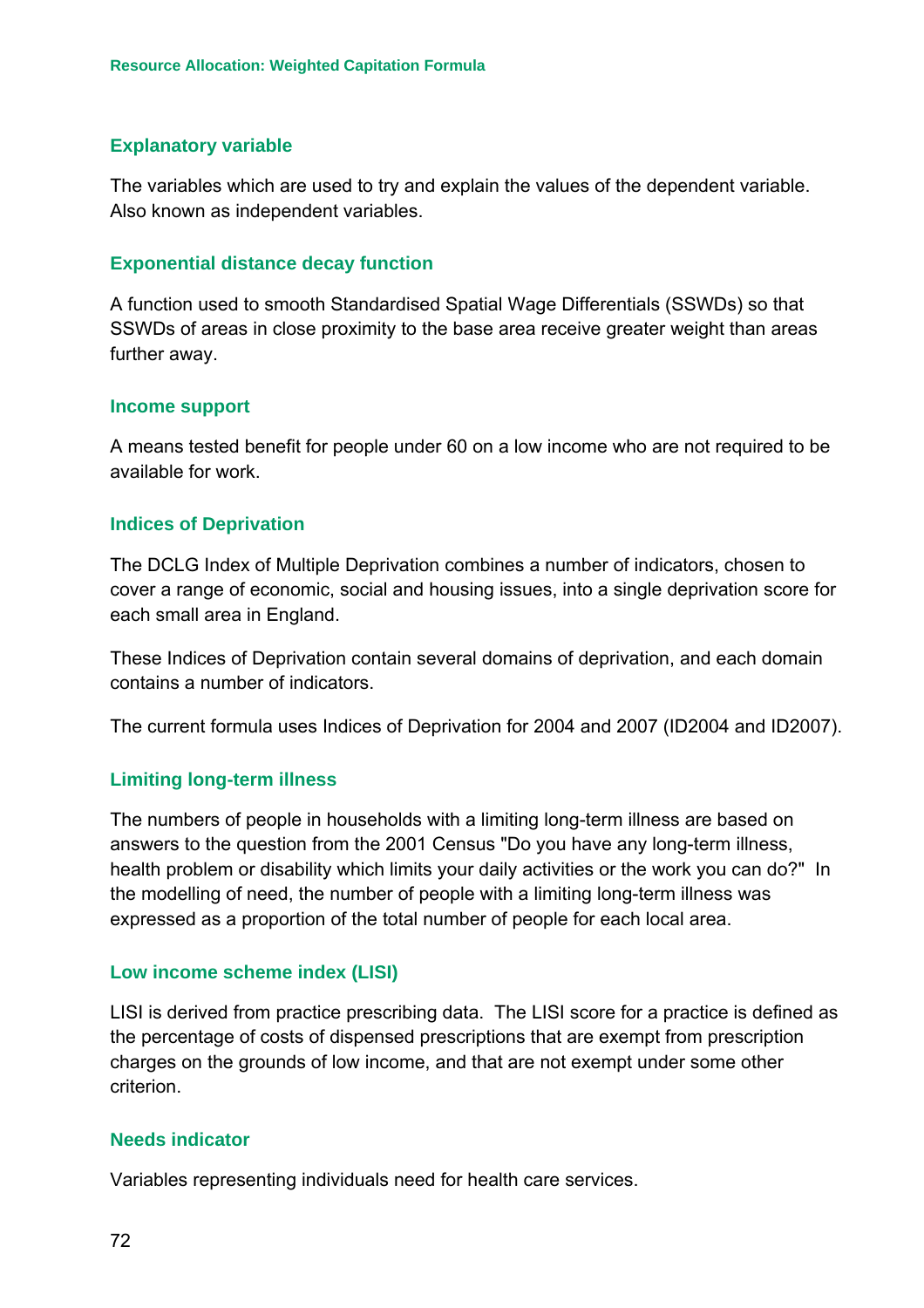# **Normalisation**

The process whereby figures for, eg, PCTs are scaled by the same proportion so that they sum to a given total. For example when weighted populations are scaled back so they sum to the crude population for England. The normalisation factor, ie the scaling factor in this case is the population of England divided by the sum of weighted PCT populations. Relative shares are unaffected by this process.

## **One stage approach**

A variant of the utilisation approach that accounts for age related needs and additional needs in a single stage estimation methodology.

# **Regression analysis**

Regression analysis is a statistical technique used to explain the dependence of one variable - called the dependent variable (Y), on one or more other variables - called variously the independent, the explanatory or control variables (X). In a very simple two variable model (one dependent and one explanatory variable) the data can be plotted as a scatter of points on a two dimensional graph. Regression analysis involves putting a line through these points. The degree of scatter around the line measures what is called goodness of fit. The objective is to minimise this degree of scatter.

The slope of a regression line indicates the nature of the relationship between the two variables - positive, ie an upward sloping line, or negative, ie a downward sloping line. However, the real power of regression analysis lies in its ability to quantify the separate effect of each independent variable on the dependent variable. The quantified effect of each variable is also called its coefficient.

# **Spearhead areas**

The Spearhead areas are the 70 LADs, and the 62 PCTs which map to them, which are in the bottom fifth nationally for three or more of the following five health and deprivation indicators:

- male life expectancy at birth
- female life expectancy at birth
- cancer mortality rate in under 75s
- cardio vascular disease mortality rate in under 75s
- Index of Multiple Deprivation 2004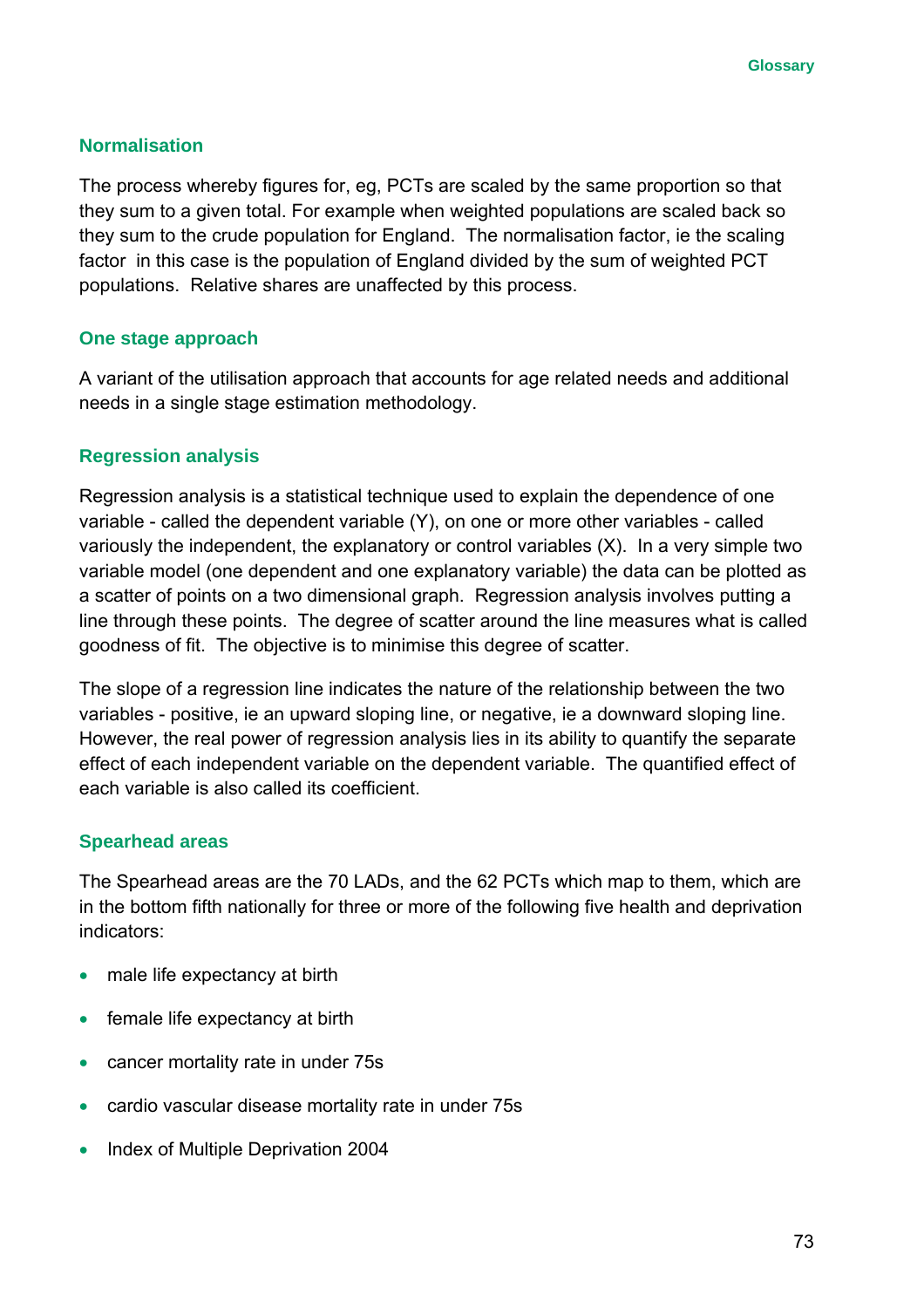## **Standardisation**

The aim of standardisation is to allow a more precise comparison of the measure of interest between geographical areas by eliminating the effect of differences between the age and gender structures of populations. There are two main methods of achieving this: direct standardisation and indirect standardisation (eg SMR).

## **Standardised birth ratio**

The ratio of the number of births in an area to the expected number of births in the area, where the expected number of births is calculated by multiplying the number of women in each age group in the area by national age-specific fertility rates.

## **Standardised mortality ratio (SMR)**

A measure of mortality rates which uses indirect standardisation. The SMR reflects the number of deaths that would have occurred if the area had the same death rates as for England. The local age structure is applied to the national age-specific death rates, giving an expected number of deaths for each age group. The SMR is the observed number of deaths in the local area divided by the expected number of deaths in the area.

## **Standardised spatial wage differential (SSWD)**

SSWDs represent difference in pay rates across the country that are due to location only. The underpinning regression analysis attempts to control or standardise for factors such as age, gender, occupation and industry . Area wage differentials which remain after all measurable differences in worker quality and job attributes have been controlled for, are taken to reflect pay differences solely due to location.

## **Sterilisation**

A method in which variables that ought not to affect the allocation of resources are removed so that they do not affect allocations either directly or indirectly via their relationship with other variables. Typically this is achieved by setting their values to the national average for each PCT.

## **Supply variable**

Variables that measure the availability of, access to, and or costs of using health care services in an area.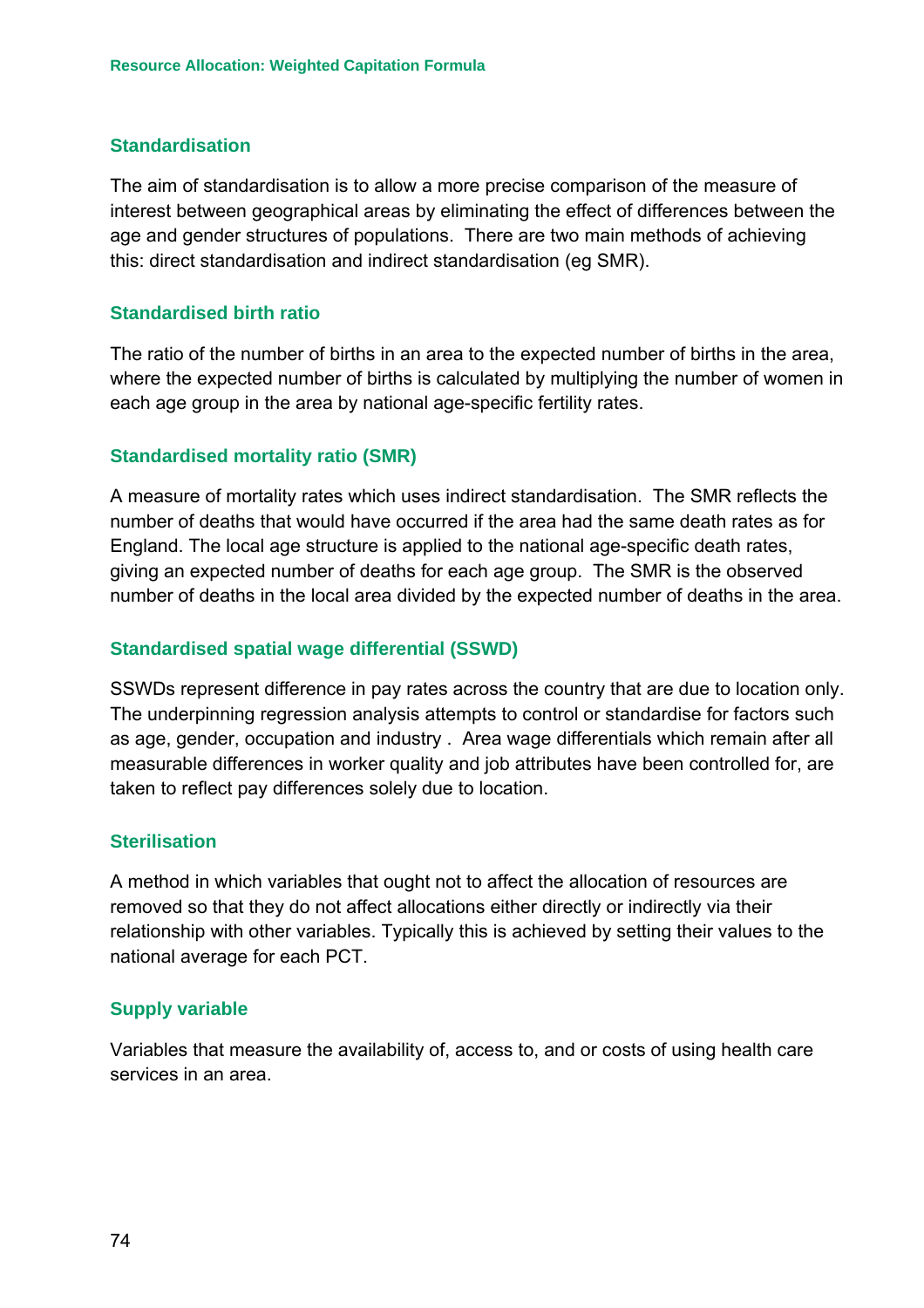# **Transformation**

The values of variables in regression analysis are often transformed to allow the relative impact of the variables on the dependent variable to be interpreted solely on the basis of the values of the coefficients.

In the CARAN Report, the need indicators are transformed by subtracting the population mean value from the raw value and then dividing the difference by the population standard deviation. These are called z-scores.

# **Two stage approach**

A variant of the utilisation approach that accounts for age-gender related need and additional need in two separate stages.

### **z-score**

A method of transformation used in the CARAN Report. They allow the straightforward comparison of the values of coefficients of the independent variables, when we would otherwise have to take account of the different scales on which the independent variables are measured.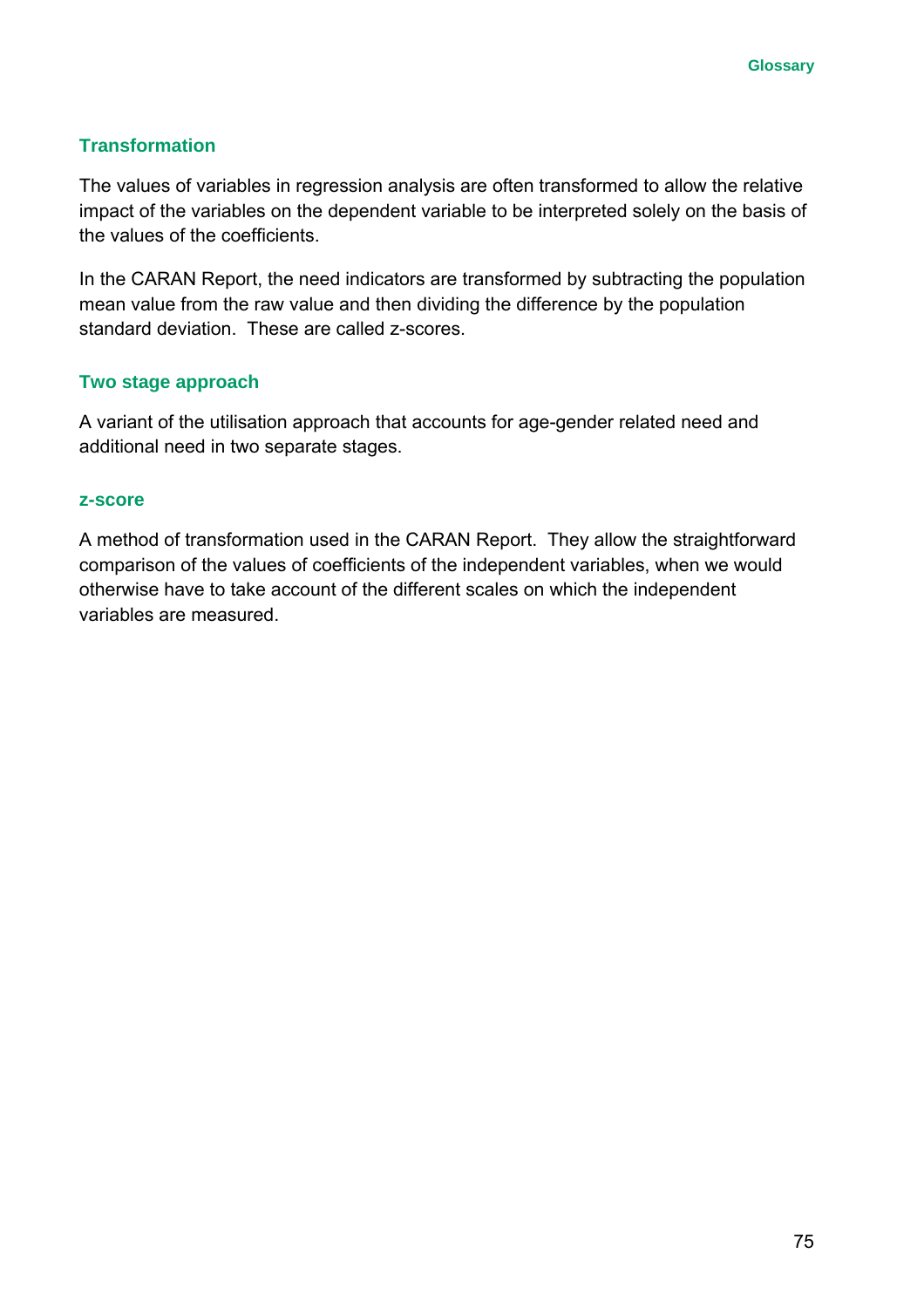# Appendix 1: Schematic Diagram of Weighted Capitation Formula

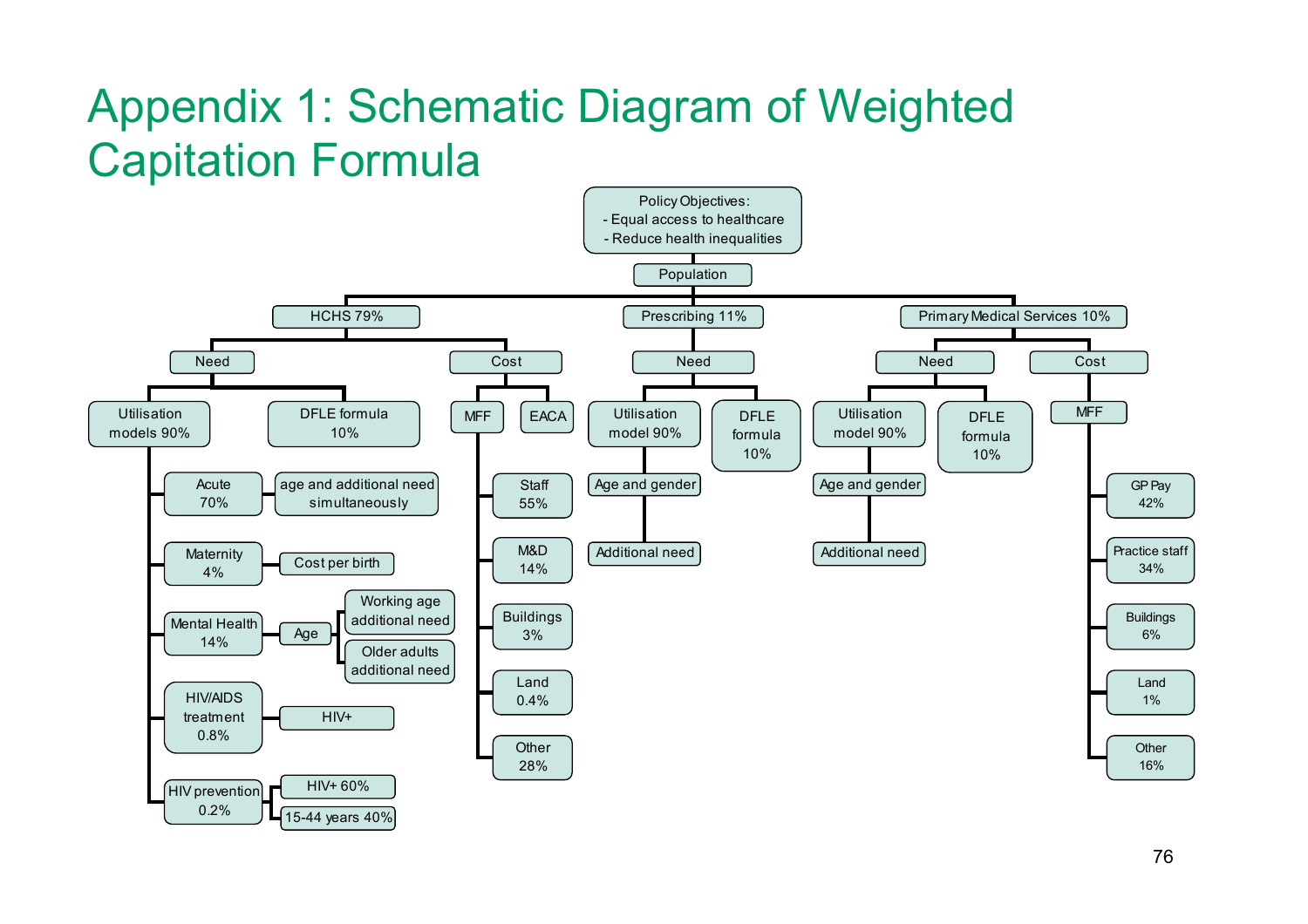# Appendix 2: Resource Allocation Research Papers

| <b>Number</b>      | <b>Title</b>                                                                                                                   | Date of<br>publication | <b>Authors</b>                                                     |
|--------------------|--------------------------------------------------------------------------------------------------------------------------------|------------------------|--------------------------------------------------------------------|
| RARP <sub>1</sub>  | Sharing Resources for Health in England<br>Report of the Resource Allocation Working<br>Party                                  | 1976                   | <b>DHSS</b>                                                        |
| RARP <sub>2</sub>  | Report of the Advisory Group on Resource<br>Allocation                                                                         | 1980                   | <b>DHSS</b>                                                        |
| RARP <sub>3</sub>  | Geographic Variations in the Cost of Health<br>Service Inputs Government Economic Service<br><b>Working Paper No.35</b>        | October 1980           | <b>DHSS</b>                                                        |
| RARP <sub>4</sub>  | Review of the Resource Allocation Working<br>Party Formula (Interim report)                                                    | 1986                   | <b>DHSS/NHS</b><br><b>Management Board</b>                         |
| RARP <sub>5</sub>  | Review of the Resource Allocation Working<br>Party Formula (Final report)                                                      | 1988                   | <b>DHSS/NHS</b><br><b>Management Board</b>                         |
| RARP <sub>6</sub>  | National Average Cost Weights by Specialty<br>Group                                                                            | <b>June 1993</b>       | <b>East Cheshire</b><br><b>Statistical Analysis</b><br>Consultancy |
| RARP <sub>7</sub>  | A Formula for Distributing NHS Revenues<br>Based on Small Area Use of Hospital Beds                                            | September<br>1994      | University of York                                                 |
| RARP <sub>8</sub>  | The Resource Allocation Consequences of the<br><b>New NHS Needs Formula</b>                                                    | May 1995               | University of York                                                 |
| RARP <sub>9</sub>  | Report of the Prescribing Allocations Group                                                                                    | November<br>1995       | <b>NHS Executive</b>                                               |
| RARP <sub>10</sub> | A Literature Review of Local Variation in the<br>Needs of People with a Learning Disability for<br><b>Health Service Input</b> | <b>July 1996</b>       | Norah Fry Research<br>Centre University of<br><b>Bristol</b>       |
| RARP <sub>11</sub> | Interim Needs Indicators for Community Health September<br>Services                                                            | 1996                   | Universities of Kent<br>and Plymouth                               |
| RARP <sub>12</sub> | Labour Market Forces and NHS Provider Costs September<br><b>Final Report</b>                                                   | 1996                   | University of<br>Warwick                                           |
| RARP <sub>13</sub> | No Need to Weight Community Health<br>Programmes for Resource Allocation?                                                      | 1996                   | University of York                                                 |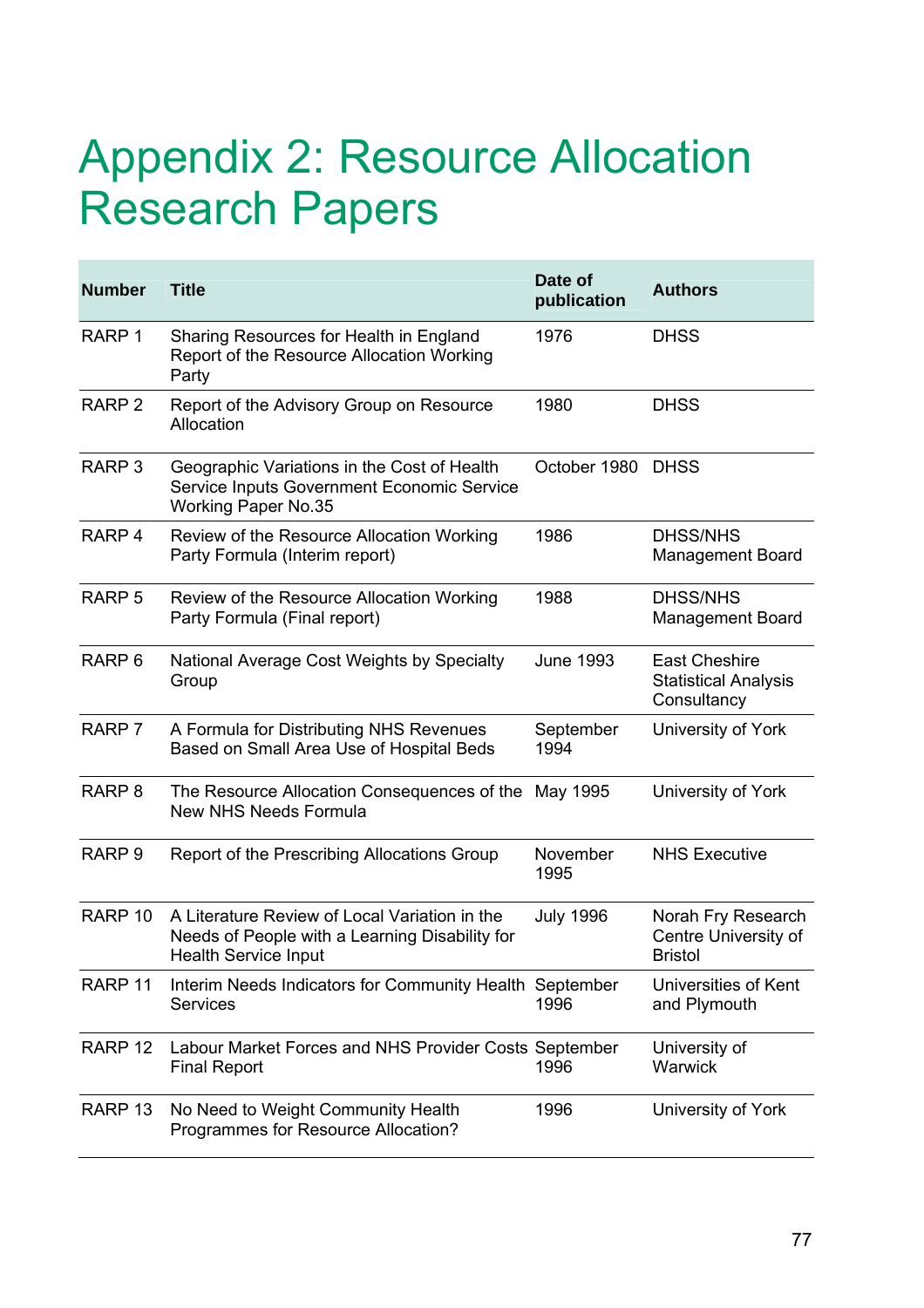| <b>Number</b>      | <b>Title</b>                                                                                                                      | Date of<br>publication        | <b>Authors</b>                                               |
|--------------------|-----------------------------------------------------------------------------------------------------------------------------------|-------------------------------|--------------------------------------------------------------|
| RARP 14            | Study of Costs of Providing Health Services In<br>Rural Areas Progress Report to Resource<br>Allocation Group - Volumes 1 and 2   | June and<br>September<br>1997 | <b>MHA/ Operational</b><br>Research in Health<br>Ltd         |
| RARP 15            | Measuring Need for People with Learning<br>Disabilities - Report for the Department of<br><b>Health Resource Allocation Group</b> | September<br>1997             | Nuffield Institute for<br>Health (University of<br>Leeds)    |
| RARP <sub>16</sub> | The Unavoidable Costs of Ethnicity A Review<br>for the NHS Executive                                                              | January 1998                  | University of<br>Warwick                                     |
| RARP 17            | Equity of Access to Healthcare                                                                                                    | March 1998                    | University of York                                           |
| RARP <sub>18</sub> | National Average Specialty Treatment and<br><b>Hotel Costs</b>                                                                    | March 1998                    | <b>MHA</b>                                                   |
| RARP <sub>19</sub> | The Role of Private Healthcare in the York<br><b>Indices of Healthcare Needs</b>                                                  | April 1998                    | University of York                                           |
| RARP <sub>20</sub> | Assessment of the Costs to the NHS Arising<br>from the Need for Interpreter, Advocacy and<br>Translation (IAT) services           | <b>July 1998</b>              | University of<br>Warwick                                     |
| RARP 21            | Towards Locally Based Resource Allocation in August 1998<br>the NHS                                                               |                               | University of York                                           |
| RARP <sub>22</sub> | Derivation of a Needs Based Capitation<br>Formula for Allocating Prescribing Budgets                                              | January 1999                  | University of York<br>and Prescribing<br><b>Support Unit</b> |
| RARP <sub>23</sub> | Review of Drugs Misuse Allocation Formula                                                                                         | September<br>2000             | University of York                                           |
| RARP 24            | A GMS Needs Measure Based on the GHS                                                                                              | May 2001                      | University of York                                           |
| RARP <sub>25</sub> | Spatial Variations in Labour Costs - 2001<br>Review of the Staff Market Forces Factor                                             | March 2002                    | University of<br>Warwick                                     |
| RARP <sub>26</sub> | Allocation of Resources to English Areas                                                                                          | December<br>2002              | Sutton et al.                                                |
| RARP 27            | <b>GMS Contract: Workload Formula</b>                                                                                             | October 2008                  | University of York                                           |
| RARP <sub>28</sub> | An Analysis of the Factors Predicting GP<br><b>Consultations: a Small Area Analysis Using</b><br>Health Survey for England Data   | October 2008 Morris et al.    |                                                              |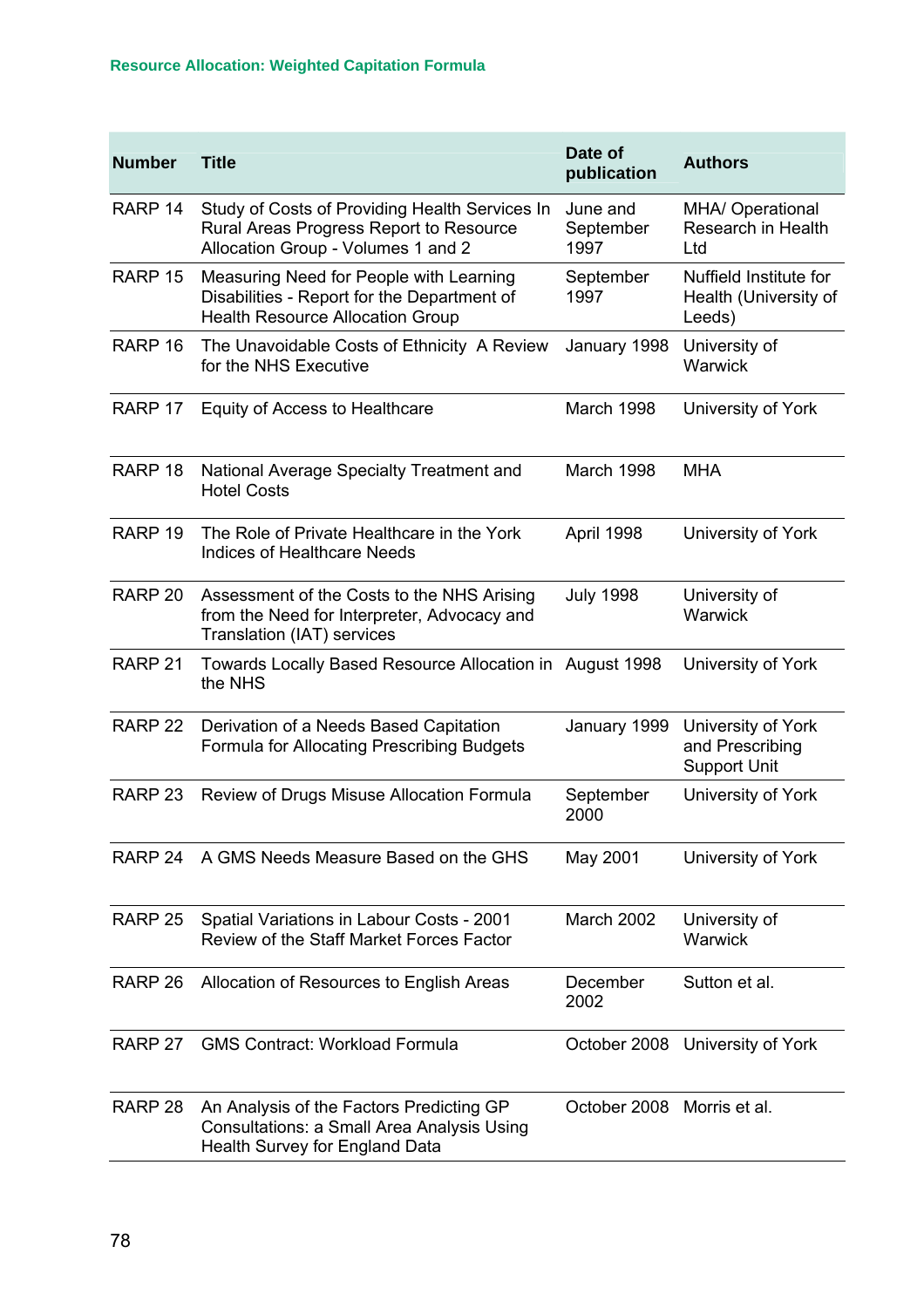| <b>Number</b>      | <b>Title</b>                                                                                                                                        | Date of<br>publication | <b>Authors</b>                                  |  |  |
|--------------------|-----------------------------------------------------------------------------------------------------------------------------------------------------|------------------------|-------------------------------------------------|--|--|
| RARP <sub>29</sub> | Review of Population Base for PCT Allocation<br>Post 2008                                                                                           | October 2008           | <b>Prescribing Support</b><br>Unit              |  |  |
| RARP 30            | Combining Age Related and Additional Needs<br>(CARAN) Report                                                                                        | October 2008           | Morris et al.                                   |  |  |
| RARP 31            | Review of Specific Cost Approach to Market<br><b>Forces Factor</b>                                                                                  | October 2008           | <b>Crystal Blue</b><br><b>Consulting Ltd</b>    |  |  |
| RARP <sub>32</sub> | Review of the Market Forces Factor Following<br>the Introduction of Payment by Results (2005):<br><b>Exploring the General Labour Market Method</b> | October 2008           | <b>Health Economics</b><br><b>Research Unit</b> |  |  |
| RARP <sub>33</sub> | Review of the Weighted Capitation Formula                                                                                                           | October 2008           | Gwyn Bevan                                      |  |  |
|                    | RARP 34a The Staff Market Forces Factor component of<br>the resource allocation weighted capitation<br>formula: new estimates                       | May 2010               | <b>Health Economics</b><br><b>Research Unit</b> |  |  |
|                    | RARP 34b The Staff Market Forces Factor component of<br>the resource allocation weighted capitation<br>formula: refinements to method               | November<br>2010       | <b>Health Economics</b><br><b>Research Unit</b> |  |  |
| RARP 35            | Report of the Resource Allocation for Mental<br>health and Prescribing (RAMP) project                                                               | December<br>2010       | Sutton et al                                    |  |  |
| RARP 36            | Research on the health inequalities elements of October 2010<br>the NHS weighted capitation formula                                                 |                        | Morris et al                                    |  |  |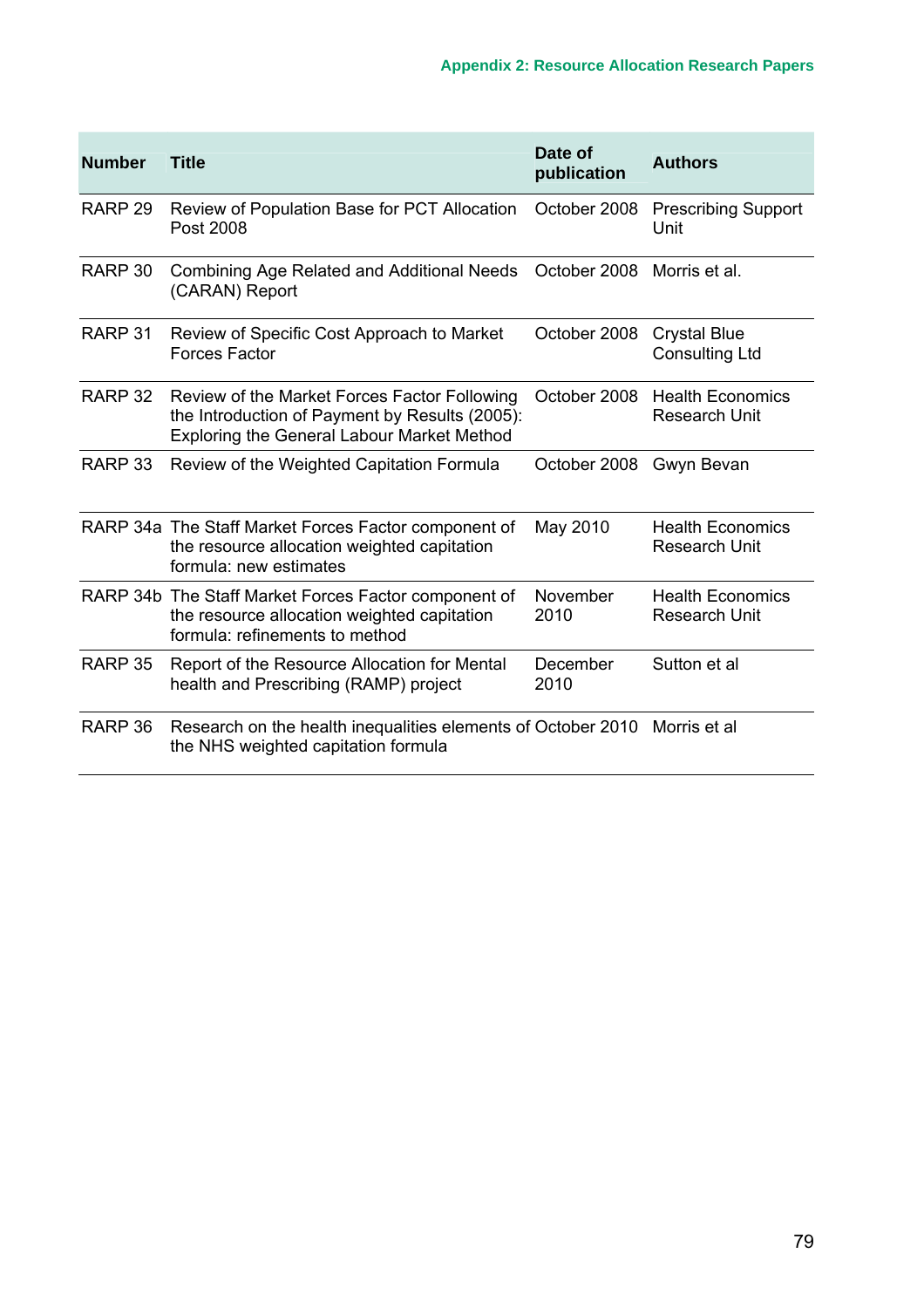# Appendix 3: Resource Allocation Working Papers

| <b>Number</b>     | Title                                                                                                                                                                                                                 |
|-------------------|-----------------------------------------------------------------------------------------------------------------------------------------------------------------------------------------------------------------------|
| RAWP 1            | History of Staff Market Forces Factor                                                                                                                                                                                 |
| RAWP <sub>2</sub> | <b>Population Data For Allocations</b>                                                                                                                                                                                |
| RAWP <sub>3</sub> | The Exeter Data Set and Attribution<br>Part 1 - Use of the Exeter Practice Registration Data Base<br>Part 2 - Exeter Attribution Project - Progress Report<br>Part 3 - Attribution Accuracy For GP Practices and PCGs |
| RAWP 4            | A Brief History of Resource Allocation in the NHS 1948-98                                                                                                                                                             |
| RAWP 5            | A History of GP Distribution                                                                                                                                                                                          |
| RAWP <sub>6</sub> | The Years of Life Lost Index and Health Inequalities Adjustment                                                                                                                                                       |
| RAWP 7            | The Staff MFF                                                                                                                                                                                                         |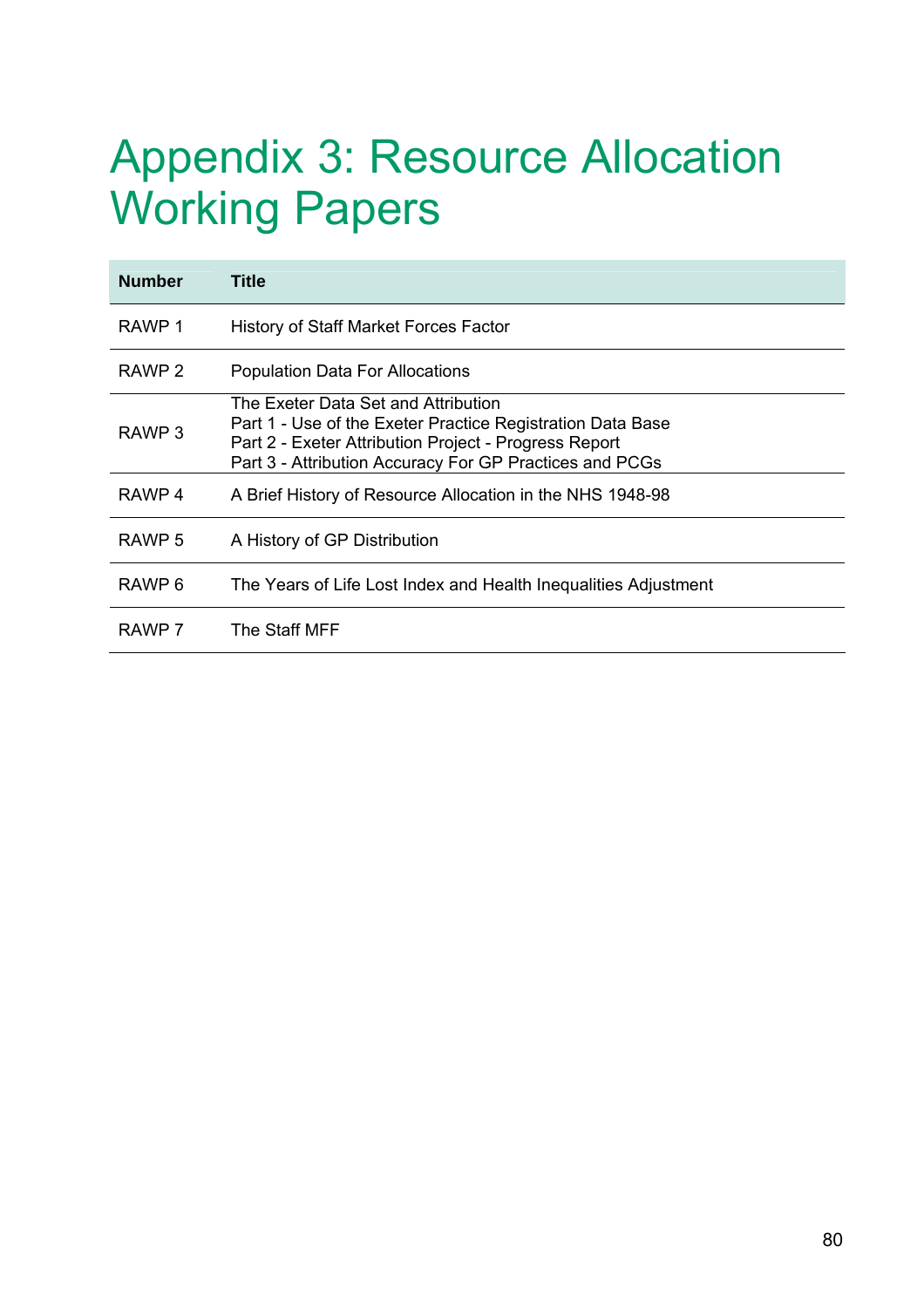# Appendix 4: Variables in the Models

| <b>Variable</b>      | <b>Description</b>                                                                   |
|----------------------|--------------------------------------------------------------------------------------|
|                      | HCHS acute (RARP 30, p143, Table 14.5)                                               |
| deathrate            | Death rates 2001-2005 by 18 5-year age groups ONS                                    |
| idincch              | Income deprivation affecting children ID2004                                         |
| stnoquals            | Standardised proportion aged 16-74 with no qualifications 2001 Census                |
| pr_lbw               | Proportion of births that are low birth weight ONS 2001-05                           |
| dlav2                | Proportion under 16 claiming Disability Living Allowance 2005                        |
| educv1               | Percentage of young people not staying in education ID2004                           |
| llti                 | Standardised limiting long-term illness 2001 Census                                  |
| dlav1                | Proportion claiming Disability Living Allowance 2005                                 |
| newdv1               | Proportion claiming New Deal for Young People 2004                                   |
| ibsdav1              | Proportion claiming Incapacity Benefit/Severe Disability Allowance 2005              |
| pencrv1              | Proportion aged over 60 claiming Pension Credit 2005                                 |
| dlav8                | Proportion over 60 claiming Disability Living Allowance 2005                         |
|                      | HCHS maternity (RARP 30, p184, Table 17.5, Model 2)                                  |
| pr_lbwm              | Proportion of births that are low birth weight 2001-05                               |
| housprv2             | Mean house price for all dwellings 2005                                              |
|                      | HCHS mental health (RARP 35, tables 2.12 and 2.13)                                   |
| ibsda<br>mental_rate | IB/SDA with a mental health diagnosis (2008 DWP data)                                |
| smrmind0108          | SMR where a mental illness excluding dementia is indicated (ONS data for<br>2001-08) |
| black                | Proportion Black (2001 Population Census)                                            |
| smrmi0108            | SMR where a mental illness is indicated (ONS data for 2001-08)                       |
| pc_single_rate       | Population aged 60+ that are single pension credit claimants (2008 DWP data)         |
|                      |                                                                                      |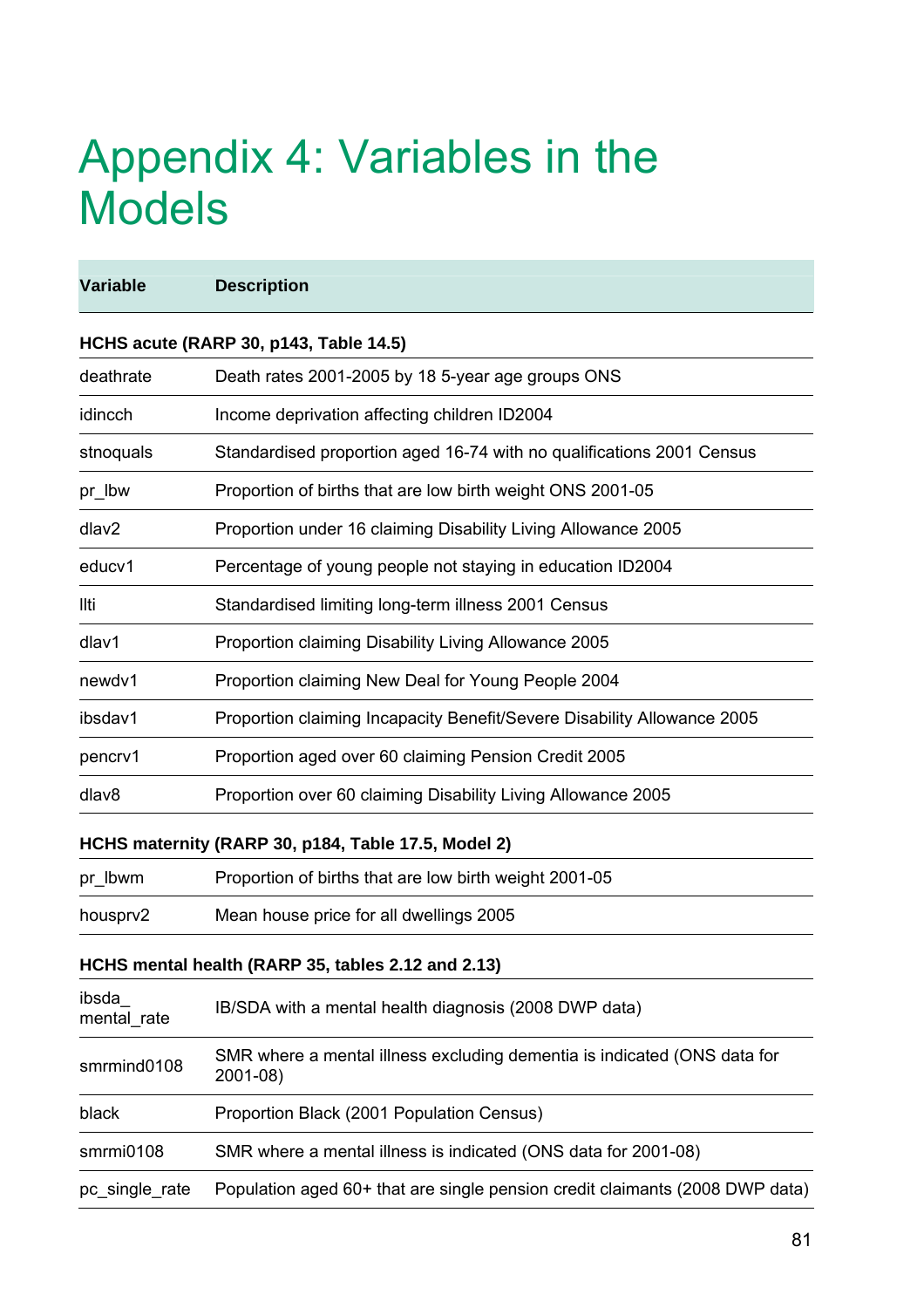# **Variable Description**

# **Prescribing (RARP 35, Table 3.2, Model 4)**

| lisi2008     | Low income scheme index 2009                                                                                                                       |
|--------------|----------------------------------------------------------------------------------------------------------------------------------------------------|
| prop85plus   | The number aged over 85 years as a proportion of all those age over 75 years<br>(2008)                                                             |
| att2008      | dla 70 plus rate The number aged over 70 claiming disability living allowance as a proportion of<br>the total population aged over 70 years (2008) |
| smrads       | Standardised mortality ratio, all ages (2004-08)                                                                                                   |
| firtrate0408 | Generalised fertility rate (Data for 2004-08)                                                                                                      |
| chd_stqof    | Age standardised QOF Coronary Heart Disease prevalence (2007/8)                                                                                    |
| dm_stqof     | Age standardise QOF Diabetes prevalence (2007/8)                                                                                                   |
| bp stgof     | Age standardised QOF Hypertension prevalence (2007/8)                                                                                              |
|              |                                                                                                                                                    |

# **Primary medical services (RARP 28, p18, Table 3.10, Model 13.1)**

| llti  | Standardised limiting long-term illness 2001 Census     |
|-------|---------------------------------------------------------|
| smr64 | Standardised Mortality Ratio 0-64 year olds ONS 2004-06 |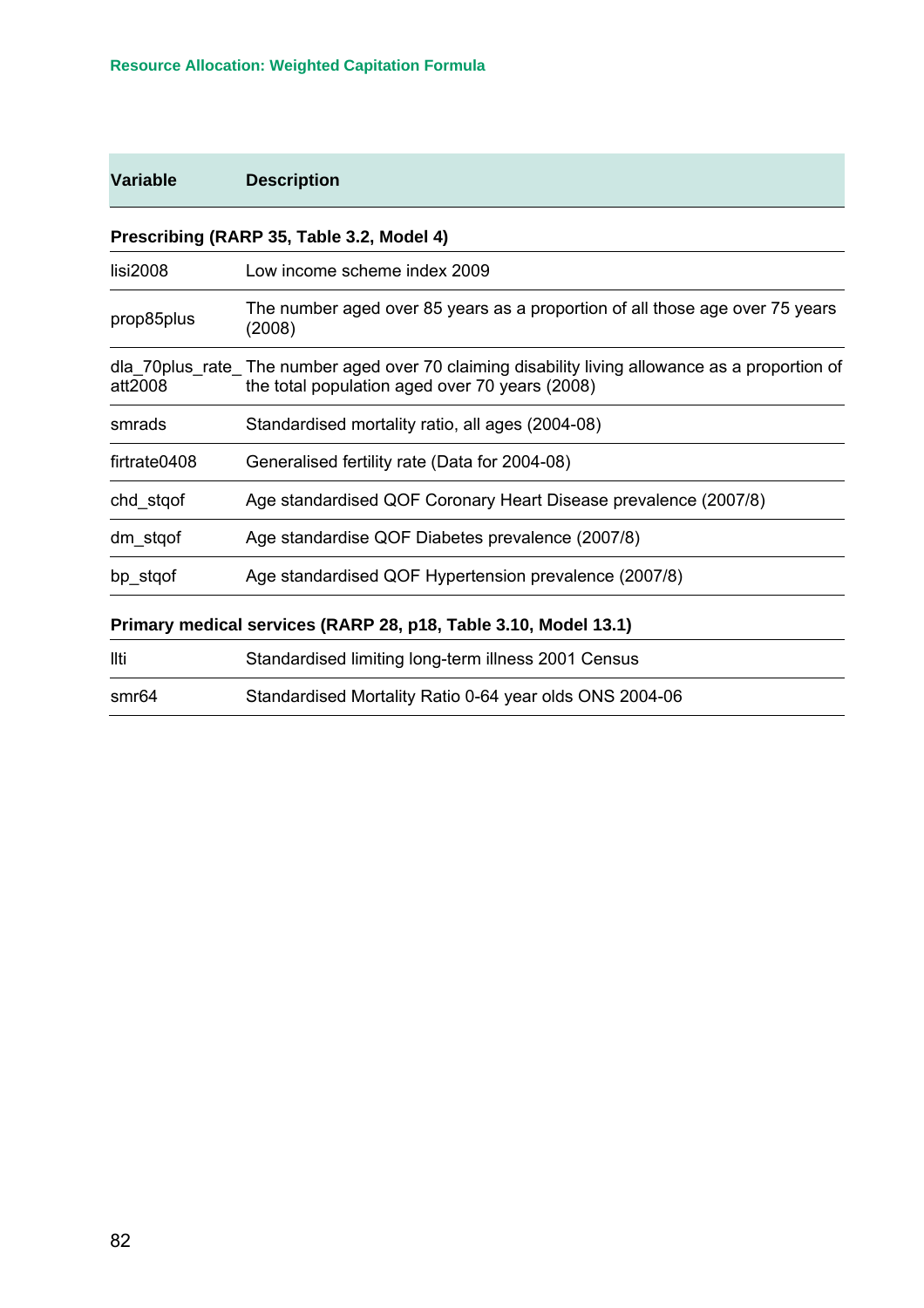# Appendix 5: Worked Example of PCT Target **Calculations**

# HCHS COMPONENT

## **Table: HCHS crude population**

|       | A       | B.    | C         | D       | E.        | F.        | G         | H     |       | J     | K     | L.    | M     | N     | $\mathbf{o}$    | P.    | Q     | R     | S.         |
|-------|---------|-------|-----------|---------|-----------|-----------|-----------|-------|-------|-------|-------|-------|-------|-------|-----------------|-------|-------|-------|------------|
|       | $0 - 4$ | $5-9$ | $10 - 14$ | $15-19$ | $20 - 24$ | $25 - 29$ | $30 - 34$ | 35-39 | 40-44 | 45-49 | 50-54 | 55-59 | 60-64 | 65-69 | 70-74           | 75-79 | 80-84 | $85+$ | Total      |
|       |         |       |           |         |           |           |           |       |       |       |       |       |       |       |                 |       |       |       | Sum A to R |
| PCT A | 12      | 10    | 11        | 15      | 20        | 17        | 12        | 13    | 13    | 14    | 13    | 11    | 10    | 8     | 8               | 6     | 4     |       | 200        |
| PCT B | 24      | 19    | 18        | 20      | 27        | 26        | 19        | 17    | 16    | 14    | 11    | 9     |       |       | 6               | 5     | 3     | 2     | 250        |
| PCT C | 17      | 12    | 10        | 10      | 20        | 34        | -31       | 24    | 21    | 16    | 12    | 10    | 9     |       | 6               | 5     | 3     | 3     | 250        |
| PCT D | 15      | 15    | 17        | 20      | 17        | 15        | 13        | 18    | 21    | 21    | 20    | 20    | 23    | 18    | 15              | 12    | 10    | 10    | 300        |
| Total | 68      | 56    | 56        | 65      | 84        | 92        | 75        | 72    | 71    | 65    | 56    | 50    | 49    | 40    | 35 <sup>°</sup> | 28    | 20    | 18    | 1,000      |

## **Table 16: HCHS acute need variables and coefficie nts by age group**

<span id="page-88-0"></span>

|       | A                                  | В                                                        | C                                                                                 | Е<br>D                                                               |                                    | F                                                                                 | G                                                        | н                                  |                                                                        | J                                                                                 | K                                  |                                                                                        | M                                      |
|-------|------------------------------------|----------------------------------------------------------|-----------------------------------------------------------------------------------|----------------------------------------------------------------------|------------------------------------|-----------------------------------------------------------------------------------|----------------------------------------------------------|------------------------------------|------------------------------------------------------------------------|-----------------------------------------------------------------------------------|------------------------------------|----------------------------------------------------------------------------------------|----------------------------------------|
|       | $0 - 4$                            | $0 - 4$                                                  | $0 - 4$                                                                           | $0 - 4$                                                              | $5-9$                              | $5-9$                                                                             | $5-9$                                                    | $10 - 14$                          | $10 - 14$                                                              | $10 - 14$                                                                         | $15 - 19$                          | $15 - 19$                                                                              | $15 - 19$                              |
|       | 202.5                              | 13.7                                                     | 9.5                                                                               | 5.4                                                                  | 541.5                              | 11.9                                                                              | 10.4                                                     | 494.5                              | 13.0                                                                   | 6.2                                                                               | 465.7                              | 13.7                                                                                   | 12.1                                   |
|       | Death<br>rates<br>$2001 -$<br>2005 | Income<br>deprivation<br>affecting<br>children<br>ID2004 | Standardised<br>proportion aged<br>16-74 with no<br>qualifications<br>2001 Census | Proportion of<br>births that are<br>low birth weight<br>2001 to 2005 | Death<br>rates<br>$2001 -$<br>2005 | Standardised<br>proportion aged<br>16-74 with no<br>qualifications<br>2001 Census | Income<br>deprivation<br>affecting<br>children<br>ID2004 | Death<br>rates<br>$2001 -$<br>2005 | Proportion under<br>16 claiming<br>Disability Living<br>Allowance 2005 | Standardised<br>proportion aged<br>16-74 with no<br>qualifications<br>2001 Census | Death<br>rates<br>$2001 -$<br>2005 | Percentage of<br>young people not limiting long-term<br>staving in<br>education ID2004 | Standardised<br>illness 2001<br>Census |
|       | deathrate                          | idincch                                                  | stnoquals                                                                         | pr-lbw                                                               | deathrate                          | stnoquals                                                                         | idincch                                                  | deathrate                          | dlav2                                                                  | stnoquals                                                                         | deathrate                          | educv1                                                                                 | llti                                   |
| PCT A | $-0.31$                            | 1.73                                                     | 1.11                                                                              | 0.56                                                                 | $-0.36$                            | 1.06                                                                              | .61                                                      | $-0.36$                            | 0.75                                                                   | 1.02                                                                              | $-0.35$                            | 0.42                                                                                   | 1.76                                   |
| PCT B | $-0.26$                            | .52                                                      | 2.04                                                                              | 1.76                                                                 | $-0.36$                            | 2.05                                                                              | .48                                                      | $-0.36$                            | 0.65                                                                   | 1.97                                                                              | $-0.35$                            | $-0.55$                                                                                | 1.42                                   |
| PCT C | $-0.30$                            | 1.86                                                     | 0.14                                                                              | 0.35                                                                 | $-0.36$                            | 0.18                                                                              | 1.89                                                     | $-0.36$                            | 0.27                                                                   | 0.21                                                                              | $-0.35$                            | $-0.06$                                                                                | 0.99                                   |
| PCT D | $-0.33$                            | $-0.31$                                                  | $-0.38$                                                                           | $-0.43$                                                              | $-0.36$                            | $-0.42$                                                                           | $-0.35$                                                  | $-0.36$                            | $-0.06$                                                                | $-0.43$                                                                           | $-0.35$                            | $-0.10$                                                                                | $-0.40$                                |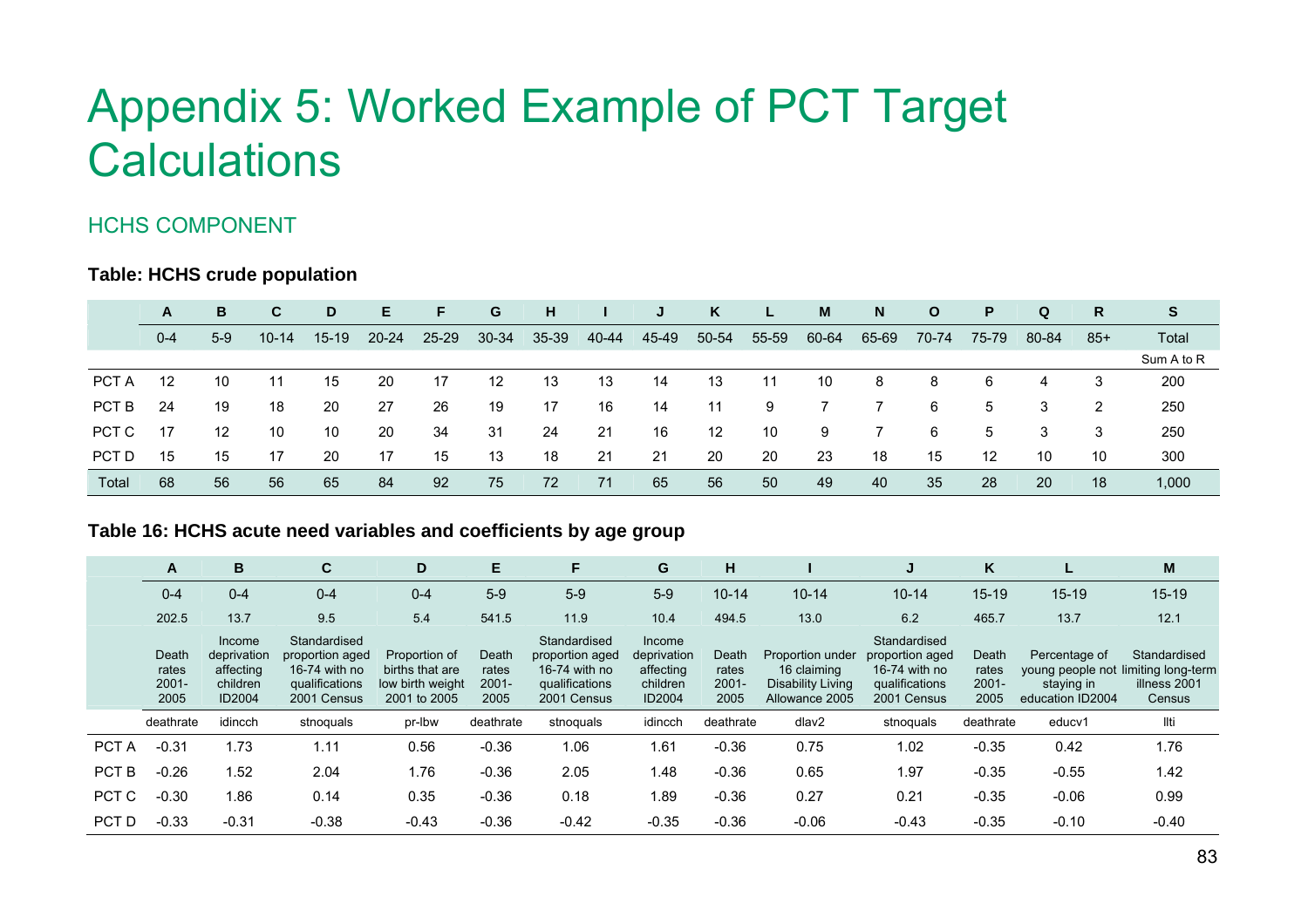#### Table 2 continued

|       | N                                  | $\mathbf{o}$                                                                  | Р                                                             | Q                                  | R                                                                                 | S                                                                          |                                                                       | U                               | ν                                                                                 | W                                                                   | X                                                                     |                                 | z                                                                                          | AA                                                            |
|-------|------------------------------------|-------------------------------------------------------------------------------|---------------------------------------------------------------|------------------------------------|-----------------------------------------------------------------------------------|----------------------------------------------------------------------------|-----------------------------------------------------------------------|---------------------------------|-----------------------------------------------------------------------------------|---------------------------------------------------------------------|-----------------------------------------------------------------------|---------------------------------|--------------------------------------------------------------------------------------------|---------------------------------------------------------------|
|       | $20 - 24$                          | $20 - 24$                                                                     | $20 - 24$                                                     | 25-29                              | $25 - 29$                                                                         | 25-29                                                                      | $25 - 29$                                                             | 30-34                           | 30-34                                                                             | 30-34                                                               | 30-34                                                                 | 35-39                           | 35-39                                                                                      | 35-39                                                         |
|       | 883.1                              | 20.6                                                                          | 14.5                                                          | 209.5                              | 23.6                                                                              | 16.3                                                                       | 8.5                                                                   | 316.5                           | 21.5                                                                              | 15.9                                                                | 6.5                                                                   | 344.9                           | 24.5                                                                                       | 23.9                                                          |
|       | Death<br>rates<br>$2001 -$<br>2005 | Percentage of<br>young people<br>not staying in<br>education<br><b>ID2004</b> | Standardised<br>limiting long-<br>term illness<br>2001 Census | Death<br>rates<br>$2001 -$<br>2005 | Standardised<br>proportion aged<br>16-74 with no<br>qualifications<br>2001 Census | Proportion<br>claiming<br><b>Disability</b><br>Living<br>Allowance<br>2005 | Proportion<br>claiming New<br>Deal for<br><b>Young People</b><br>2004 | Death<br>rates<br>2001-<br>2005 | Standardised<br>proportion aged<br>16-74 with no<br>qualifications<br>2001 Census | Proportion<br>claiming<br>Disability<br>Living<br>Allowance<br>2005 | Proportion<br>claiming New<br>Deal for<br><b>Young People</b><br>2004 | Death<br>rates<br>2001-<br>2005 | Proportion claiming<br>Incapacity<br>Benefit/Severe<br><b>Disability</b><br>Allowance 2005 | Standardised<br>limiting long-<br>term illness<br>2001 Census |
|       | deathrate                          | educv1                                                                        | llti                                                          | deathrate                          | stnoguals                                                                         | dlav1                                                                      | newdv1                                                                | deathrate                       | stnoquals                                                                         | dlav1                                                               | newdy1                                                                | deathrate                       | ibsdav1                                                                                    | llti                                                          |
| PCT A | $-0.35$                            | 0.49                                                                          | 1.88                                                          | $-0.33$                            | 0.97                                                                              | 2.26                                                                       | 0.85                                                                  | $-0.32$                         | 0.99                                                                              | 2.33                                                                | 0.93                                                                  | $-0.31$                         | 1.92                                                                                       | 1.84                                                          |
| PCT B | $-0.35$                            | $-0.43$                                                                       | 1.48                                                          | $-0.34$                            | 1.87                                                                              | 0.53                                                                       | 1.48                                                                  | $-0.33$                         | 1.90                                                                              | 0.55                                                                | 1.51                                                                  | $-0.32$                         | 0.67                                                                                       | 1.41                                                          |
| PCT C | $-0.35$                            | $-0.05$                                                                       | 0.97                                                          | $-0.35$                            | 0.08                                                                              | 0.34                                                                       | 1.30                                                                  | $-0.33$                         | 0.05                                                                              | 0.33                                                                | 1.30                                                                  | $-0.31$                         | 0.59                                                                                       | 0.90                                                          |
| PCT D | $-0.35$                            | $-0.27$                                                                       | $-0.34$                                                       | $-0.34$                            | $-0.39$                                                                           | $-0.23$                                                                    | $-0.48$                                                               | $-0.33$                         | $-0.38$                                                                           | $-0.24$                                                             | $-0.47$                                                               | $-0.33$                         | $-0.16$                                                                                    | $-0.37$                                                       |

#### Table 2 continued

|       | AB                                                                            | <b>AC</b>                          | <b>AD</b>                                                     | <b>AE</b>                                                                         | <b>AF</b>                                                                                  | <b>AG</b>                          | AH                                                            | <b>AI</b>                                                                                      | <b>AJ</b>                                        | <b>AK</b>                          | AL                                                            | <b>AM</b>                                                                         | <b>AN</b>                                                               |
|-------|-------------------------------------------------------------------------------|------------------------------------|---------------------------------------------------------------|-----------------------------------------------------------------------------------|--------------------------------------------------------------------------------------------|------------------------------------|---------------------------------------------------------------|------------------------------------------------------------------------------------------------|--------------------------------------------------|------------------------------------|---------------------------------------------------------------|-----------------------------------------------------------------------------------|-------------------------------------------------------------------------|
|       | $35 - 39$                                                                     | 40-44                              | $40 - 44$                                                     | $40 - 44$                                                                         | $40 - 44$                                                                                  | 45-49                              | 45-49                                                         | 45-49                                                                                          | 45-49                                            | 50-54                              | 50-54                                                         | 50-54                                                                             | 50-54                                                                   |
|       | 7.1                                                                           | 418.0                              | 27.6                                                          | 22.4                                                                              | 15.7                                                                                       | 292.2                              | 32.3                                                          | 27.4                                                                                           | 18.7                                             | 285.6                              | 32.8                                                          | 31.0                                                                              | 25.1                                                                    |
|       | Percentage of<br>young people<br>not staying in<br>education<br><b>ID2004</b> | Death<br>rates<br>$2001 -$<br>2005 | Standardised<br>limiting long-<br>term illness<br>2001 Census | Standardised<br>proportion aged<br>16-74 with no<br>qualifications<br>2001 Census | Proportion claiming<br>Incapacity<br>Benefit/Severe<br><b>Disability Allowance</b><br>2005 | Death<br>rates<br>$2001 -$<br>2005 | Standardised<br>limiting long-<br>term illness<br>2001 Census | Standardised<br>proportion aged aged over 60<br>16-74 with no<br>qualifications<br>2001 Census | Proportion<br>claiming<br>Pension<br>Credit 2005 | Death<br>rates<br>$2001 -$<br>2005 | Standardised<br>limiting long-<br>term illness<br>2001 Census | Standardised<br>proportion aged<br>16-74 with no<br>qualifications<br>2001 Census | Proportion<br>aged over 60<br>claiming<br><b>Pension</b><br>Credit 2005 |
|       | educv1                                                                        | deathrate                          | llti                                                          | stnoquals                                                                         | ibsdav1                                                                                    | deathrate                          | Ilti                                                          | stnoguals                                                                                      | pencry1                                          | deathrate                          | llti                                                          | stnoguals                                                                         | pencrv1                                                                 |
| PCT A | 0.51                                                                          | $-0.27$                            | 1.77                                                          | 0.95                                                                              | 1.88                                                                                       | $-0.24$                            | 1.70                                                          | 0.93                                                                                           | 1.32                                             | $-0.15$                            | 1.67                                                          | 0.90                                                                              | 1.28                                                                    |
| PCT B | $-0.57$                                                                       | $-0.28$                            | 1.34                                                          | 1.77                                                                              | 0.64                                                                                       | $-0.22$                            | 1.28                                                          | 1.69                                                                                           | 2.06                                             | $-0.15$                            | 1.27                                                          | 1.70                                                                              | 2.05                                                                    |
| PCT C | $-0.11$                                                                       | $-0.29$                            | 0.92                                                          | 0.08                                                                              | 0.60                                                                                       | $-0.22$                            | 0.93                                                          | 0.09                                                                                           | 1.48                                             | $-0.15$                            | 0.92                                                          | 0.08                                                                              | 1.48                                                                    |
| PCT D | 0.01                                                                          | $-0.32$                            | $-0.40$                                                       | $-0.43$                                                                           | $-0.19$                                                                                    | $-0.29$                            | $-0.41$                                                       | $-0.45$                                                                                        | $-0.48$                                          | $-0.24$                            | $-0.42$                                                       | $-0.47$                                                                           | $-0.50$                                                                 |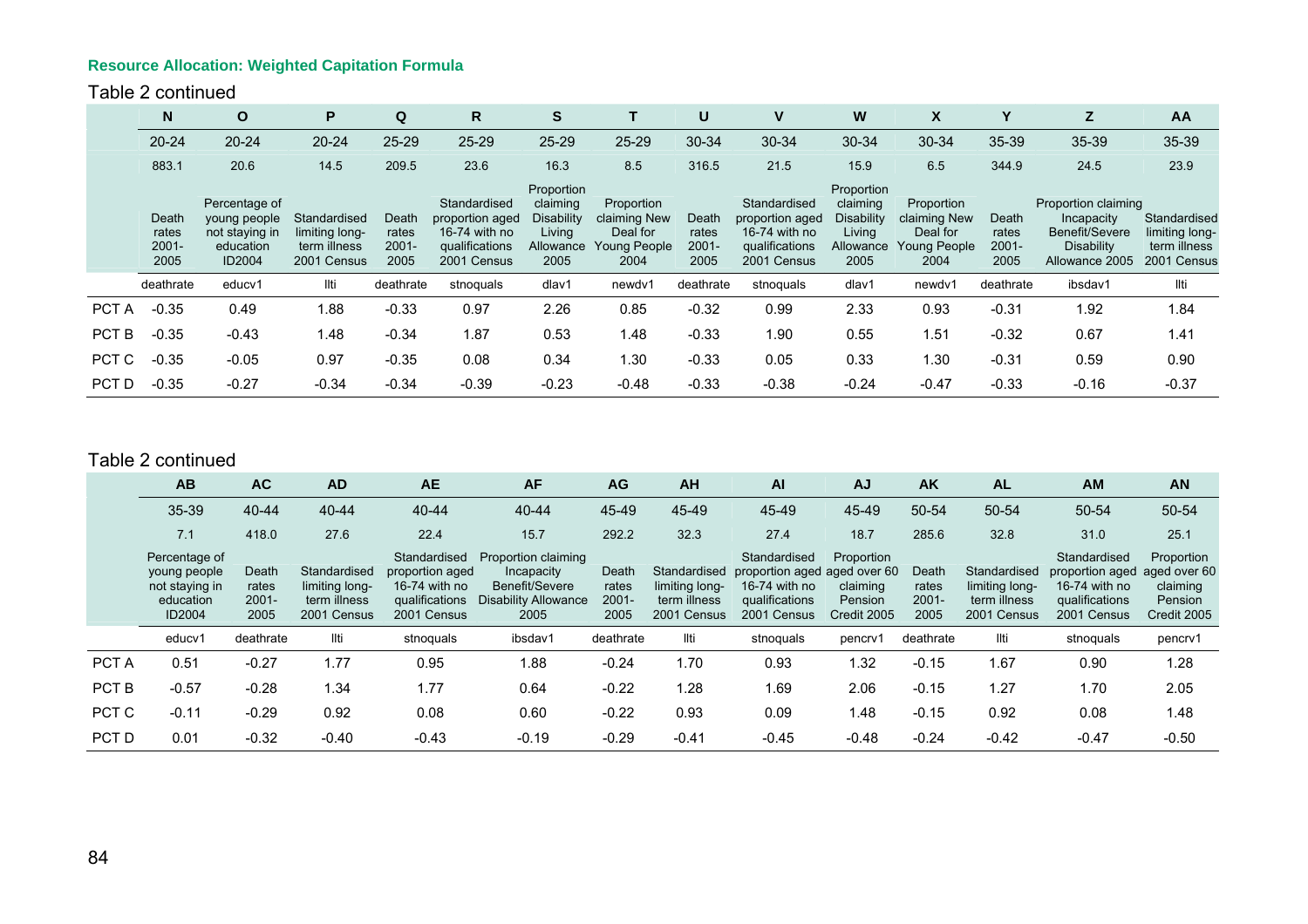#### Table 2 continued

|       | <b>AO</b>                          | <b>AP</b>                                                     | <b>AQ</b>                                                            | <b>AR</b>                                                                         | <b>AS</b>                          | <b>AT</b>                                                               | <b>AU</b>                                                     | <b>AV</b>                                                                         | <b>AW</b>                          | <b>AX</b>                                      | AY                                                                                   | <b>AZ</b>                          | <b>BA</b>                                                             |
|-------|------------------------------------|---------------------------------------------------------------|----------------------------------------------------------------------|-----------------------------------------------------------------------------------|------------------------------------|-------------------------------------------------------------------------|---------------------------------------------------------------|-----------------------------------------------------------------------------------|------------------------------------|------------------------------------------------|--------------------------------------------------------------------------------------|------------------------------------|-----------------------------------------------------------------------|
|       | 55-59                              | 55-59                                                         | 55-59                                                                | 55-59                                                                             | 60-64                              | 60-64                                                                   | 60-64                                                         | 60-64                                                                             | 65-69                              | 65-69                                          | 65-69                                                                                | 70-74                              | 70-74                                                                 |
|       | 294.1                              | 42.3                                                          | 33.3                                                                 | 23.9                                                                              | 173.5                              | 48.1                                                                    | 33.5                                                          | 20.0                                                                              | 211.9                              | 65.5                                           | 36.3                                                                                 | 180.2                              | 62.1                                                                  |
|       | Death<br>rates<br>$2001 -$<br>2005 | Standardised<br>limiting long-<br>term illness<br>2001 Census | Proportion aged<br>over 60 claiming<br><b>Pension Credit</b><br>2005 | Standardised<br>proportion aged<br>16-74 with no<br>qualifications<br>2001 Census | Death<br>rates<br>$2001 -$<br>2005 | Proportion<br>aged over 60<br>claiming<br><b>Pension Credit</b><br>2005 | Standardised<br>limiting long-<br>term illness<br>2001 Census | Standardised<br>proportion aged<br>16-74 with no<br>qualifications<br>2001 Census | Death<br>rates<br>$2001 -$<br>2005 | Proportion<br>aged over 60<br>claiming<br>2005 | Proportion over<br>60 claiming<br>Pension Credit Disability Living<br>Allowance 2005 | Death<br>rates<br>$2001 -$<br>2005 | Proportion over<br>60 claiming<br>Disability Living<br>Allowance 2005 |
|       | deathrate                          | llti                                                          | pencry1                                                              | stnoguals                                                                         | deathrate                          | pencry1                                                                 | llti                                                          | stnoquals                                                                         | deathrate                          | pencry1                                        | dlav8                                                                                | deathrate                          | dlav8                                                                 |
| PCT A | $-0.04$                            | 1.67                                                          | 1.29                                                                 | 0.89                                                                              | 0.17                               | 1.26                                                                    | .65                                                           | 0.88                                                                              | 0.48                               | 1.26                                           | 2.56                                                                                 | 0.98                               | 2.56                                                                  |
| PCT B | $-0.01$                            | 1.25                                                          | 2.03                                                                 | 1.68                                                                              | 0.15                               | 1.90                                                                    | 1.17                                                          | 1.58                                                                              | 0.43                               | 1.90                                           | 1.01                                                                                 | 0.91                               | 1.08                                                                  |
| PCT C | $-0.08$                            | 0.91                                                          | 1.46                                                                 | 0.07                                                                              | 0.14                               | 1.46                                                                    | 0.90                                                          | 0.07                                                                              | 0.42                               | 1.46                                           | 0.76                                                                                 | 0.88                               | 0.77                                                                  |
| PCT D | $-0.19$                            | $-0.44$                                                       | $-0.52$                                                              | $-0.48$                                                                           | $-0.09$                            | $-0.55$                                                                 | $-0.45$                                                       | $-0.50$                                                                           | 0.09                               | $-0.57$                                        | $-0.75$                                                                              | 0.47                               | $-0.76$                                                               |

#### Table 2 continued

|       | <b>BB</b>                                                            | <b>BC</b>                | <b>BD</b>                                                            | <b>BE</b>                                                                             | <b>BF</b>   | <b>BG</b>                          | <b>BH</b>                                                                                           | <b>BI</b>                                                          | <b>BJ</b>                                                  | <b>BK</b>                |
|-------|----------------------------------------------------------------------|--------------------------|----------------------------------------------------------------------|---------------------------------------------------------------------------------------|-------------|------------------------------------|-----------------------------------------------------------------------------------------------------|--------------------------------------------------------------------|------------------------------------------------------------|--------------------------|
|       | 70-74                                                                | 75-79                    | 75-79                                                                | 75-79                                                                                 | 80-84       | 80-84                              | 80-84                                                                                               | $85+$                                                              | $85+$                                                      | $85+$                    |
|       | 57.5                                                                 | 148.8                    | 44.5                                                                 | 38.2                                                                                  | 117.5       | 33.3                               | 28.4                                                                                                | 258.2                                                              | 124.1                                                      | 21.8                     |
|       | Proportion aged<br>over 60 claiming<br><b>Pension Credit</b><br>2005 | Death rates<br>2001-2005 | Proportion aged<br>over 60 claiming<br><b>Pension Credit</b><br>2005 | Standardised proportion<br>aged 16-74 with no<br>qualifications 2001 Census 2001-2005 | Death rates | 60 claiming Pension<br>Credit 2005 | Standardised<br>Proportion aged over proportion aged 16-74<br>with no qualifications<br>2001 Census | Proportion over 60<br>claiming Disability<br>Living Allowance 2005 | Proportion aged over<br>60 claiming Pension<br>Credit 2005 | Death rates<br>2001-2005 |
|       | pencry1                                                              | deathrate                | pencrv1                                                              | stnoguals                                                                             | deathrate   | pencry1                            | stnoquals                                                                                           | dlav8                                                              | pencry1                                                    | deathrate                |
| PCT A | 1.25                                                                 | 1.82                     | 1.21                                                                 | 0.87                                                                                  | 3.01        | 1.16                               | 0.82                                                                                                | 2.35                                                               | 1.18                                                       | 6.68                     |
| PCT B | 2.02                                                                 | 1.60                     | 2.07                                                                 | 1.73                                                                                  | 2.35        | 2.04                               | 1.68                                                                                                | 1.02                                                               | 1.93                                                       | 5.55                     |
| PCT C | 1.47                                                                 | 1.58                     | 1.48                                                                 | 0.11                                                                                  | 2.44        | 1.50                               | 0.15                                                                                                | 0.76                                                               | 1.49                                                       | 5.74                     |
| PCT D | $-0.57$                                                              | 1.06                     | $-0.56$                                                              | $-0.50$                                                                               | 1.98        | $-0.55$                            | $-0.50$                                                                                             | $-0.76$                                                            | $-0.52$                                                    | 5.67                     |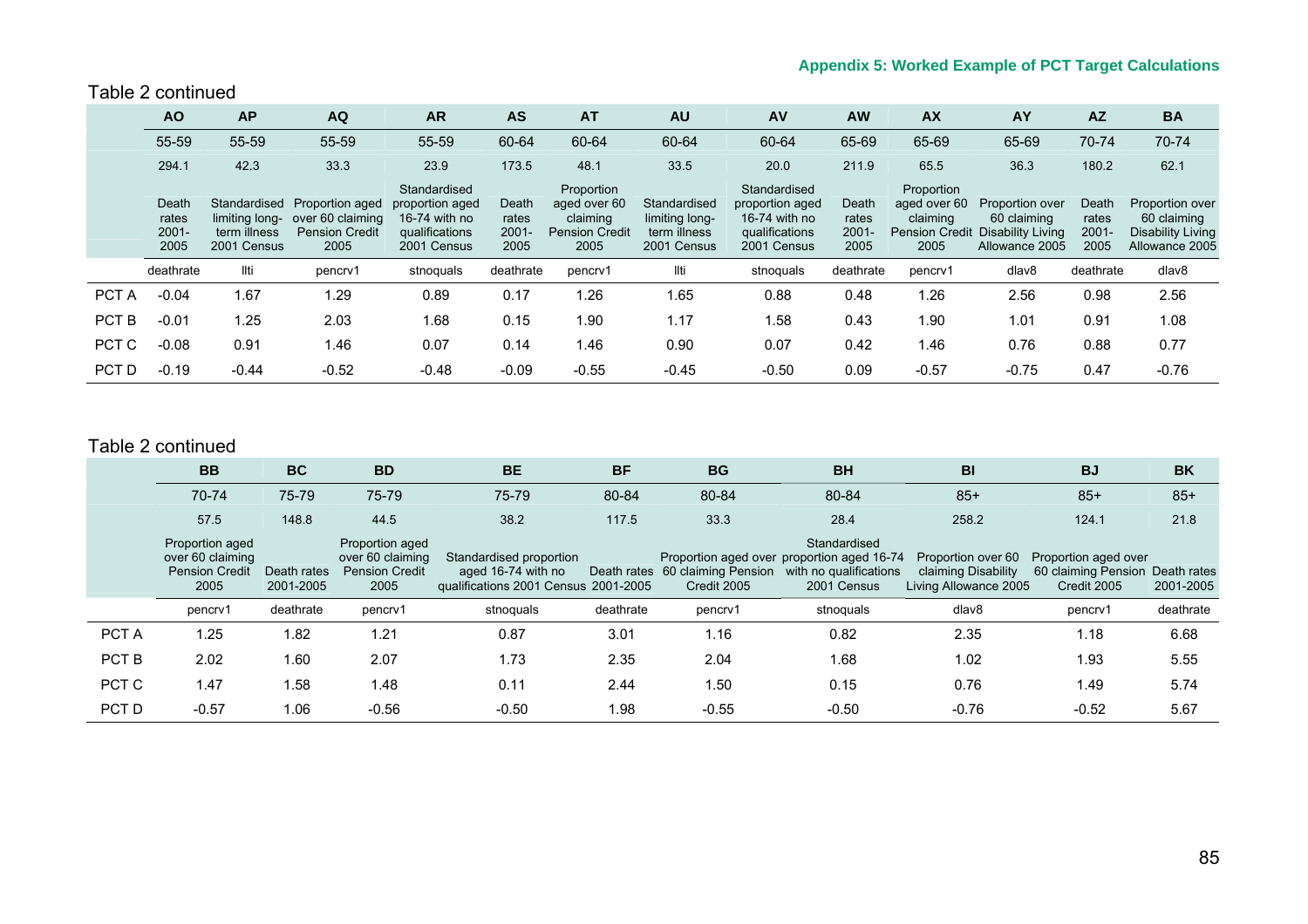### **Table 17: HCHS acute need constant terms**

|          |         |       |       |         | E         | F.    | G     | H     |       |       | K     |       |       |       |         |         |         |         |
|----------|---------|-------|-------|---------|-----------|-------|-------|-------|-------|-------|-------|-------|-------|-------|---------|---------|---------|---------|
| Age band | $0 - 4$ | $5-9$ | 10-14 | $15-19$ | $20 - 24$ | 25-29 | 30-34 | 35-39 | 40-44 | 45-49 | 50-54 | 55-59 | 60-64 | 65-69 | 70-74   | 75-79   | 80-84   | 85+     |
| Constant | 317.6   | 401.5 | 378.9 | 379.6   | 536.0     | 328.5 | 378.3 | 413.8 | 476.9 | 492.4 | 554.0 | 658.0 | 818.4 | 985.2 | 1.211.2 | 1,423.9 | 1,616.5 | 2.705.0 |

# **Table 18: Calculate HCHS acute weighted population**

|       | A                                                                                     | B                                                                        | C                                                                 | D                                                                  | Е                                                                  | F                                                                                  | G                                                                                  |
|-------|---------------------------------------------------------------------------------------|--------------------------------------------------------------------------|-------------------------------------------------------------------|--------------------------------------------------------------------|--------------------------------------------------------------------|------------------------------------------------------------------------------------|------------------------------------------------------------------------------------|
|       | average cost per person                                                               |                                                                          |                                                                   |                                                                    |                                                                    |                                                                                    |                                                                                    |
|       | $0 - 4$                                                                               | $5-9$                                                                    | $10 - 14$                                                         | $15 - 19$                                                          | $20 - 24$                                                          | 25-29                                                                              | 30-34                                                                              |
|       | $317.6 +$<br>202.5 deathrate $+$<br>13.7 idincch $+$<br>9.5 stnoquals +<br>5.4 pr lbw | $401.5 +$<br>$541.5$ deathrate $+$<br>10.4 idincch $+$<br>11.9 stnoquals | $378.9 +$<br>494.5 deathrate $+$<br>6.2 stnoguals +<br>13.0 dlav2 | $379.6 +$<br>465.7 deathrate $+$<br>13.7 educ $v$ 1 +<br>12.1 Ilti | $536.0 +$<br>$883.1$ deathrate $+$<br>$20.6$ educv1 +<br>14.5 llti | $328.5 +$<br>209.5 deathrate $+$<br>23.6 stnoguals +<br>16.3 dlav1 +<br>8.5 newdy1 | $378.3 +$<br>316.5 deathrate $+$<br>21.5 stnoguals +<br>15.9 dlav1 +<br>6.5 newdy1 |
| PCT A | 292                                                                                   | 236                                                                      | 218                                                               | 244                                                                | 263                                                                | 325                                                                                | 341                                                                                |
| PCT B | 315                                                                                   | 248                                                                      | 222                                                               | 225                                                                | 244                                                                | 323                                                                                | 333                                                                                |
| PCT C | 286                                                                                   | 228                                                                      | 208                                                               | 228                                                                | 244                                                                | 275                                                                                | 287                                                                                |
| PCT D | 241                                                                                   | 198                                                                      | 197                                                               | 210                                                                | 218                                                                | 240                                                                                | 258                                                                                |
| Total |                                                                                       |                                                                          |                                                                   |                                                                    |                                                                    |                                                                                    |                                                                                    |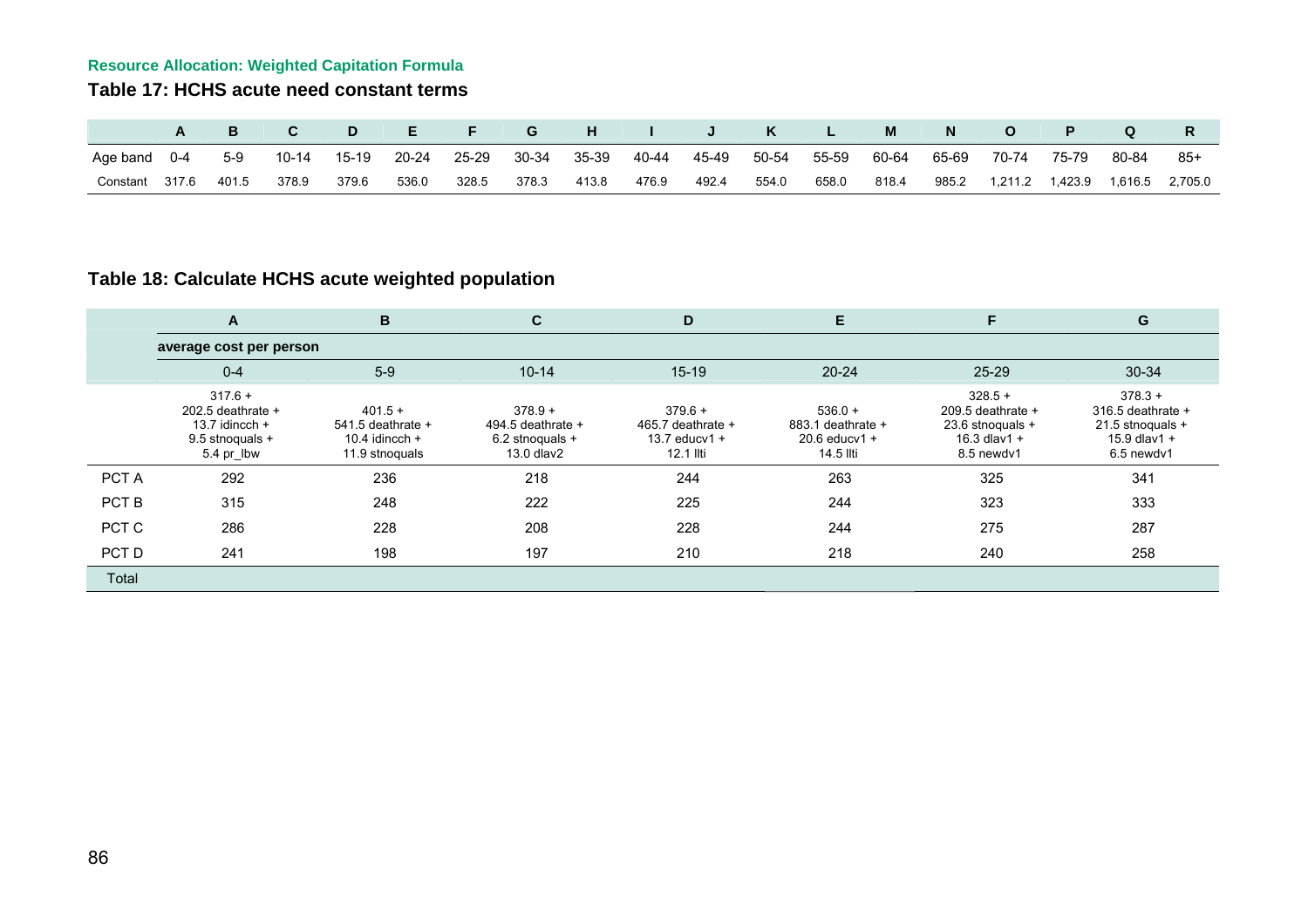|       | н                                                                                   |                                                                                     | J                                                                                   | K                                                                                   |                                                                                       | M                                                                                     | ${\sf N}$                                                          |
|-------|-------------------------------------------------------------------------------------|-------------------------------------------------------------------------------------|-------------------------------------------------------------------------------------|-------------------------------------------------------------------------------------|---------------------------------------------------------------------------------------|---------------------------------------------------------------------------------------|--------------------------------------------------------------------|
|       | average cost per person                                                             |                                                                                     |                                                                                     |                                                                                     |                                                                                       |                                                                                       |                                                                    |
|       | 35-39                                                                               | $40 - 44$                                                                           | 45-49                                                                               | 50-54                                                                               | 55-59                                                                                 | 60-64                                                                                 | 65-69                                                              |
|       | $413.8 +$<br>$344.9$ deathrate $+$<br>$7.1$ educv1 +<br>23.9 llti +<br>24.5 ibsdav1 | $476.9 +$<br>418.0 deathrate $+$<br>22.4 stnoguals +<br>27.6 llti +<br>15.7 ibsdav1 | $492.4 +$<br>292.2 deathrate $+$<br>27.4 stnoguals +<br>32.3 Ilti +<br>18.7 pencrv1 | $554.0 +$<br>285.6 deathrate $+$<br>31.0 stnoquals +<br>32.8 llti +<br>25.1 pencrv1 | $658.0 +$<br>294.1 deathrate $+$<br>23.9 stnoquals +<br>$42.3$ IIti +<br>33.3 pencrv1 | $818.4 +$<br>173.5 deathrate $+$<br>20.0 stnoguals +<br>$33.5$ IIti +<br>48.1 pencry1 | $985.2 +$<br>211.9 deathrate $+$<br>$65.5$ pencrv1 +<br>36.3 dlav8 |
| PCT A | 403                                                                                 | 463                                                                                 | 528                                                                                 | 627                                                                                 | 779                                                                                   | 981                                                                                   | 1,263                                                              |
| PCT B | 351                                                                                 | 446                                                                                 | 555                                                                                 | 657                                                                                 | 817                                                                                   | 1,007                                                                                 | 1,238                                                              |
| PCT C | 341                                                                                 | 393                                                                                 | 488                                                                                 | 581                                                                                 | 724                                                                                   | 945                                                                                   | 1,198                                                              |
| PCT D | 286                                                                                 | 321                                                                                 | 374                                                                                 | 445                                                                                 | 554                                                                                   | 752                                                                                   | 941                                                                |
| Total |                                                                                     |                                                                                     |                                                                                     |                                                                                     |                                                                                       |                                                                                       |                                                                    |

### Table 4 continued

#### Table 4 continued

|       | $\mathbf{o}$                                                        | P                                                                   | Q                                                                     | R                                                                  |                                                                  |                                     |
|-------|---------------------------------------------------------------------|---------------------------------------------------------------------|-----------------------------------------------------------------------|--------------------------------------------------------------------|------------------------------------------------------------------|-------------------------------------|
|       | average cost per person                                             |                                                                     |                                                                       |                                                                    | Total cost                                                       | Acute weighted population           |
|       | 70-74                                                               | 75-79                                                               | 80-84                                                                 | $85+$                                                              |                                                                  |                                     |
|       | $1211.2 +$<br>180.2 deathrate $+$<br>$57.5$ pencrv1 +<br>62.1 dlav8 | $1423.9 +$<br>148.8 deathrate +<br>38.2 stnoguals +<br>44.5 pencry1 | $1616.5 +$<br>117.5 deathrate $+$<br>28.4 stnoguals +<br>33.3 pencrv1 | $2705.0 +$<br>21.8 deathrate $+$<br>124.1 pencrv1 +<br>258.2 dlav8 | Sum product of<br>Table 1 cols A to R and<br>Table 4 cols A to R | S<br>normalised to<br>Table 1 col S |
| PCT A | 1,619                                                               | 1,781                                                               | 2,032                                                                 | 3,603                                                              | 124,640                                                          | 226                                 |
| PCT B | 1,559                                                               | 1,820                                                               | 2.008                                                                 | 3,330                                                              | 124,374                                                          | 225                                 |
| PCT C | 1,502                                                               | 1,729                                                               | 1,957                                                                 | 3,211                                                              | 123,552                                                          | 224                                 |
| PCT D | 1,215                                                               | .538                                                                | 1,816                                                                 | 2,569                                                              | 179,264                                                          | 325                                 |
| Total |                                                                     |                                                                     |                                                                       |                                                                    | 551,830                                                          | 1,000                               |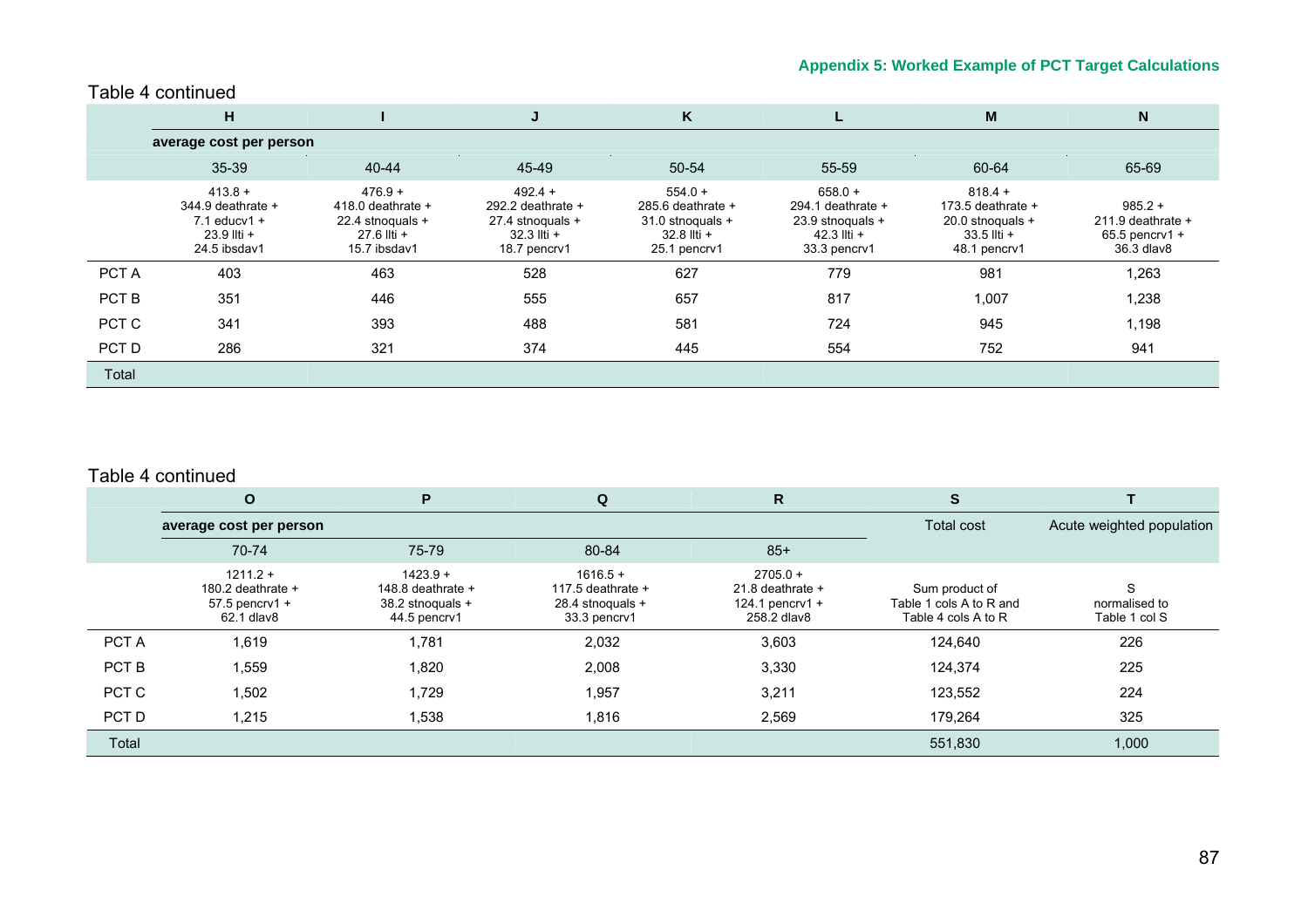# **Table 19: Calculate HCHS maternity need weighted population**

|       | A                                      | B                       | C                | D                                            | E                    | F                                   |
|-------|----------------------------------------|-------------------------|------------------|----------------------------------------------|----------------------|-------------------------------------|
|       |                                        | model coefficients      |                  | constant                                     |                      |                                     |
|       |                                        | 24.7                    | $-96.1$          | 2,308.8                                      |                      |                                     |
|       | <b>ONS Birth registrations</b><br>2008 | Low birth weight births | Mean house price | Average cost of birth                        | Total cost of births | Maternity weighted<br>population    |
|       |                                        | pr-Ibwm                 | housprv2         | $2308.8 +$<br>24.7 pr_lbwm<br>-96.1 housprv2 | $A * D$              | F<br>normalised to<br>Table 1 col S |
| PCT A | 10                                     | 0.50                    | $-0.81$          | 2,399                                        | 23,987               | 131                                 |
| PCT B | 20                                     | 1.73                    | $-0.69$          | 2,418                                        | 48,359               | 264                                 |
| PCT C | 30                                     | 0.32                    | 1.44             | 2,178                                        | 65,354               | 357                                 |
| PCT D | 20                                     | $-0.46$                 | 0.24             | 2,274                                        | 45,481               | 248                                 |
| Total | 80                                     |                         |                  |                                              | 183,181              | 1,000                               |

# **Table 20: HCHS mental health age weights**

|                                                   | A       | B        | C     | D     | Е.    |       | G     | н     |       | J                                   | K     |       | M     | N     | O     | Р     | Q     |
|---------------------------------------------------|---------|----------|-------|-------|-------|-------|-------|-------|-------|-------------------------------------|-------|-------|-------|-------|-------|-------|-------|
| Under 16<br>estimated age<br>weights <sup>1</sup> |         |          |       |       |       |       |       |       |       | RAMP mental health age cost-weights |       |       |       |       |       |       |       |
| Age band                                          | $0 - 4$ | $5 - 15$ | 16-19 | 20-24 | 25-29 | 30-34 | 35-39 | 40-44 | 45-49 | 50-54                               | 55-59 | 60-64 | 65-69 | 70-74 | 75-79 | 80-84 | $85+$ |
| weight                                            | 18      | 8263     | 41.7  | 81.4  | 105.7 | 111.2 | 114.6 | 109.5 | 104.3 | 92.0                                | 83.8  | 78.5  | 86.3  | 107.2 | 145.3 | 176.4 | 167.1 |

1Under 16 weights have been estimated from 2008-09 HES reference cost activity and are not on the same basis as the RAMP age cost-weights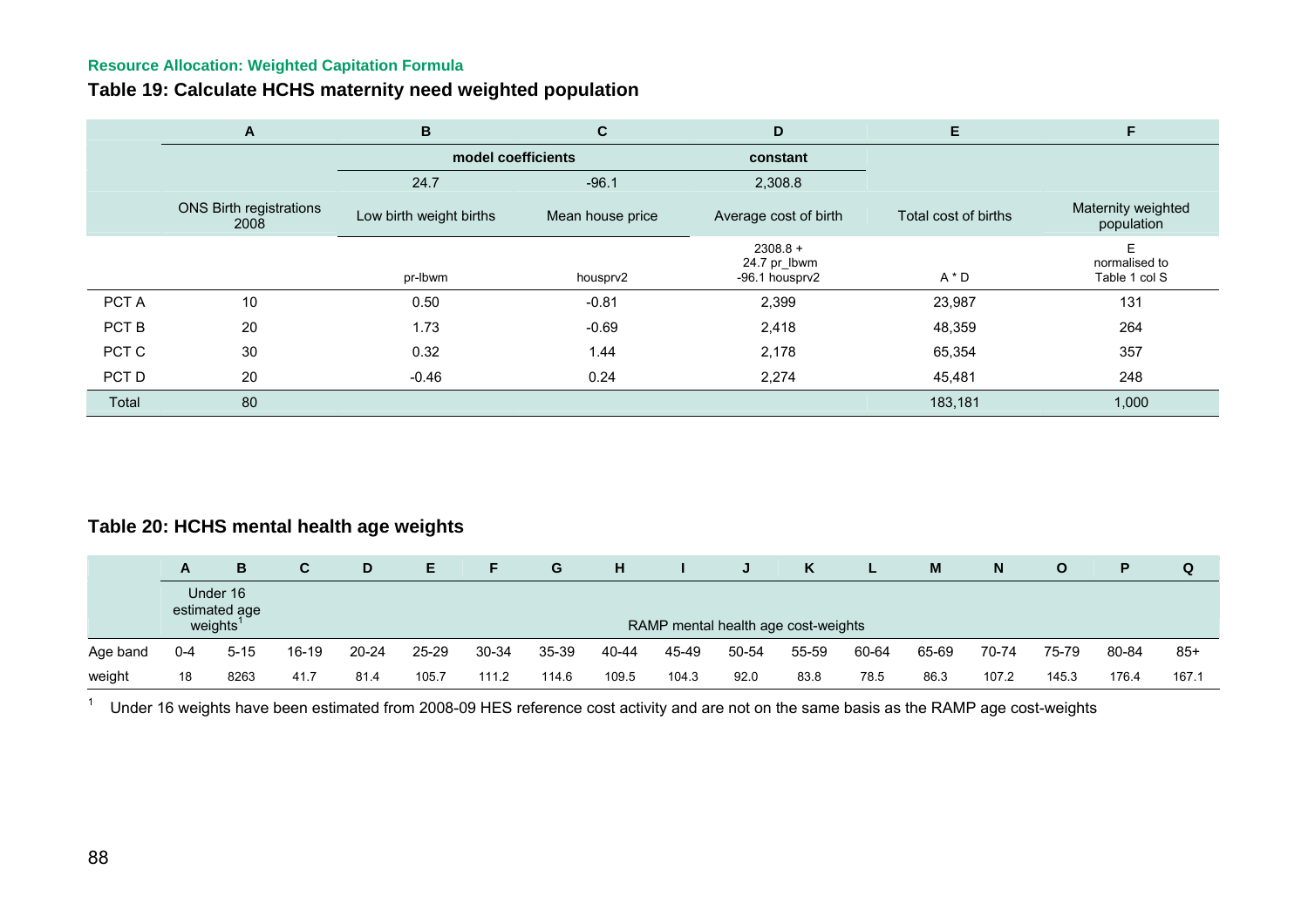# **Table 21: HCHS mental health age band populations**

|       | A                | B                                  | C.                                  | D                | E              | F.               | G                | н               |                  | J                           | K                | L.               | M                | N                | $\mathbf{o}$      | P              | Q                | R.            | S             | т.            | U             |
|-------|------------------|------------------------------------|-------------------------------------|------------------|----------------|------------------|------------------|-----------------|------------------|-----------------------------|------------------|------------------|------------------|------------------|-------------------|----------------|------------------|---------------|---------------|---------------|---------------|
|       | $0 - 4$          | $5 - 15$                           | 16-19                               | 20-24            | 25-29          | 30-34            | 35-39            | 40-44           | 45-49            | 50-54                       | 55-59            | 60-64            | 65-69            | 70-74            | 75-79             | 80-84          | $85+$            | Total         | Under<br>16   | 16-64         | -65+          |
|       | Table 1<br>Col A | Table 1<br>Cols<br>B+C+<br>(D*1/5) | Table1<br>Col D <sup>1</sup><br>4/5 | Гаble ́<br>Col E | Table<br>Col F | Table 1<br>Col G | Table 1<br>Col H | Table∹<br>Col I | Table 1<br>Col J | Table <sup>.</sup><br>Col K | Table 1<br>Col L | Table 1<br>Col M | Table 1<br>Col N | Table 1<br>Col O | Table :<br>Col P  | Table<br>Col Q | Table 1<br>Col R | sum<br>A to Q | sum<br>A to B | sum<br>C to L | sum<br>M to Q |
| PCT A | 12               | 24                                 | 12                                  | 20               | 17             | 12               | 13               | 13              | 14               | 13                          | 11               | 10               | 8                | 8                | 6                 | 4              | 3                | 200           | 36            | 135           | 29            |
| PCT B | 24               | 41                                 | 16                                  | 27               | 26             | 19               | 17               | 16              | 14               | 11                          | 9                |                  |                  | 6                | 5                 | 3              | 2                | 250           | 65            | 162           | -23           |
| PCT C | 17               | 24                                 | 8                                   | 20               | 34             | 31               | 24               | 21              | 16               | $12 \overline{ }$           | 10               | 9                |                  | 6                | 5                 | 3              | 3                | 250           | 41            | 185           | 24            |
| PCT D | 15               | 36                                 | 16                                  | 17               | 15             | 13               | 18               | 21              | 21               | 20                          | 20               | 23               | 18               | 15               | $12 \overline{ }$ | 10             | 10               | 300           | 51            | 184           | 65            |
| Total | 68               | 125                                | 52                                  | 84               | 92             | 75               | 72               | 71              | 65               | 56                          | 50               | 49               | 40               | 35               | 28                | 20             | 18               | 1,000         | 193           | 666           | 141           |

# **Table 22: Calculate HCHS mental health age indices**

|       | A                                                                  | B                                                             | C                          | D                                                                | Е                                                                  |                               | G                                                                    | н                                                                                  |                                |
|-------|--------------------------------------------------------------------|---------------------------------------------------------------|----------------------------|------------------------------------------------------------------|--------------------------------------------------------------------|-------------------------------|----------------------------------------------------------------------|------------------------------------------------------------------------------------|--------------------------------|
|       |                                                                    | Under 16                                                      |                            |                                                                  | Working age (16-64)                                                |                               |                                                                      | Older adults (65+)                                                                 |                                |
|       | Under 16 pop *<br>under 16 age cost-<br>weights                    | Under 16 pop *<br>under 16 age cost-<br>weights<br>normalised | Under 16 age<br>cost index | Working age pop *<br>Working age<br>age cost-weights             | Working age pop *<br>Working age<br>age cost-weights<br>normalised | Working age<br>age cost index | Older adults<br>pop <sup>*</sup><br>Older adults<br>age cost-weights | Older adults<br>pop <sup>*</sup><br>Older adults age<br>cost-weights<br>normalised | Older adults age<br>cost index |
|       | Sum product<br>Table 7 cols A and B<br>and<br>Table 6 Cols A and B | A<br>normalised to<br>Table 7 Col S                           | B/<br>Table 7 Col S        | Sum product<br>Table 7 Cols C to L<br>and<br>Table 6 Cols C to L | D<br>normalised to<br>Table 7 Col T                                | E/<br>Table 7 Col T           | Sum product<br>Table 7 Cols M to Q<br>and<br>Table 6 Cols M to Q     | G<br>normalised to<br>Table 7 Col U                                                | H/<br>Table 7 Col U            |
| PCT A | 198,521                                                            | 37                                                            | 1.03                       | 12,538                                                           | 132                                                                | 0.98                          | 3,627                                                                | 29                                                                                 | 0.99                           |
| PCT B | 339,204                                                            | 63                                                            | 0.97                       | 15,204                                                           | 161                                                                | 0.99                          | 2,837                                                                | 22                                                                                 | 0.98                           |
| PCT C | 198.611                                                            | 37                                                            | 0.90                       | 18,373                                                           | 194                                                                | 1.05                          | 3,004                                                                | 24                                                                                 | 0.99                           |
| PCT D | 297,728                                                            | 56                                                            | 1.09                       | 16,958                                                           | 179                                                                | 0.97                          | 8,340                                                                | 66                                                                                 | 1.02                           |
| Total | 1,034,065                                                          | 193                                                           | 1.00                       | 63,073                                                           | 666                                                                | 1.00                          | 17,809                                                               | 141                                                                                | 1.00                           |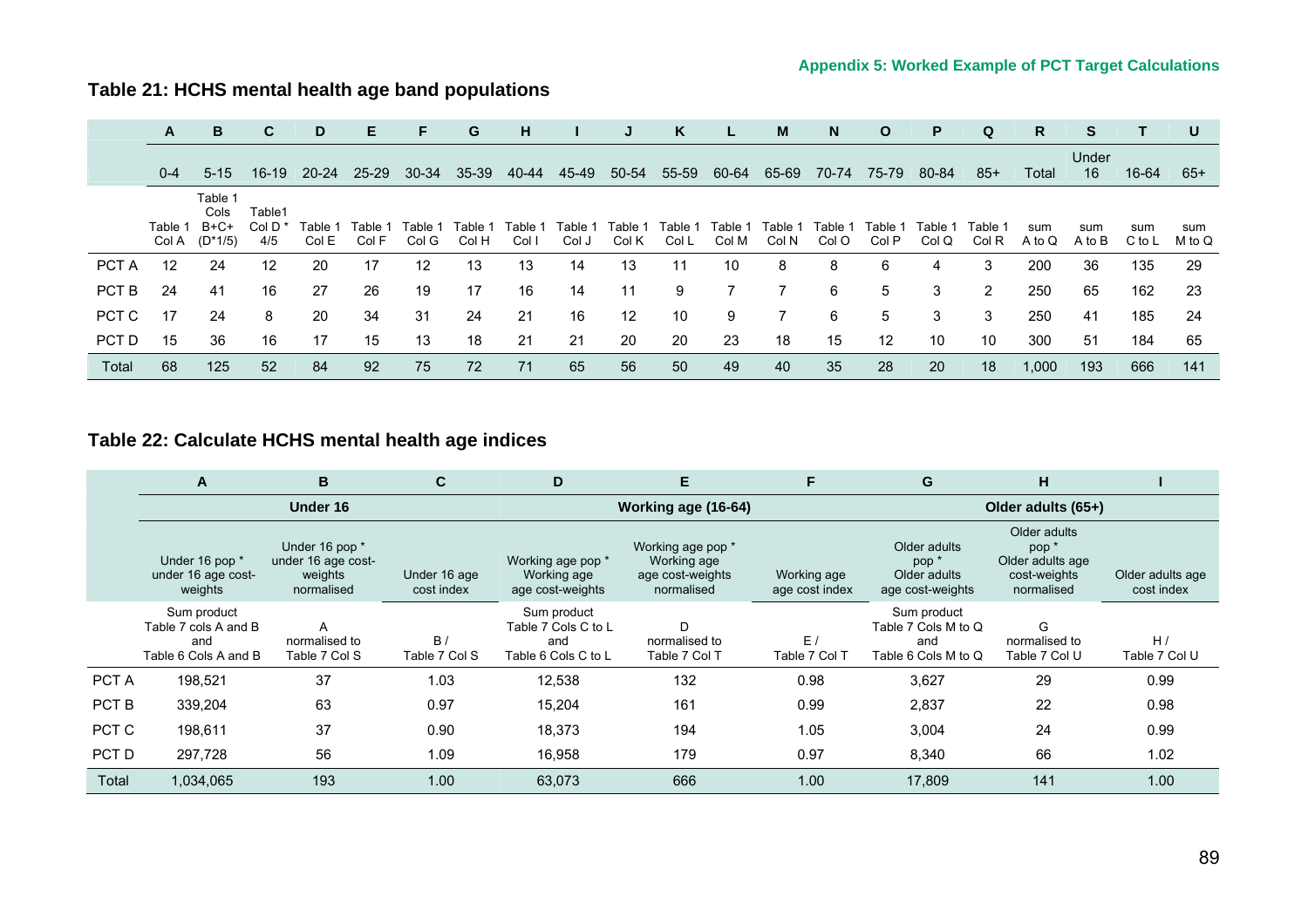### **Table 23: Calculate HCHS mental health additional need indices**

|       | A                                             | В                      | C                       | D                                                                       | Е                                  | F                                       | G                                                        |
|-------|-----------------------------------------------|------------------------|-------------------------|-------------------------------------------------------------------------|------------------------------------|-----------------------------------------|----------------------------------------------------------|
|       | Working age additional need model             |                        |                         |                                                                         | Older adults additional need model |                                         |                                                          |
|       |                                               | model coefficients     |                         | constant                                                                |                                    | model coefficients                      | constant                                                 |
|       | 36.03                                         | 0.07                   | 2.16                    | 0.09                                                                    | 0.54                               | 1.25                                    | 0.27                                                     |
|       | <b>IB/SDA with mental</b><br>health diagnosis | SMR MI (excl dementia) | <b>Proportion Black</b> | Additional need index<br>< 65s                                          | <b>SMR MI</b>                      | Population aged 60+<br>credit claimants | that are single pension Additional need index ><br>65s   |
|       | ibsda mental rate                             | smrmind0108            | black                   | $0.09 +$<br>36.03 ibsda_mental_rate+<br>0.07 smrmind0108+<br>2.16 black | smrmi0108                          | pc_single_rate                          | $0.27 +$<br>$0.54$ smrmi $0108 +$<br>1.25 pc_single_rate |
| PCT A | 0.05                                          | 1.31                   | 0.01                    | 1.91                                                                    | 1.22                               | 0.30                                    | 1.31                                                     |
| PCT B | 0.03                                          | 1.49                   | 0.12                    | 1.62                                                                    | 1.19                               | 0.36                                    | 1.38                                                     |
| PCT C | 0.04                                          | 1.11                   | 0.11                    | 1.83                                                                    | 1.09                               | 0.34                                    | 1.29                                                     |
| PCT D | 0.02                                          | 0.80                   | 0.00                    | 0.80                                                                    | 0.84                               | 0.12                                    | 0.88                                                     |

# **Table 24: Calculate HCHS mental health weighted populations**

|       | A                               | В                                                         | C                        | D                                         | E                                    | F                                | G                                                      | н                        |                                           |                                      |
|-------|---------------------------------|-----------------------------------------------------------|--------------------------|-------------------------------------------|--------------------------------------|----------------------------------|--------------------------------------------------------|--------------------------|-------------------------------------------|--------------------------------------|
|       | Under 16                        |                                                           |                          |                                           |                                      | Working age (16-64)              |                                                        |                          |                                           |                                      |
|       | Additional need                 | <b>Additional needs</b><br>normalised to<br>under 16 popn | additional need<br>index | weighted<br>population                    | weighted<br>population<br>normalised | Additional need                  | <b>Additional needs</b><br>normalised to<br>16-64 popn | additional need<br>index | weighted<br>population                    | weighted<br>population<br>normalised |
|       | Table 7 Col S*<br>Table 9 Col D | A<br>normalised to<br>Table 7 Col S                       | B/<br>Table 7 Col S      | $C^*$<br>Table 7 Col S *<br>Table 8 Col C | normalised to<br>Table 7 Col S       | Table 7 Col T *<br>Table 9 Col D | normalised to<br>Table 7 Col T                         | G/<br>Table 7 Col T      | $H^*$<br>Table 7 Col T *<br>Table 8 Col F | normalised to<br>Table 7 Col T       |
| PCT A | 69                              | 46                                                        | 1.27                     | 47                                        | 48                                   | 257                              | 170                                                    | 1.26                     | 167                                       | 166                                  |
| PCT B | 106                             | 70                                                        | 1.08                     | 68                                        | 69                                   | 263                              | 174                                                    | 1.08                     | 173                                       | 172                                  |
| PCT C | 75                              | 50                                                        | 1.22                     | 45                                        | 46                                   | 338                              | 224                                                    | 1.21                     | 235                                       | 234                                  |
| PCT D | 41                              | 27                                                        | 0.53                     | 30                                        | 30                                   | 147                              | 97                                                     | 0.53                     | 95                                        | 94                                   |
| Total | 290                             | 193                                                       | 1.00                     | 190                                       | 193                                  | 1,006                            | 666                                                    | 1.00                     | 669                                       | 666                                  |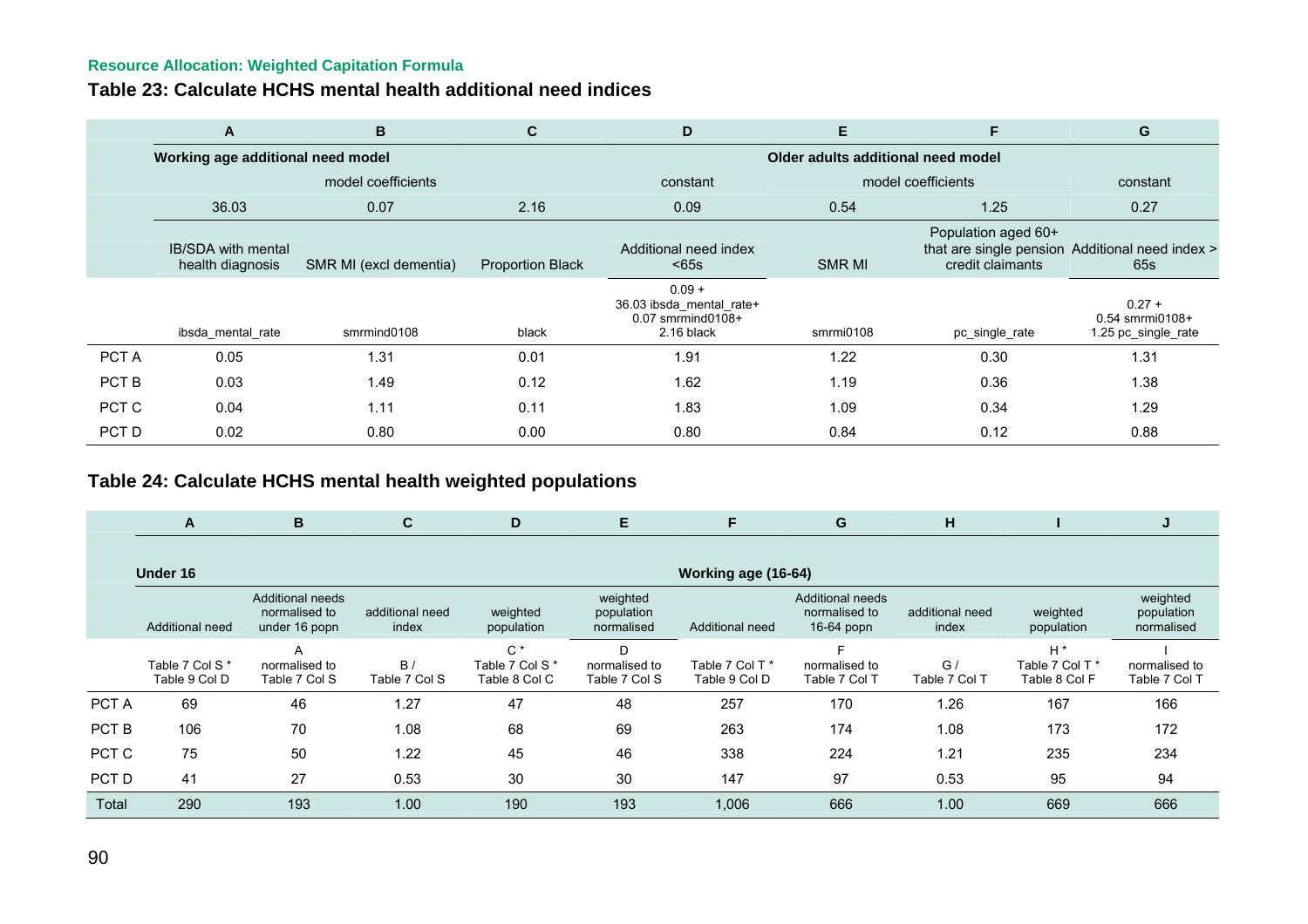#### Table 10 continued

|                  | K                                                                                                              | ш                                   | M             | N                                                                                                                        | O                                   | P                                   | Q                                   | R.                                         | S                                          |
|------------------|----------------------------------------------------------------------------------------------------------------|-------------------------------------|---------------|--------------------------------------------------------------------------------------------------------------------------|-------------------------------------|-------------------------------------|-------------------------------------|--------------------------------------------|--------------------------------------------|
|                  |                                                                                                                |                                     |               |                                                                                                                          |                                     |                                     | Mental health age component weights |                                            |                                            |
|                  |                                                                                                                |                                     |               |                                                                                                                          |                                     | Under 16s                           | 16-64                               | $65+$                                      |                                            |
|                  | <b>Older Adults</b>                                                                                            |                                     |               |                                                                                                                          |                                     | 7.1%                                | 69.6%                               | 23.4%                                      |                                            |
|                  | Additional needs<br>normalised to 65+<br>Additional needs<br>additional need index weighted population<br>popn |                                     |               | Older adults<br>weighted population<br>age and need adjusted populations<br>normalised to total population<br>normalised |                                     |                                     |                                     | Total mental health<br>weighted population |                                            |
|                  | Table 7 Col U * Table<br>9 Col G                                                                               | K<br>normalised to<br>Table 7 Col U | Table 7 Col U | $M^*$<br>Table 7 Col U*<br>Table 8 Col I                                                                                 | N<br>normalised to<br>Table 7 Col U | G<br>normalised to<br>Table 7 Col R | normalised to<br>Table 7 Col R      | $\Omega$<br>normalised to<br>Table 7 Col R | $P^*$ 7.1% +<br>$Q * 69.6% +$<br>R * 23.4% |
| PCT A            | 38                                                                                                             | 34                                  | 1.17          | 34                                                                                                                       | 34                                  | 247                                 | 250                                 | 239                                        | 247                                        |
| PCT <sub>B</sub> | 32                                                                                                             | 28                                  | 1.23          | 28                                                                                                                       | 28                                  | 360                                 | 258                                 | 196                                        | 251                                        |
| PCT C            | 31                                                                                                             | 28                                  | 1.15          | 27                                                                                                                       | 28                                  | 237                                 | 351                                 | 195                                        | 306                                        |
| PCT D            | 57                                                                                                             | 51                                  | 0.79          | 52                                                                                                                       | 52                                  | 155                                 | 142                                 | 370                                        | 196                                        |
| Total            | 158                                                                                                            | 141                                 | 1.00          | 141                                                                                                                      | 141                                 | 1,000                               | 1,000                               | 1,000                                      | 1,000                                      |

# **Table 25: Calculate HIV/AIDS treatment and care and HIV prevention weighted populations**

|       | A                                  | B                                               |                         | D                                                  |
|-------|------------------------------------|-------------------------------------------------|-------------------------|----------------------------------------------------|
|       | <b>HIV/AIDS Treatment and care</b> |                                                 | <b>HIV Prevention</b>   |                                                    |
|       | 2008 SOPHID                        | HIV/AIDS treatment and care weighted population | 15-44 year olds         | HIV prevention weighted population                 |
|       |                                    | A normalised to Table 1 Col S                   | Sum Table 1 Cols D to I | $B * 0.4 +$<br>C normalised to Table 1 Col S * 0.6 |
| PCT A | Δ                                  | 93                                              | 90                      | 155                                                |
| PCT B | 5                                  | 116                                             | 125                     | 210                                                |
| PCT C | 12                                 | 279                                             | 140                     | 295                                                |
| PCT D | 22                                 | 512                                             | 104                     | 341                                                |
| Total | 43                                 | 1,000                                           | 459                     | 1,000                                              |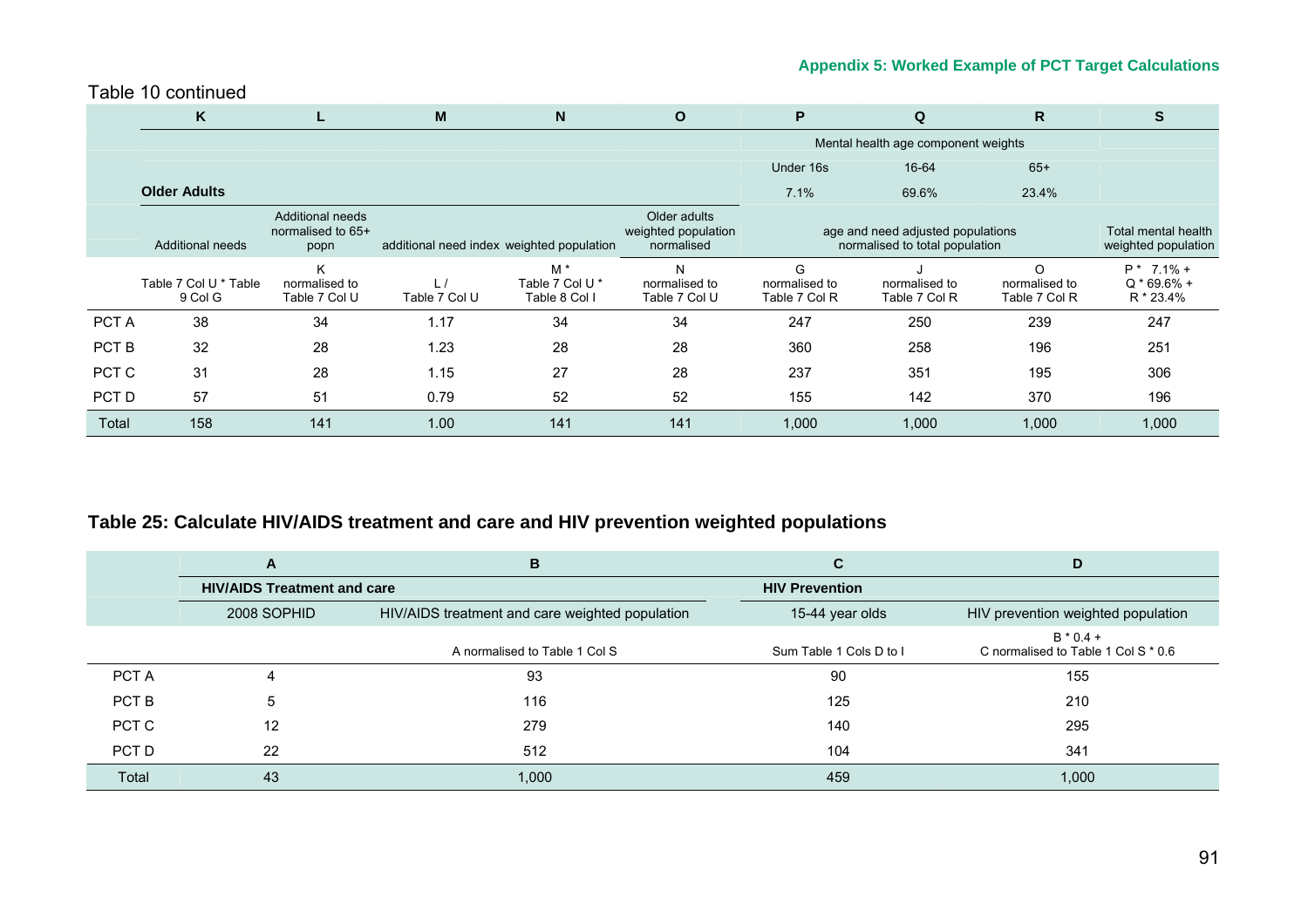# **Table 26: Calculate DFLE (formerly health inequalities) weighted populations**

|       | A                                              | B            | C                 | D                                |
|-------|------------------------------------------------|--------------|-------------------|----------------------------------|
|       | Disability free life expectancy<br>(DFLE) 2005 | DFLE from 70 | DFLE * population | DFLE weighted population         |
|       |                                                | 70-A         | B * Table 1 Col S | C normalised to<br>Table 1 Col S |
| PCT A | 55.8                                           | 14.2         | 2,840             | 302                              |
| PCT B | 59.9                                           | 10.1         | 2,521             | 268                              |
| PCT C | 59.2                                           | 10.8         | 2,703             | 287                              |
| PCT D | 65.5                                           | 4.5          | 1,351             | 144                              |
| Total |                                                |              | 9,416             | 1,000                            |

# **Table 27: Calculate HCHS need index**

|       | $\mathsf{A}$  | B                                       | C                  | D                                     | E              | F                   | G                                                                                | н                      |
|-------|---------------|-----------------------------------------|--------------------|---------------------------------------|----------------|---------------------|----------------------------------------------------------------------------------|------------------------|
|       |               | HCHS need and health inequality weights |                    |                                       |                |                     |                                                                                  |                        |
|       | Acute need    | Maternity need                          | Mental health need | <b>HIV/AIDS</b> treatment<br>and care | HIV prevention | <b>DFLE</b> formula | Need weighted<br>population                                                      | <b>HCHS</b> need index |
|       | 70.3%         | 4.2%                                    | 14.4%              | 1.0%                                  | 0.2%           | 9.9%                | 100.0%                                                                           |                        |
|       | Table 4 Col T | Table 5 Col F                           | Table 10 Col S     | Table 11 Col B                        | Table 11 Col D | Table 12 Col D      | $70.3% A +$<br>$4.2% B +$<br>$14.4\%$ C +<br>$1.0\%$ D +<br>$0.2% E +$<br>9.9% F | G/<br>Table 1 Col S    |
| PCT A | 226           | 131                                     | 247                | 93                                    | 155            | 302                 | 231                                                                              | 1.15                   |
| PCT B | 225           | 264                                     | 251                | 116                                   | 210            | 268                 | 234                                                                              | 0.94                   |
| PCT C | 224           | 357                                     | 306                | 279                                   | 295            | 287                 | 248                                                                              | 0.99                   |
| PCT D | 325           | 248                                     | 196                | 512                                   | 341            | 144                 | 287                                                                              | 0.96                   |
| Total | 1,000         | 1,000                                   | 1,000              | 1,000                                 | 1,000          | 1,000               | 1,000                                                                            | 1.00                   |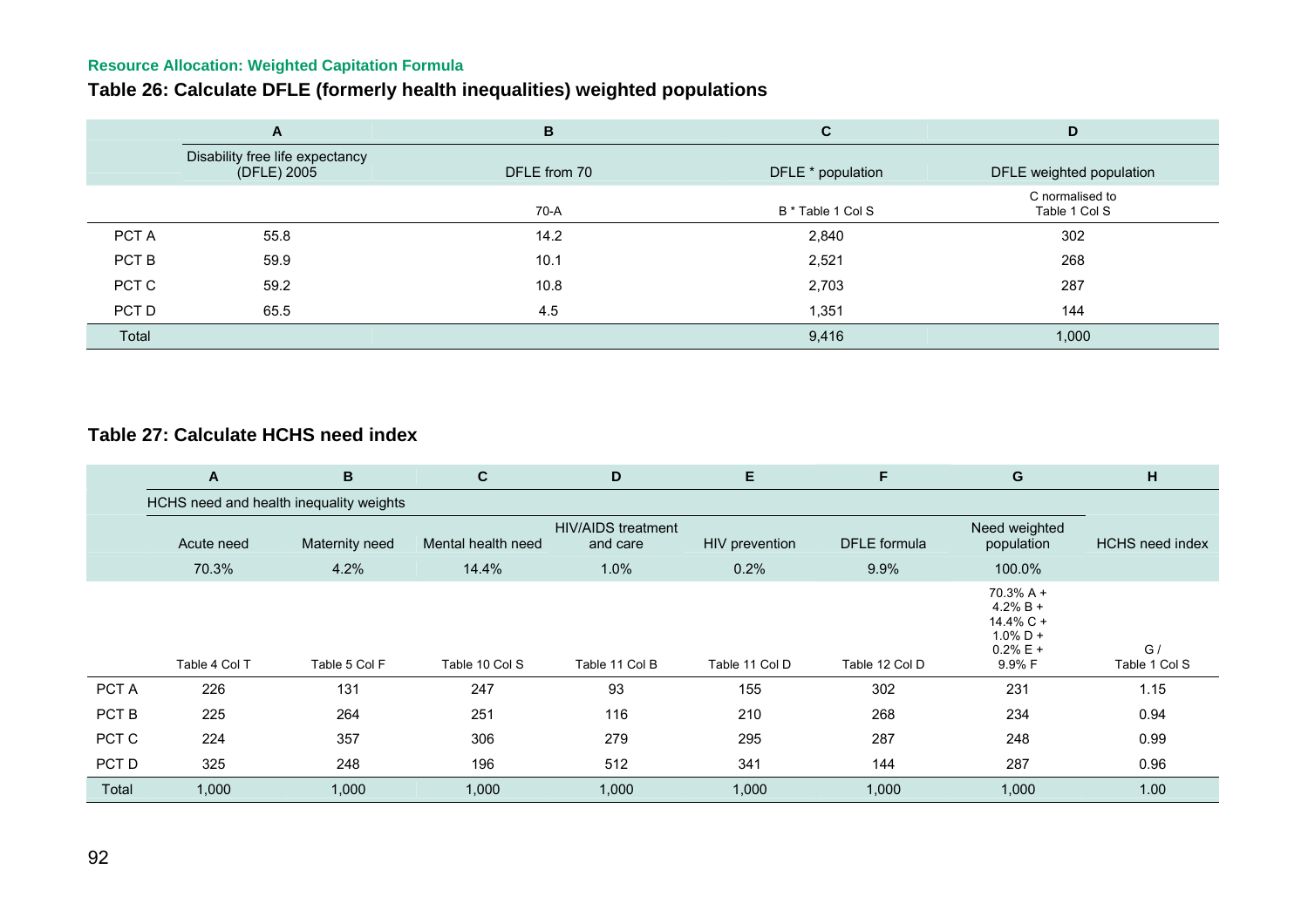## **Table 28: Calculate PCT MFFs**

|       | A                | B       | C                       | D                   | E                | F                                                | G                         | н                   |                        | J                       | K                    |                         |  |
|-------|------------------|---------|-------------------------|---------------------|------------------|--------------------------------------------------|---------------------------|---------------------|------------------------|-------------------------|----------------------|-------------------------|--|
|       |                  |         | Host weight             |                     |                  |                                                  | Non host weight           |                     |                        |                         |                      |                         |  |
|       |                  |         | 18.9%                   |                     |                  |                                                  | 81.1%                     |                     |                        |                         |                      |                         |  |
|       |                  |         | <b>Host MFF indices</b> |                     |                  | Non host Market Forces Factor (MFF) indices from | purchaser provider matrix |                     | <b>PCT MFFs</b>        |                         |                      |                         |  |
|       | <b>Staff MFF</b> | M&D MFF | Land MFF                | <b>Building MFF</b> | <b>Staff MFF</b> | M&D MFF                                          | Land MFF                  | <b>Building MFF</b> | <b>Staff MFF</b>       | M&D MFF                 | Land MFF             | <b>Building MFF</b>     |  |
|       |                  |         |                         |                     |                  |                                                  |                           |                     | $18.9% A +$<br>81.1% E | $18.9\%$ B +<br>81.1% F | 18.9% C +<br>81.1% G | $18.9\%$ D +<br>81.1% H |  |
| PCT A | 0.95             | 1.00    | 0.62                    | 0.92                | 0.94             | 1.00                                             | 0.77                      | 0.92                | 0.94                   | 1.00                    | 0.74                 | 0.92                    |  |
| PCT B | 0.96             | 1.00    | 0.81                    | 0.95                | 0.95             | 1.00                                             | 0.95                      | 0.95                | 0.95                   | 1.00                    | 0.93                 | 0.95                    |  |
| PCT C | 1.23             | 1.00    | 1.58                    | 1.20                | 1.19             | 1.02                                             | 10.51                     | 1.23                | 1.20                   | 1.01                    | 8.82                 | 1.22                    |  |
| PCT D | 0.91             | 1.00    | 1.18                    | 0.96                | 0.91             | 1.00                                             | 1.02                      | 0.96                | 0.91                   | 1.00                    | 1.05                 | 0.96                    |  |

### **Table 29: Calculate HCHS MFF index**

|       | A                                                | B                                                |                                                  | D                                                | Е                            | F                                                                    | G                   |
|-------|--------------------------------------------------|--------------------------------------------------|--------------------------------------------------|--------------------------------------------------|------------------------------|----------------------------------------------------------------------|---------------------|
|       | Staff weighted<br>population                     | M&D weighted<br>population                       | Land weighted<br>population                      | Building weighted<br>population                  | Other weighted<br>population | MFF weighted<br>population                                           | MFF index           |
|       | <b>MFF weights</b>                               |                                                  |                                                  |                                                  |                              |                                                                      |                     |
|       | 54.9%                                            | 13.9%                                            | 0.4%                                             | 2.7%                                             | 28.1%                        | 100.0%                                                               |                     |
|       | Table 14 Col I<br>normalised to<br>Table 1 Col S | Table 14 Col J<br>normalised to<br>Table 1 Col S | Table 14 Col K<br>normalised to<br>Table 1 Col S | Table 14 Col L<br>normalised to<br>Table 1 Col S | Table 1 Col S                | $54.9% A +$<br>$13.9\%$ B +<br>$0.4\%$ C +<br>$2.7\%$ D +<br>28.1% E | F/<br>Table 1 Col S |
| PCT A | 189                                              | 199                                              | 51                                               | 181                                              | 200                          | 193                                                                  | 0.96                |
| PCT B | 237                                              | 249                                              | 80                                               | 233                                              | 250                          | 242                                                                  | 0.97                |
| PCT C | 301                                              | 253                                              | 760                                              | 302                                              | 250                          | 282                                                                  | 1.13                |
| PCT D | 273                                              | 299                                              | 109                                              | 284                                              | 300                          | 284                                                                  | 0.95                |
| Total | 1.000                                            | 1,000                                            | 1,000                                            | 1,000                                            | 1,000                        | 1,000                                                                | 1.00                |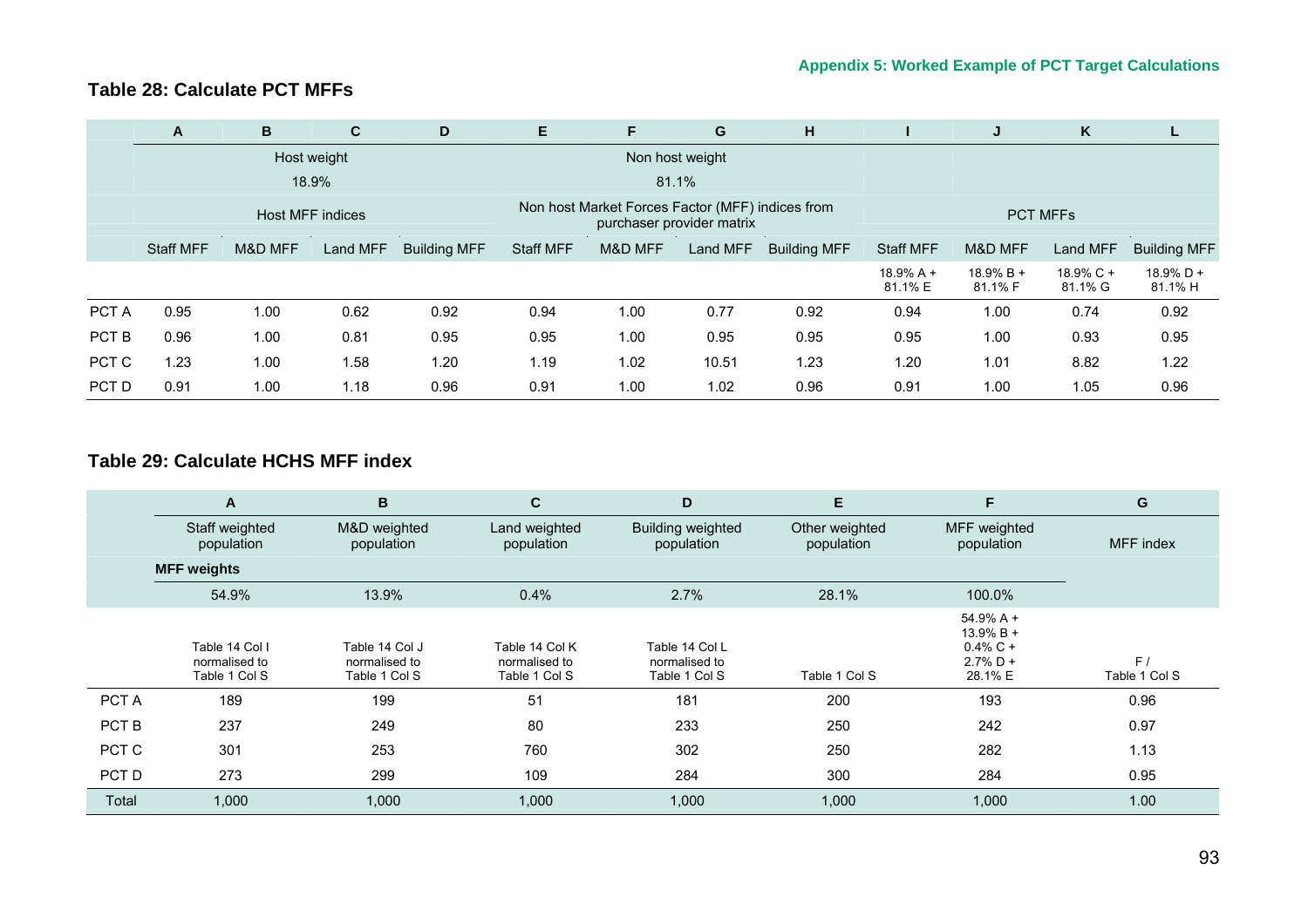# **Table 30: Calculate the emergency ambulance cost adjustment (EACA)**

|       | A                | B                                                                             | C                   |
|-------|------------------|-------------------------------------------------------------------------------|---------------------|
|       | EACA need factor | EACA weighted population                                                      | EACA index          |
|       |                  | 1.8% * A * Table 1 Col S normalised to<br>Table 1 Col S + 98.2% Table 1 Col S | B/<br>Table 1 Col S |
| PCT A | 0.06             | 200                                                                           | 1.00                |
| PCT B | 0.04             | 249                                                                           | 1.00                |
| PCT C | 0.06             | 250                                                                           | 1.00                |
| PCT D | 0.07             | 301                                                                           | 1.00                |
| Total |                  | 1,000                                                                         | 1.00                |

# **Table 31: Calculate HCHS weighted population**

|       | A                | B              | С              | D              |                      |                          |
|-------|------------------|----------------|----------------|----------------|----------------------|--------------------------|
|       | Total population | Need index     | MFF index      | EACA index     | Population * indices | HCHS weighted population |
|       | Table 1 Col S    | Table 13 Col H | Table 15 Col G | Table 16 Col C | $A * B * C * D$      | E normalised to A        |
| PCT A | 200              | 1.15           | 0.96           | 1.00           | 222.4                | 222                      |
| PCT B | 250              | 0.94           | 0.97           | 1.00           | 225.0                | 225                      |
| PCT C | 250              | 0.99           | 1.13           | 1.00           | 279.8                | 280                      |
| PCT D | 300              | 0.96           | 0.95           | 1.00           | 272.6                | 273                      |
| Total | 1,000            | 1.00           | 1.00           | 1.00           | 1,000.0              | 1,000                    |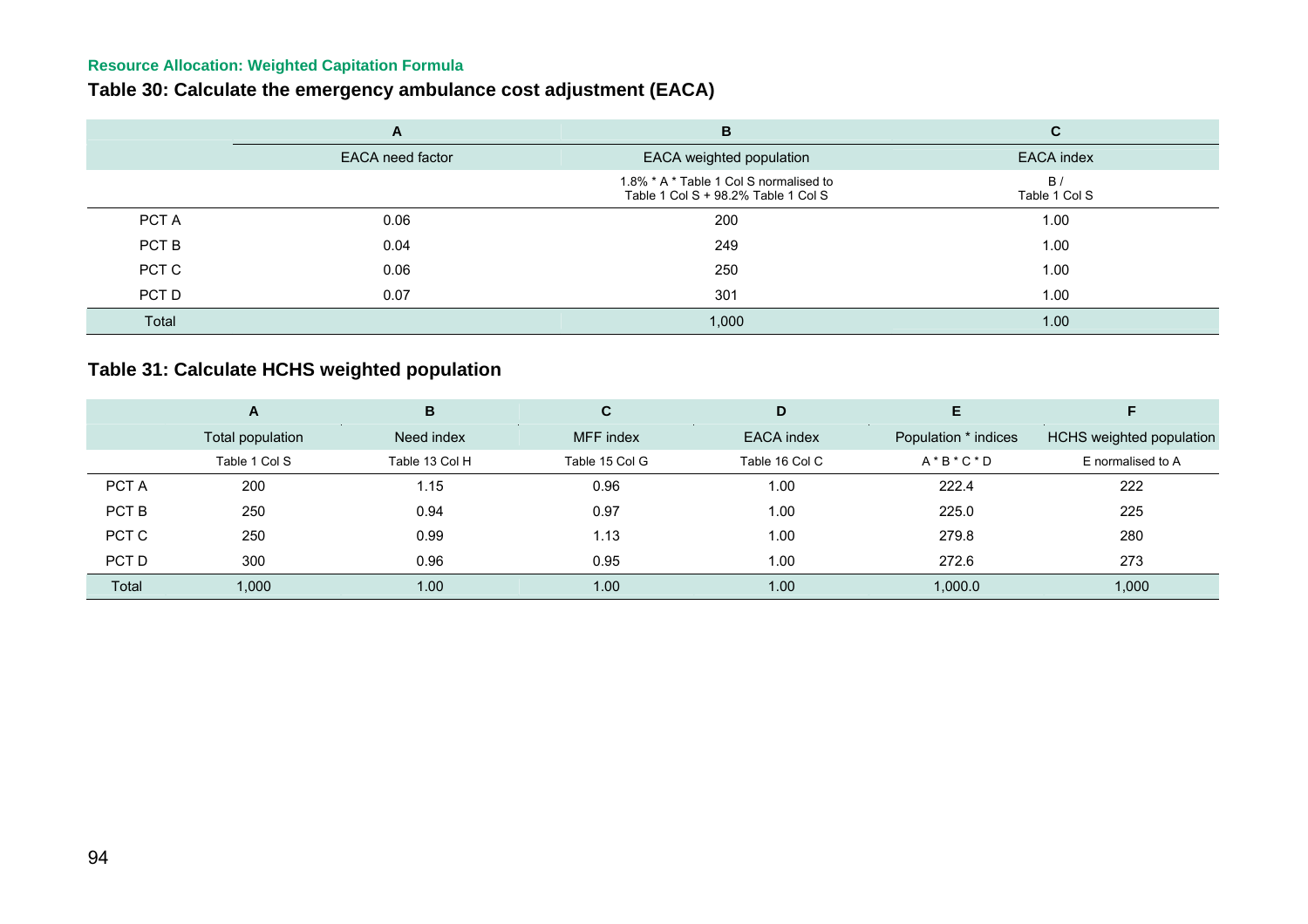# PRESCRIBING COMPONENT

# **Table 32: ASTRO(09)PUs**

| A            | B        | C         | D     | E.        |       | G     | H     |       | .J.            | K        | L.        | M     | N     | O     | P.    |       | R     |
|--------------|----------|-----------|-------|-----------|-------|-------|-------|-------|----------------|----------|-----------|-------|-------|-------|-------|-------|-------|
| <b>Males</b> |          |           |       |           |       |       |       |       | <b>Females</b> |          |           |       |       |       |       |       |       |
| $0 - 4$      | $5 - 14$ | $15 - 24$ | 25-34 | $35 - 44$ | 45-54 | 55-64 | 65-74 | $75+$ | $0 - 4$        | $5 - 14$ | $15 - 24$ | 25-34 | 35-44 | 45-54 | 55-64 | 65-74 | $75+$ |
| 1.4          | 1.8      | 2.9       | 4.9   | 9.2       | 15.9  | 21.1  | 0.8   | 1.0   | 2.0            | 2.8      | 4.0       | 6.1   | 9.6   | 14.5  | 18.5  | 1.4   | 1.8   |

# **Table 33: Prescribing crude population**

|       | A               | В        | C         | D     | Е         | F     | G     | н     |       | J                 | K        | L         | M     | <sub>N</sub> | $\mathbf{o}$ | P     | Q     | R.    | S             |
|-------|-----------------|----------|-----------|-------|-----------|-------|-------|-------|-------|-------------------|----------|-----------|-------|--------------|--------------|-------|-------|-------|---------------|
|       | Male population |          |           |       |           |       |       |       |       | Female population |          |           |       |              |              |       |       |       | Total         |
|       | $0 - 4$         | $5 - 14$ | $15 - 24$ | 25-34 | $35 - 44$ | 45-54 | 55-64 | 65-74 | $75+$ | $0 - 4$           | $5 - 14$ | $15 - 24$ | 25-34 | 35-44        | 45-54        | 55-64 | 65-74 | $75+$ | population    |
|       |                 |          |           |       |           |       |       |       |       |                   |          |           |       |              |              |       |       |       | sum<br>A to R |
| PCT A | 6               | 11       | 17        | 15    | 13        | 13    | 10    | 8     | 5     | 6                 | 10       | 18        | 14    | 13           | 14           | 11    | 8     | 8     | 200           |
| PCT B | 12              | 19       | 24        | 24    | 18        | 13    | 8     | 6     | 4     | 12                | 18       | 23        | 21    | 15           | 12           | 8     |       | 6     | 250           |
| PCT C | 9               | 11       | 14        | 31    | 24        | 14    | 9     | 6     | 5     | 8                 | 11       | 16        | 34    | 21           | 14           | 10    |       | 6     | 250           |
| PCT D | 8               | 16       | 19        | 16    | 19        | 20    | 21    | 16    | 13    |                   | 16       | 18        | 12    | 20           | 21           | 22    | 17    | 19    | 300           |
| Total | 35              | 57       | 74        | 86    | 74        | 60    | 48    | 36    | 27    | 33                | 55       | 75        | 81    | 69           | 61           | 51    | 39    | 39    | 1,000         |

# **Table 34: Calculate prescribing age index**

|       | A                | B                                                           | C                       | D         |
|-------|------------------|-------------------------------------------------------------|-------------------------|-----------|
|       | crude population | Population * ASTRO(09)PUs                                   | Age weighted population | Age index |
|       | Table 19 Col S   | sumproduct<br>Table 18 Cols A to R and Table 19 Cols A to R | B normalised to A       | D/<br>A   |
| PCT A | 200              | 1,092                                                       | 205                     | 1.02      |
| PCT B | 250              | 1,034                                                       | 194                     | 0.78      |
| PCT C | 250              | 1,141                                                       | 214                     | 0.86      |
| PCT D | 300              | 2,065                                                       | 387                     | 1.29      |
| Total | 1,000            | 5,331                                                       | 1,000                   | 1.00      |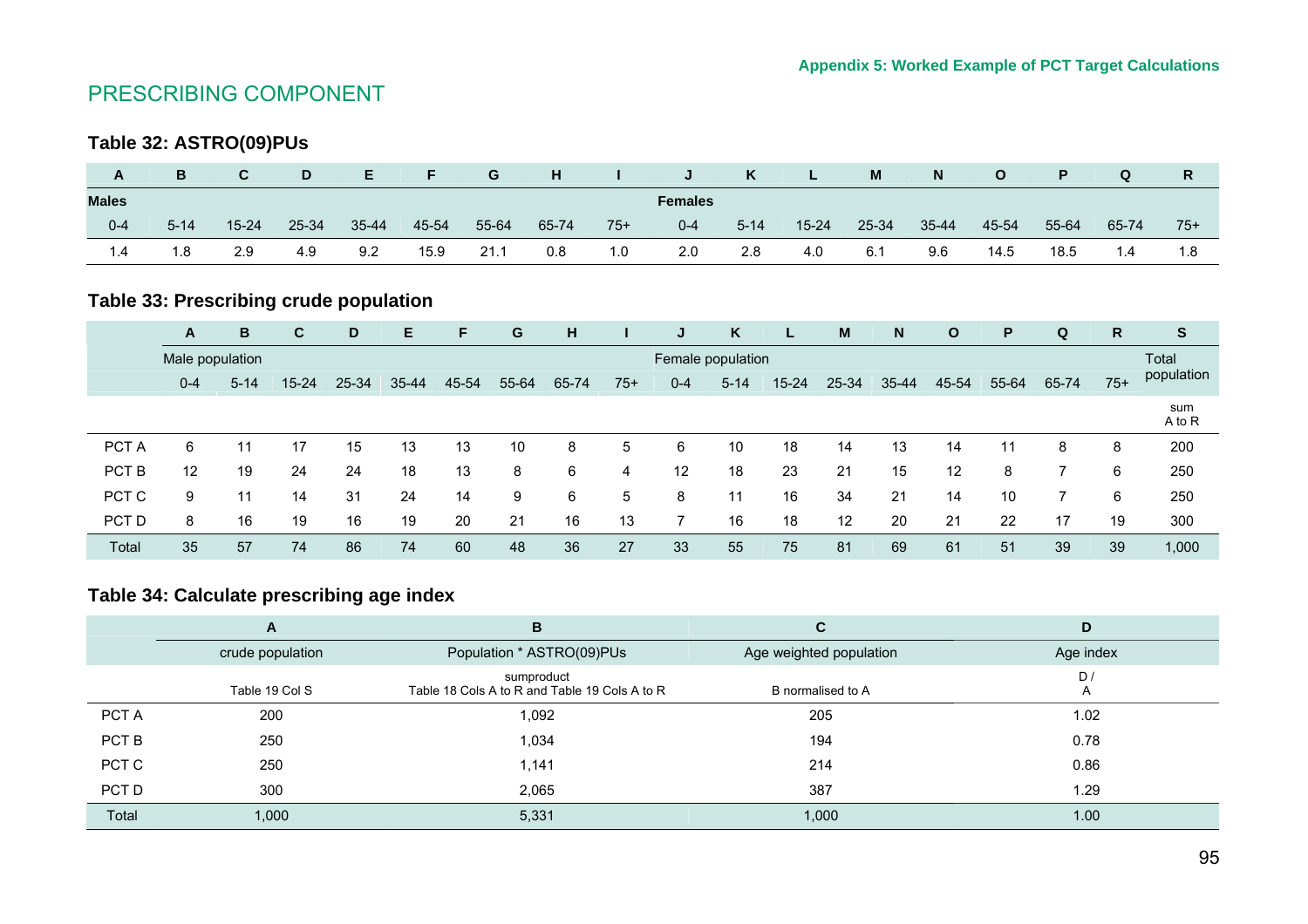**Table 35: Calculate prescribing additional need index** 

|       | A           | В                                     | $\mathbf{C}$                                              | D                                 | E                                                | F                                                        | G                                                             | н                                                              |                                                                                                                                                                                                                        | J                                            | K                        |
|-------|-------------|---------------------------------------|-----------------------------------------------------------|-----------------------------------|--------------------------------------------------|----------------------------------------------------------|---------------------------------------------------------------|----------------------------------------------------------------|------------------------------------------------------------------------------------------------------------------------------------------------------------------------------------------------------------------------|----------------------------------------------|--------------------------|
|       |             | <b>Prescribing model coefficients</b> |                                                           |                                   |                                                  |                                                          |                                                               |                                                                | constant                                                                                                                                                                                                               |                                              |                          |
|       | 0.006       | 0.235                                 | 0.855                                                     | 0.114                             | 0.979                                            | 0.157                                                    | 0.052                                                         | 0.079                                                          | 0.333                                                                                                                                                                                                                  |                                              |                          |
|       | LISI (2008) | who are $>85$<br>years (2008)         | Prop. >75 years Prop. >70 years<br>claiming DLA<br>(2008) | SMR (all ages)<br>$(2004 - 2008)$ | Generalised<br>fertility rate<br>$(2004 - 2008)$ | CHD (age<br>standardised<br>QOF<br>prevalence)<br>(2007) | Diabetes (age<br>standardised<br>QOF<br>prevalence)<br>(2007) | Hypertension<br>(age standardised<br>QOF prevalence)<br>(2007) | Population *<br>needs model                                                                                                                                                                                            | Additional<br>need<br>weighted<br>population | Additional<br>need index |
|       | lisi2008    | prop85plus                            | dla_70plus_<br>rate_att2008                               | smrads                            | firtrate0408                                     | chd stgof                                                | dm_stqof                                                      | bp_stqof                                                       | Table 19 Col S * (0.333 +<br>0.006 lisi2008 +<br>$0.235$ prop85plus +<br>0.855 dla 70plus rate att2008 +<br>$0.114$ smrads +<br>0.979 firtrate0408 +<br>$0.157$ chd stgof +<br>$0.052$ dm stgof +<br>$0.079$ bp stgof) | normalised<br>to<br>Table 19<br>Col S        | J /<br>Table 19 Col S    |
| PCT A | 21.32       | 0.23                                  | 0.17                                                      | 1.31                              | 0.05                                             | 1.35                                                     | 1.63                                                          | 1.19                                                           | 248                                                                                                                                                                                                                    | 224                                          | 1.12                     |
| PCT B | 24.92       | 0.21                                  | 0.11                                                      | 0.92                              | 0.09                                             | 1.16                                                     | 3.24                                                          | 1.48                                                           | 318                                                                                                                                                                                                                    | 287                                          | 1.15                     |
| PCT C | 18.92       | 0.25                                  | 0.08                                                      | 1.00                              | 0.05                                             | 0.92                                                     | 1.88                                                          | 1.19                                                           | 267                                                                                                                                                                                                                    | 241                                          | 0.96                     |
| PCT D | 8.25        | 0.30                                  | 0.04                                                      | 0.92                              | 0.05                                             | 0.89                                                     | 1.25                                                          | 1.00                                                           | 275                                                                                                                                                                                                                    | 248                                          | 0.83                     |
| Total |             |                                       |                                                           |                                   |                                                  |                                                          |                                                               |                                                                | 1,109                                                                                                                                                                                                                  | 1,000                                        | 1.00                     |

# **Table 36: Calculate prescribing need weighted population**

|       | A                | B              | C.                       | D                                               | E               | F                                      | G                                  | н                                       |                                       |
|-------|------------------|----------------|--------------------------|-------------------------------------------------|-----------------|----------------------------------------|------------------------------------|-----------------------------------------|---------------------------------------|
|       | crude population | Age index      | Additional need<br>index | Crude population *<br>age index * need<br>index | DFLE from<br>70 | Population <sup>*</sup><br><b>DFLE</b> | DFLE fomula weighted<br>population | Prescribing need<br>weighted population | Prescribing<br>weighted<br>population |
|       |                  |                |                          |                                                 |                 |                                        | 10%                                | 90%                                     |                                       |
|       | Table 19 Col S   | Table 20 Col D | Table21 Col J            | $A * B * C$                                     |                 |                                        | F normalised to A                  | D normalised to A                       | $10\%$ G + 90% H                      |
| PCT A | 200              | 1.02           | 1.12                     | 229                                             | 14.2            | 2,840                                  | 302                                | 234                                     | 241                                   |
| PCT B | 250              | 0.78           | 1.15                     | 223                                             | 10.1            | 2,521                                  | 268                                | 228                                     | 232                                   |
| PCT C | 250              | 0.86           | 0.96                     | 206                                             | 10.8            | 2,703                                  | 287                                | 211                                     | 219                                   |
| PCT D | 300              | 1.29           | 0.83                     | 320                                             | 4.5             | 1,351                                  | 144                                | 327                                     | 309                                   |
| Total | 1,000            | 1.00           | 1.00                     | 978                                             |                 | 9,416                                  | 1,000                              | 1,000                                   | 1,000                                 |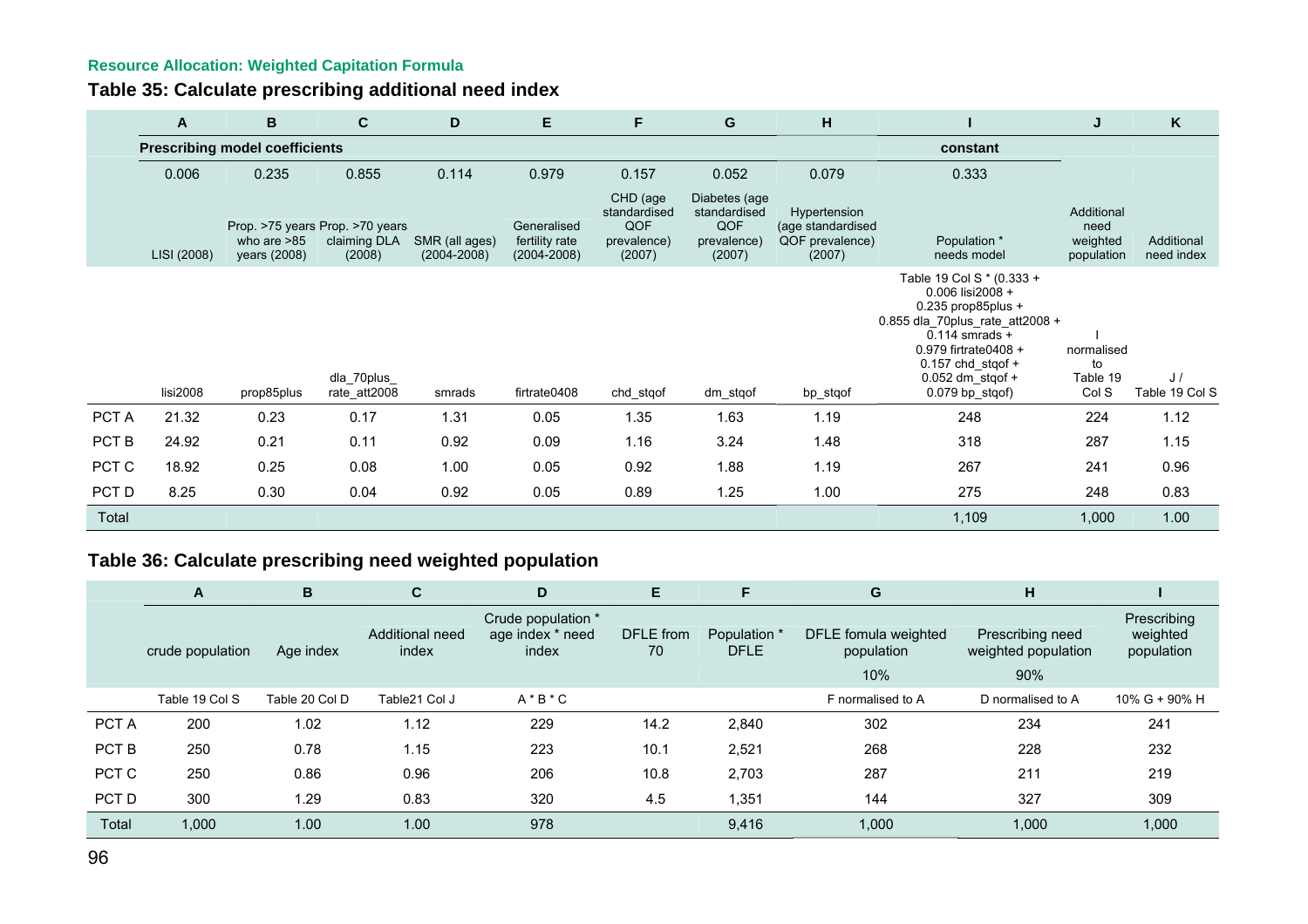# PRIMARY MEDICAL SERVICES COMPONENT

# **Table 37: Primary medical age-gender weights**

| $\mathbf{r}$ | в        | u         |       |       |       | G     | н              |          | $\cdot$ | Κ     | -     | M     | N     |
|--------------|----------|-----------|-------|-------|-------|-------|----------------|----------|---------|-------|-------|-------|-------|
| <b>Males</b> |          |           |       |       |       |       | <b>Females</b> |          |         |       |       |       |       |
| $0 - 4$      | $5 - 15$ | $15 - 44$ | 45-64 | 65-74 | 75-84 | $85+$ | $0 - 4$        | $5 - 15$ | 15-44   | 45-64 | 65-74 | 75-84 | $85+$ |
| 3.97         | 1.00     | 1.02      | 2.16  | 4.23  | 6.01  | 7.22  | 3.64           | 1.04     | 2.20    | 3.37  | 4.95  | 6.95  | 8.85  |

# **Table 38: Primary medical services crude population**

|       | A                      | B        | C         | D     | Е     | F     | G     | н                        |          | J         | K     | ъ.    | M     | N     | O          |
|-------|------------------------|----------|-----------|-------|-------|-------|-------|--------------------------|----------|-----------|-------|-------|-------|-------|------------|
|       | <b>Male population</b> |          |           |       |       |       |       | <b>Female population</b> |          |           |       |       |       |       | Total      |
|       | $0 - 4$                | $5 - 15$ | $15 - 44$ | 45-64 | 65-74 | 75-84 | $85+$ | $0 - 4$                  | $5 - 15$ | $15 - 44$ | 45-64 | 65-74 | 75-84 | $85+$ | population |
| PCT A | 6                      | 11       | 45        | 23    | 8     | 5     |       | 6                        | 10       | 45        | 25    | 8     | 5     | ົ     | 200        |
| PCT B | 12                     | 19       | 66        | 21    | 6     | 4     |       | 12                       | 18       | 59        | 20    |       | 4     |       | 250        |
| PCT C | 9                      | 11       | 69        | 23    | 6     | 3     |       | 8                        | 11       | 71        | 24    |       | 5     | 2     | 250        |
| PCT D | 8                      | 16       | 54        | 41    | 16    | 10    | 3     |                          | 16       | 50        | 43    | 17    | 12    |       | 300        |
| Total | 35                     | 57       | 234       | 108   | 36    | 22    | 6     | 33                       | 55       | 225       | 112   | 39    | 26    | 12    | 1,000      |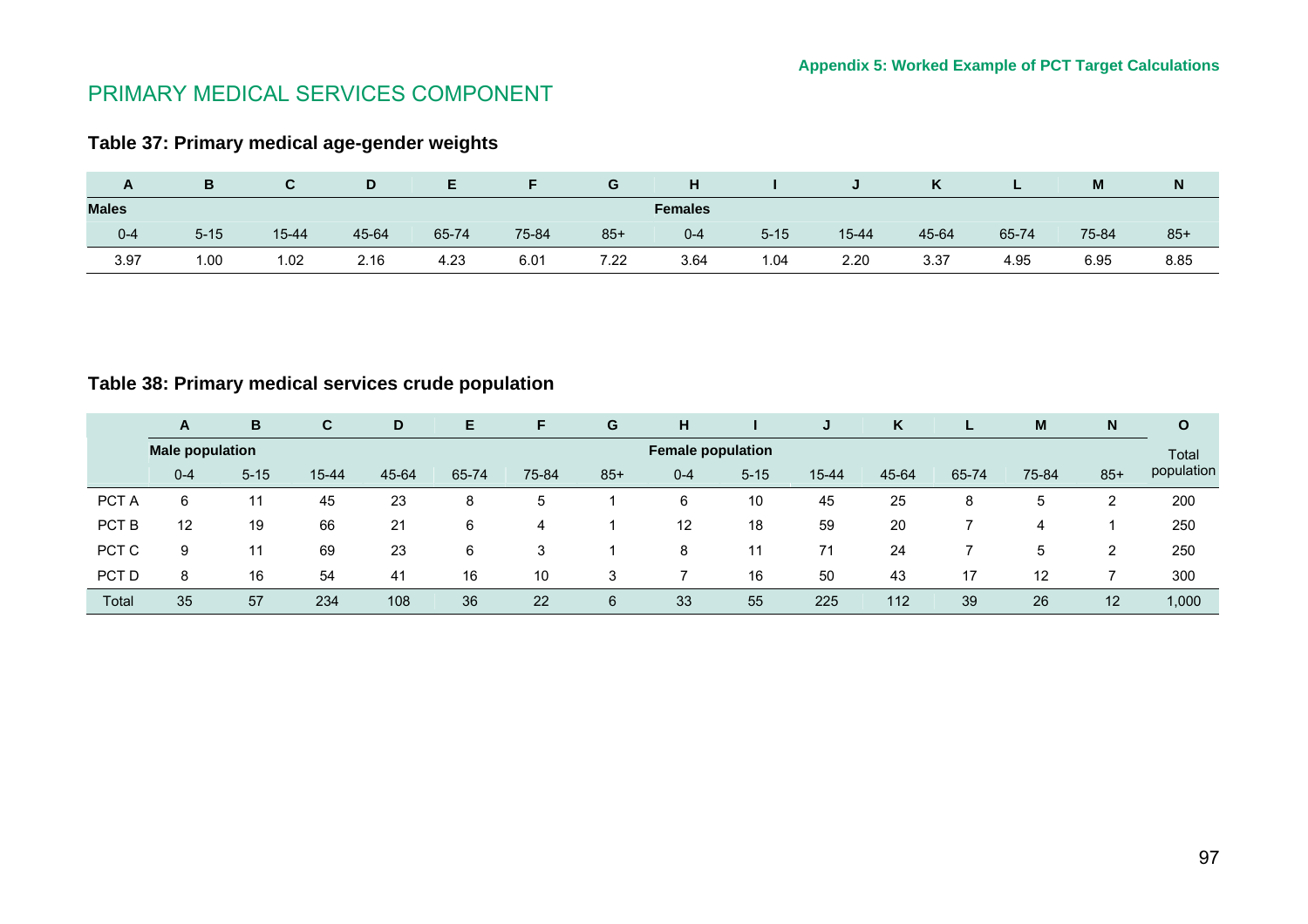# **Table 39: Calculate primary medical services age and additional need indices**

|       | A                   | B                                                              | C                          | D         | E                                                         | F                                                         | G                                                         | н                                          |                          |
|-------|---------------------|----------------------------------------------------------------|----------------------------|-----------|-----------------------------------------------------------|-----------------------------------------------------------|-----------------------------------------------------------|--------------------------------------------|--------------------------|
|       |                     |                                                                |                            |           | <b>Coefficients</b>                                       |                                                           | constant                                                  |                                            |                          |
|       |                     |                                                                |                            |           | 0.2612                                                    | 0.2368                                                    | 48.1198                                                   |                                            |                          |
|       | Crude<br>population | Population *<br>age/gender weights                             | Age weighted<br>population | Age Index | Standardised limiting<br>long-term illness 2001<br>Census | Standardised<br>Mortality Ratio, 0-64<br>ONS 2004 to 2006 | Population *<br>need<br>indices                           | Additional needs<br>weighted<br>population | Additional need<br>Index |
|       | Table 24 Col O      | sumproduct<br>Table 23 cols A to N and<br>Table 24 Cols A to N | B<br>normalised to<br>A    | C/A       | Ilti                                                      | smr64                                                     | $A * (48.1198 +$<br>$0.2612$ llti +<br>$0.2368$ smr $64)$ | G<br>normalised to<br>A                    | H/A                      |
| PCT A | 200                 | 509                                                            | 202                        | 1.01      | 144.4                                                     | 148.3                                                     | 24,184                                                    | 220                                        | 1.10                     |
| PCT B | 250                 | 567                                                            | 224                        | 0.90      | 133.7                                                     | 155.9                                                     | 29,983                                                    | 273                                        | 1.09                     |
| PCT C | 250                 | 582                                                            | 230                        | 0.92      | 121.7                                                     | 136.9                                                     | 28,079                                                    | 256                                        | 1.02                     |
| PCT D | 300                 | 867                                                            | 343                        | 1.14      | 89.7                                                      | 84.6                                                      | 27,472                                                    | 250                                        | 0.83                     |
| Total | 1,000               | 2,526                                                          | 1,000                      | 1.00      |                                                           |                                                           | 109,718                                                   | 1,000                                      | 1.00                     |

# **Table 40: Calculate primary medical services DFLE weighted population**

|       | A                | B              | C                 | D                                |
|-------|------------------|----------------|-------------------|----------------------------------|
|       | Crude population | DFLE from 70   | Population * DFLE | DFLE formula weighted population |
|       | Table 24 Col O   | Table 12 Col B | $A * B$           | C normalised to A                |
| PCT A | 200              | 14.2           | 2,840             | 302                              |
| PCT B | 250              | 10.1           | 2,521             | 268                              |
| PCT C | 250              | 10.8           | 2,703             | 287                              |
| PCT D | 300              | 4.5            | 1,351             | 144                              |
| Total | 1,000            |                | 9,416             | 1,000                            |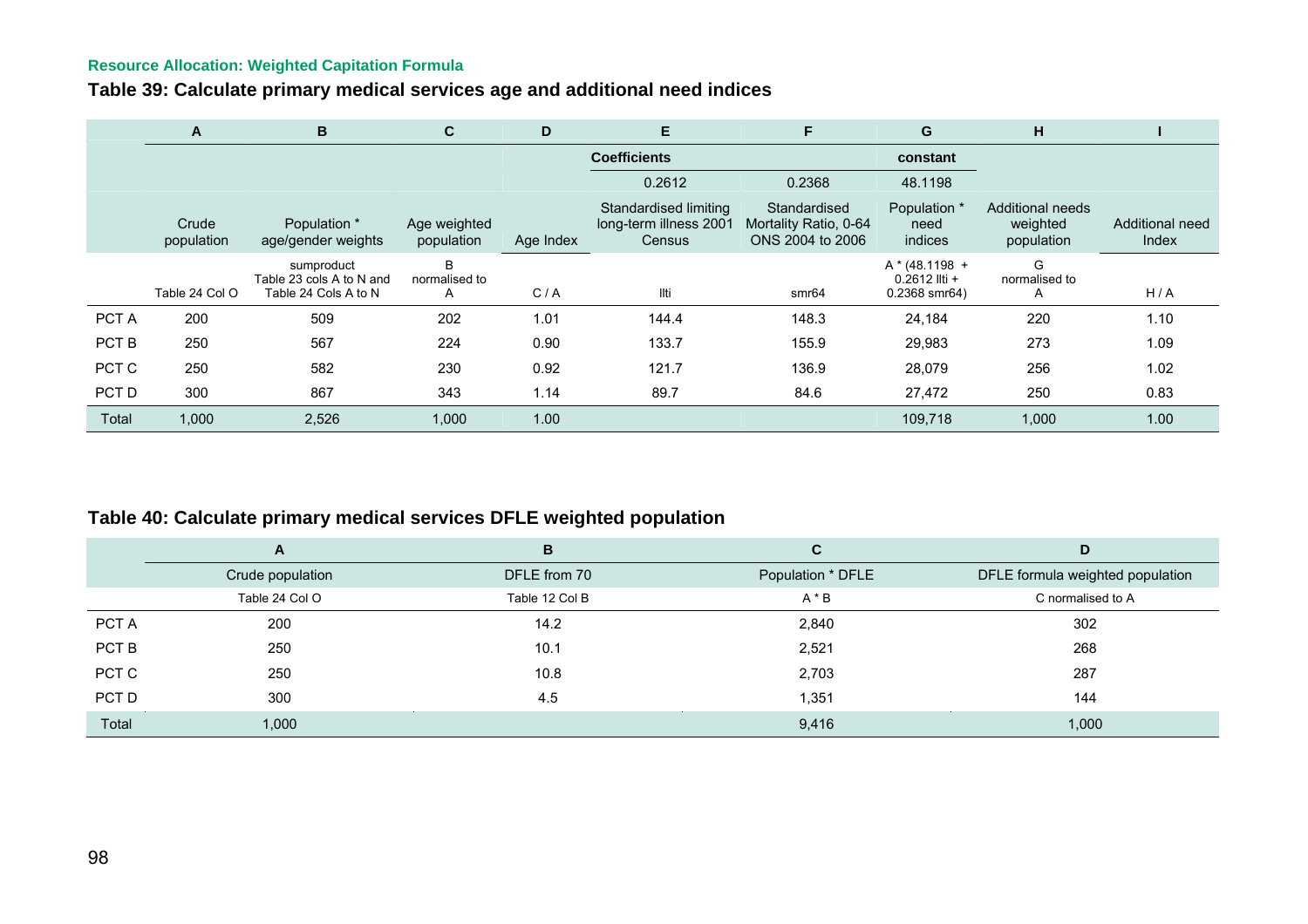# **Table 41: Calculate primary medical services MFF index**

|       | A                   | B               | C                       | D          | Е                         | F                                | G                                                                             | н                              |                                            | J                               | K                                                                   | ┗         |
|-------|---------------------|-----------------|-------------------------|------------|---------------------------|----------------------------------|-------------------------------------------------------------------------------|--------------------------------|--------------------------------------------|---------------------------------|---------------------------------------------------------------------|-----------|
|       |                     |                 |                         |            |                           | GP pay<br>weighted<br>population | Practice staff<br>weighted<br>population                                      | Land<br>weighted<br>population | <b>Buildings</b><br>weighted<br>population | Other<br>weighted<br>population | Population<br>weighted for<br><b>MFF</b>                            |           |
|       |                     |                 |                         |            |                           |                                  |                                                                               |                                | GP MFF weights                             |                                 |                                                                     |           |
|       | Crude<br>population | GP pay<br>index | Practice staff<br>index | Land index | <b>Buildings</b><br>index | 42.1%                            | 34.2%                                                                         | 1.3%                           | 6.4%                                       | 16.1%                           | 100.0%                                                              | MFF index |
|       | Table 24 Col O      |                 | Table 15 Col A          |            | Table 15 Col D            | $A^*$<br>A                       | $A^*$<br>B normalised to C normalised to D normalised to E normalised to<br>A | $A^*$<br>A                     | $A^*$<br>A                                 | A                               | 42.1% $F +$<br>$34.2\%$ G +<br>$1.3% H +$<br>$6.4\%$   +<br>16.1% J | G/A       |
| PCT A | 200                 | 1.04            | 0.95                    | 0.51       | 0.92                      | 204                              | 188                                                                           | 89                             | 182                                        | 200                             | 195                                                                 | 0.97      |
| PCT B | 250                 | 1.04            | 0.96                    | 0.57       | 0.95                      | 255                              | 237                                                                           | 126                            | 235                                        | 250                             | 245                                                                 | 0.98      |
| PCT C | 250                 | 1.03            | 1.23                    | 2.81       | 1.20                      | 251                              | 304                                                                           | 616                            | 299                                        | 250                             | 277                                                                 | 1.11      |
| PCT D | 300                 | 0.99            | 0.91                    | 0.64       | 0.96                      | 290                              | 271                                                                           | 169                            | 285                                        | 300                             | 283                                                                 | 0.94      |
| Total | 1,000               |                 |                         |            |                           | 1,000                            | 1,000                                                                         | 1,000                          | 1,000                                      | 1,000                           | 1,000                                                               | 1.00      |

# **Table 42: Calculate primary medical services weighted population**

|       | A                   | B                 | C                        | D                 | E                                                            | F                                     | G                                             | н                                               |               | J                                                                |
|-------|---------------------|-------------------|--------------------------|-------------------|--------------------------------------------------------------|---------------------------------------|-----------------------------------------------|-------------------------------------------------|---------------|------------------------------------------------------------------|
|       | Crude<br>population | Age Index         | Additional<br>need Index | MFF index         | Population *<br>age <sup>*</sup><br>additional need<br>* MFF | <b>Need</b><br>weighted<br>population | <b>DFLE</b> formula<br>weighted<br>population | Need and DFLE<br>formula weighted<br>population | formula index | Primary medical<br>Need and DFLE services weighted<br>population |
|       |                     |                   |                          |                   |                                                              | 90%                                   | 10%                                           |                                                 |               |                                                                  |
|       | Table 24<br>Col O   | Table 25<br>Col D | Table 25<br>Col I        | Table 27<br>Col L | $A * B * C * D$                                              | E<br>normalised to A                  | Table 26<br>Col D                             | $90\%$ F +<br>10% G                             | H/<br>Α       | H<br>normalised to A                                             |
| PCT A | 200                 | 1.01              | 1.10                     | 0.97              | 216                                                          | 219                                   | 302                                           | 227                                             | 1.14          | 227                                                              |
| PCT B | 250                 | 0.90              | 1.09                     | 0.98              | 241                                                          | 244                                   | 268                                           | 246                                             | 0.98          | 246                                                              |
| PCT C | 250                 | 0.92              | 1.02                     | 1.11              | 261                                                          | 264                                   | 287                                           | 266                                             | 1.07          | 266                                                              |
| PCT D | 300                 | 1.14              | 0.83                     | 0.94              | 271                                                          | 274                                   | 144                                           | 261                                             | 0.87          | 261                                                              |
| Total | 1,000               |                   |                          |                   |                                                              | 1,000                                 | 1,000                                         | 1,000                                           | 1,000         | 1,000                                                            |